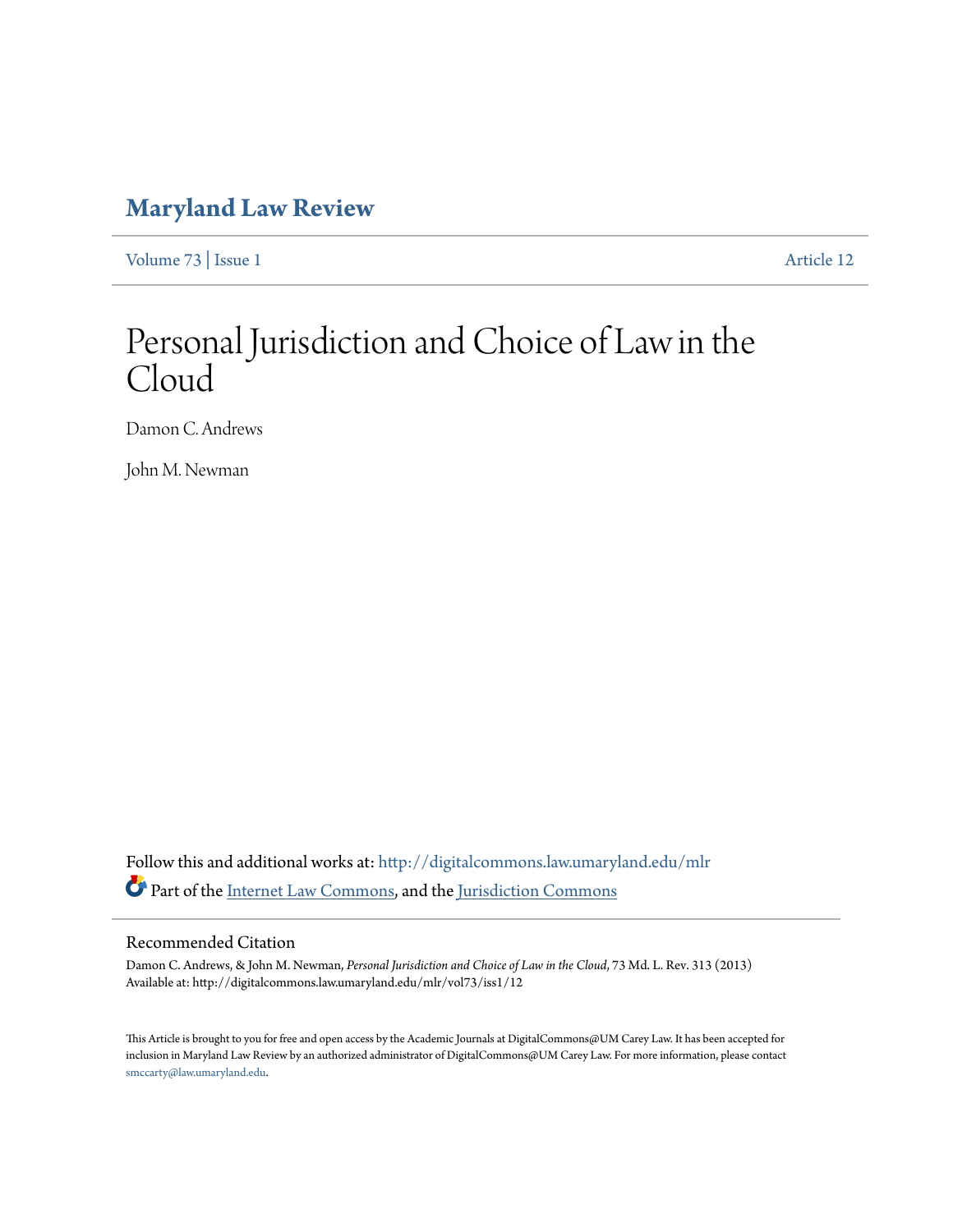## **Article**

#### **PERSONAL JURISDICTION AND CHOICE OF LAW IN THE CLOUD**

#### DAMON C. ANDREWS[\\*](#page-1-0)

#### JOHN M. NEWMAN[†](#page-1-1)

#### ABSTRACT

 $\overline{a}$ 

*Cloud computing has revolutionized how society interacts with, and via, technology. Though some early detractors criticized the "cloud" as being nothing more than an empty industry buzzword, we contend that by dovetailing communications and calculating processes for the first time in history, cloud computing is—both practically and legally—a shift in prevailing paradigms. As a practical matter, the cloud brings with it a previously undreamtof sense of location independence for both suppliers and consumers. And legally, the shift toward deploying computing ability as a service, rather than as a product, represents an evolution to a contractual foundation for interacting.*

*Already, substantive cloud-based disputes have erupted in a variety of legal fields, including personal privacy, intellectual property, and antitrust, to name a few. Yet before courts can confront such issues, they must first address the two fundamental procedural questions of a lawsuit that form the bases of this Article whether any law applies in the cloud, and, if so, which law ought to apply. Drawing upon novel analyses of analogous Internet jurisprudence, as well as concepts borrowed from disciplines ranging from economics to anthropology, this Article seeks to supply* 

<span id="page-1-0"></span>Copyright © 2013 by Damon C. Andrews & John M. Newman.

<sup>\*</sup> Law Clerk, The Honorable Henry F. Floyd, U.S. Court of Appeals for the Fourth Circuit, 2013–present; Law Clerk, The Honorable Michael J. Melloy, U.S. Court of Appeals for the Eighth Circuit, 2012–2013. The views expressed by the author are his own and do not necessarily reflect those of his employers, past or present. The authors' names are listed in alphabetical order.

<span id="page-1-1"></span><sup>†</sup> Honors Program Trial Attorney, U.S. Department of Justice, Antitrust Division. The views expressed herein are not purported to reflect those of the U.S. Department of Justice. The authors wish to thank Christina Bohannan, Herbert Hovenkamp, and Robin Effron.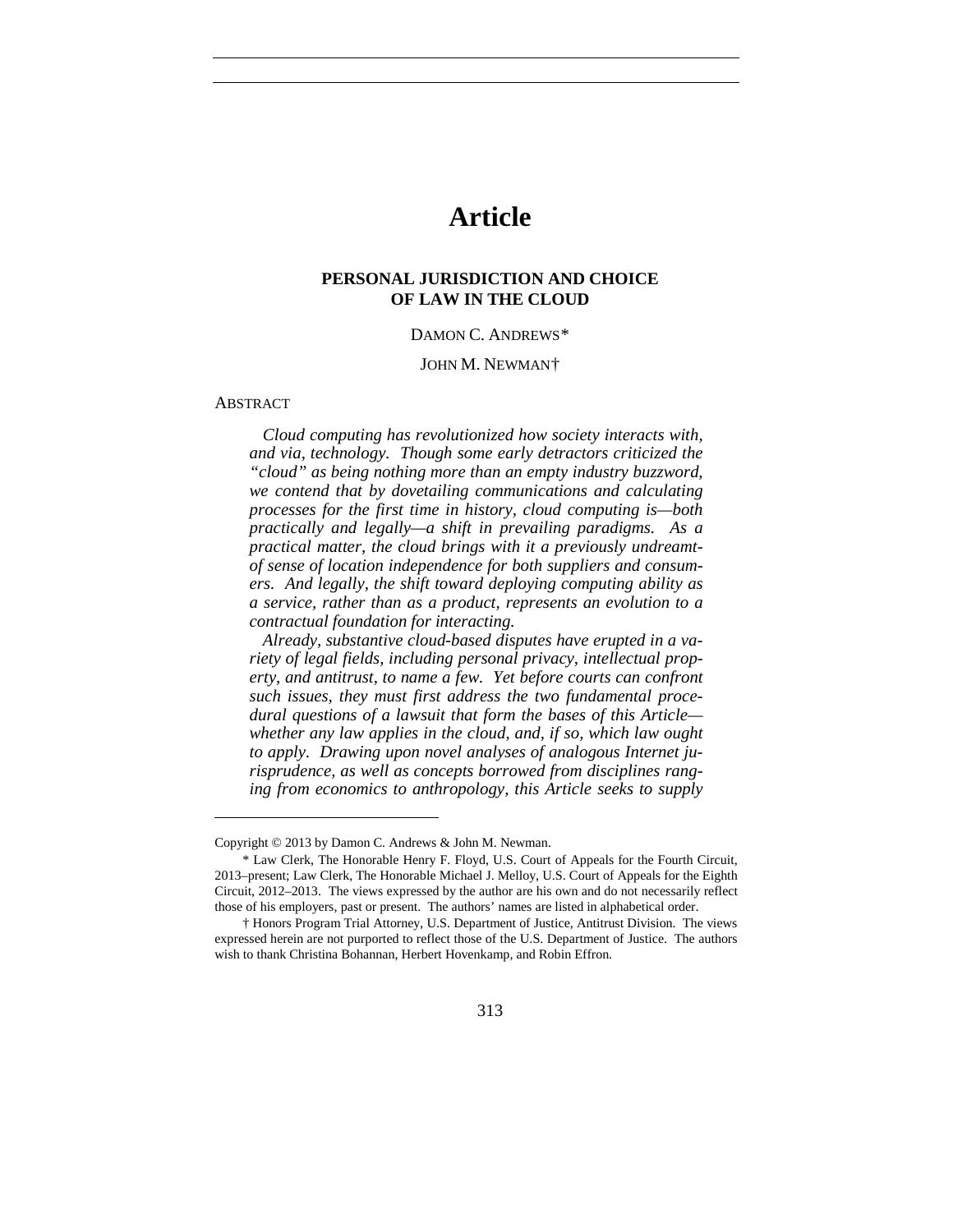#### 314 MARYLAND LAW REVIEW [V<sub>OL.</sub> 73:313]

*answers to these questions. To do so, we first identify a set of normative goals that jurisdictional and choice-of-law methodologies ought to achieve in the unique context of cloud computing. With these goals in mind, we then lay out structured analytical guidelines and suggested policy reforms to guide the continued development of jurisdiction and choice of law in the cloud.*

#### I. INTRODUCTION

*[A] time may come, and may not be far distant, when commercial aircraft will fly at altitudes so high that it would be unrealistic to consider them as being within the territorial limits of the United States or of any particular State while flying at such altitudes.*[1](#page-2-0)

We have come a long way in the more than half-century since *Grace v. MacArthur* was decided. Today, in record-setting fashion, even humans are surpassing commercial aircraft in altitude. $^{2}$  $^{2}$  $^{2}$  And with the ever-increasing use of cellular and wireless technologies, data is now, more than ever, being sent through and stored in the airwaves—or clouds.<sup>[3](#page-2-2)</sup> A different type of "cloud," however, has taken center stage in this new era of data transfer and storage: cloud computing. Although a healthy debate surrounds its precise definition, $4$  cloud computing, put simply, is the ability of an end user to store and access remotely located files and services over a network by means of a smart phone, computer, tablet, or other networked device.<sup>[5](#page-2-4)</sup>

The advent of cloud computing brought with it myriad novel legal challenges pertaining to, inter alia, privacy concerns, intellectual property

<sup>1.</sup> Grace v. MacArthur, 170 F. Supp. 442, 447 (E.D. Ark. 1959).

<span id="page-2-1"></span><span id="page-2-0"></span><sup>2.</sup> On October 14, 2012, Austrian Felix Baumgartner freefell 128,100 feet—more than twenty-four miles—to Earth from a space capsule. John Tierney, *24 Miles, 4 Minutes and 834 M.P.H., All in One Jump*, N.Y. TIMES, Oct. 14, 2012, at A15, *available at* http://www.nytimes.com/2012/10/15/us/felix-baumgartner-skydiving.html?\_r=0. The stunt was part of the Red Bull Stratos project to gather new data about the human body and test new materials at extreme altitudes. *Id.* On his descent, Baumgartner achieved a maximum speed of 833.9 miles per hour, or Mach 1.24. *Id.*

<span id="page-2-2"></span><sup>3.</sup> *See* Thomas W. Hazlett, *Allocating Radio Spectrum for the "Mobile Data Tsunami,"* 13 ENGAGE: J. FEDERALIST SOC'Y PRAC. GROUPS 82, 82–84 (2012) (noting the "looming spectrum shortage" and spectrum "crowding" due to the proliferation of wireless data).

<span id="page-2-3"></span><sup>4.</sup> As one commentator noted humorously, "[a]ttempting to define cloud computing can prove to be as elusive as attempting to capture a genuine cloud with one's hands." David S. Barnhill, Note, *Cloud Computing and Stored Communications: Another Look at Quon v. Arch Wire*less, 25 BERKELEY TECH. L.J. (ANNUAL REVIEW) 621, 638 (2010); *see also infra* note[s 54](#page-11-0)[–55](#page-12-0) and accompanying text (discussing the public's misconceptions about cloud computing).

<span id="page-2-4"></span><sup>5.</sup> William J. Robison, Note, *Free at What Cost?: Cloud Computing Privacy Under the Stored Communications Act*, 98 GEO. L.J. 1195, 1202 (2010). For a more detailed explanation of the origins and mechanics of cloud computing, see *infra* Part II.C.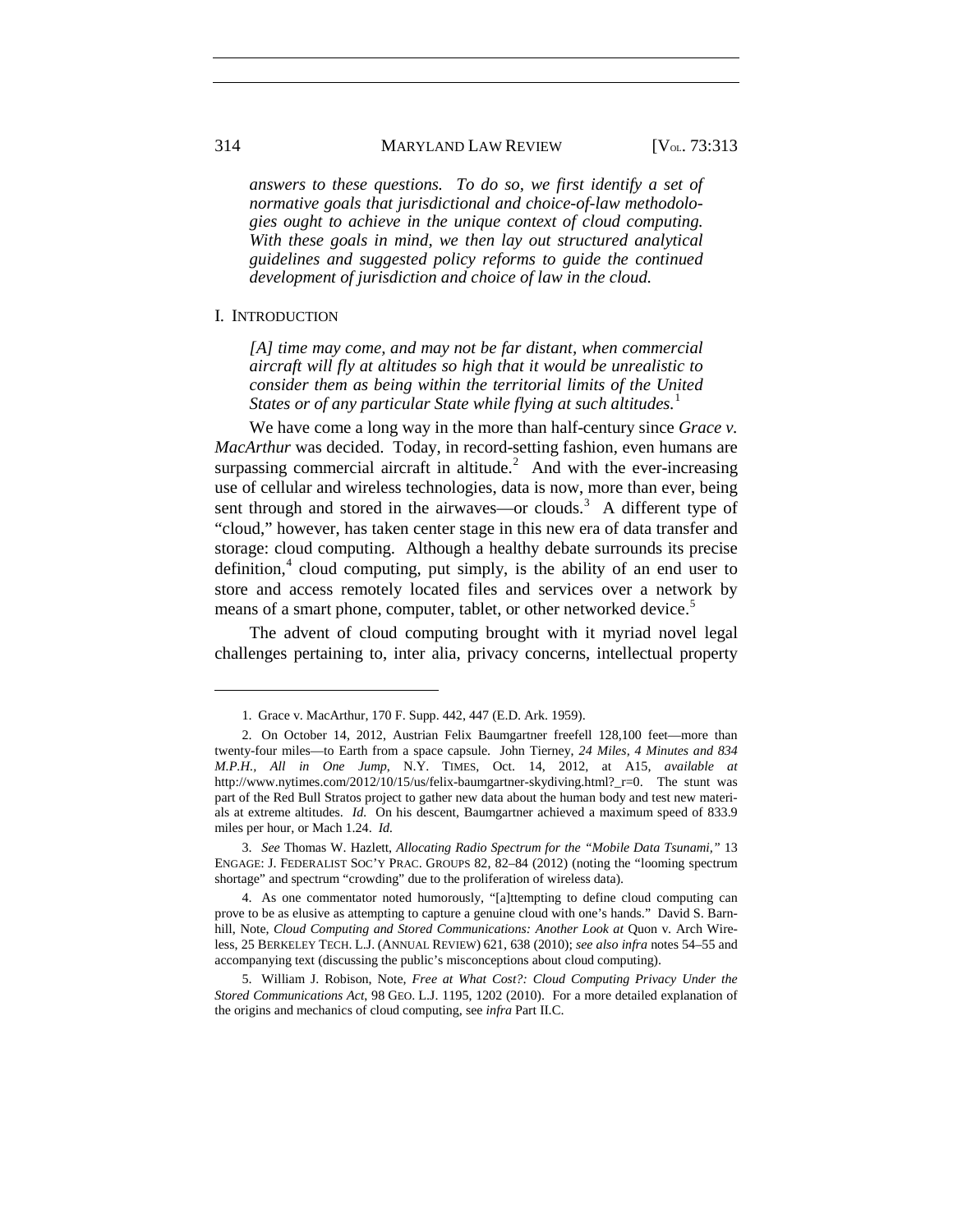#### 2013] PERSONAL JURISDICTION & CHOICE OF LAW 315

<span id="page-3-0"></span>rights, and antitrust violations.<sup>[6](#page-3-1)</sup> And as is common with new technologies, the continuing scientific development of cloud computing is outpacing its legal counterpart, at least for now.<sup>[7](#page-3-2)</sup> But as courts' decisions regarding the substantive law of cloud computing attempt to keep stride with the underly-ing technology,<sup>[8](#page-3-3)</sup> critical procedural questions can sometimes be over-looked.<sup>[9](#page-3-4)</sup> This Article grapples with the two fundamental questions of procedure—*where personal jurisdiction is proper* and *what law governs a dispute*—and endeavors to provide structured frameworks for analyzing them. The answer to these questions can oftentimes exert an even greater influence over a lawsuit's outcome than its substantive merits,  $^{10}$  $^{10}$  $^{10}$  for equally as important as what the law says is which law applies, and where it does so.<sup>[11](#page-3-6)</sup>

To illustrate the intersection of cloud technology and the law, imagine a manmade floating island, anchored at sea or in a river, upon which computer servers are aggregated. The buoyant structure can be moved about the body of water as needed—for example, to provide computer and telecommunications support to an area affected by a natural disaster—and the servers are powered and cooled by the motion (wave, tidal, or current) of the water in which the structure floats. Too futuristic or unrealistic? Not for

<span id="page-3-1"></span><sup>6.</sup> *See infra* notes [81](#page-17-0)[–83](#page-17-1) (providing examples of cases in which cloud-based computing issues were litigated).

<span id="page-3-2"></span><sup>7.</sup> *See* Joel R. Reidenberg, *Lex Informatica: The Formulation of Information Policy Rules Through Technology*, 76 TEX. L. REV. 553, 566 (1998) ("[T]hat technological developments outpace the rate of legal change poses another particular problem for intellectual property rights; the law always lags behind the technology."); *see also* Edward Lee, *Rules and Standards for Cyberspace*, 77 NOTRE DAME L. REV. 1275, 1318 (2002) ("The Internet is fast developing and continues to outpace the law.").

<span id="page-3-3"></span><sup>8.</sup> *See* Lee, *supra* note [7,](#page-3-0) at 1318 (describing the challenges courts confront in resolving cases presenting issues with regard to cyberspace).

<span id="page-3-4"></span><sup>9.</sup> *See* Lorelei Ritchie, *Reconciling Contract Doctrine with Intellectual Property Law: An Interdisciplinary Solution*, 25 SANTA CLARA COMPUTER & HIGH TECH. L.J. 105, 106 (2008) ("Certainly, when intellectual property disputes touch on other disciplines, such as civil procedure ... courts have tended to overlook their synergies, focusing instead on only one of several important policies or principles. The result has gone beyond missed opportunities. It has led to judicial mistakes . . . .").

<span id="page-3-5"></span><sup>10.</sup> *See, e.g.*, Christopher A. Whytock, *Myth of Mess? International Choice of Law in Action*, 84 N.Y.U. L. REV. 719, 745 & n.130 (2009) ("Which state's law applies can determine the litigation outcome.").

<span id="page-3-6"></span><sup>11.</sup> *See* Stewart E. Sterk, *The Marginal Relevance of Choice-of-Law Theory*, 142 U. PA. L. REV. 949, 992–93 (1994) ("[C]ourts recognize that procedural requirements perform an essential function in any legal system . . . . Hence, substance is not all; courts and administrators recognize that substantive results must be balanced against the harm to the system that would result if procedures were entirely ignored.").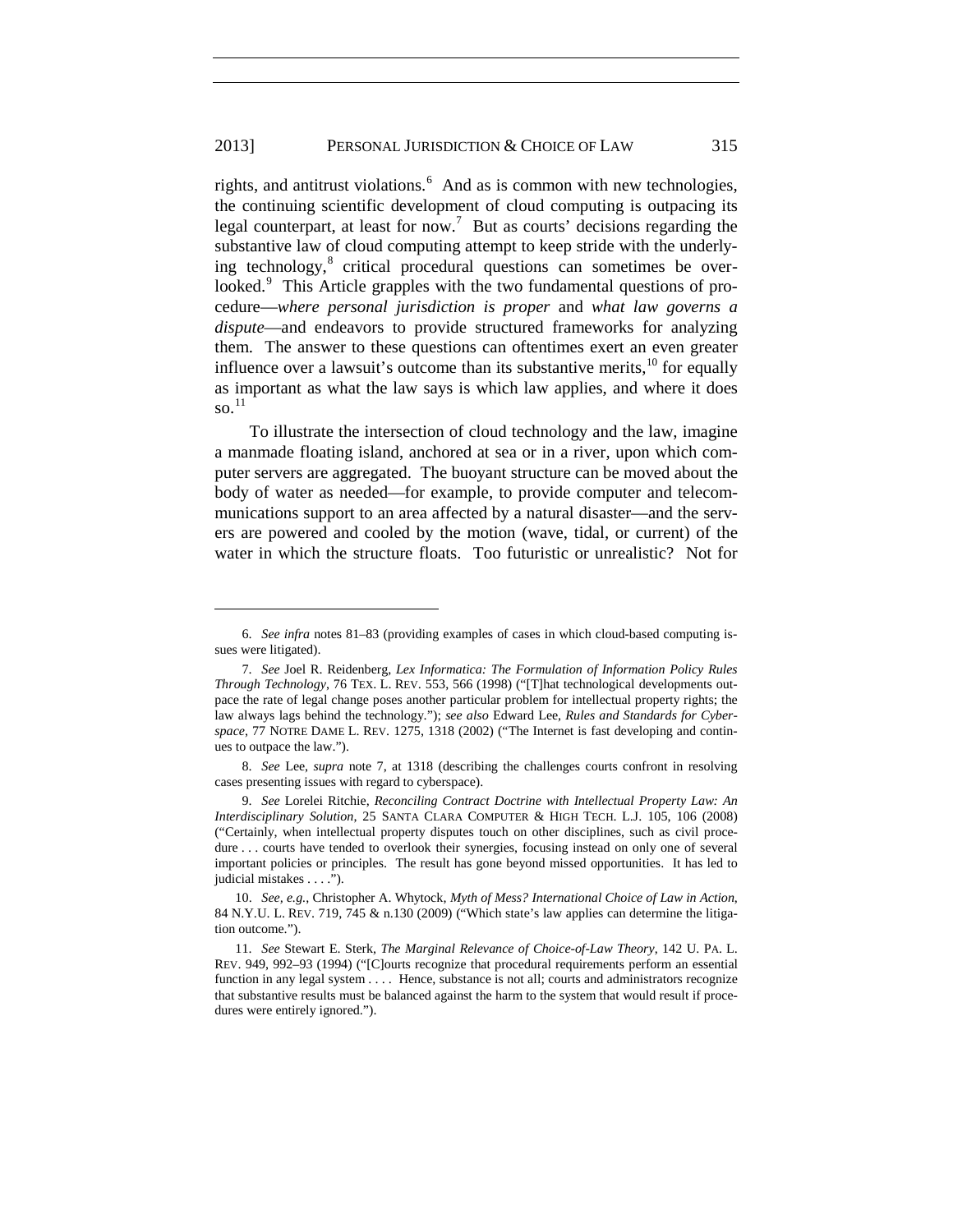technology behemoth Google, Inc., which was granted a patent for such a data center in  $2009$ <sup>[12](#page-4-1)</sup>

<span id="page-4-0"></span>In industry terms, Google's patent describes a mobile, marine-based server farm.<sup>13</sup> The advantages of such a server farm include, among others, a zero-cost power supply and the ability to move the servers within close proximity of the end users who interact with them.<sup>14</sup> In addition to these economic and functional considerations, however, there are substantial legal consequences to this arrangement. For example, a server farm that is locat-ed both everywhere and nowhere, essentially,<sup>[15](#page-4-4)</sup> allows users to conduct network activities that might otherwise be regulated heavily—or even prohibited—by the national laws of the country where a land-based server is located. $16$ 

Query, then, if a lawsuit were to arise based on content hosted by a marine-based server like the one described in Google's patent, where would jurisdiction be proper? In Delaware, where Google is incorporated? In California, where Google has its principal place of business? Or *elsewhere*? And equally as important, if a court can hear the case, what law governs? To the extent that these questions remain unanswered, they are especially troubling because cloud-computing service providers often retain copies of uploaded content in multiple locations or, at the opposite end of spectrum, fragment data across numerous servers.<sup>[17](#page-4-6)</sup>

This Article seeks to answer these questions. Part II traces the history of data storage and data transfer prior to the dawn of cloud computing, with particular emphases on content reproduction, communication technology,

<span id="page-4-1"></span><sup>12.</sup> Water-Based Data Center, U.S. Patent No. 7,525,207 (filed Feb. 26, 2007) (issued Apr. 28, 2009); Ashlee Vance, *Google's Search Goes Out to Sea*, N.Y. TIMES BITS BLOG (Sept. 7, 2008, 9:59 PM), http://bits.blogs.nytimes.com/2008/09/07/googles-search-goes-out-to-sea/.

<span id="page-4-2"></span><sup>13.</sup> *See* Steven R. Swanson, *Google Sets Sail: Ocean-Based Server Farms and International Law*, 43 CONN. L. REV. 709, 714 (2011) ("[A] server is a computer designed to provide information or processes to other computers on a network, and a server farm, also known as a data center, is a group of servers in one location connected by a network.").

<sup>14.</sup> *See id.* at 716–17.

<span id="page-4-4"></span><span id="page-4-3"></span><sup>15.</sup> *See* Digital Equip. Corp. v. AltaVista Tech., Inc., 960 F. Supp. 456, 462 (D. Mass. 1997) ("The Internet has no territorial boundaries. To paraphrase Gertrude Stein, as far as the Internet is concerned, not only is there perhaps 'no there there,' the 'there' is *everywhere* where there is Internet access.").

<span id="page-4-5"></span><sup>16.</sup> *See* Swanson, *supra* note [13,](#page-4-0) at 718 (noting, in particular, that "[g]ambling or pornography websites could . . . escape scrutiny by running floating sites" and highlighting some countries' laws that ban certain Internet activities).

<span id="page-4-6"></span><sup>17.</sup> Josiah Dykstra & Damien Riehl, *Forensic Collection of Evidence from Infrastructure-asa-Service Cloud Computing*, 19 RICH. J.L. & TECH. 1, 10 (2012).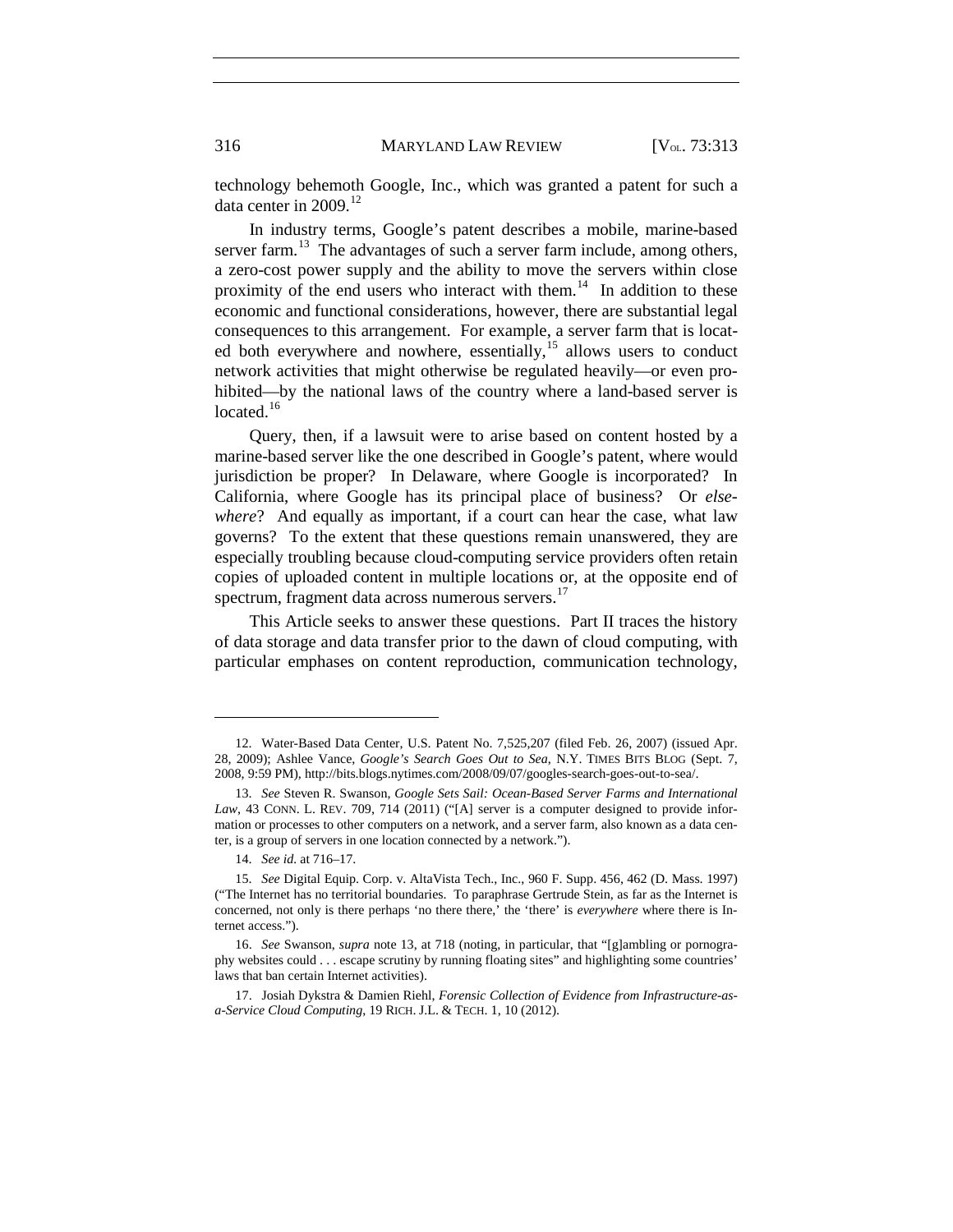#### 2013] PERSONAL JURISDICTION & CHOICE OF LAW 317

and computing capability;<sup>[18](#page-5-0)</sup> it also provides a technological overview of cloud computing and the legal contours in which it exists.<sup>[19](#page-5-1)</sup> Part III then summarizes personal-jurisdiction and choice-of-law jurisprudence.<sup>[20](#page-5-2)</sup> Part III also sets forth the normative goals that this Article seeks to achieve by evaluating the interplay between predictability and innovation and discussing the economic impacts of new technologies. $^{21}$  $^{21}$  $^{21}$ 

Parts IV and V then lay out frameworks for analyzing personal jurisdiction and choice of law in cloud-computing cases. These Parts each begin by examining decisions from Internet-era cases and demonstrating that cloud computing presents issues of personal jurisdiction and choice of law that are distinct from cases involving regular Internet interactions, that is, operating or accessing a website.<sup>[22](#page-5-4)</sup> By recognizing this contrast, Parts IV and V explain the reasons why the Internet-law approach to personal jurisdiction and choice of law is not only legally incongruous with cloud computing, but also unworkable in practice. Parts IV and V then offer a series of solutions—both judicial and legislative—for addressing these cloud-computing conundrums in personal jurisdiction and choice of law.<sup>[23](#page-5-5)</sup>

Finally, Part VI offers a brief conclusion. In sum, this Article exposes the hazards of attempting to apply traditional personal-jurisdiction and choice-of-law doctrines to novel situations that arise in cloud-computing interactions. By acknowledging the need to depart from these conventional frameworks, this Article offers solutions that accommodate the recent developments in technology and illuminate a path for courts and legislatures to follow when addressing the intricacies raised by these two fundamental procedural questions.

### II. FROM COURIER TO CLOUD: THE EVOLUTION AND CONVERGENCE OF COMMUNICATIONS AND COMPUTING

The central thesis of what follows is simple. Prior to the advent of cloud computing, humankind's ability to communicate and to calculate (and later to compute) developed on separate tracks. The shift to the cloud is the bridging of that millennia-old gap. In short, cloud computing constitutes the first dovetailing of communication and calculation. Thus, we contend

<sup>18.</sup> *See infra* Part II.A–B.

<span id="page-5-2"></span><span id="page-5-1"></span><span id="page-5-0"></span><sup>19.</sup> *See infra* Part II.C.

<sup>20.</sup> *See infra* Part III.A–B.

<span id="page-5-4"></span><span id="page-5-3"></span><sup>21.</sup> *See infra* Part III.B.4.

<sup>22.</sup> *See infra* Parts IV.A, V.A.

<span id="page-5-5"></span><sup>23.</sup> *See infra* Parts IV.B, V.B.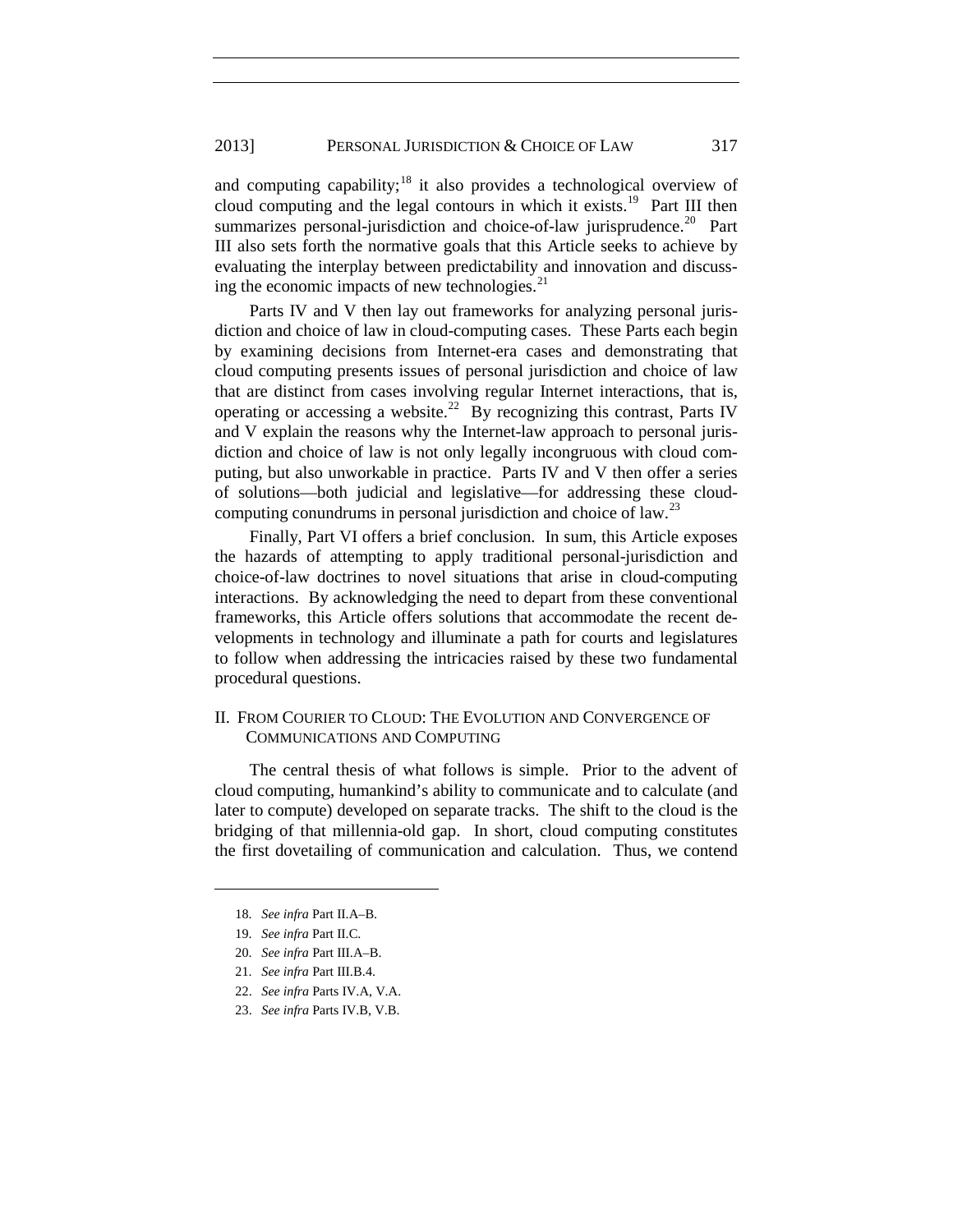that the advent of cloud computing represents a true paradigm shift<sup>[24](#page-6-0)</sup> in the way that both suppliers and consumers interact with digital technology—it is a shift away from viewing computing capability as a *product* and toward deploying and consuming it as a *service*.

As with any disruptive leap forward in technology that ultimately alters real-space behavior, the move to the cloud carries with it implications for the administration of legal systems and the application of existing laws.<sup>[25](#page-6-1)</sup> The first step toward exploring those implications is gaining an understanding of the technology itself; accordingly, this Part begins by recounting the developments in information technology that paved the way for cloud computing. We turn first to what we term the "Pre-Network Era"—a period that spans the roughly seven-and-a-half millennia predating the rise of the Internet.

#### *A. The Pre-Network Era*

The marketplace transactions, political structures, and legal mechanisms of ancient civilizations eventually grew too complex to manage using only human memory and oral communication. Innovations provided the means to overcome these limitations—as to communicative data storage and transfer, writing emerged; as to calculating ability, the abacus was developed. Yet, from the earliest symbols etched into clay pottery or cave walls<sup>[26](#page-6-2)</sup> to the first books printed more than six millennia later using Guten-berg's movable-type printing press<sup>[27](#page-6-3)</sup> to the millions of copies of massmarket hardcover and paperback books still being printed today, content storage and transfer occurred within remarkably static structures. Communication technology also marginally improved but, overall, remained fairly

<span id="page-6-0"></span><sup>24.</sup> The term "paradigm shift" originated in Thomas Kuhn's seminal work *The Structure of Scientific Revolutions*. Kuhn employed it to describe a dramatic change in the prevailing theory underlying a field of scientific study. THOMAS S. KUHN, THE STRUCTURE OF SCIENTIFIC REVOLUTIONS 84–85 (2d ed. 1970). It has subsequently entered the popular lexicon as a phrase more loosely describing any major change in political, social, artistic, or commercial structures, and it is in this latter sense that we use the term here.

<sup>25.</sup> *See supra* not[e 7](#page-3-0) and accompanying text.

<span id="page-6-2"></span><span id="page-6-1"></span><sup>26.</sup> *See* David Whitehouse, *'Earliest Writing' Found*, BBCNEWS (May 4, 1999), http://news.bbc.co.uk/2/hi/science/nature/334517.stm ("The first known examples of writing may have been unearthed at an archaeological dig in Pakistan. . . . [T]hese primitive inscriptions found on pottery may pre-date all other known writing.").

<span id="page-6-3"></span><sup>27.</sup> This press, it should be noted, may or may not have been the first movable-type press, and those "first books" may or may not have been Bibles—a healthy historical debate surrounds such claims, thankfully one far beyond the scope of this paper. *See, e.g.*, PETER L. SHILLINGSBURG, FROM GUTENBERG TO GOOGLE: ELECTRONIC REPRESENTATIONS OF LITERARY TEXTS 28 (2006).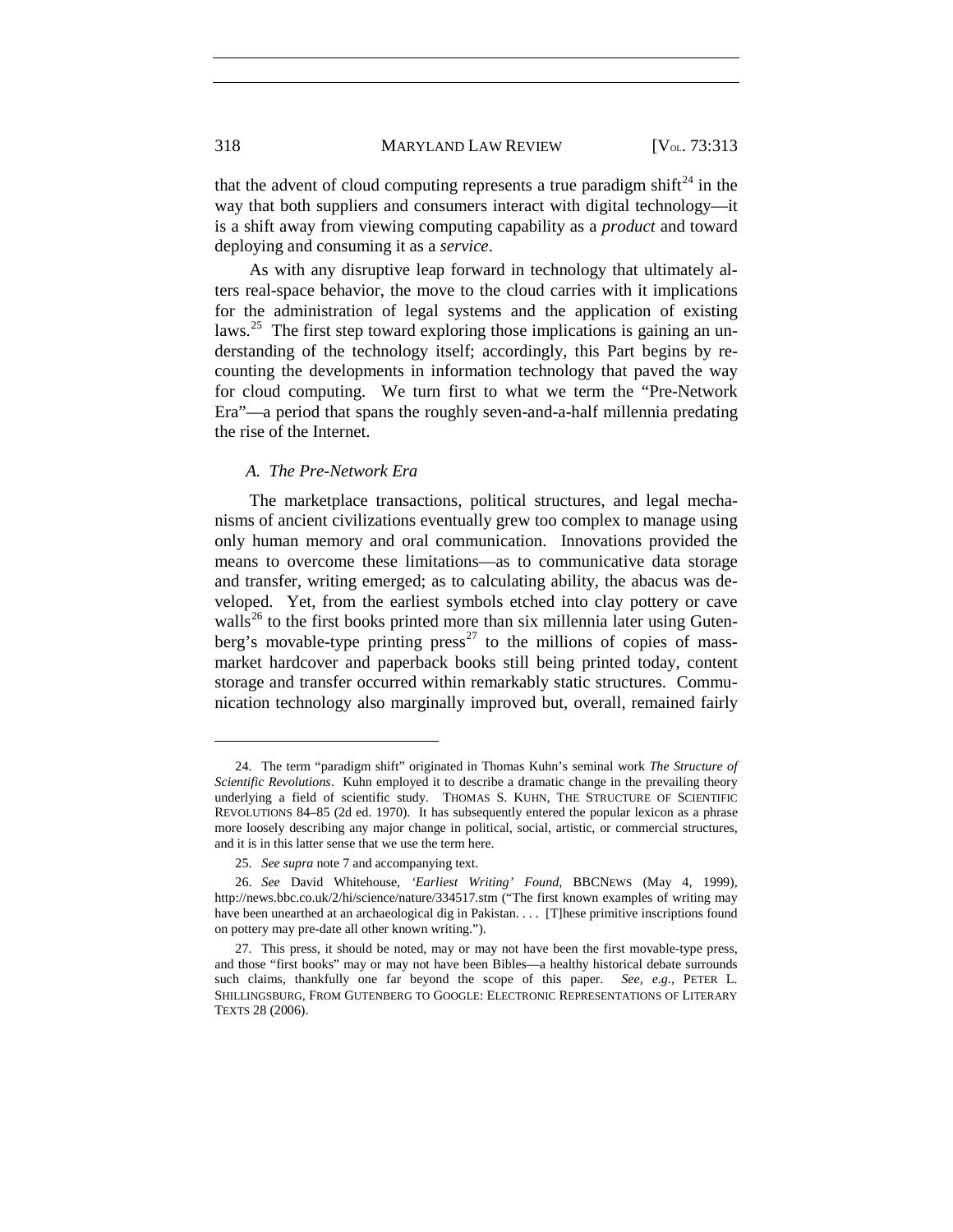static. Similarly, calculating (and later computing) remained—in at least some ways—a relatively stable technology from 2000 B.C. to the late twentieth century.

<span id="page-7-0"></span>As to content, the most readily apparent counterargument to our thesis is that the Gutenberg Press radically changed reproduction, distribution, and consumption. It is certainly true that by greatly reducing variable costs, the invention of the printing press dramatically altered the economics of textual production.<sup>28</sup> Thus, where "there were perhaps  $30,000$  books in all of Europe before Gutenberg printed his Bible; less than 50 years later, there were as many as 10 to 12 million books."<sup>[29](#page-7-2)</sup> But even as it evolved from scratching in clay pots to using quill pens and vellum to printing multiple sheets from a single page of movable type, authorship and reproduction throughout most of human history consisted of physically fixing data in "a tangible medium of expression," to borrow a phrase from modern U.S. copyright law.<sup>[30](#page-7-3)</sup> And "tangible" meant media that were physical. The movable-type press made books inexpensive to reproduce, but it did not eliminate condi-tions of scarcity.<sup>[31](#page-7-4)</sup> It allowed a single operator to create hundreds of copies of texts, but it did not change the localized, physical nature of  $(re)$  production.<sup>32</sup> It made printed materials more affordable, but did nothing transformative to distribution; that is, the end products still had to travel via the exact same real-space channels as handmade copies.<sup>33</sup> Finally, end users consumed and stored data produced by the Gutenberg Press just as they had for thousands of years; the only difference was that exponentially more of them were able to do so.

<span id="page-7-7"></span>Even the digitization of content in the twentieth century did not, by itself, bring much structural change to production, distribution, and consumption. Before digital computers were networked, their ability to produce thousands of perfect copies at marginal costs approaching zero was super-

<span id="page-7-1"></span><sup>28.</sup> *See* Jeremiah Dittmar, *Information Technology and Economic Change: The Impact of the Printing Press*, 126 Q. J. ECON. 1133, 1140 (2011) (comparing the benefits derived from the invention of the printing press in cities with and without printing presses).

<sup>29.</sup> *Gutenberg's Legacy*, HARRY RANSOM CTR., UNIV. OF TEX.,

<span id="page-7-3"></span><span id="page-7-2"></span>http://www.hrc.utexas.edu/educator/modules/gutenberg/books/legacy/ (last visited May 30, 2013). 30. 17 U.S.C. § 102(a) (2006).

<span id="page-7-4"></span><sup>31.</sup> *See* Dittmar, *supra* not[e 28,](#page-7-0) at 1140 (describing the limitations to obtaining print media in cities that did not have printing presses).

<span id="page-7-5"></span><sup>32.</sup> *See id.* (explaining that "[p]rint media were costly to transport because they were heavy and fragile commodities").

<span id="page-7-6"></span><sup>33.</sup> *See* LUCIAN FEBVRE & HENRI-JEAN MARTIN, THE COMING OF THE BOOK 115–17 (Geoffrey Nowel-Smith & David Wootton, eds., 1976) (discussing the importance to early publishers of being located along established trade routes).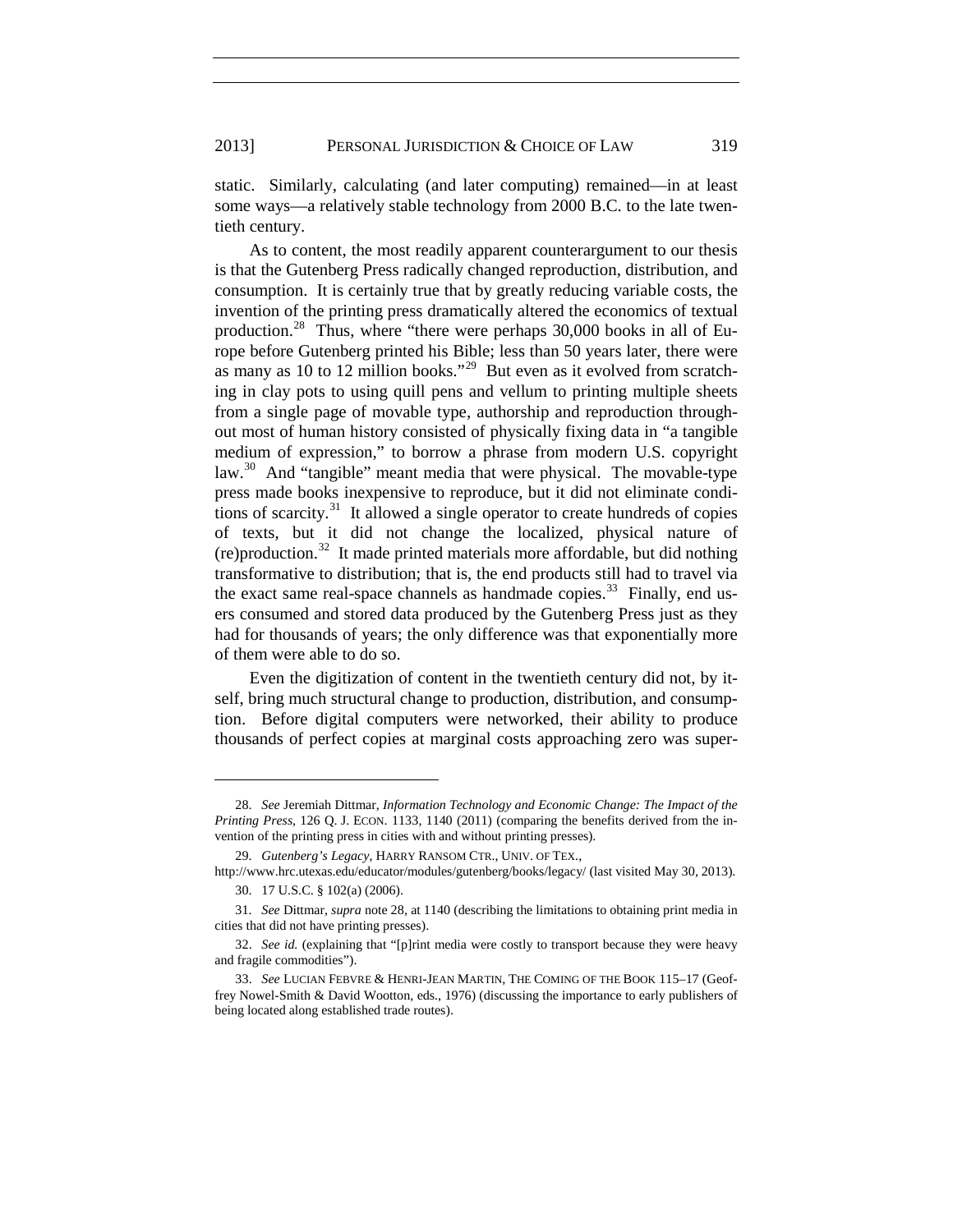<span id="page-8-5"></span>fluous.[34](#page-8-0) An individual in her own home could produce localized copies of content, but had no use for the surplus.<sup>[35](#page-8-1)</sup> This was so because distribution—as it had been following the introduction of the Gutenberg Press remained largely unchanged. And as a result, consumption structures and processes remained relatively static as well.

A somewhat stronger counterargument could be made as to communications technology. Here, the focal points would likely be the emergence of pre-digital networks like the telegraph or analog telephone systems or, alternatively, the development of wireless broadcast (or wired narrowcast) systems. By alleviating at least some of the geographic–locality limitations on human communications, these developments were indeed innovative.<sup>[36](#page-8-2)</sup> Yet again, we argue that these were—as a structural matter—less revolutionary than they might seem at first glance. These systems were beset by one of the same fundamental problems as face-to-face communication: engaging in two- or multiple-way communications dictated a relatively limited number of participants; as that number expanded, communication necessarily became one-way.<sup>37</sup> Put another way, in a real-space, localized setting, a multiple-way conversation can only occur between a very limited number of participants. Expanding this number soon requires changing the format to a one-way communication from an active speaker to a passive audience. And the advent of telegraphs, telephones, and wireless broadcast radio and television did nothing to change that.

<span id="page-8-6"></span>As to computing, our claim that the digital computer in some ways represented little change from the abacus might seem downright heretical.<sup>[38](#page-8-4)</sup> Admittedly, the digital computer has represented a quantum leap forward in calculating ability—and the subsequent exponential growth in processing

<span id="page-8-0"></span><sup>34.</sup> *See* John M. Newman, *Copyright Freeconomics*, 66 VAND. L. REV. (forthcoming 2013) (manuscript at 11), *available at* http://papers.ssrn.com/sol3/

papers.cfm?abstract\_id=2138409 ("The intangibility of code, coupled with years of exponential growth in processing speeds and hard drive capacity, allowed for nearly instantaneous, highquality copying that entailed marginal costs approaching zero.").

<sup>35.</sup> *Id.* at 11–12.

<span id="page-8-2"></span><span id="page-8-1"></span><sup>36.</sup> *See generally* Cory Ondrejka, *Collapsing Geography: Second Life, Innovation, and the Future of National Power*, 2 INNOVATIONS 27 (2007) (discussing the interplay between innovation and geography).

<sup>37.</sup> *See id.*

<span id="page-8-4"></span><span id="page-8-3"></span><sup>38.</sup> *Cf., e.g.*, Rocco L. Martino, *Innovation and Economic Growth: Lessons from the Story of ENIAC*, FOOTNOTES (Foreign Policy Research Institute), Apr. 2009, at 1, *available at* https://www.fpri.org/docs/FN1406-martino-eniac.pdf (describing the advent of the "Electronic Numerical Integrator and Computer" as a symbol of "radical, incremental, and revolutionary innovations . . . the grandfather of the computer and of the information transformation of our world").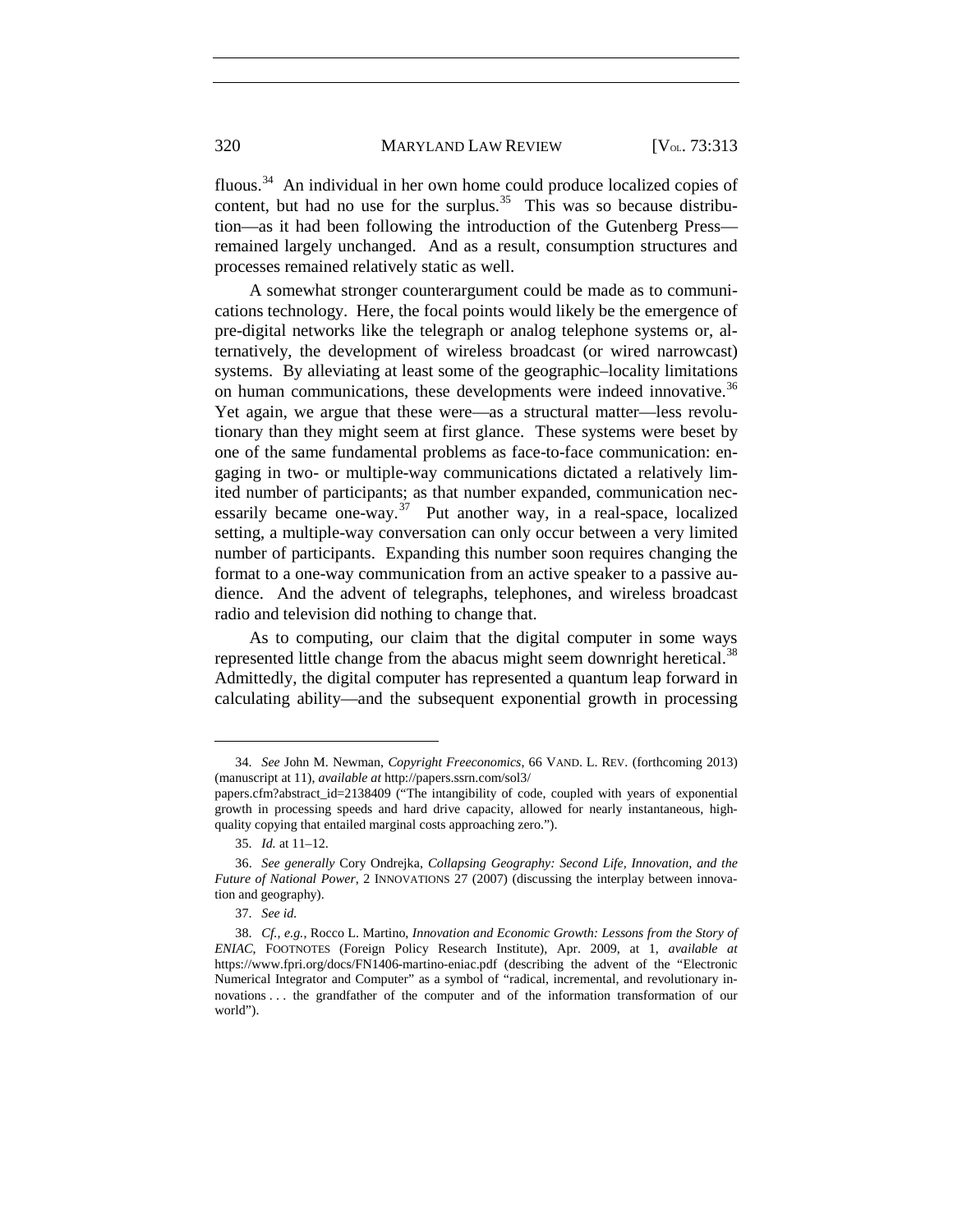#### 2013] PERSONAL JURISDICTION & CHOICE OF LAW 321

<span id="page-9-4"></span>capability shows no signs of slowing.<sup>39</sup> But, until very recently, humans interacted with computing devices much as they had with earlier calculators. Computing was a localized process—a user needed to physically and locally interact with the machine that would perform the processes she in-put.<sup>[40](#page-9-1)</sup> And consumers of computing power generally were required to purchase physical machines. In short, computing was viewed as a *product*, rather than a *service*. All of this meant that digital computers were structurally quite similar to pre-digital calculating devices.

Certainly, the advances mentioned above that emerged during the Pre-Network Era brought with them great upheavals in social, economic, political, and legal processes. They were disruptive innovations in every sense of the word; they wreaked the sort of "creative destruction" upon en-trenched markets that Schumpeter famously identified.<sup>[41](#page-9-2)</sup> But in recent decades, we have been—and are currently—experiencing paradigm shifts in content economics, communications technology, and computing capability that rival in magnitude the sum of innovative activity from the last sevenand-a-half millenia combined.

#### *B. The Internet: A Network of Networks*

 $\overline{a}$ 

The Internet—a "network of networks" and the "printing press of the technology era"[42](#page-9-3)—provided the communication platform upon which content digitization and increasing computing capability could interact in a truly revolutionary way. Widespread access to the Internet at constantly increasing speeds did to data distribution what digitization and access to personal computers had done to reproduction: it lowered marginal costs to

<span id="page-9-0"></span><sup>39.</sup> "Moore's Law" was coined to describe the rapid pace of growth in processing capability over the previous two decades. INTEL, MOORE'S LAW (2005), ftp://download.intel.com/sites/channel/museum/Moores\_Law/Printed\_Materials/Moores\_Law\_2p g.pdf ("Nearly 40 years ago, Intel co-founder Gordon Moore forecasted the rapid pace of technology innovation.").

<span id="page-9-1"></span><sup>40.</sup> *See* David Lametti, *The Cloud: Boundless Digital Potential or Enclosure 3.0?*, 17 VA. J.L. & TECH. 190, 209 (2012) ("[A] user of traditional word-processing software such as Word or an email application such as Outlook runs these programs off her own machine, using local processing power and data storage facilities.").

<span id="page-9-2"></span><sup>41.</sup> JOSEPH A. SCHUMPETER, CAPITALISM, SOCIALISM, AND DEMOCRACY 83 (Harper & Row 3d ed. 1950) (1942) (describing innovations that "incessantly revolutionize[] the economic structure *from within*, incessantly destroying the old one, incessantly creating a new one").

<span id="page-9-3"></span><sup>42.</sup> Joshua C. Ramo & David S. Jackson, *Winner Take All*, TIME, Sept. 16, 1996, at 56, 63 (quoting James Barksdale, President and CEO of Netscape).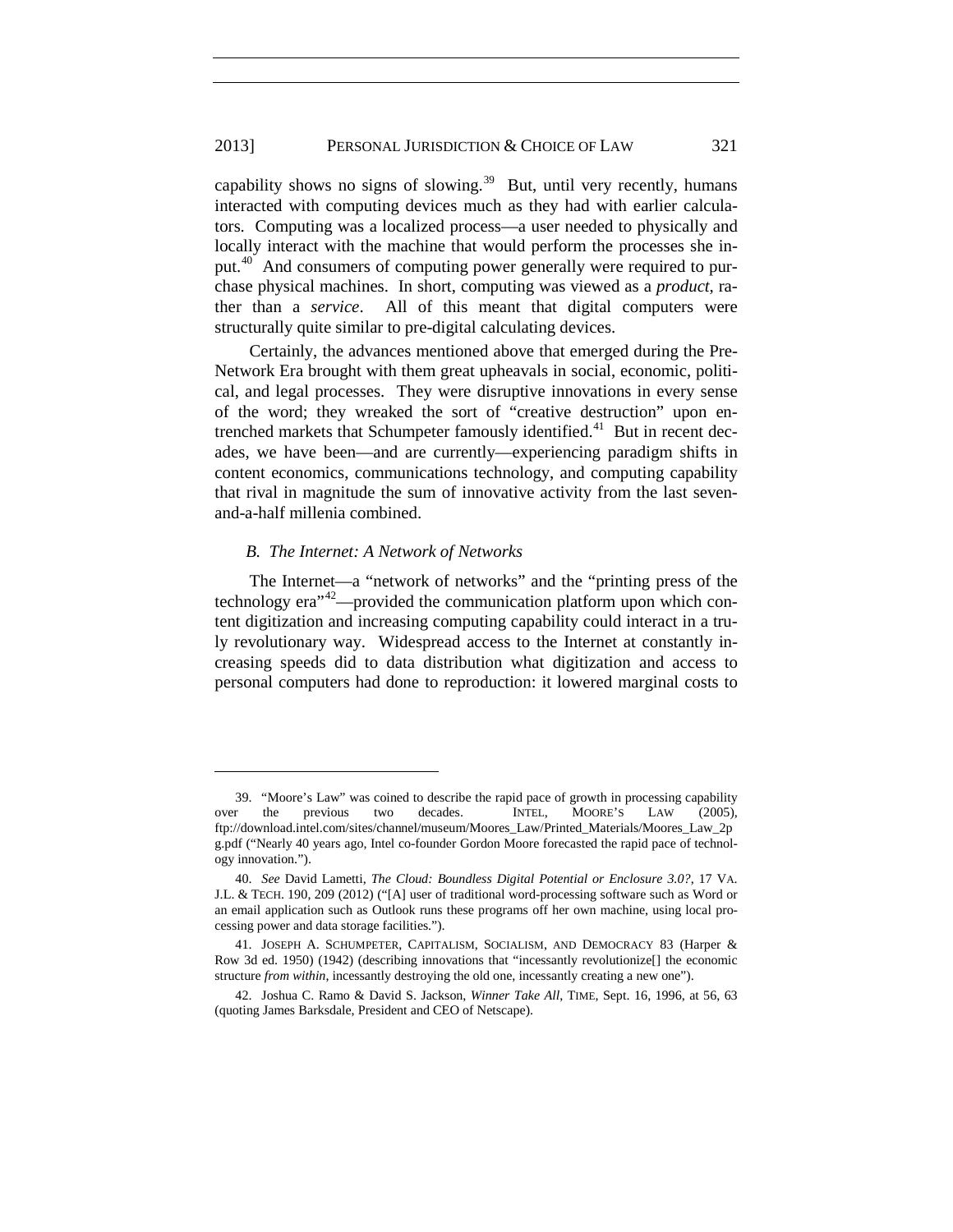essentially zero.<sup>43</sup> The importance of the dawn of the Network Era for con-tent, communication, and now computing, cannot be overstated.<sup>[44](#page-10-1)</sup>

Without connectivity, advances in computing were fairly irrelevant to the structural processes in place for the production, distribution, and consumption of communicative content. Before the Network Era, a single end user could feasibly have created millions of copies of an ebook on her home computer, but the duplicates would have been relegated to isolated storage as wasted surplusage.<sup>45</sup> Firms and individuals were able to create content digitally—for example, newspaper reporters were able to write articles using word-processing programs—but distribution either required slow, costly physical means or was shackled by the limitations of broad- or narrowcasting discussed above. $46$ 

But networking not only represented a drastic reduction in the costs of communication, it also eliminated the relevance of geographic location to distribution capability and costs. By removing the physical element from reproduction and distribution, it upended the old localized model such that content could be made available to anyone, anywhere, and could be distrib-uted to them at the speed of light.<sup>[47](#page-10-4)</sup> For the first time, not only ideas themselves, but now their embodiments as well, were truly nonrivalrous. Con-tent abundance replaced content scarcity.<sup>[48](#page-10-5)</sup>

Finally, the adoption of the Internet deconstructed the hierarchy of production. In place of top-down models arose end-to-end architecture that rendered the traditional concept of "end users" an oxymoron.<sup>49</sup> Former

46. *See supra* text accompanying note [37.](#page-8-6)

<span id="page-10-0"></span><sup>43.</sup> *Cf.* John M. Newman, *Anticompetitive Product Design in the New Economy,* 39 FLA. ST. U. L. REV. 681, 694 (2012) ("Digital products can be reproduced extremely cheaply, often with marginal costs approaching zero.").

<span id="page-10-1"></span><sup>44.</sup> *See, e.g.*, Christopher S. Yoo, *The Changing Patterns of Internet Usage*, 63 FED. COMM. L.J. 67, 68 (2010) ("The Internet unquestionably represents one of the most important technological developments in recent history. It has revolutionized the way people communicate with one another and obtain information and has created an unimaginable variety of commercial and leisure activities.").

<sup>45.</sup> *See supra* note[s 33](#page-7-7)[–35](#page-8-5) and accompanying text.

<span id="page-10-4"></span><span id="page-10-3"></span><span id="page-10-2"></span><sup>47</sup>*. Cf.* Jenny S. Martinez, *Process and Substance in the "War on Terror*,*"* 108 COLUM. L. REV. 1013, 1074–75 (2008) (highlighting the legal challenges resulting from globalization, which include "the complexities of gathering intelligence from telephone and internet communications transmitted in and out of the United States and around the world at the speed of light").

<span id="page-10-5"></span><sup>48.</sup> *See* Ellen P. Goodman & Anne H. Chen, *Modeling Policy for New Public Service Media Networks*, 24 HARV. J.L. & TECH. 111, 153 (2010) (referring to "the world of content abundance").

<span id="page-10-6"></span><sup>49.</sup> LAWRENCE LESSIG, FREE CULTURE: HOW BIG MEDIA USES TECHNOLOGY AND THE LAW TO LOCK DOWN CULTURE AND CONTROL CREATIVITY 8 (2004).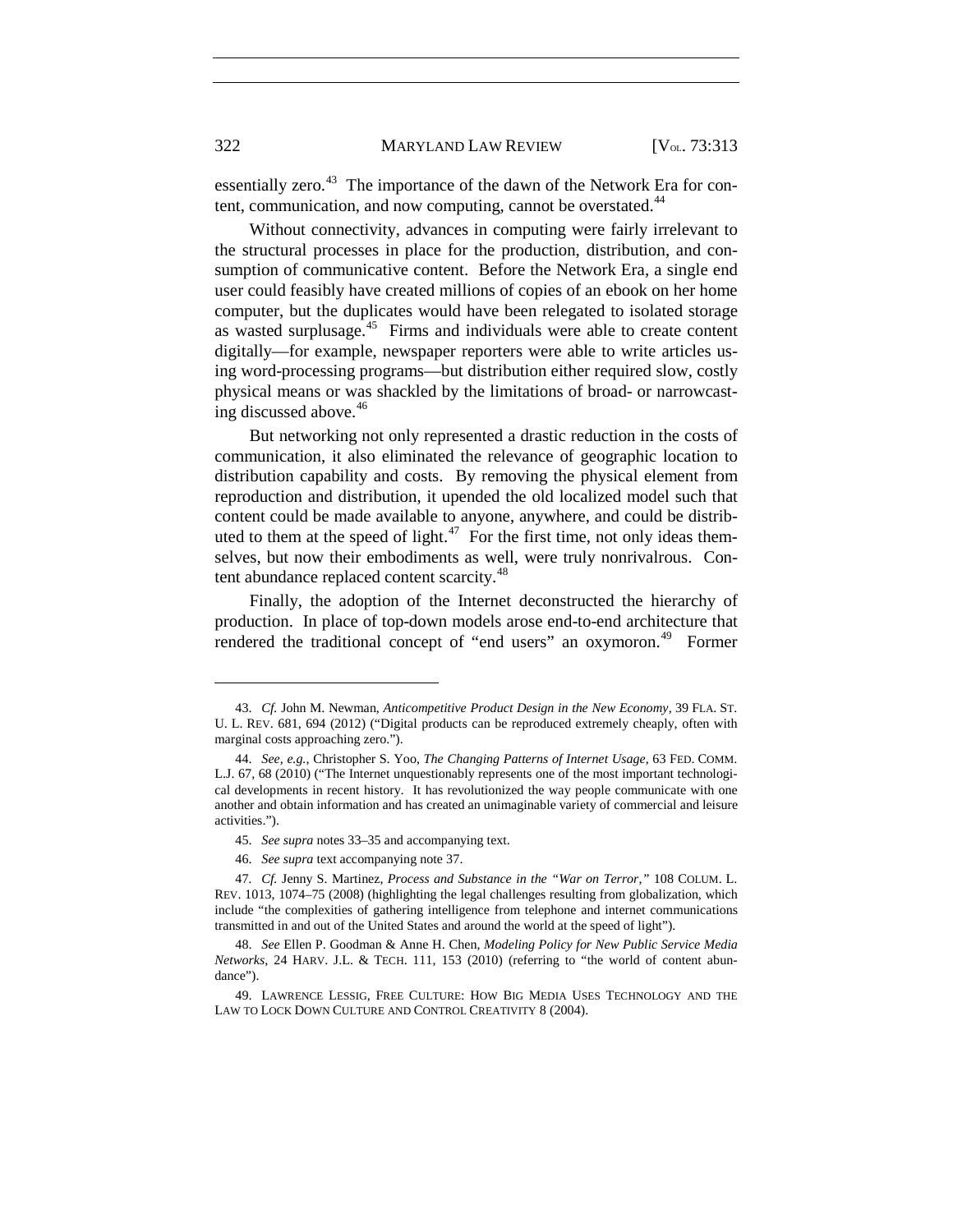#### 2013] PERSONAL JURISDICTION & CHOICE OF LAW 323

<span id="page-11-7"></span>pure consumers became producers and distributors as well.<sup>[50](#page-11-2)</sup> And the rise of nearly instantaneous, zero-cost, two-way transfer of media created an av-enue and demand for multipath, large-scale communication.<sup>[51](#page-11-3)</sup> The ability to effectively converse with thousands of individuals allowed previously undreamt-of communicative possibilities. A single person's blog posting could create a conversation that spread throughout a network of networks, seemingly with a life of its own—as the neologism aptly puts it, "virally."

<span id="page-11-1"></span>The transformative shift to the Network Era has not been an easy one. In its infant stages, legal and political battles erupted over the application of standing laws and norms to the human interactions occurring atop this new platform.[52](#page-11-4) Myriad questions regarding ownership, agreements, morality, intellectual property, privacy, and other issues remain unresolved.<sup>53</sup> And the next stage of development, described below, will raise yet even more questions in need of answers.

#### <span id="page-11-0"></span>*C. Rising into the Cloud*

 $\overline{a}$ 

The American public remains largely ignorant as to what, exactly, "cloud computing" is. A majority, in fact, appear to believe it has something to do with actual clouds and that, consequently, a severe squall or thunderstorm could fatally disrupt cloud-computing processes.<sup>54</sup> Given the difficulty that even industry experts have in formulating a precise definition

<span id="page-11-2"></span><sup>50.</sup> *See* Yafit Lev-Aretz, *Second Level Agreements*, 45 AKRON L. REV. 137, 141 (2012) ("Web 2.0 was defined as an 'amalgam of 'participatory Web' applications,' which turned erstwhile passive end users into active producers by allowing them to generate and share content of all types.").

<span id="page-11-3"></span><sup>51.</sup> *Id.* at 141–42 (explaining that the "decentralization of the Web . . . empowered the Internet to operate as a platform rather than a mere data conduit," leading to the advent of widespread sharing services such as "blogs, wikis, [and other social media websites]").

<span id="page-11-4"></span><sup>52.</sup> *See, e.g.*, Bryce A. Lenox, Note, *Personal Jurisdiction in Cyberspace: Teaching the Stream of Commerce Dog New Internet Tricks:* Compuserve, Inc. v. Patterson, *89 F.3d 1257 (6th Cir. 1996)*, 22 U. DAYTON L. REV. 331, 332 (1997) ( "Because of the youth and novelty of the Internet, jurisdictional issues are only now beginning to surface in the courts.").

<span id="page-11-5"></span><sup>53.</sup> *Cf., e.g.*, Amelia Rawls, *Contract Formation in an Internet Age*, 10 COLUM. SCI. & TECH. L. REV. 200, 204 (2009) (discussing how, in particular, "modernity has induced transformations even in seemingly traditional applications of contract law"). *But see* Lenox, *supra* note [52,](#page-11-1) at 331–32 (stating that some "cyber-issues," including "pornography on the Internet, copyright law, and libel have been addressed in great detail").

<span id="page-11-6"></span><sup>54.</sup> Zach Walton, *Americans Think Cloud Computing Comes from Actual Clouds*, WEBPRONEWS (Aug. 29, 2012), http://www.webpronews.com/americans-think-cloud-computingcomes-from-actual-clouds-2012-08 (discussing the results of a survey of 1,000 Americans which showed that "51 percent of respondents believe[d] that stormy weather [could] interfere with cloud computing" and only "16 percent actually knew what the cloud was").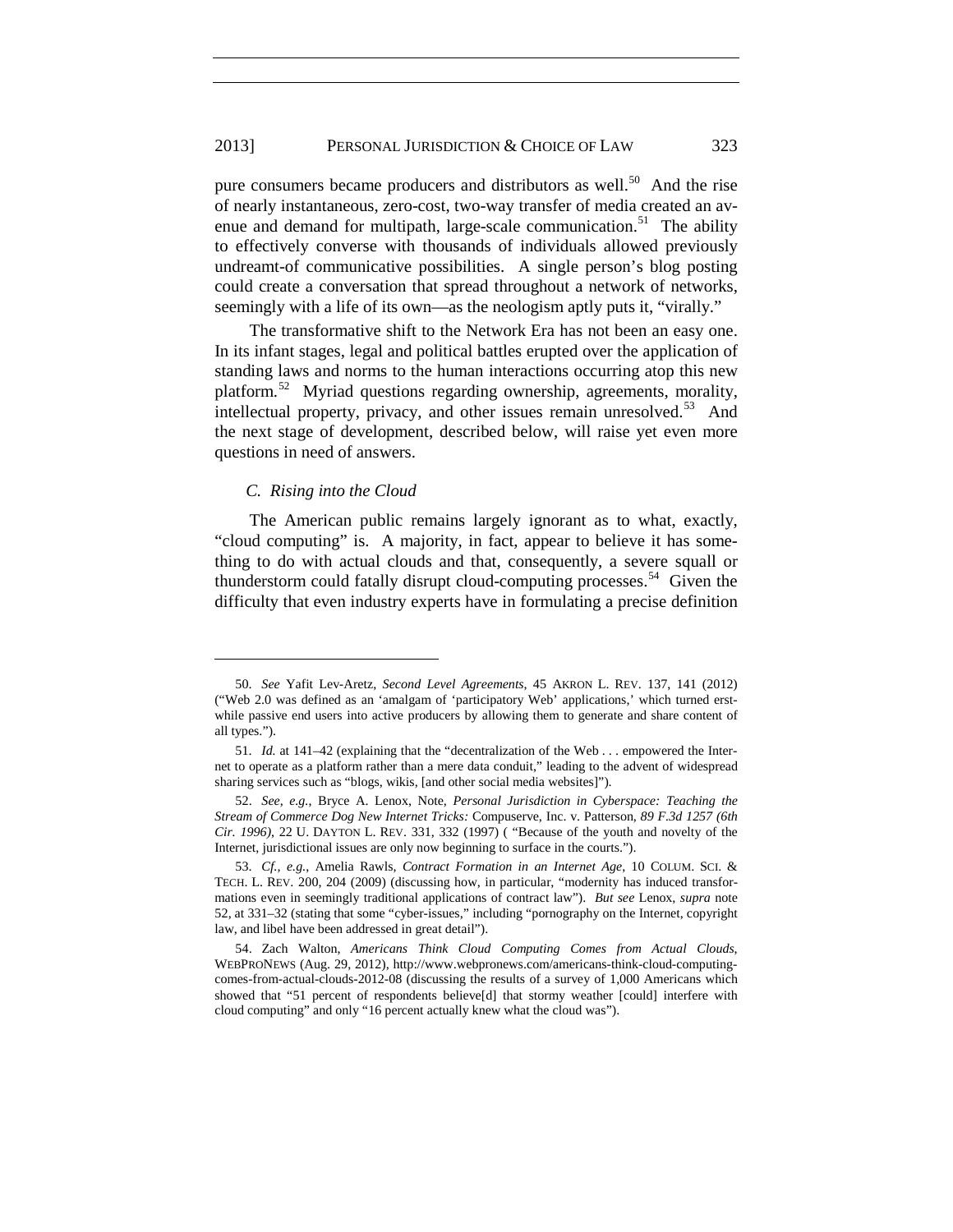#### 324 MARYLAND LAW REVIEW [V<sub>OL.</sub> 73:313]

<span id="page-12-0"></span>of "cloud computing,"[55](#page-12-1) this confusion is understandable. Yet the fact is that the majority of computer and smartphone users already consume cloud services on a daily (even hourly) basis.<sup>56</sup> Web-based email, calendars, spreadsheet editors, and word-processing programs like the current offerings from Google, Microsoft, and others are all examples of cloudcomputing services already in common use.<sup>57</sup> Without knowing what the term denotes, it seems, society has already begun rising into the cloud.

Jurisprudence, however, does not have that luxury. Before courts can adjudicate disputes that arise in the cloud, they must understand what cloud computing is, how it differs from previous architectures, and what implications those differences carry for jurisdiction and choice of law.

More than a few skeptics have posited that "cloud computing" is nothing more than a redundant buzzword, synonymous and coextensive with the Internet.<sup>[58](#page-12-4)</sup> It is our aim in the following Part not only to provide a highlevel understanding of the evolution and structure of cloud-computing processes, but also to reply to such skepticism. Cloud services exhibit unique technological and legal features that will require specialized analyses. In short, cloud computing—though it shares some similarities with, and frequently leverages the communicative capabilities of, the Internet—is not an empty concept.

#### *1. Technological Structure*

The most commonly cited description of cloud computing is the National Institute of Standards and Technology's ("NIST") definition: "a model for enabling ubiquitous, convenient, on-demand network access to a shared pool of configurable computing resources . . . that can be rapidly provisioned and released with minimal management effort or service pro-

<span id="page-12-1"></span><sup>55.</sup> *See, e.g.*, Miranda Mowbray, *The Fog over the Grimpen Mire: Cloud Computing and the*  Law, 6 SCRIPTED 133, 134 (2009) ("[T]here is no agreed upon definition of cloud computing."); Geoffrey A. Fowler & Ben Worthen, *The Internet Industry Is on a Cloud—Whatever That May Mean*, WALL ST. J., Mar. 26, 2009, http://online.wsj.com/article/

SB123802623665542725.html ("While almost everybody in the tech industry seems to have a cloud-themed project, few agree on the term's definition.").

<span id="page-12-2"></span><sup>56.</sup> *See* Walton, *supra* not[e 54](#page-11-0) (describing survey results revealing that ninety-five percent of the respondents used cloud-based services daily).

<span id="page-12-3"></span><sup>57.</sup> *See* Lametti, *supra* note [40,](#page-9-4) at 209 (identifying Google Docs, Microsoft Office Live, and Gmail as "Cloud-based application[s]").

<span id="page-12-4"></span><sup>58.</sup> *See, e.g.*, Warren B. Chik, *Paying It Forward: The Case for a Specific Statutory Limitation on Exclusive Rights for User-Generated Content Under Copyright Law*, 11 J. MARSHALL REV. INTELL. PROP. L. 240, 244 (2011) ("There is no consensus on the definition of 'Web 2.0' or even that it is anything more than a buzzword.").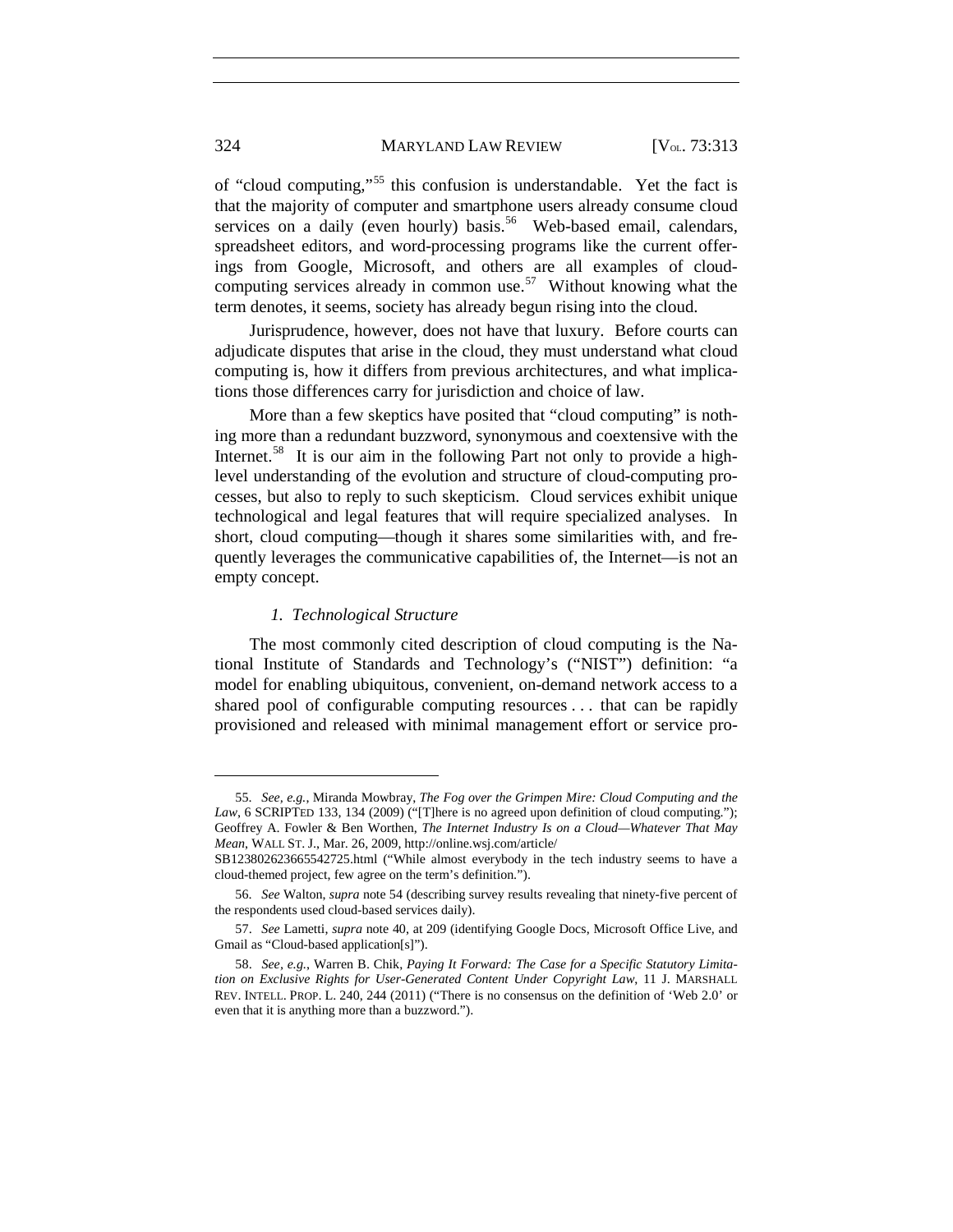<span id="page-13-0"></span>vider interaction."[59](#page-13-3) Put another way, cloud computing is a model that allows for on-demand "scalability" of computing power by end users that are located remotely from the computing resources themselves.<sup>60</sup> The NIST definition goes on to list five attributes of cloud computing: (1) on-demand self-service, (2) broad network access, (3) resource pooling, (4) rapid elasticity or expansion, and  $(5)$  measured service.<sup>[61](#page-13-5)</sup> Essentially, cloud-service providers make a pool of servers available to distributed end users who can rapidly harness those servers' collective computing power when needed ("scaling up"), then rapidly release that power when the desired task is completed ("scaling down").<sup>[62](#page-13-6)</sup>

<span id="page-13-2"></span>Cloud computing also allows "workload migration"—service providers can easily shift workloads across servers, both inside local data centers and among disparately located data centers. $63$  And this, in turn, allows suppliers to route around any single server (or, frequently, even an entire data center) in case of technical failure, to allow for scheduled maintenance, or even to avoid consuming expensive peak-demand power in a certain geographic region.<sup>64</sup> This resiliency and flexibility offers readily apparent advantages over traditional computing models for both producers and consumers.

The move to the cloud is a move away from consuming computing re-sources as a product and toward viewing computing as a service.<sup>[65](#page-13-9)</sup> From the consumer's perspective, cloud services generally eliminate the geographic location of hardware (other than the consumer's own thin-client

<span id="page-13-1"></span>

<span id="page-13-3"></span><sup>59.</sup> PETER MELL & TIMOTHY GRANCE, NIST, SP 800-145, THE NIST DEFINITION OF CLOUD COMPUTING 2 (2011).

<span id="page-13-4"></span><sup>60.</sup> *See, e.g.*, Cindy Pham, Note, *E-Discovery in the Cloud Era: What's a Litigant to Do?*, 5 HASTINGS SCI. & TECH. L.J. 139, 142 (2013) ("[C]loud computing is an Internet-based service which provides users access to software, resources, and information stored elsewhere and managed by someone else, anytime and anywhere.").

<sup>61.</sup> MELL & GRANCE, *supra* note [59,](#page-13-0) at 2.

<span id="page-13-6"></span><span id="page-13-5"></span><sup>62.</sup> *See* Pham, *supra* note [60,](#page-13-1) at 139–40 ("[C]loud computing . . . can be scaled to individual needs.").

<span id="page-13-7"></span><sup>63.</sup> T. Sridhar, *Cloud Computing—A Primer: Part 1: Models and Technologies*, 12 INTERNET PROTOCOL J. 2, 3 (2009) (defining "[w]orkload movement" by cloud-computing providers as "migrat[ing] workloads across servers—both inside the data center and across data centers").

<span id="page-13-8"></span><sup>64.</sup> *See, e.g.*, Xuan Li & Jine-Chung Lo, *Pricing and Peak Aware Scheduling Algorithm for Cloud Computing*, 2012 IEEE 1 (2012).

<span id="page-13-9"></span><sup>65.</sup> Accordingly, "[c]loud computing involves shifting the bulk of the costs from *capital expenditures* . . . to an *operating expense* . . . model, where you pay for usage of these types of resources." Sridhar, *supra* not[e 63,](#page-13-2) at 3.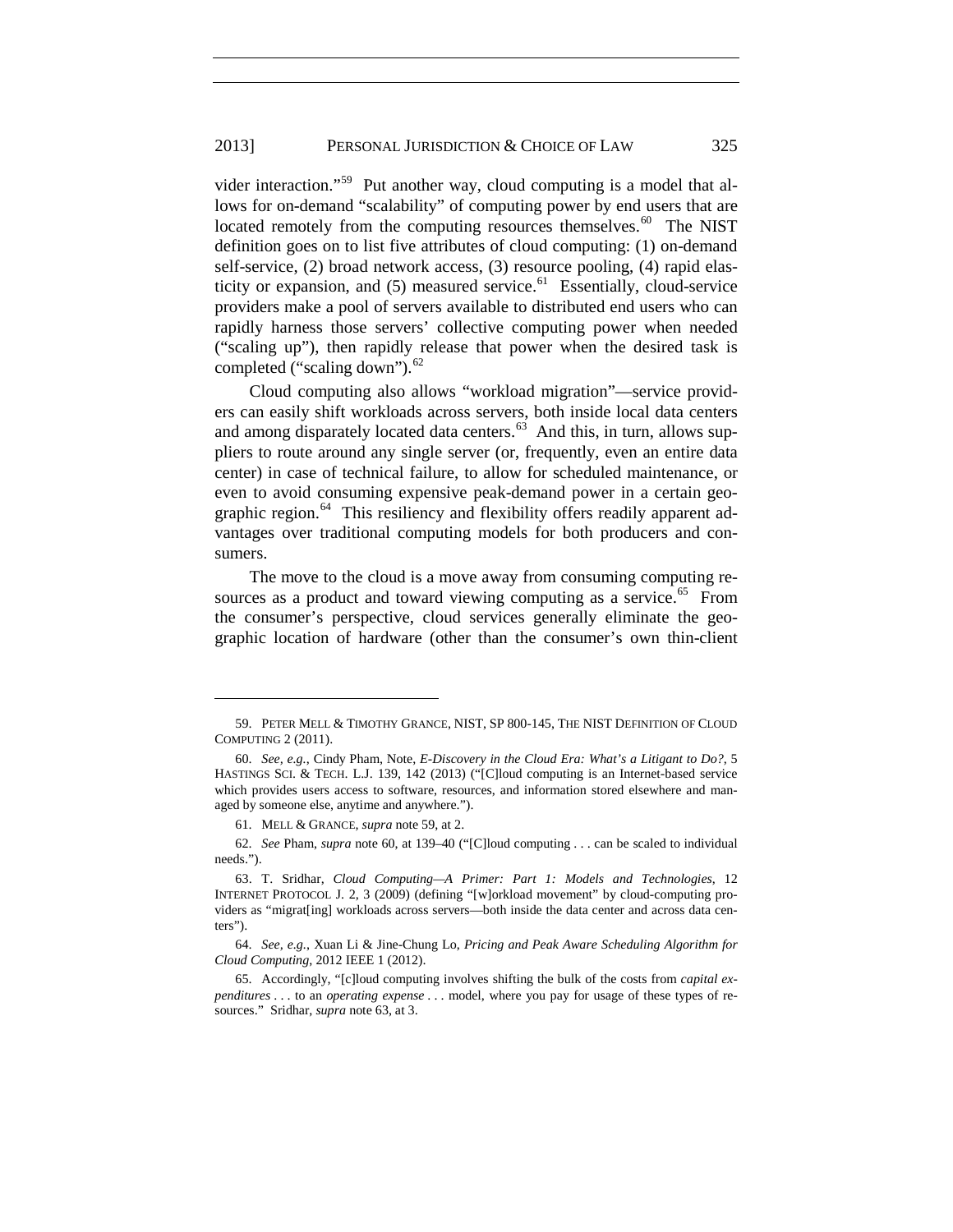#### 326 MARYLAND LAW REVIEW [V<sub>OL.</sub> 73:313]

hardware<sup>[66](#page-14-0)</sup>) as a relevant aspect of computing. So long as a network connection exists, the physical location of end users, servers, and service providers—and their proximity to one another—is almost entirely irrelevant (at least outside a courtroom). A U.S. citizen could, for example, use a smartphone to check her email from La Guardia airport in New York, edit a document from a desktop computer at a kiosk during a layover in Reykjavik, Iceland, and then schedule a calendar appointment using her laptop from a hotel in Vienna, Austria. And regardless of her physical location, the actual computations she was directing could have been occurring on a server located anywhere on Earth. As the NIST definition puts it, "[t]here is a sense of location independence in that the customer generally has no control or knowledge over the exact location of the provided resources."<sup>[67](#page-14-1)</sup> Indeed, the term "location independence" has been used elsewhere with some frequency to describe the phenomenon of the geographic irrelevance of computing resources in the cloud.<sup>[68](#page-14-2)</sup>

<span id="page-14-3"></span>From the supplier's perspective, cloud computing's exact effect on the relevance of server location varies depending on each supplier's particular practices. Take, for example, Google's email service. Because Google actually owns its massive server farms, it can affirmatively choose to migrate workloads among its own servers from state to state, country to country, or even land to sea—in the case of offshore servers—to realize gains from whatever comparative advantages can be had in the new location. To the extent Google does so, geographic location of servers remains relevant (at least to Google, if not to consumers or advertisers) because, in this scenario, Google has made affirmative, purposeful choices regarding the geographic location of the server farms handling workloads. By way of contrast, consider a firm offering a competing service that runs over metered service

<span id="page-14-0"></span><sup>66.</sup> The term "thin client" refers to the advent, made possible by cloud technologies, of enduser devices with relatively little local computing capacity. *See, e.g.*, Lametti, *supra* note [40,](#page-9-4) at 219 ("We are entering a period where 'thin clients' are becoming the norm. These are devices with little computing capacity or need to perform computing functions on their own."). A smartphone, for example, may have far less computing ability than a laptop or desktop computer—yet, by virtue of Internet connectivity and cloud services, an end-user with a smartphone can now harness far greater computing and storage capacity than a peer using an unconnected desktop computer.

<span id="page-14-1"></span><sup>67.</sup> MELL & GRANCE, *supra* note [59,](#page-13-0) at 2. As the NIST noted, of course, customers still "may be able to specify location at a higher level of abstraction (for example, country, state, or datacenter)." *Id.*

<span id="page-14-2"></span><sup>68.</sup> *See, e.g.*, Simon Bradshaw et al., *Contracts for Clouds: Comparison and Analysis of the Terms and Conditions of Cloud Computing Services*, Queen Mary University of London, School of Law, Legal Studies Research Paper No. 63/2010 (Sept. 1, 2010), at 5 ("Location independence means, from the customer's perspective, that the services can be accessed from anywhere with suitable communications links.").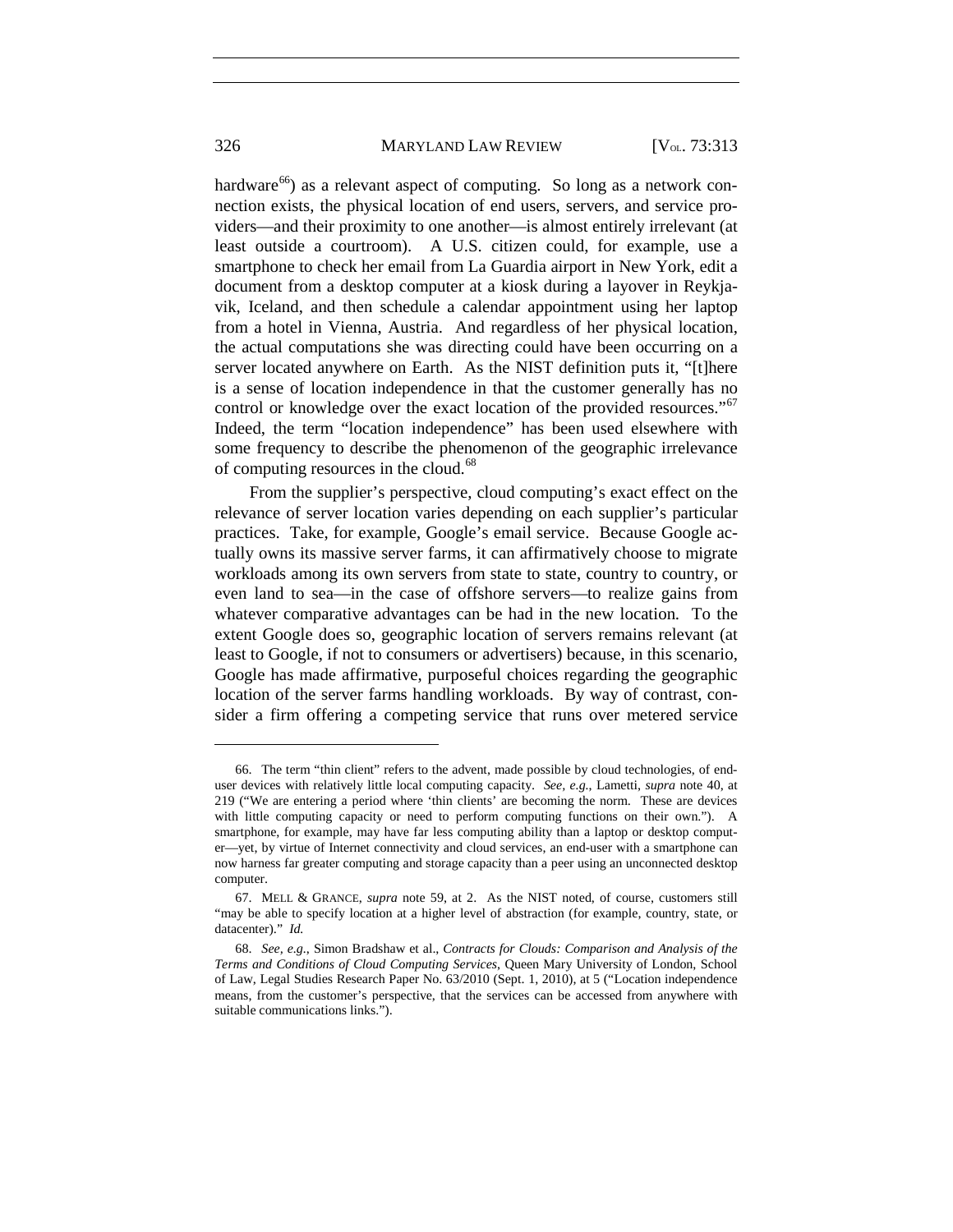purchased from Amazon's cloud-services arm. Here, the service provider may—like its consumers—be indifferent as to the geographic location of the actual computing power Amazon is providing. Alternatively, cloudservices contracts sometimes specify a large geographic zone encompassing multiple server farms within which migration can occur. $69$  To the extent that some real-space limitations are contemplated, geographic location of servers thus can remain salient to varying degrees.

Regardless of the exact circumstances, the importance to service providers of computers' actual geographic location is—from a technological standpoint—relatively minimal. This is so because, at its core, cloud computing consists of offering computing resources "that can be rapidly provisioned and released *with minimal management effort or service provider interaction*."<sup>70</sup> If this were not the case, many of the efficiencies offered by cloud services would disappear. Location independence is an important even crucial—aspect of cloud computing for providers as well as custom- $ers.<sup>71</sup>$  $ers.<sup>71</sup>$  $ers.<sup>71</sup>$ 

#### *2. Legal Structure*

 $\overline{a}$ 

From a legal perspective, the cloud embodies a new template for interactions: all interactions in the cloud—unlike those that occur purely via the Internet—are contract-based. Previously, a consumer who purchased a computer had little or no ongoing contractual relationship with the supplier. When computing was a product, consumers purchased and consumed it locally like any other off-the-shelf good. Similarly, visiting a passive Web 1.0-type website generally does not trigger any ongoing contractual relationship.[72](#page-15-3) Computing as a *service*, however, is an entirely different matter. Like any contract for services, the provision and consumption of cloudcomputing services contemplates a contractual relationship that continues as long as the service is being provided.<sup>[73](#page-15-4)</sup> Consider, for example, an individual consumer using a cloud-based word-processing application. For as

<span id="page-15-0"></span><sup>69.</sup> *See id.* at 28 (noting that "[s]ome major cloud providers . . . have made a point of offering 'regional zones' in which a customer may be assured that data will remain").

<sup>70.</sup> MELL & GRANCE, *supra* note [59,](#page-13-0) at 2 (emphasis added).

<span id="page-15-2"></span><span id="page-15-1"></span><sup>71.</sup> *See* Bradshaw et al., *supra* note [68,](#page-14-3) at 5 ("Location independence is also an important factor for providers, who may seek to deploy their infrastructure wherever it is most convenient and efficient, and in a manner that maximises the economies of scale already mentioned.").

<span id="page-15-3"></span><sup>72.</sup> *See* Lev-Aretz, *supra* note [50,](#page-11-7) at 141 ("Under the Web 1.0 stage, the Web functioned as a read-only medium through numerous 'static' websites.").

<span id="page-15-4"></span><sup>73</sup>*. See* Bradshaw et al., *supra* not[e 68,](#page-14-3) at 15–16 (surveying terms and conditions contracts for cloud services and concluding that "[i]t is not unusual to see a provision that the contract will continue indefinitely until it is terminated").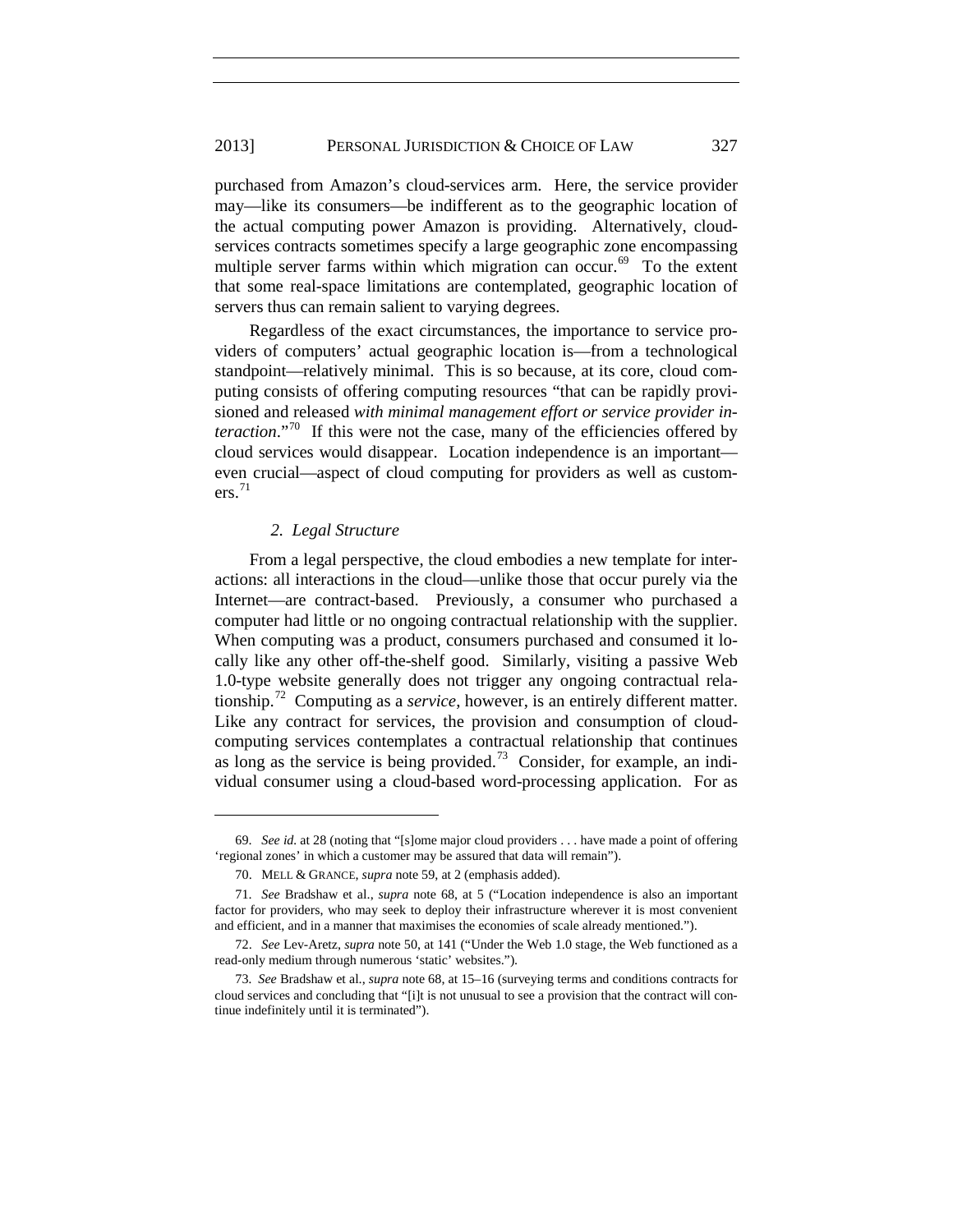#### 328 MARYLAND LAW REVIEW [V<sub>OL.</sub> 73:313

long as she utilizes the application, that consumer is interacting with a supplier under the terms of a contract—a contract for the performance of services—in a way that an individual visiting a passive Web 1.0 website is not.

#### *3. Welfare Gains from Cloud Adoption*

It nearly goes without saying that scalability in computing provides multiple benefits to suppliers and consumers, increasing both total and consumer welfare. Greater resiliency and location independence represent increases in computing quality relative to pre-cloud products. Cost and price advantages are present as well. On the demand side, consumers of computing services generally exhibit variable demand; that is, they require different amounts of computing power at different times.<sup>74</sup> Yet consumers who opt to use cloud-computing services can purchase only the computing services they actually use, instead of being forced to purchase enough capacity to meet maximum demand.<sup>[75](#page-16-1)</sup> Relatedly, shifting computing purchases to the cloud allows customers to transform the outlays incurred from capital expenditures, which are front-loaded, to operating expenditures, which are more evenly distributed.<sup>[76](#page-16-2)</sup> On the supply side, providers of cloud services can attain economies of scale "by sharing resources between a pool of customers and buying infrastructure in bulk."<sup>77</sup> These reduced costs, assuming that the provider is operating in a competitive market, may then be passed on to consumers in the form of lower prices.[78](#page-16-4)

#### *4. Legal Implications*

The shift to cloud computing, like any other major technological upheaval, has not been—and will not be—entirely free of legal obstacles. Cloud-computing models have been rapidly adopted by providers and us-

<sup>74.</sup> *Id.* at 5.

<span id="page-16-1"></span><span id="page-16-0"></span><sup>75.</sup> Mowbray, *supra* note [55,](#page-12-0) at 145–46 ("For buyers, one advantage of using cloud computing, as opposed to buying all the hardware and software necessary to meet their computing needs, is that they only need to pay for the computing services that they actually use.").

<span id="page-16-2"></span><sup>76.</sup> *See* Bradshaw et al., *supra* not[e 68,](#page-14-3) at 3 (describing the transformation of capital expenditures to operating expenditures).

<span id="page-16-3"></span><sup>77.</sup> *Id.* It should be noted that, as to a private cloud (owned and operated internally by one firm), the "pool-of-customers" advantage does not apply.

<span id="page-16-4"></span><sup>78.</sup> *See* Lametti, *supra* note [40,](#page-9-4) at 213 ("The resource pooling that is possible using cloud technology means lower overall costs (through lowered costs for the provider, who then offers services at lower costs to users) . . . ."). Alternatively, if the provider has already opted to offer services at zero price, the savings might be passed along in other ways, including displaying fewer advertisements to users (thereby lowering users' attention costs incurred in using the service) or a less-intrusive data-usage policy.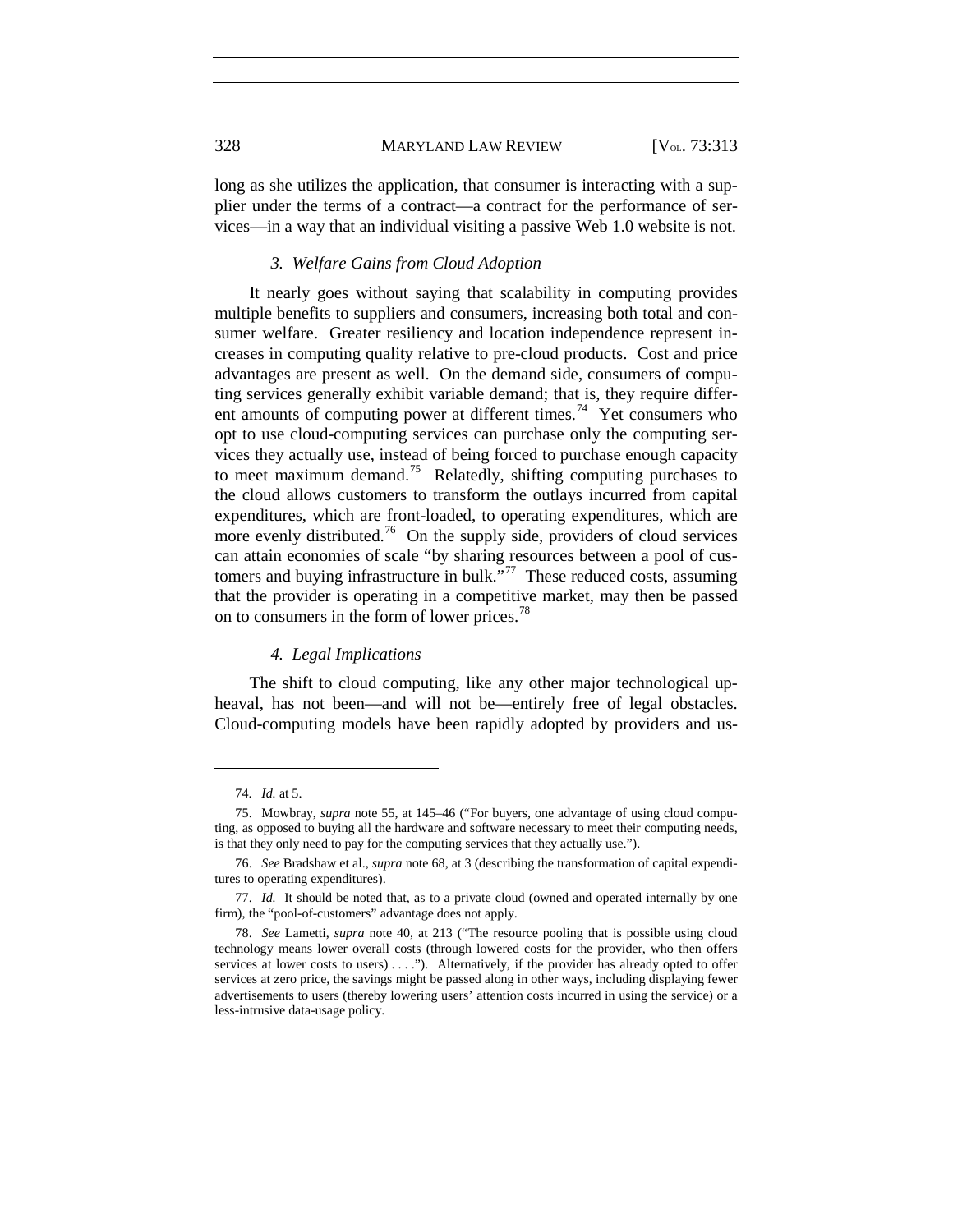<span id="page-17-8"></span><span id="page-17-1"></span><span id="page-17-0"></span> $\text{ers.}^{79}$  $\text{ers.}^{79}$  $\text{ers.}^{79}$  a transition spurred on by the efficiencies noted above.<sup>[80](#page-17-3)</sup> These benefits have not come without a price, however. Sprawling legal disputes have already arisen out of cloud-based interactions in substantive areas ranging from personal privacy, $81$  to copyright infringement, $82$  to antitrust,  $83$  and myriad more. Before these issues can be properly adjudicated, however, courts must address the two fundamental threshold procedural questions addressed by this Article: jurisdiction and choice of law.

Though the ramifications of procedural decision making in these areas will indeed be far reaching within the context of the cloud, it is also critical to recognize their importance for future developments. Just as the law of the Internet can provide a guidepost for analyzing legal issues related to cloud computing, so too will cloud-computing decisions provide the bedrock upon which the law for yet-to-be-developed technologies will be built.<sup>[84](#page-17-7)</sup> The significance of the decisions being made now and in the near future cannot be overstated.

 $\overline{a}$ 

<span id="page-17-5"></span>82. *See, e.g.*, Cartoon Network LP v. CSC Holdings, Inc., 536 F.3d 121, 139–40 (2d Cir. 2008) (holding that storing copyrighted television programs on proprietary servers and delivering them via a closed-circuit network to consumers constituted copyright infringement).

<span id="page-17-6"></span>83. The FTC recently announced—though it ultimately abandoned—an investigation into possible anticompetitive behavior by Google, Inc. Steve Lohr, *F.T.C. Said to Prepare for Lawsuit vs. Google*, N.Y. TIMES, Oct. 12, 2012, at B1, *available at* http://www.nytimes.com/2012/10/13/technology/ftc-staff-prepares-antitrust-case-against-googleover-search.html?pagewanted=all&\_r=0. The gravamen of the investigation was Google's possible manipulation of results delivered by its dominant search engine so as to favor internal cloudbased software services like Google Maps, to the detriment of competing services like MapQuest. *Id.*

<span id="page-17-2"></span><sup>79.</sup> *See* Mowbray, *supra* note [55,](#page-12-0) at 2 ("Cloud computing is part of a general architectural trend in the computer industry, moving from users doing computing on their own hardware using copies of software that they own, to users doing computing on other peoples' machines somewhere in the cloud, using software that they rent.").

<sup>80.</sup> *See supra* Part II.C.1 & 3.

<span id="page-17-4"></span><span id="page-17-3"></span><sup>81.</sup> In the civil context, see, for example, *In re iPhone Application Litigation*, 844 F. Supp. 2d 1040, 1057–59 (N.D. Cal. 2012) (holding that the type of end-user device is relevant to the level of protection afforded to data stored in the cloud), and *Rene v. G.F. Fishers, Inc.*, 817 F. Supp. 2d 1090, 1096 (S.D. Ind. 2011) (determining that unopened emails are subject to the protections of the Stored Communications Act). In the criminal context, see *In re United States' Application for a Search Warrant to Seize and Search Electronic Devices from Edward Cunnius*, 770 F. Supp. 2d 1138, 1144–45 (W.D. Wash. 2011) (denying application for search warrant based on its "boundless" scope due to the interconnectedness of digital devices), and *In re Application of the United States for Historical Cell Site Data*, 747 F. Supp. 2d 827, 845–46 (S.D. Tex. 2010) (denying requests for disclosure of location data for cell phones on Fourth Amendment grounds).

<span id="page-17-7"></span><sup>84.</sup> *See* David A. Couillard, Note, *Defogging the Cloud: Applying Fourth Amendment Principles to Evolving Privacy Expectations in Cloud Computing*, 93 MINN. L. REV. 2205, 2219 (2009) ("Courts often address new technologies by analogizing to older technologies, in the same way novel legal theories generally find their proper footing by analogy to precedent.")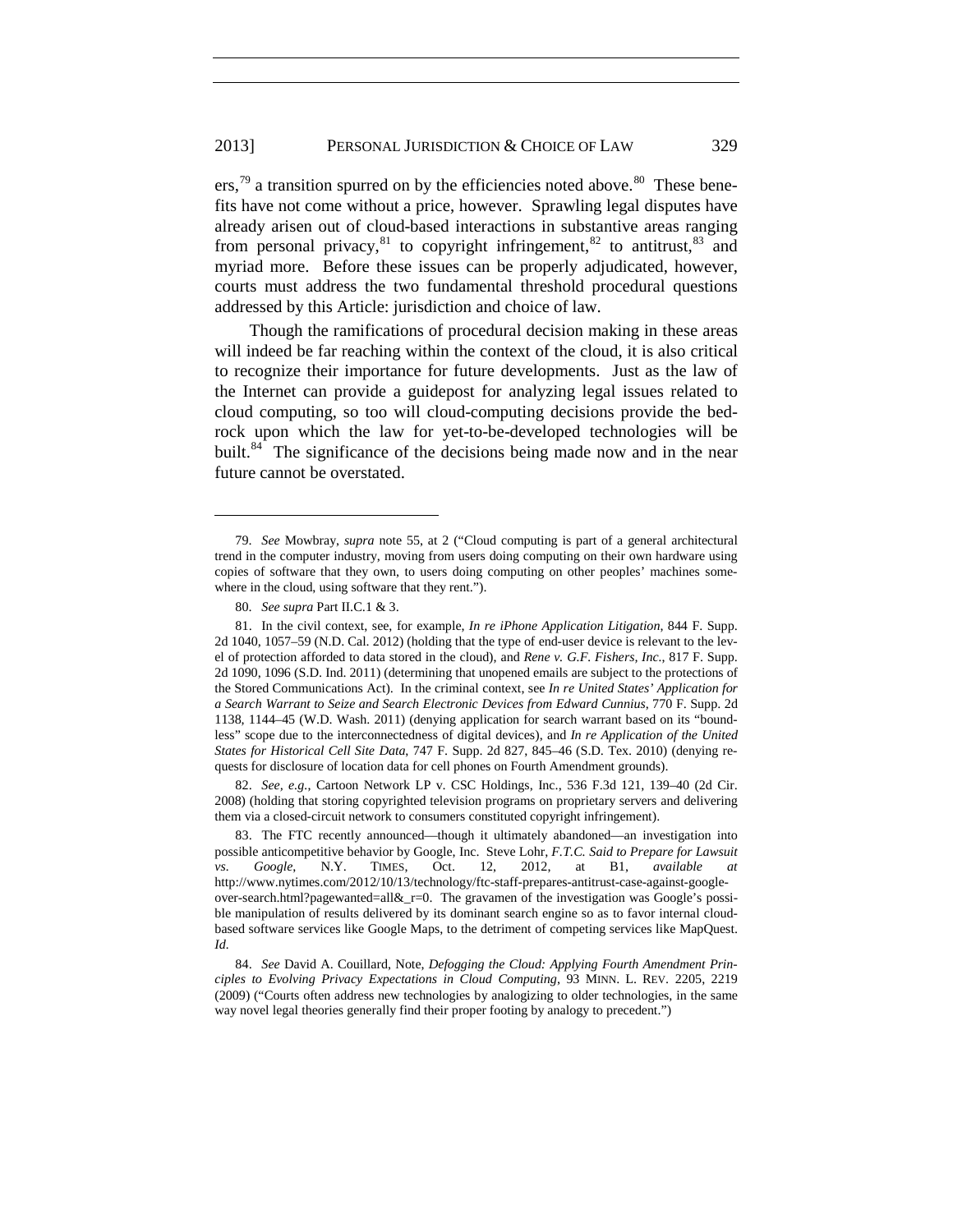#### III. PERSONAL JURISDICTION AND CHOICE OF LAW: HISTORICAL **PERSPECTIVES**

<span id="page-18-0"></span>Both jurisdiction and choice of law enjoy rich historical backgrounds. Principles of constitutional federalism have allowed states to construct var-ied approaches to these issues that span wide and diverse continua.<sup>[85](#page-18-1)</sup> Accordingly, while there are certain prevailing theories that have risen to prominence and gained solid footing in the law—especially in choice-oflaw jurisprudence—examining the various philosophies underlying these critical threshold issues is essential to provide context for our proposed solutions to the cloud-computing conundrums. The Parts below review the maturation of personal-jurisdiction and choice-of-law theories throughout the years, with a particular focus on the advents of, and legal adaptations to, new technologies.

#### <span id="page-18-5"></span>*A. Personal Jurisdiction: Gatekeeper of Civil Litigation*

Personal jurisdiction is, put simply, "[a] court's power to bring a person into its adjudicative process."<sup>86</sup> "Personal jurisdiction asks a simple question. It asks whether a particular court may enter judgment against a particular defendant in a particular case."<sup>87</sup> Unlike choice of law—which is open-ended in the sense that each party may argue for application of a different set of laws and the court may apply still a third set of laws not advanced by either party—personal jurisdiction is a binary battle. That is to say that it is either existent or not; $88$  there is no possible "third outcome" that a court might reach. Personal jurisdiction is also unique from choice of

<span id="page-18-1"></span><sup>85.</sup> *See* Charles W. Rhodes, *The Predictability Principle in Personal Jurisdiction Doctrine: A Case Study on the Effect of a "Generally" Too Broad, but "Specifically" Too Narrow Approach to Minimum Contacts*, 57 BAYLOR L. REV. 135, 137–38 (2005) (personal jurisdiction); Genevieve G. York-Erwin, Note, *The Choice-of-Law Problem(s) in the Class Action Context*, 84 N.Y.U. L. REV. 1793, 1796 (2009) (choice of law). *But see* Ins. Corp. of Ir. v. Compagnie des Bauxites de Guinee, 456 U.S. 694, 702–03 n.10 (1982) ("The restriction on state sovereign power . . . must be seen as ultimately a function of the individual liberty interest preserved by the Due Process Clause. That Clause is the only source of the personal jurisdiction requirement and the Clause itself makes no mention of federalism concerns."). Many states, however, provide for personal jurisdiction over a defendant to the fullest extent allowable within the contours of constitutional due process. In this instance, courts sometimes "pass over" the state-law analysis and "collapse it into[] the due process inquiry." Diamond Crystal Brands, Inc. v. Food Movers Int'l, Inc., 593 F.3d 1249, 1258 & n.8 (11th Cir. 2010).

<span id="page-18-3"></span><span id="page-18-2"></span><sup>86.</sup> BLACK'S LAW DICTIONARY 857 (7th ed. 1999).

<sup>87.</sup> Frederic M. Bloom, *Jurisdiction's Noble Lie*, 61 STAN. L. REV. 971, 979 (2009).

<span id="page-18-4"></span><sup>88.</sup> *See* Rhodes, *supra* not[e 85,](#page-18-0) at 136–37.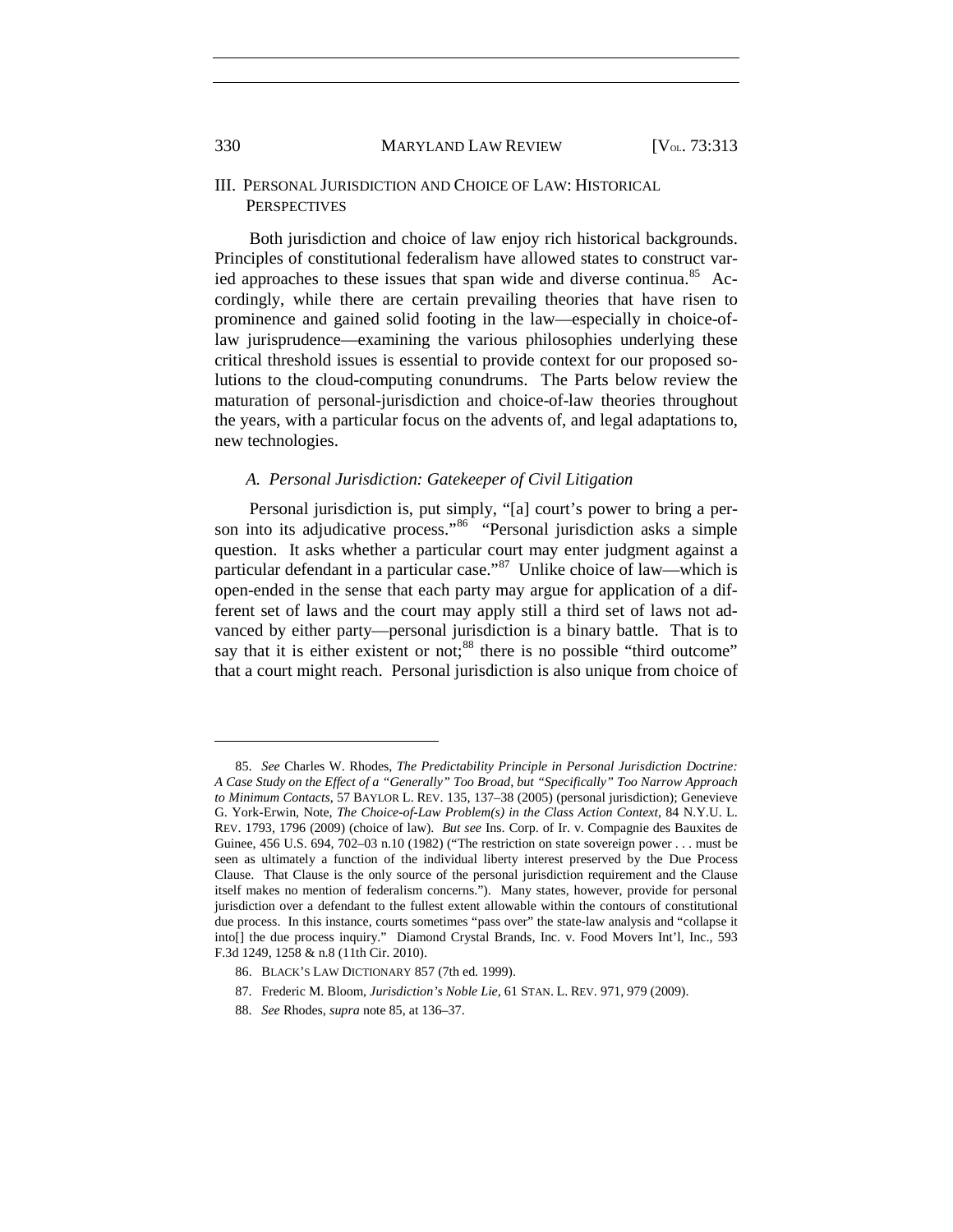<span id="page-19-0"></span>law in that it is one-sided, that is, there is no such thing as a court lacking personal jurisdiction over a plaintiff.<sup>[89](#page-19-1)</sup>

The following Subparts trace the history of personal jurisdiction<sup>90</sup>— from its roots in the English common law,<sup>[91](#page-19-3)</sup> to the landmark Supreme Court case *International Shoe Co. v. Washington*, [92](#page-19-4) up through the close of the Pre-Network Era.<sup>[93](#page-19-5)</sup> We break at the advent of the Internet because although each of these aforementioned periods is distinct from the period before or after it, they all share the common theme that personal jurisdiction is based on some notion of physicality.[94](#page-19-6) In other words, the defendant—either *in personam* or, in the case of a business, by way of a distributed product in commerce—had to be physically present in some sense in the jurisdiction where the lawsuit was initiated for jurisdiction to be proper. As we discuss later, however, the advent of the Internet changed this longstanding notion, and personal-jurisdiction Internet cases thus cannot—or at least in our view, should not—be grouped with these previous cases reflecting comparatively small adjustments of the technological rudder.

#### *1. The Old Guard: Physical Presence and the Transient Rule*

The notion of personal jurisdiction over a party dates back to fifteenth century England. As early as 1482, the idea that the judgment of a court that lacked jurisdiction over a defendant was void had already gained a foothold,  $95$  and the principle became firmly cemented into the English common law by Lord Coke more than a century later.<sup>96</sup> At that time,

91. *See infra* Part III.A.1.

- 92. *See infra* Part III.A.2.
- 93. *See infra* Part III.A.3.

<span id="page-19-1"></span><sup>89.</sup> *Cf.* Wendy C. Perdue, *Sin, Scandal, and Substantive Due Process: Personal Jurisdiction and* Pennoyer *Reconsidered*, 62 WASH. L. REV. 479, 508–09 (1987) ("[M]odern courts continue to perceive personal jurisdiction as a confrontation between state power and the defendant, with the plaintiff's interest being largely irrelevant.").

<span id="page-19-2"></span><sup>90.</sup> Like others before us who have opined on personal jurisdiction, we "recognize the merit of critics of legal scholarship who decry the recitation of cases that make up the history of a doctrine." John N. Drobak, *The Federalism Theme in Personal Jurisdiction*, 68 IOWA L. REV. 1015, 1019 n.21 (1983) (citing Lawrence R. Velvel, *Suggested Improvements in Legal Education*, 29 J. LEGAL EDUC. 194, 201 (1978) (noting the "often boring descriptions of the relevant cases")). Nevertheless, we find it useful to provide a brief summary of the important decisions in this area of the law, especially given the vast departure from traditional brick-and-mortar, single-location entities that cloud-computing service providers represent.

<span id="page-19-8"></span><span id="page-19-7"></span><span id="page-19-6"></span><span id="page-19-5"></span><span id="page-19-4"></span><span id="page-19-3"></span><sup>94.</sup> *See* Perdue, *supra* note [89,](#page-19-0) at 509 (noting the long held presumption "that the proper scope of personal jurisdiction is closely tied to geographic boundaries").

<sup>95.</sup> Bowser v. Collins, 145 Eng. Rep. 97 (Ex. Ch. 1482).

<sup>96.</sup> Case of the Marshalsea, (1612) 77 Eng. Rep. 1027 (K.B.) 1039.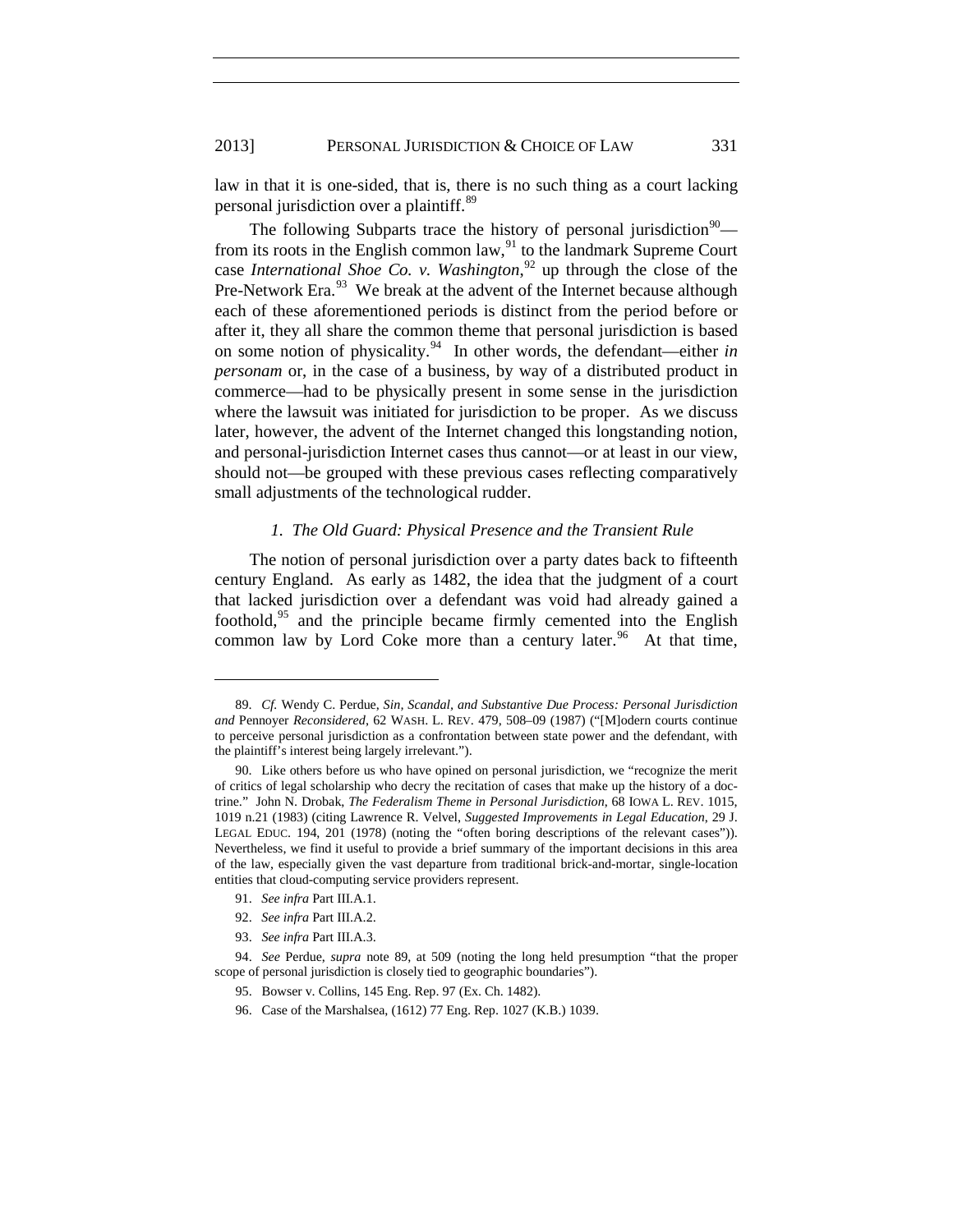<span id="page-20-8"></span>

<span id="page-20-7"></span>though, jurisdiction was based primarily on a defendant's consent to a court's ability to adjudicate a particular dispute, as opposed to a court's power over a party. $97$  Perhaps not surprisingly, this submissiveness gradually morphed into courts obtaining defendants' consent by inducement or force.<sup>[98](#page-20-1)</sup> and around the turn of the nineteenth century, English courts' determinations of jurisdiction appeared to be based more on judicial authority than on a party's voluntary submission.<sup>[99](#page-20-2)</sup>

Naturally, these concepts migrated from England and became incorporated into early American common law, and several cases from the first half of the nineteenth century reflected the principle of *coram non judice*— "before a person, not a judge."<sup>[100](#page-20-3)</sup> It was not until 1878, however, that the U.S. Supreme Court in *Pennoyer v. Neff*<sup>[101](#page-20-4)</sup> established the rule that service in the forum state was both necessary and sufficient for a court to exercise personal jurisdiction. In *Pennoyer*, an Oregon court determined that the defendant, who was neither a resident of Oregon nor physically present in Oregon, had been constructively served by a newspaper publication in Ore-gon.<sup>[102](#page-20-5)</sup> The Supreme Court disagreed. In finding the service to be inadequate, the Supreme Court announced what has become known as the "transient rule" of personal jurisdiction: "To give [judicial] proceedings any validity . . . [a defendant] must be brought within [a state's] jurisdiction by service of process within the State, or his voluntary appearance."<sup>[103](#page-20-6)</sup>

Immediately after *Pennoyer*, it appeared that physical presence was both necessary *and* sufficient to confer jurisdiction upon a court over a particular defendant. The "sufficient" prong of that phrase holds true today

<span id="page-20-0"></span><sup>97</sup>*.* Albert A. Ehrenzweig, *The Transient Rule of Personal Jurisdiction: The "Power" Myth and Forum Conveniens*, 65 YALE L.J. 289, 296 (1956) ("Early judicial procedure depended upon voluntary subjection of both parties to the court's judgment.").

<sup>98.</sup> *Id.*

<span id="page-20-2"></span><span id="page-20-1"></span><sup>99.</sup> *See id.* at 298 (discussing the English cases Mostyn v. Fabrigas, (1774) 98 Eng. Rep. 1021 (K.B.) 1030, 1 COWP. 161, 1076–77 and Buchanan v. Rucker, (1808) 103 Eng. Rep. 546 (K.B.) 547).

<span id="page-20-3"></span><sup>100.</sup> *See, e.g.*, Boswell's Lessee v. Otis, 9 How. 336, 350 (1850); Steel v. Smith, 7 Watts & Serg. 447, 448 (Pa. 1844) ("Jurisdiction of the person or property of an alien is founded on its presence or *situs* within the territory. Without this presence or *situs*, an exercise of jurisdiction is an act of usurpation."); Evans v. Instine, 7 Ohio 273, 275 (1835); Dunn v. Dunn, 4 Paige 425 (N.Y. Ch. 1834); Picquet v. Swan, 19 F. Cas. 609 (No. 11,134) (C.C. Mass. 1828); Grumon v. Raymond, 1 Conn. 40, 45 (Conn. 1814) ("Where there is a want of jurisdiction over the person . . . it is the same as though there was no court. It is *coram non judice*.").

<sup>101.</sup> 95 U.S. 714 (1878).

<sup>102.</sup> *Id.* at 719–20.

<span id="page-20-6"></span><span id="page-20-5"></span><span id="page-20-4"></span><sup>103.</sup> *Id.* at 733. *Pennoyer* is also significant in that the Supreme Court announced that personal jurisdiction is based on an individual's Fourteenth Amendment Due Process Right. *Id.*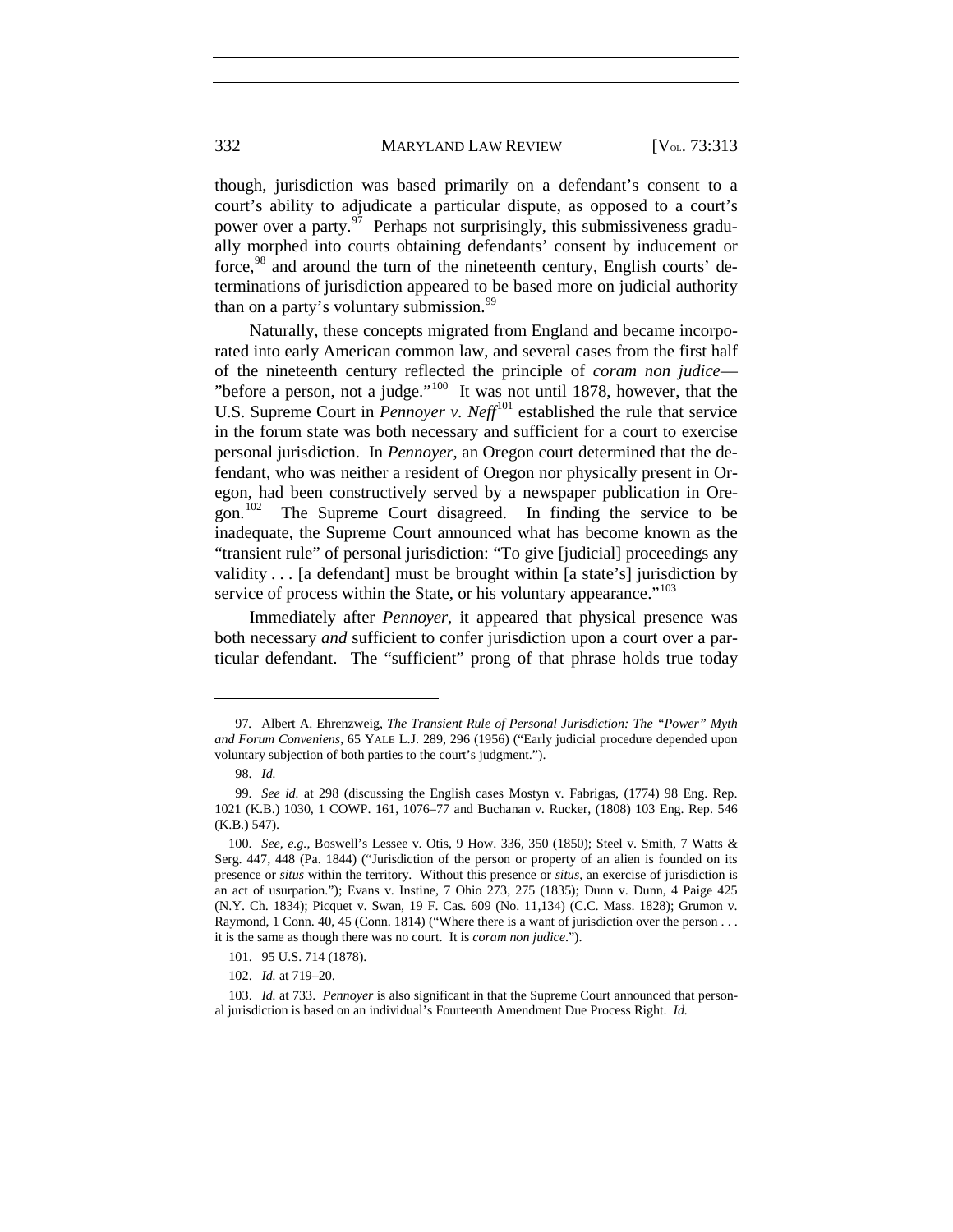#### 2013] PERSONAL JURISDICTION & CHOICE OF LAW 333

<span id="page-21-0"></span>and was affirmed by the Supreme Court more than a century after *Pennoyer*  in *Burnham v. Superior Court*. [104](#page-21-1) By contrast, however, the notion of physical presence as a mandatory prerequisite to jurisdiction slowly eroded in the late nineteenth century and early twentieth century (though perhaps unsurprisingly).<sup>105</sup> For example, subsequent to *Pennoyer*, some states began requiring nonresident corporations to designate in-state agents for service of process,[106](#page-21-3) and other states allowed substituted service over nonresident motorists who caused injury in a state but left before personal service could be effected.<sup>[107](#page-21-4)</sup> These and other exceptions to the requirement that defendants be actually physically present in a given forum state eventually swal-lowed the transient rule,<sup>[108](#page-21-5)</sup> and in 1945 the Supreme Court did away with *Pennoyer* altogether.

#### *2. The Giant Footprint of International Shoe*

 $\overline{a}$ 

"[T]he unbending territorial limits on jurisdiction set forth in *Pennoy-*er<sup>"[109](#page-21-6)</sup> were finally put to rest in *International Shoe Co. v. Washington.*<sup>[110](#page-21-7)</sup>

<span id="page-21-1"></span><sup>104.</sup> 495 U.S. 604 (1990). In *Burnham*, the defendant, a resident of New Jersey, was served process pertaining to his estranged wife's divorce petition while he was in California on a business trip and visiting his children. *Id.* at 607–08. In affirming the California Court of Appeal, the Court stated that "jurisdiction based on physical presence alone constitutes due process." *Id.* at 619. *See also* Oxmans' Erwin Meat Co. v. Blacketer, 273 N.W.2d 285, 286 (Wis. 1979) ("Physical presence is the traditional basis of judicial jurisdiction."); Joel H. Spitz, Comment, *The "Transient Rule" of Personal Jurisdiction: A Well-Intentioned Concept That Has Overstayed Its Welcome*, 73 MARQ. L. REV. 181, 192 n.83 (1989) (collecting cases that reaffirm that the "sufficient" prong still holds true).

<span id="page-21-2"></span><sup>105.</sup> *Pennoyer* recognized certain exceptions to the rigidity of the physical-presence requirement. *See, e.g.*, *Pennoyer*, 95 U.S. at 733–35 (divorce actions could be adjudicated in plaintiff's home state even if defendant could not be served within that state); *id.* at 735–36 (approving of treating a foreign corporation doing business in a state as having consented to being sued in the state).

<span id="page-21-3"></span><sup>106.</sup> *E.g.*, St. Clair v. Cox, 106 U.S. 350, 352–53 (1882) (summarizing Michigan law regarding service of corporations).

<span id="page-21-4"></span><sup>107.</sup> *E.g.*, Kane v. New Jersey, 242 U.S. 160, 164–67 (1916) (summarizing New Jersey law); *see also* Hess v. Pawloski, 274 U.S. 352, 356–57 (1927) (upholding a Massachusetts statute that appointed the state registrar as a person upon whom process can be served for a nonresident motorist).

<span id="page-21-5"></span><sup>108.</sup> *See* Ehrenzweig, *supra* note [97,](#page-20-7) at 309–12 (stating that the exceptions "have become so significant in number and weight that they have virtually overwhelmed the [*Pennoyer*] rule itself" and noting several exceptions).

<sup>109.</sup> Burnham v. Superior Court, 495 U.S. 604, 618 (1990).

<span id="page-21-7"></span><span id="page-21-6"></span><sup>110.</sup> 326 U.S. 310 (1945). This is true, however, only as to the "necessary" prong of physical presence as being both "necessary and sufficient." *See supra* note [104](#page-21-0) and accompanying text (discussing *Burnham* and the significance of physical presence with regard to jurisdiction).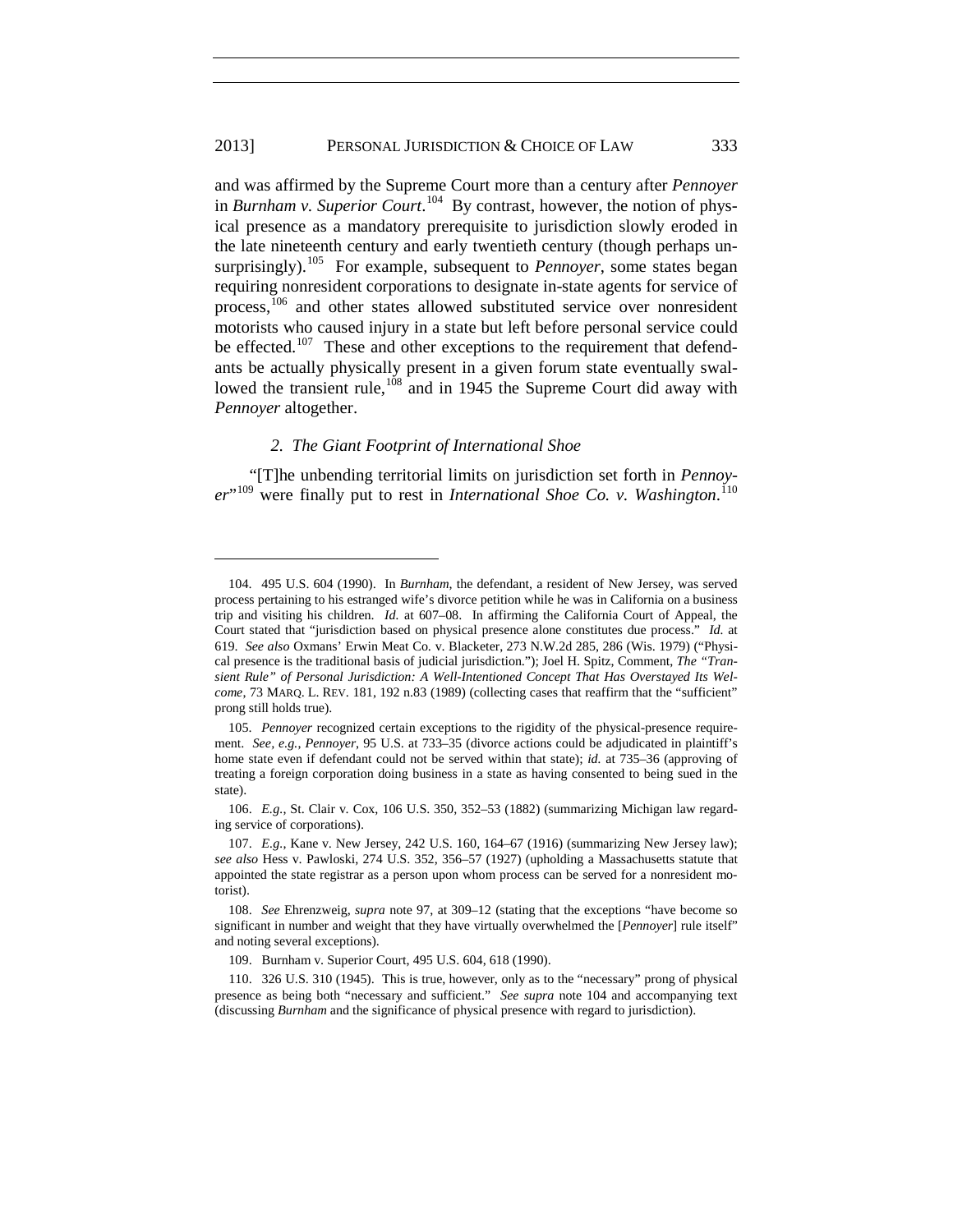<span id="page-22-10"></span>

Hailed as a "watershed in the law of personal jurisdiction"<sup>[111](#page-22-0)</sup> and revered as the "prince" that "slew the evil dragon" of *Pennoyer*, [112](#page-22-1) *International Shoe* set forth a new governing test for defining the outer bounds of a court's exercise of personal jurisdiction that still serves as the bedrock of the doctrine today.

International Shoe Co. ("Shoe Co.") was a Delaware corporation with its principal place of business in St. Louis, Missouri.<sup>113</sup> Shoe Co. manufactured shoes in, and distributed shoes from, several states other than Washington, and did not have any offices or any contracts for the sale or purchase of merchandise in Washington.<sup>114</sup> Shoe Co. did, however, employ salesmen under the direct supervision and control of managers in St. Louis and supplied the salesmen with shoe samples that the salesmen would sometimes exhibit in rented rooms in Washington.<sup>115</sup> The salesmen resided in Washington and were compensated based on sales made there.<sup>116</sup> The salesmen would send shoe orders back to Shoe Co.'s St. Louis office, where the orders would be filled and the shoes shipped into Washington from other states. $117$ 

The issue in *International Shoe* was whether Shoe Co., based on the above-mentioned contacts with Washington, was within the scope of Wash-ington's Unemployment Compensation Act.<sup>[118](#page-22-7)</sup> If Shoe Co. was, then it needed to contribute a percentage of its employees' annual wages to Washington's state unemployment compensation fund. The State of Washington sued Shoe Co. for past contributions and personally served a Shoe Co. salesman in Washington. Shoe Co. then appeared specially to contest juris-diction.<sup>[119](#page-22-8)</sup> After several appeals, the Supreme Court of Washington ruled that Shoe Co. was amenable to suit in Washington.<sup>[120](#page-22-9)</sup>

<span id="page-22-0"></span><sup>111.</sup> Logan Everett Sawyer III, *Jurisdiction, Jurisprudence, and Legal Change: Sociological Jurisprudence and the Road to* International Shoe, 10 GEO. MASON L. REV. 59, 59 (2001).

<span id="page-22-3"></span><span id="page-22-2"></span><span id="page-22-1"></span><sup>112.</sup> Terry S. Kogan, *A Neo-Federalist Tale of Personal Jurisdiction*, 63 S. CAL. L. REV. 257, 258 (1990).

<sup>113.</sup> *Int'l Shoe Co.*, 326 U.S. at 313.

<sup>114.</sup> *Id.*

<span id="page-22-5"></span><span id="page-22-4"></span><sup>115.</sup> *Id*. at 313–14.

<sup>116.</sup> *Id.* at 313.

<sup>117.</sup> *Id.* at 314.

<sup>118.</sup> *Id.* at 311.

<sup>119.</sup> *Id.* at 312.

<span id="page-22-9"></span><span id="page-22-8"></span><span id="page-22-7"></span><span id="page-22-6"></span><sup>120.</sup> *See id.* at 314 (articulating the Supreme Court of Washington's reasoning "that the regular and systematic solicitation of orders in the state by appellant's salesman, resulting in a continuous flow of appellant's product into the state, was sufficient to constitute doing business in the state so as to make appellant amenable to suit in its courts").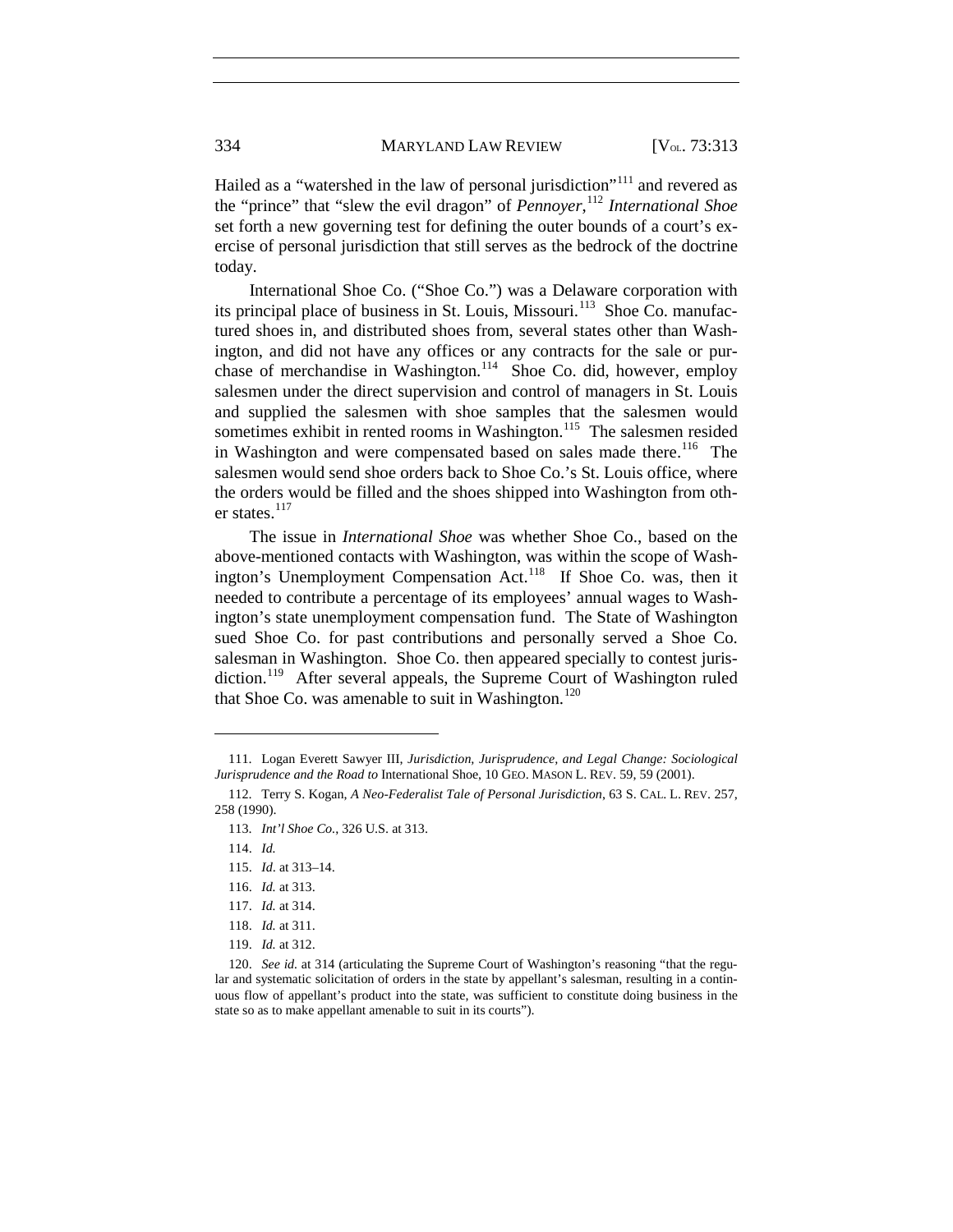The U.S. Supreme Court agreed. In doing so, the Court announced the standard for personal jurisdiction that has been echoed often and thunder-ously over the last six-plus decades<sup>[121](#page-23-0)</sup>:

[D]ue process requires only that in order to subject a defendant to a judgment in personam, if he be not present within the territory of the forum, he have certain minimum contacts with it such that the maintenance of the suit does not offend traditional notions of fair play and substantial justice.<sup>[122](#page-23-1)</sup>

The Court declined, however, to adopt any sort of bright-line test or standard that was "mechanical or quantitative" like the *Pennoyer* test.<sup>[123](#page-23-2)</sup> Instead, the Court determined that whether due process was satisfied depended "upon the quality and nature of the activity in relation to the fair and orderly administration of the laws which it was the purpose of the due process clause to insure."[124](#page-23-3) This inquiry requires examining, *inter alia*, "the extent that a corporation exercises the privilege of conducting activities within a state" such that "it enjoys the benefits and protection of the laws of that state."<sup>[125](#page-23-4)</sup>

It is worth noting that the Court was clear in *International Shoe* that the basis of the suit—Shoe Co.'s obligation to contribute to the state unemployment fund—arose from Shoe Co.'s specific contacts with the forum state.<sup>126</sup> The Court did not, however, foreclose the notion that jurisdiction can still be proper even when the events giving rise to a lawsuit are unrelat-ed to a nonresident corporation's contacts with the forum state.<sup>[127](#page-23-6)</sup> In such a case, jurisdiction is proper because the defendant corporation is said to be "present" within the forum state by having "systematic and continuous" contacts.[128](#page-23-7)

<span id="page-23-0"></span><sup>121.</sup> *See* Frank B. Cross & James F. Spriggs II, *The Most Important (and Best) Supreme Court Opinions and Justices*, 60 EMORY L.J. 407, 437 tbl.3 (2010) (listing *International Shoe* as the eighteenth most-cited Supreme Court opinion by federal district courts).

<sup>122.</sup> *Int'l Shoe Co.*, 326 U.S. at 316 (citation and internal quotation marks omitted).

<span id="page-23-3"></span><span id="page-23-2"></span><span id="page-23-1"></span><sup>123.</sup> *Id.* at 319; *see supra* note [103](#page-20-8) and accompanying text (setting forth the transient rule from *Pennoyer*).

<sup>124.</sup> *Int'l Shoe Co.*, 326 U.S. at 319.

<sup>125.</sup> *Id.*

<sup>126.</sup> *Id.* at 320.

<span id="page-23-6"></span><span id="page-23-5"></span><span id="page-23-4"></span><sup>127.</sup> *See id.* at 318 ("[T]here have been instances in which the continuous corporate operations within a state were thought so substantial and of such a nature as to justify suit against it on causes of action arising from dealings entirely distinct from those activities.").

<span id="page-23-7"></span><sup>128.</sup> *See id.* at 318, 320 (stating that "it may be said that [certain] authorized acts [are] of such a nature as to justify the fiction" that a corporation has consented to service and suit "through the acts of its authorized agents" in the forum state).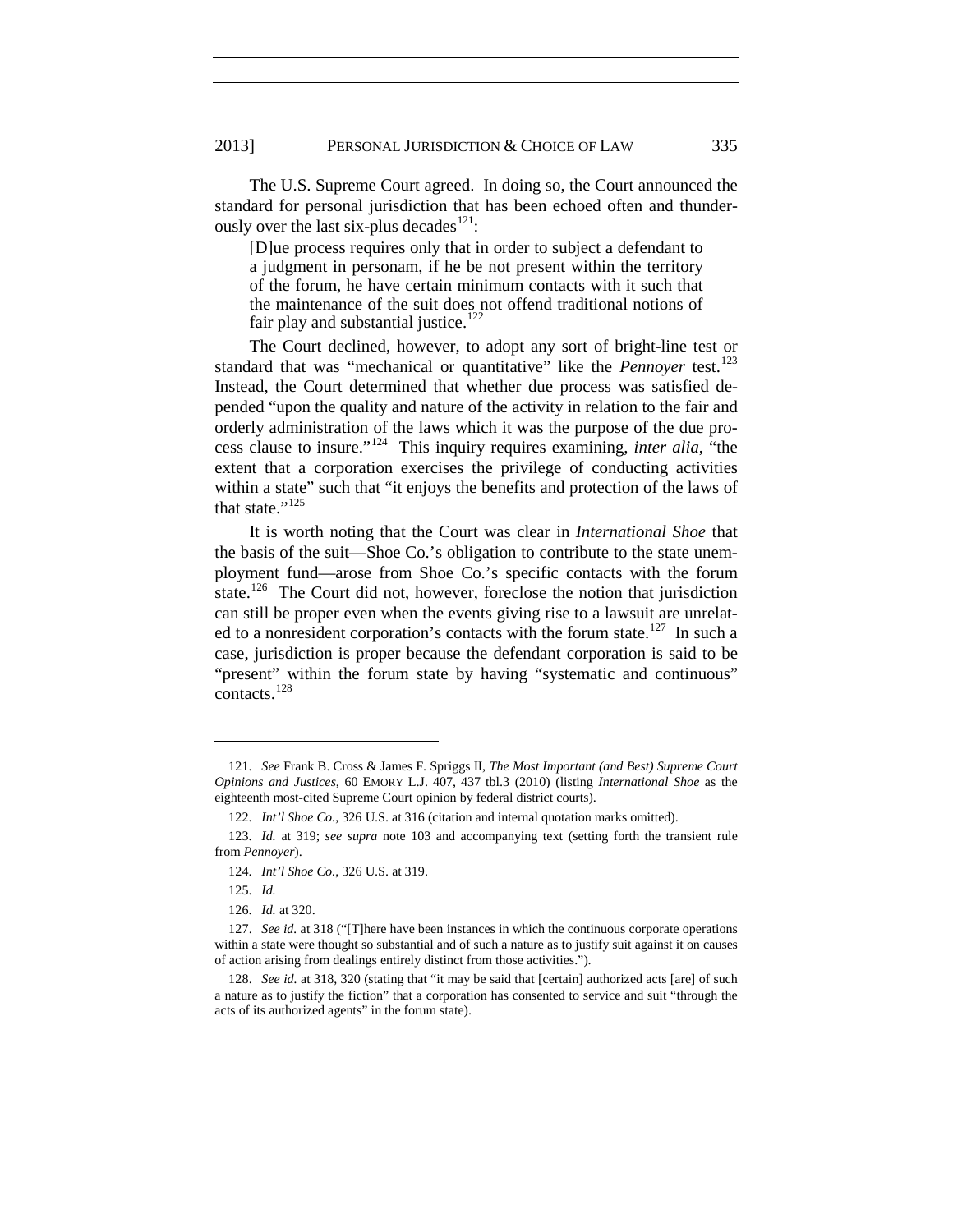#### *3. Stream-of-Commerce and Far-Reaching Effects Theories*

The Supreme Court's adoption of the "minimum contacts" standard in *International Shoe* was a reaction to the evolving methods by which business was conducted in the twentieth century. As cross-country and interstate transportation became more prevalent, firms were broadening the reach of their services and products to consumers in all corners of the country.[129](#page-24-0) And while the standard set forth in *International Shoe* certainly applies to individuals, the opinion itself is plainly geared toward business entities $^{130}$  $^{130}$  $^{130}$ 

Although *International Shoe* is a single case, it is undoubtedly an important one. But, as with many standard-setting cases, the progeny that followed *International Shoe* is (at least arguably) just as important as *International Shoe* itself—for it is the subsequent cases interpreting a new standard that often truly define the standard's contours.<sup>131</sup> A comprehensive review of all subsequent cases interpreting and applying *International Shoe* could easily consume an entire civil procedure class. Thus, we have chosen to touch upon only the leading cases to set the stage for discussing the law of the Internet.<sup>[132](#page-24-3)</sup>

We begin with a 1961 case out of the Illinois Supreme Court, *Gray v. American Radiator and Standard Sanitary Corp.*[133](#page-24-4) In *Gray*, an Illinois resident sued an Ohio company, alleging negligent construction of a safety

<span id="page-24-0"></span><sup>129.</sup> *See* Burnham v. Superior Court, 495 U.S. 604, 617 (1990) ("In the late 19th and early 20th centuries, changes in the technology of transportation and communication, and the tremendous growth of interstate business activity, led to an 'inevitable relaxation of the strict limits on state jurisdiction' over nonresident individuals and corporations." (quoting Hanson v. Denckla, 357 U.S. 235, 260 (1958) (Black, J., dissenting))).

<span id="page-24-1"></span><sup>130.</sup> *See, e.g.*, *Int'l Shoe Co.*, 326 U.S. at 316 ("Since the corporate personality is a fiction, although a fiction intended to be acted upon as though it were a fact, it is clear that unlike an individual its 'presence' without, as well as within, the state of its origin can be manifested only by activities carried on in its behalf by those who are authorized to act for it." (internal citation omitted)); *see also* Sawyer, *supra* note [111,](#page-22-10) at 59–60 ("*International Shoe* resulted directly from the inability of the *Pennoyer* doctrine to adjust to the twentieth century expansion of corporate business. . . . In short, the standard explanation claims *International Shoe* simply adjusted constitutional doctrine to the practical demands of society.").

<span id="page-24-2"></span><sup>131.</sup> *See, e.g.*, Harrison v. Schaffner, 312 U.S. 579, 583 (1941) ("leav[ing] it to future judicial decisions to determine precisely where the line shall be drawn"); *In re* Seagate Tech. LLC, 497 F.3d 1360, 1371 (Fed. Cir. 2007) ("We leave it to future cases to further develop the application of this standard."); *cf.* Wainwright v. Sykes, 433 U.S. 72, 91 (1977) ("Whatever precise content may be given those terms by later cases, we feel confident in holding without further elaboration that they do not exist here."); Rosenbloom v. Metromedia, Inc., 403 U.S. 29, 44–45 (1971) (establishing a new standard for First Amendment libel actions while "leaving the delineation of the reach of [certain] term[s] to future cases").

<span id="page-24-3"></span><sup>132.</sup> *See infra* Part IV.A.

<span id="page-24-4"></span><sup>133.</sup> 176 N.E.2d 761 (Ill. 1961).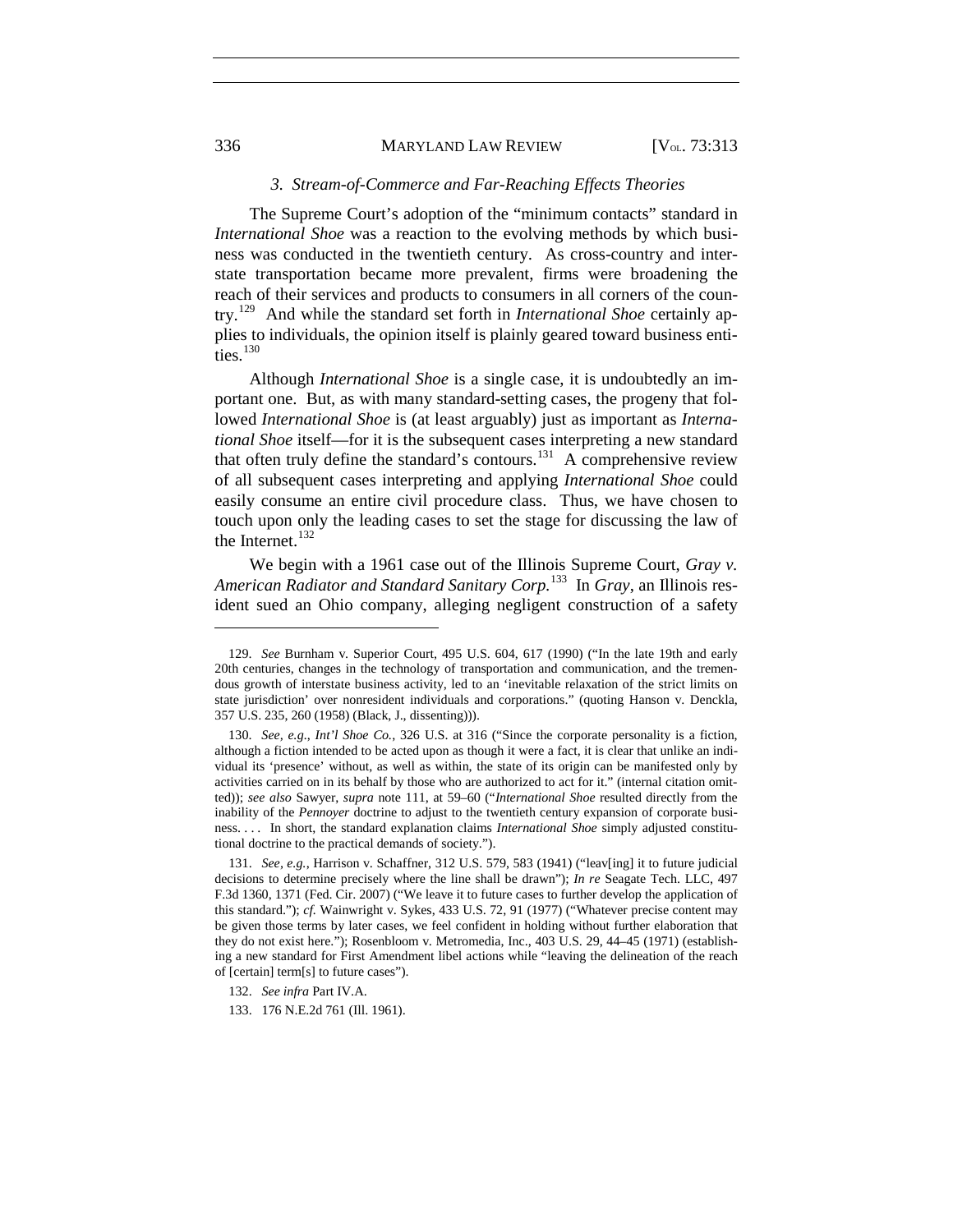valve on a water heater that had exploded and injured him. The defendant moved to dismiss on the grounds that it did not conduct business in Illinois, had no agent physically present in Illinois, and sold the valves to another defendant outside Illinois for incorporation into the water heater.<sup>134</sup> The court recognized that "the defendant's only contact with [Illinois was] found in the fact that a product manufactured in Ohio was incorporated in Pennsylvania, into a hot water heater which in the course of commerce was sold to an Illinois consumer."<sup>[135](#page-25-1)</sup>

Nevertheless, the court found that this contact passed muster under *International Shoe*. The court determined that "it is not unreasonable, where a cause of action arises from alleged defects in [a] product, to say that the use of such products in the ordinary course of commerce is sufficient contact with this State to justify a requirement that [a company] defend here."<sup>136</sup> This holding was based on "the increasing specialization of commercial activity and the growing interdependence of business enterprises."[137](#page-25-3) The *Gray* court's reasoning has become known as the "stream-of-commerce theory" in personal jurisdiction.<sup>[138](#page-25-4)</sup>

<span id="page-25-9"></span>The U.S. Supreme Court, however, has been reluctant to accept *Gray*'s stream-of-commerce theory for personal jurisdiction. In *World-Wide Volkswagen Corp. v. Woodson*, [139](#page-25-5) the Court rejected the notion that a company having no other contacts with the forum state could be subject to jurisdiction there merely because a consumer transported its product to a state other than the state where the product was purchased.<sup>[140](#page-25-6)</sup> The Court noted the limits on the stream-of-commerce theory, stating that "'foreseeability' alone has never been a sufficient benchmark for personal jurisdiction under the Due Process Clause,"[141](#page-25-7) and asserting that acceptance of the stream-ofcommerce theory in its purest form would have the effect of "appoint[ing] the chattel [as an] agent for service of process." $142$ 

<span id="page-25-0"></span><sup>134.</sup> *Id.* at 762.

<sup>135.</sup> *Id.* at 764.

<sup>136.</sup> *Id.* at 766.

<sup>137.</sup> *Id.*

<span id="page-25-6"></span><span id="page-25-5"></span><span id="page-25-4"></span><span id="page-25-3"></span><span id="page-25-2"></span><span id="page-25-1"></span><sup>138.</sup> Todd David Peterson, *The Timing of Minimum Contacts After* Goodyear *and* McIntyre, 80 GEO. WASH. L. REV. 202, 207–08 (2011).

<sup>139.</sup> 444 U.S. 286 (1980).

<sup>140.</sup> *Id.* at 299.

<span id="page-25-8"></span><span id="page-25-7"></span><sup>141.</sup> *Id.* at 295.

<sup>142.</sup> *Id.* at 296.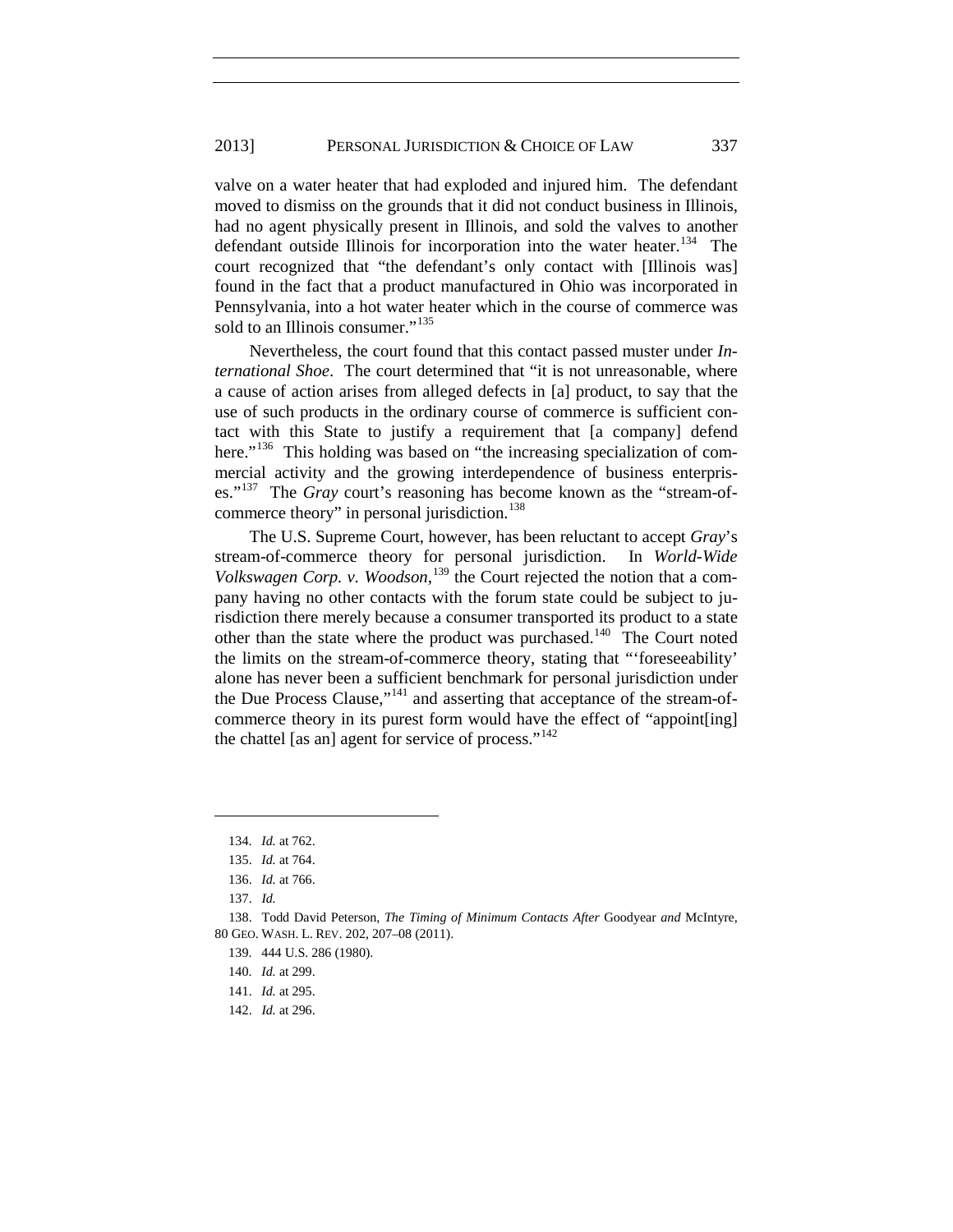338 MARYLAND LAW REVIEW [V<sub>OL.</sub> 73:313

Later, in *Asahi Metal Industry Co. v. Superior Court*,<sup>[143](#page-26-0)</sup> the Court unanimously declined to find personal jurisdiction over a Japanese firm that manufactured tire valves and sold them to a Taiwanese corporation, which subsequently incorporated the valves into motorcycle tires sold in California.[144](#page-26-1) The *Asahi* Court held that "a finding of minimum contacts must come about by *an action of the defendant purposefully directed toward the forum State*," and that "[t]he placement of a product into the stream of commerce, without more, is not an act of the defendant purposefully di-rected toward the forum State."<sup>[145](#page-26-2)</sup>

As we wrap up this Subpart, there is one other case—*Burger King Corp. v. Rudzewicz*<sup>[146](#page-26-3)</sup>—that warrants individual attention and that serves as a jumping-off point for our discussion of Internet personal jurisdiction. *Burger King* is of particular importance because it is a contract case and, as detailed above, the legal structure of the cloud is based primarily on a contract theory.[147](#page-26-4) Additionally, *Burger King* deals with intellectual property (albeit in a roundabout way), a common source of litigation in the cloud.<sup>[148](#page-26-5)</sup> *Burger King* involved a lawsuit by the Burger King Corporation against two of its fast-food restaurant franchisees for breach of a franchise agreement and trademark infringement.<sup>[149](#page-26-6)</sup> Burger King sued in Florida, where its headquarters were located and where the agreement was primarily negotiated, though the franchisees and individual restaurant at issue were located in Michigan.<sup>150</sup> The Supreme Court, in reversing the Eleventh Circuit,<sup>[151](#page-26-8)</sup> determined that jurisdiction was proper over the defendants even though they had no physical presence in Florida.<sup>[152](#page-26-9)</sup> The Court relied on the defendants'

 $\overline{a}$ 

- <span id="page-26-3"></span>146. 471 U.S. 462 (1985).
- <span id="page-26-4"></span>147. *See supra* Part II.C.2.
- 148. *See, e.g.*, *supra* note [82.](#page-17-8)
- 149. *Burger King Corp.*, 471 U.S. at 468–69.
- 150. *Id.* at 464–67.
- 151. *Id*. at 487.

<span id="page-26-9"></span><span id="page-26-8"></span><span id="page-26-7"></span><span id="page-26-6"></span><span id="page-26-5"></span>152. *Id.* at 476 ("Jurisdiction in these circumstances may not be avoided merely because the defendant did not *physically* enter the forum State.").

<sup>143.</sup> 480 U.S. 102 (1987).

<sup>144.</sup> *Id.* at 116.

<span id="page-26-2"></span><span id="page-26-1"></span><span id="page-26-0"></span><sup>145.</sup> *Id.* at 112. Two very recent Supreme Court cases provide additional support for the idea that the stream-of-commerce theory is, at least with regard to foreign defendants, surviving only on life support. Goodyear Dunlop Tires Operations, S.A. v. Brown, 131 S. Ct. 2846, 2854–57 (2011); J. McIntyre Machinery, Ltd. v. Nicastro, 131 S. Ct. 2780, 2790–91 (2011). For a more detailed discussion of *Goodyear* and *McIntyre*, see Peterson, *supra* note [138,](#page-25-9) at 211–18 (*Goodyear*) and 218–35 (*McIntyre*).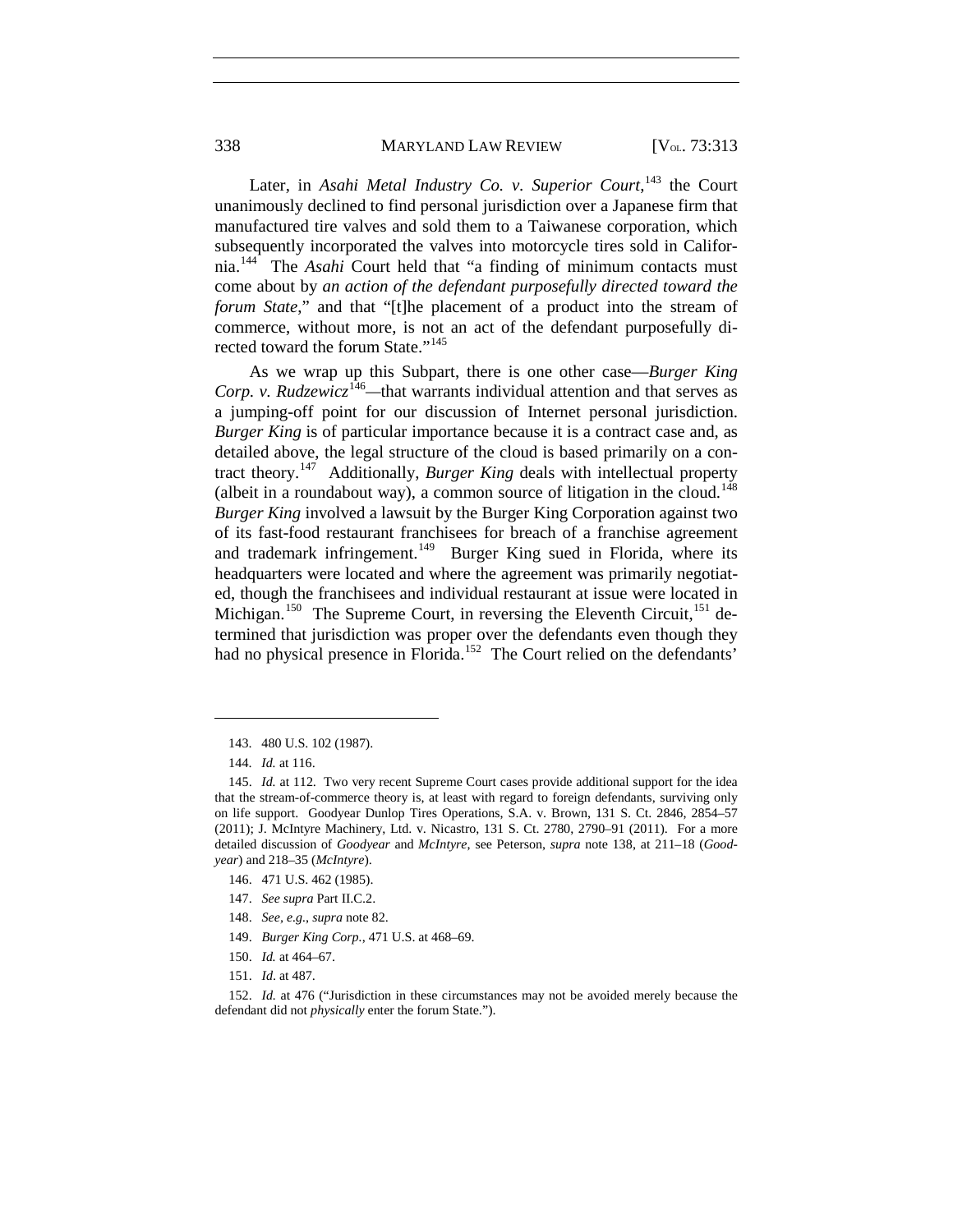many communications sent via mail regarding the franchisee agreement to establish the requisite minimum contacts with Florida.<sup>[153](#page-27-0)</sup>

In a foreshadowing of future communications technology and the litigation that would ensue as a result, Justice Brennan stated in *Burger King*:

Although territorial presence frequently will enhance a potential defendant's affiliation with a State and reinforce the reasonable foreseeability of suit there, it is an inescapable fact of modern commercial life that a substantial amount of business is transacted solely by mail and wire communications across state lines, thus obviating the need for physical presence within a State in which business is conducted. So long as a commercial actor's efforts are "purposefully directed" toward residents of another State, we have consistently rejected the notion that an absence of physical contacts can defeat personal jurisdiction there.<sup>[154](#page-27-1)</sup>

*4. Summary*

What began as a change merely recognized by *International Shoe* eventually came to serve as the basis of the holding in *Burger King*. The shift from local firms doing business locally, to local firms doing business nationally, to national firms doing business nationally and internationally, meant new challenges for courts on issues relating to personal jurisdiction. Although the current landscape of Internet and cloud commerce could be phrased roughly as "invisible firms doing business everywhere," the themes echoed in the cases above provide valuable insight into the current state of the law<sup>[155](#page-27-2)</sup> and, crucially for our discussion below, what its future will be.

#### *B. Choice of Law: Rule Maker of Civil Litigation*

Choice of law is the pre-merits question that necessarily follows that of jurisdiction. Broadly speaking, before a court reaches the substantive issues presented by a lawsuit, it must first decide whether it has the authority to apply *any* laws to the facts at hand, that is, whether it has jurisdiction.<sup>[156](#page-27-3)</sup>

<sup>153.</sup> *Id*. at 479–82.

<sup>154.</sup> *Id.* at 476.

<span id="page-27-3"></span><span id="page-27-2"></span><span id="page-27-1"></span><span id="page-27-0"></span><sup>155.</sup> *See, e.g.*, Richard Philip Rollo, Note, *The Morass of Internet Personal Jurisdiction: It Is Time for a Paradigm Shift*, 51 FLA. L. REV. 667, 678 (1999) ("Many courts hold that the appropriate personal jurisdiction standard based upon Internet contacts is analogous to the stream of commerce standard in *Asahi*.").

<sup>156.</sup> *See supra* text accompanying note [86.](#page-18-5)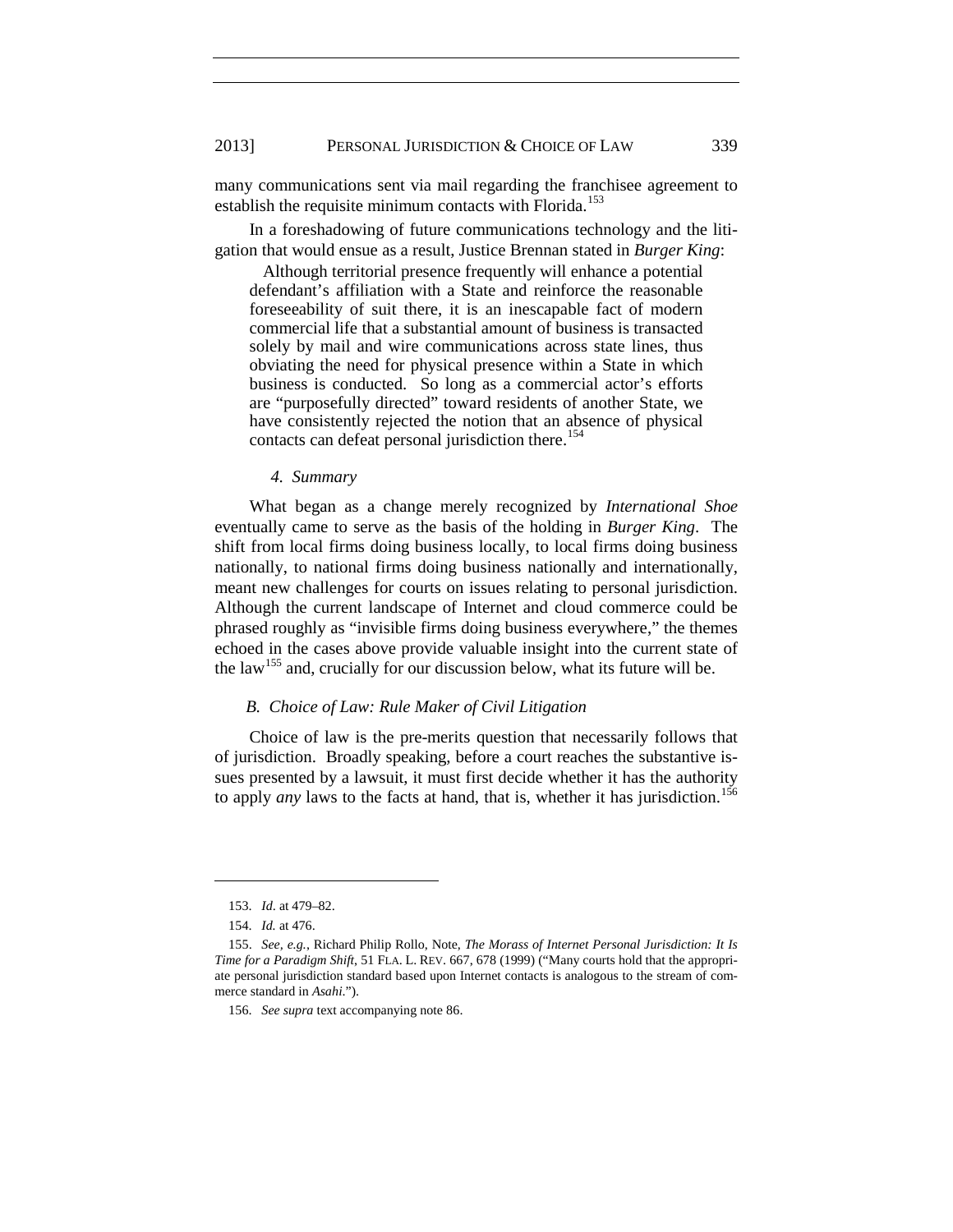<span id="page-28-4"></span>If jurisdiction is proper, courts must then determine which law or set of laws it ought to apply—it must make a "choice of law."<sup>[157](#page-28-0)</sup>

The evolution<sup>[158](#page-28-1)</sup> of choice of law in the United States has followed an uneven path. As an initial note, "choice of law" is a somewhat nebulous term in U.S. jurisprudence and scholarship. Depending on the speaker, it can encompass concepts as far-ranging as the recognition and enforcement of judgments, the extraterritorial reach of U.S. laws, and "vertical" conflicts between federal and state laws. As used herein, however, "choice of law" refers to situations where the laws of two or more jurisdictions might conceivably govern a set of actions or events. Put another way, it contemplates "horizontal" conflicts between laterally situated laws. It is within this area of focus that the following Parts briefly retrace the history of U.S. choiceof-law theory and summarize the primary modes of analysis still in use today.

#### *1. The Traditional Theories: Sovereignty, Comity, and "Vested Rights"*

Choice of law arose as a discrete area of jurisprudence in the United States following the publication of Justice Story's treatise, *Commentaries on the Conflict of Laws*, in 1824. As travel and trade between the states grew more prevalent, Story recognized that the common-law rule—English courts had always applied English law—was fast becoming antiquated. Story proposed two theoretical principles that greatly influenced subsequent courts and scholars: (1) each state has "exclusive sovereignty and jurisdic-tion within its own territory";<sup>[159](#page-28-2)</sup> and as a result, (2) the court of one sovereign jurisdiction may apply another sovereign's laws, but it does so only as a matter of comity, that is, out of a sense of benevolence or neighborliness toward the foreign sovereign.<sup>160</sup> Justice Story's tenets, metaphysical as they were, unsurprisingly proved difficult to implement, for the *Commentaries* gave no real instructions on how or when the principles should be ap-

<span id="page-28-0"></span><sup>157.</sup> As an initial note, there is a strain of thought in conflicts scholarship—the "local law" theory—that posits a different structure. Under this view, courts always apply forum law—even when adjudicating disputes by referring to the content of foreign law—given that they have no power to do otherwise. *See, e.g.*, David F. Cavers, *The Two "Local Law" Theories*, 63 HARV. L. REV. 822, 824–25 (1950). This theory has become relatively marginal today. *See, e.g.*, Louise Weinberg, *Theory Wars in the Conflict of Laws*, 103 MICH. L. REV. 1631, 1634–37 (2005).

<span id="page-28-3"></span><span id="page-28-2"></span><span id="page-28-1"></span><sup>158.</sup> In this context, even that word is an arguable choice, implying as it does that the law has, in fact, progressed. *See infra* Part III.B.2.

<sup>159.</sup> JOSEPH STORY, COMMENTARIES ON THE CONFLICT OF LAWS § 18 (1883).

<sup>160.</sup> *Id.* § 38.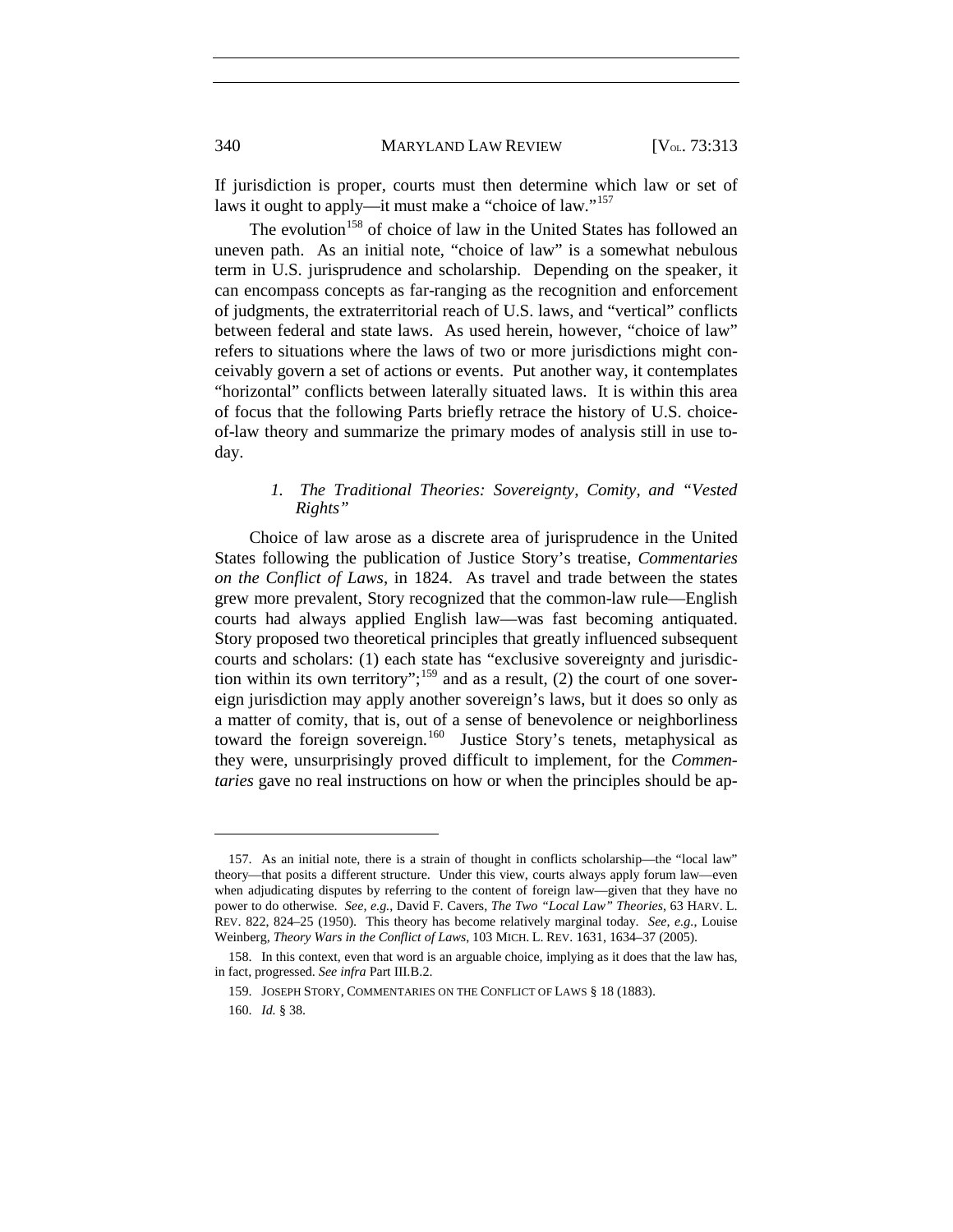plied. It would be over a century before another scholar attempted to supply those answers.

In 1934, the *Restatement (First) of Conflict of Laws* ("First Restatement") was promulgated, with Professor Joseph Beale as its primary architect. Underlying the First Restatement was the theory that an individual's legal cause of action was a legal right, one that inhered—or "vested"—in that individual at a specific point in time.<sup>161</sup> It followed, under Beale's logic, that the state within whose sovereign borders such a right vested should be the state whose substantive law applies to any ensuing litigation.<sup>162</sup> Justice Story's notion of territorial "sovereignty" as critical to choice-of-law analysis was thus carried forward by Beale.<sup>[163](#page-29-2)</sup>

<span id="page-29-7"></span>Unsurprisingly, given its theoretical underpinnings, the First Restatement approach heavily emphasized physical location and territoriality. The obvious problem, of course, lies in determining the precise temporal and spatial point at which rights vested, leading Beale to enunciate a rigid set of rules that were supposed to do just that. Broadly speaking, the First Restatement rules specify which aspects of which events indicate that a cause of action has become a vested right, pinpointing a moment in time and space where the location of individuals, property, or events indicate the ju-risdiction whose laws ought to apply.<sup>[164](#page-29-3)</sup>

<span id="page-29-6"></span>More specifically, the First Restatement sets forth three primary rules that govern tort, contract, and property law disputes. In tort, whether a cause of action exists is dependent on *lex locus delicti*, the "law of the place of wrong."[165](#page-29-4) Additional sections enumerate specific issues that are so governed.<sup>166</sup> As to contract, the relevant rule depends on whether the dispute at bar involves contract formation or performance. Issues involving

<sup>161.</sup> *See* JOSEPH H. BEALE, TREATISE ON THE CONFLICT OF LAWS § 8A.8 (1935).

<span id="page-29-1"></span><span id="page-29-0"></span><sup>162.</sup> Beale's rules were, as David Cavers pointed out, "jurisdiction-selecting rule[s]," that is, they required a court to determine which jurisdiction's set of laws applied to a case, rather than which *law* should apply. David F. Cavers, *A Critique of the Choice-of-Law Problem*, 47 HARV. L. REV. 173, 194 (1933).

<span id="page-29-2"></span><sup>163.</sup> *See* Donald Earl Childress III, *Comity as Conflict: Resituating International Comity as Conflict of Laws*, 44 U.C. DAVIS L. REV. 11, 36 & n.133 (2010) ("The first question in any conflicts case for Beale . . . was to determine the jurisdiction of nations . . . because Beale viewed law as fundamentally territorial and, thus, no law had effect outside of its own territory.").

<span id="page-29-3"></span><sup>164.</sup> *See generally* William M. Richman & David Riley, *The First Restatement of Conflict of*  Laws on the Twenty-Fifth Anniversary of Its Successor: Contemporary Practice in Traditional *Courts*, 56 MD. L. REV. 1196 (1997) (analyzing contemporary applications of the First Restatement).

<sup>165.</sup> RESTATEMENT (FIRST) OF CONFLICT OF LAWS § 384 (1934) (interstate torts).

<span id="page-29-5"></span><span id="page-29-4"></span><sup>166.</sup> *E.g.*, *id.* §§ 378 (whether a cognizable injury occurred) and 379 (whether liability is strict or dependent on negligence or intent).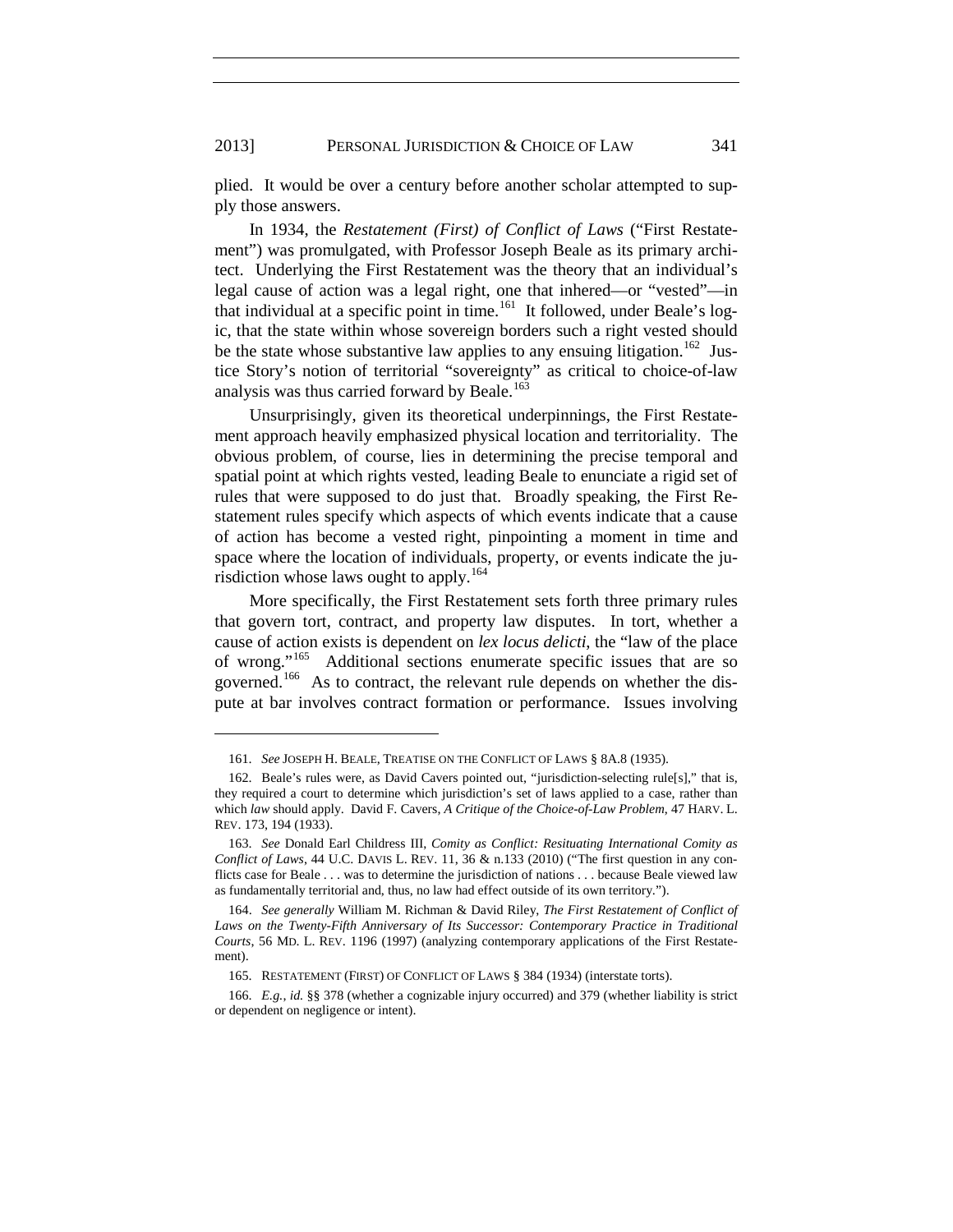contract formation are governed by the law of the state where the contract was formed; $167$  issues involving performance are governed by the law of the place of performance.<sup>168</sup> Conflicts involving real property fall under the "situs" rule, that is, they are governed by the law of the place where the property is situated.[169](#page-30-2) Many, though not all, conflicts involving movable property are also covered by this rule.<sup>[170](#page-30-3)</sup>

On the whole, Beale's vested-rights theory was designed to provide a unified framework under which courts could easily and mechanically determine which set of laws should apply to disputes with multijurisdictional elements, thus furthering the formalist school's cherished goals of uniformity and predictability of outcomes. Indeed, "it was generally believed that the entire field could be covered by a relatively small number of simple rules."[171](#page-30-4) This promise of efficiency and restraint on judicial discretion led to the First Restatement's rapid adoption by most states.<sup>[172](#page-30-5)</sup>

Yet Beale's territorial rules, elegant as they may have been in theory, utterly failed to produce uniform results in practice. Judges faced with applying inflexible rules to complex choice-of-law questions almost immedi-ately began using "escape devices."<sup>[173](#page-30-6)</sup> Perhaps the most widely used escape device was "characterization." Though Beale had implicitly assumed otherwise, determining what sort of issue is at play in a given choice-of-law case (for example, contract performance versus formation) is a process that leaves considerable wiggle room for judges inclined to pursue normative ends. Consider a breach-of-contract case where the parties dispute whether the obligor's performance satisfied an arguably ambiguous contract term. Is the issue one of contract-making (causing the law of the place of contracting to apply) due to the contract's inclusion of the ambiguous term, or one of performance (causing the law of the place of contract performance to apply)? In such instances, the First Restatement left enough latitude for courts to engage in "characterization" and ultimately choose the law that

<sup>167.</sup> *Id.* § 332 (validity of contracts).

<sup>168.</sup> *Id.* § 358 (duty for performance).

<sup>169.</sup> *Id.* §§ 214–54 (law governing "Immovables").

<span id="page-30-3"></span><span id="page-30-2"></span><span id="page-30-1"></span><span id="page-30-0"></span><sup>170.</sup> *Compare, e.g.*, *id.* §§ 255–310 (law governing "Movables"), *with id.* §§ 303 (intestate succession governed by law of decedent's domicile), 306 (same for testamentary succession).

<span id="page-30-4"></span><sup>171.</sup> Willis L. M. Reese, *Conflict of Laws and the Restatement Second*, 28 LAW & CONTEMP. PROBS. 679, 679 (1963).

<span id="page-30-6"></span><span id="page-30-5"></span><sup>172.</sup> *See* Patrick J. Borchers, *The Choice-of-Law Revolution: An Empirical Study*, 49 WASH. & LEE L. REV. 357, 357 (1992) ("Until 1963 the Restatement (First) of Conflict of Laws (the First Restatement) commanded a nearly universal following.").

<sup>173.</sup> Richman & Riley, *supra* not[e 164,](#page-29-6) at 1199.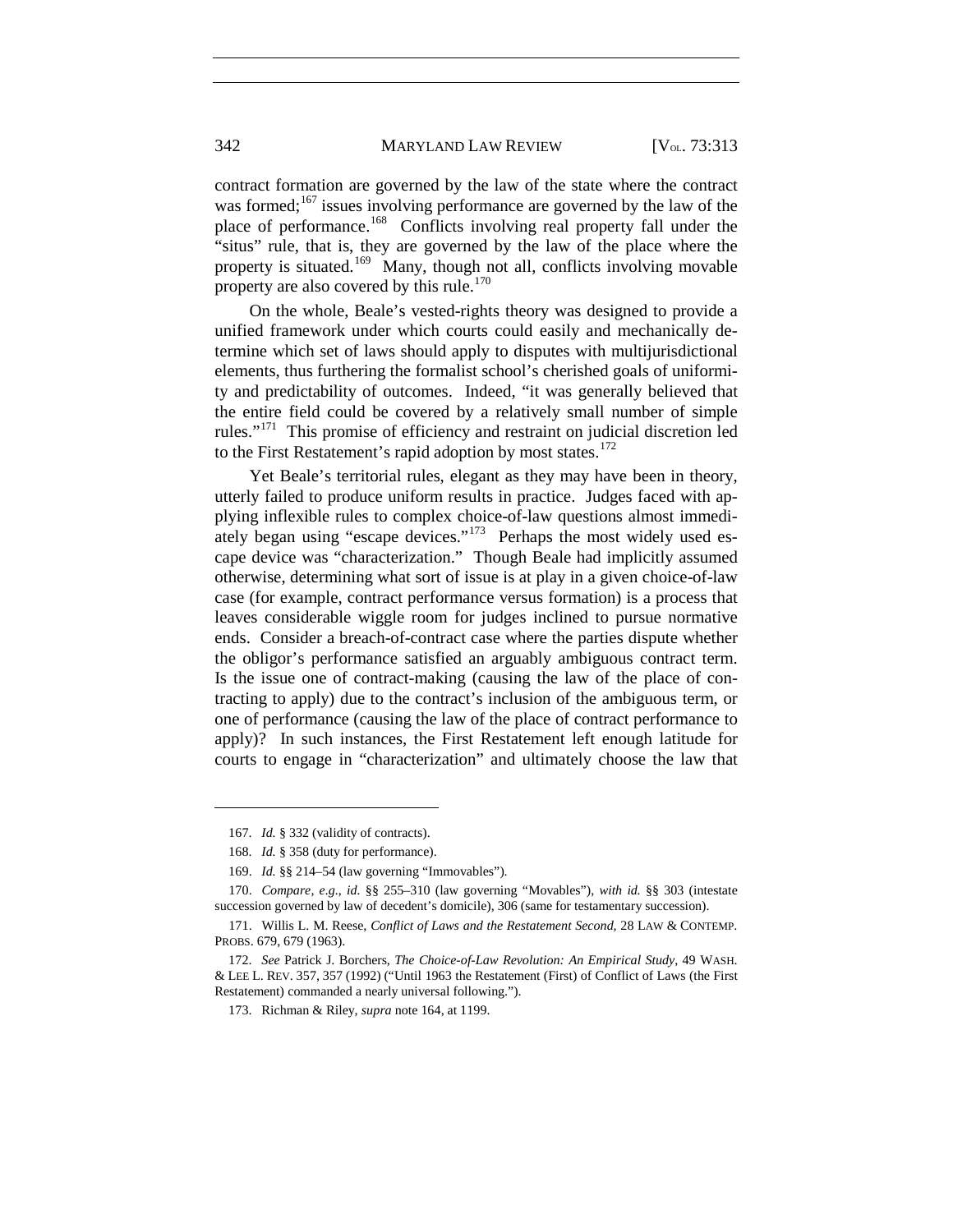appeared to be more equitable, appropriate, or perhaps easier to apply.<sup>[174](#page-31-1)</sup> Other such escape devices included *renvoi*<sup>[175](#page-31-2)</sup> and the public policy excep-tion.<sup>[176](#page-31-3)</sup>

<span id="page-31-0"></span>Clearly, many courts were unwilling to surrender the ability to choose which law *ought* to apply in a case, even where their jurisdiction had nominally adopted the supposedly rigid, mechanistic First Restatement approach. This was not universally true—many judges have, over time, striven to apply the First Restatement rules as faithfully as possible. And, particularly in "easy" cases, the First Restatement does offer a structured analysis that some judges find appealing. Even today, ten jurisdictions still follow the First Restatement approach for tort claims, and twelve follow it in contract disputes.<sup>177</sup> By any measure, however, it has fallen into steep decline relative to its former predominance.

#### <span id="page-31-7"></span>*2. The Modern Approaches: Governmental Interest Analysis, the Second Restatement, and "Better Law"*

After only a few decades—a period that has been called, only half-jokingly, the "Reign of Terror"<sup>[178](#page-31-5)</sup>—the ascendency of the vested-rights theory began to wane. The next revolution in choice-of-law analysis was ig-nited by a series of articles authored by Professor Brainerd Currie.<sup>[179](#page-31-6)</sup> According to Currie, the primary problem with Beale's "jurisdiction-selecting"

<span id="page-31-1"></span><sup>174.</sup> *See, e.g.*, Milliken v. Pratt, 125 Mass. 374, 383 (1878) (providing an often-cited example of characterization).

<span id="page-31-2"></span><sup>175.</sup> In the breach-of-contract example used above, *renvoi* would entail the forum court choosing not only to apply a foreign jurisdiction's substantive contract law, but also that jurisdiction's choice-of-law rules (i.e., the forum would "accept the *renvoi*"). In instances where the foreign jurisdiction's choice-of-law rule would refer the case to yet another jurisdiction, choosing to accept the *renvoi* would obviously affect the outcome—and perhaps allow a provincially minded forum court to apply its own law even under the guise of obeying Beale's rules. For an example of this in action, see Univ. of Chi. v. Dater, 270 N.W. 175, 176 (Mich. 1936) (applying Illinois law to a Michigan case).

<span id="page-31-3"></span><sup>176.</sup> Some courts held that, where applying the law of another jurisdiction would conflict with a "fundamental" public policy of their own legislature or executive, "sovereignty" would win out and forum law should apply. William L. Reynolds, *Legal Process and Choice of Law*, 56 MD. L. REV. 1371, 1378 (1997).

<span id="page-31-4"></span><sup>177.</sup> *See* Symeon C. Symeonides, *Choice-of-Law in the American Courts in 2011: Twenty-Fifth Annual Survey*, 60 AM. J. COMP. L. 291, 309 tbl.1 (2012) (displaying an alphabetical list of U.S. states and the choice-of-law methodologies followed by each).

<sup>178.</sup> Reynolds, *supra* not[e 176,](#page-31-0) at 1376.

<span id="page-31-6"></span><span id="page-31-5"></span><sup>179.</sup> *See* Gary J. Simson, *Choice-of-Law After the Currie Revolution: What Role for the Needs of the Interstate and International Systems?*, 63 MERCER L. REV. 715, 716 (2012) ("[Currie's] writings, far more than anyone else's, sparked what many have come to call a 'revolution' in choice-of-law.").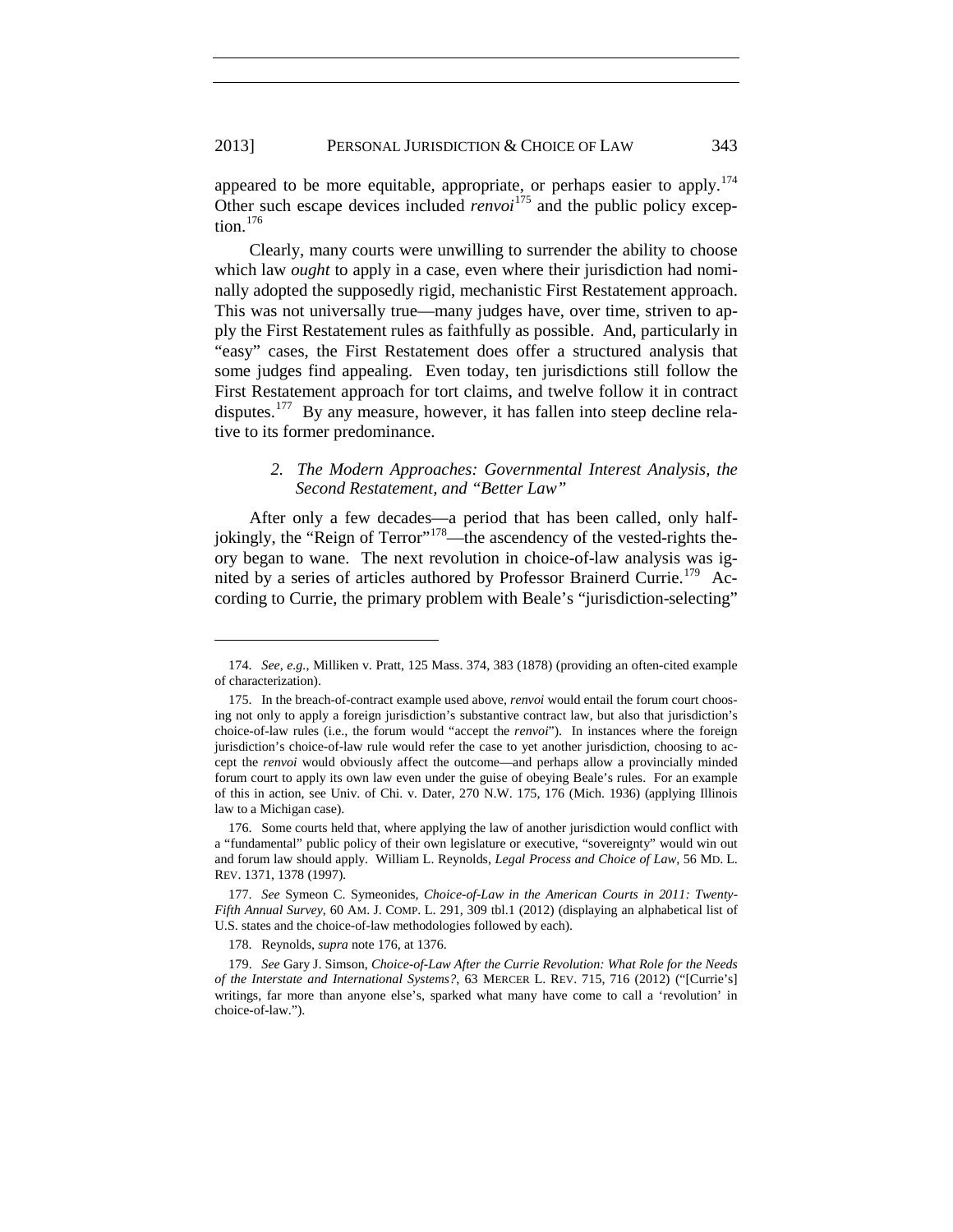#### 344 MARYLAND LAW REVIEW [V<sub>OL.</sub> 73:313

rules<sup>[180](#page-32-0)</sup> was that they failed entirely to take account of a sovereign's interests. That is, once a court selected the proper jurisdiction wherein a litigant's right had vested, it was to apply that jurisdiction's law without any regard to whether the foreign sovereign actually had any legitimate interest in having its law apply to the facts at hand.<sup>181</sup> In short, Currie argued that courts ought to consider such interests in making choice-of-law decisions. Applying this "interest analysis," judges could weed out "false conflicts" situations in which only one jurisdiction has any actual interest in seeing its law applied. Of course, not all conflicts are so easily adjudicated. As to "real" conflicts, Currie settled on the arguably unprincipled rule that courts should default to applying the law of the forum.<sup>[182](#page-32-2)</sup>

Within scholarly circles, at least, interest analysis (in all its various iterations<sup>183</sup>) rapidly came to dominate the field of choice of law. Today, however, only two jurisdictions still follow in Currie's footsteps, and those two do so only for tort claims.<sup>[184](#page-32-4)</sup> Perhaps because it was such a radical shift from the First Restatement—and because it seemed to run directly counter to the goals of uniformity and predictability that had animated the First Restatement's widespread adoption in the first place—interest analysis in its pure form has failed to gain widespread acceptance among courts.<sup>[185](#page-32-5)</sup>

In a watered-down form, however, Currie's interest analysis was incorporated into the *Restatement (Second) of Conflict of Laws* ("Second Restatement"). The Second Restatement, promulgated in 1971 and still in effect today, is a curious mélange: it contains Currie's precepts, nestled within a more open-ended, policy-oriented analytical framework, yet it also sets forth territorial-centric presumptions that bear a strong resemblance to the rigid rules of the First Restatement. The overarching rule, regardless of the substantive law, is that the applicable law is that of the state with the "most significant relationship" to the relevant events and parties.<sup>[186](#page-32-6)</sup>

<sup>180.</sup> Cavers, *supra* not[e 162,](#page-29-7) at 194.

<sup>181.</sup> *See supra* not[e 157](#page-28-4) and accompanying text.

<span id="page-32-2"></span><span id="page-32-1"></span><span id="page-32-0"></span><sup>182.</sup> Currie's default-to-forum rule has been criticized by many; for one notable example, see William F. Baxter, *Choice of Law and the Federal System*, 16 STAN. L. REV. 1, 8–9 (1963) (arguing that "[n]ormative resolution of real conflicts cases is possible").

<sup>183.</sup> *See, e.g.*, *id.* at 18 (explaining the least-impairment method).

<span id="page-32-4"></span><span id="page-32-3"></span><sup>184.</sup> *See* Symeonides, *supra* note [177,](#page-31-7) at 309 (identifying California and the District of Columbia as the only jurisdictions following Currie's interest analysis).

<span id="page-32-5"></span><sup>185.</sup> *See* Reynolds, *supra* note [176,](#page-31-0) at 1383–84 ("The influence [of Currie], however, is almost solely in the academy; although judges often mention Currie, they rarely follow his lead.").

<span id="page-32-6"></span><sup>186.</sup> *See* Simona Grossi, *Rethinking the Harmonization of Jurisdictional Rules*, 86 TUL. L. REV. 623, 646 (2012) (noting that most "American courts . . . have adopted the most significant relationship approach" to resolving conflicts of laws and "have abandoned the traditional vestedrights approach").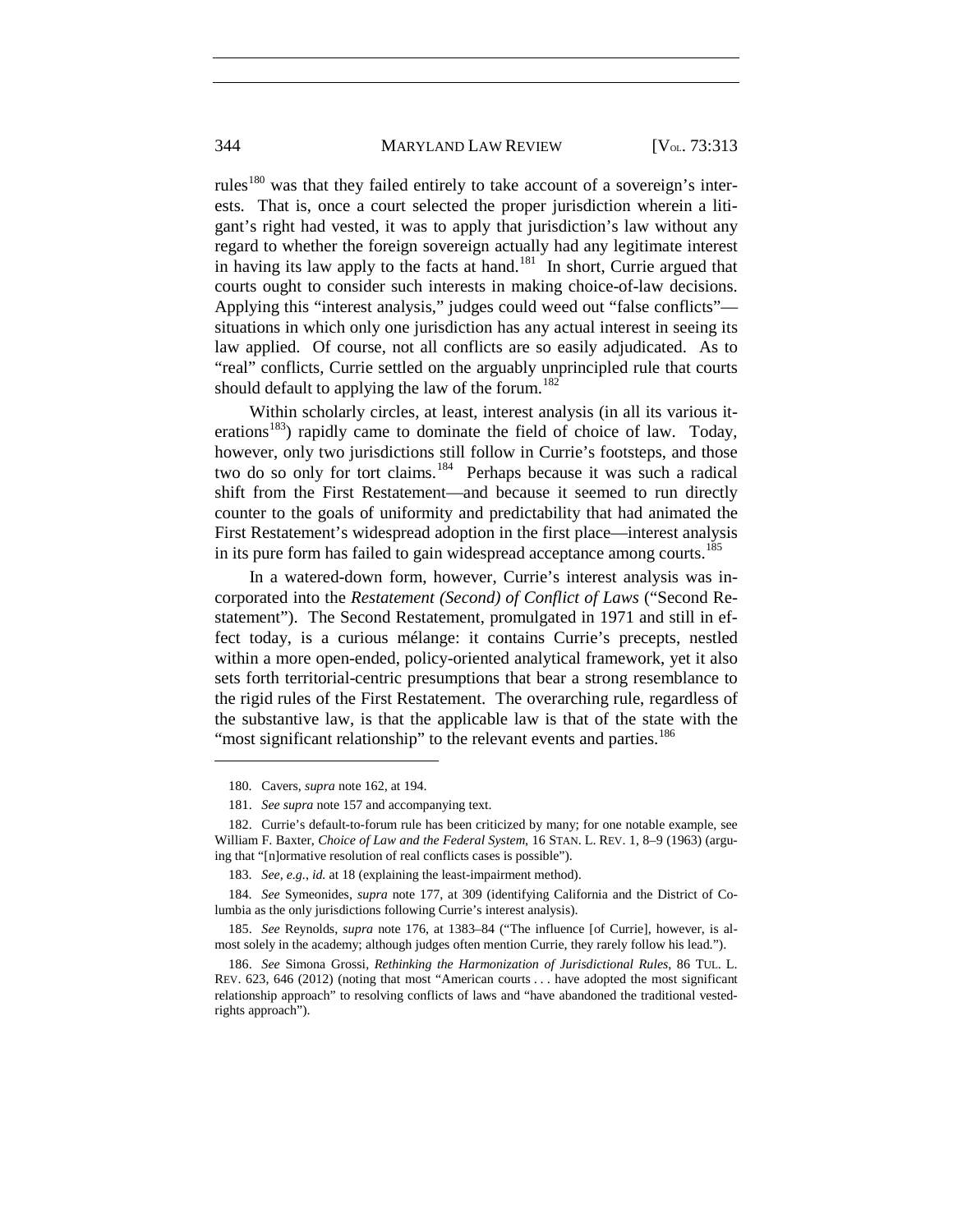#### 2013] PERSONAL JURISDICTION & CHOICE OF LAW 345

The Second Restatement's analytical structure involves three steps. First, the issue must be categorized as, for example, a "contracts" problem or a "torts" problem.<sup>187</sup> Second, to help determine which state has the most significant relationship, the Second Restatement creates a set of presumptions contained in specific sections that cover various types of tort or con-tract issues.<sup>188</sup> But because these rules are only presumptions,<sup>[189](#page-33-2)</sup> the analysis does not end there. Instead, a court must decide which state truly has the most significant relationship in light of enunciated general choice-of-law principles<sup>[190](#page-33-3)</sup> and the lists of relevant contacts for tort<sup>[191](#page-33-4)</sup> or contract<sup>[192](#page-33-5)</sup> issues.

The Second Restatement has been "savaged" by the majority of legal scholars.<sup>193</sup> Yet courts have eagerly embraced it, likely because its presumptive rules provide at least the appearance of structure while its more general factors allow a fair amount of flexibility.[194](#page-33-7) Partly as a result of this judicial popularity, no strong push has been made toward promulgating a

#### *Id.* § 6(2).

<span id="page-33-0"></span><sup>187.</sup> *See* Harold P. Southerland, *A Plea for the Proper Use of the Second Restatement of Conflict of Laws*, 27 VT. L. REV. 1, 8–9 (2002) (describing the framework of the Second Restatement). 188. *See id.* at 9 (explaining that "[t]he specific rules of the Second Restatement . . . are cast

<span id="page-33-1"></span>only in the form of presumptions").

<span id="page-33-2"></span><sup>189</sup>*. See id.* ("[I]t is vital to recognize that in every case the presumption can be rebutted by reference to the general principles sections read in light of the choice-influencing principles").

<span id="page-33-3"></span><sup>190.</sup> RESTATEMENT (SECOND) OF CONFLICT OF LAWS § 6 (1971). Section 6 states those principles as follows:

<sup>[</sup>T]he factors relevant to the choice of the applicable rule of law include (a) the needs of the interstate and international systems, (b) the relevant policies of the forum, (c) the relevant policies of other interested states and the relative interests of those states in the determination of the particular issue, (d) the protection of justified expectations, (e) the basic policies underlying the particular field of law, (f) certainty, predictability and uniformity of result, and (g) ease in the determination and application of the law to be applied.

<span id="page-33-4"></span><sup>191.</sup> For tort issues, the "[c]ontacts to be taken into account in applying the principles of § 6 to determine the law applicable to an issue include: (a) the place where the injury occurred, (b) the place where the conduct causing the injury occurred, (c) the domicil, residence, nationality, place of incorporation and place of business of the parties, and (d) the place where the relationship, if any, between the parties is centered." *Id.* § 145(2).

<span id="page-33-5"></span><sup>192.</sup> As to contract issues, absent an *ex ante* choice made by the parties, "the contacts to be taken into account in applying the principles of § 6 to determine the law applicable to an issue include: (a) the place of contracting, (b) the place of negotiation of the contract, (c) the place of performance, (d) the location of the subject matter of the contract, and (e) the domicil, residence, nationality, place of incorporation and place of business of the parties." *Id.* § 188(2).

<sup>193.</sup> Reynolds, *supra* not[e 176,](#page-31-0) at 1388.

<span id="page-33-7"></span><span id="page-33-6"></span><sup>194.</sup> *See id.* at 1389 ("Judges love . . . [t]he Second Restatement [because it] permits them to rely on its eminent authority; yet it is flexible, guides decisions rather than controls them, and permits judges to avoid unjust results.").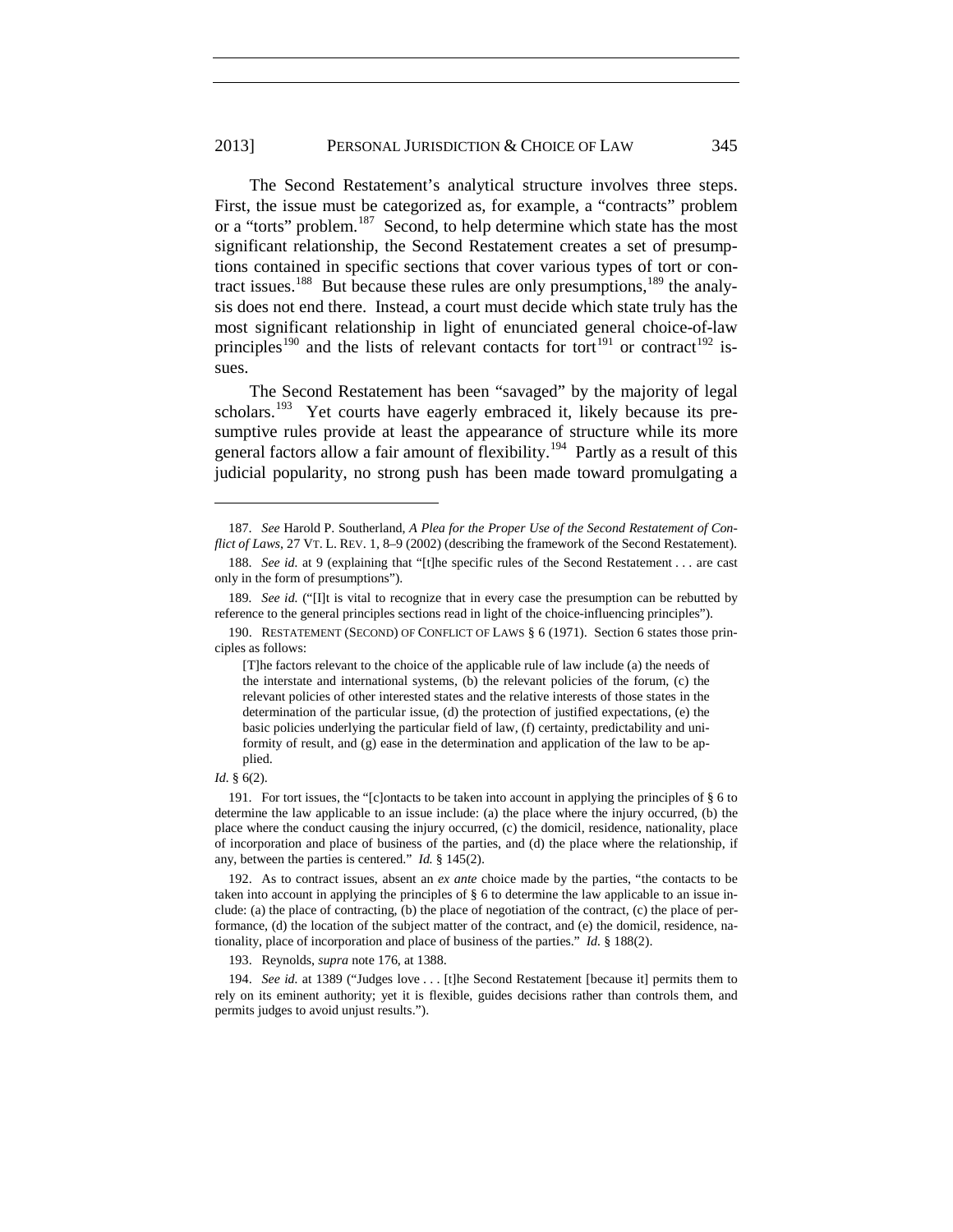Third Restatement. And the many pitfalls that inhere in any attempt to construct a new, unified choice-of-law theory have led even some scholars to conclude that we ought to simply "leave bad enough alone."<sup>195</sup> Despite its shortcomings, then, it is perhaps unsurprising that the Second Restatement remains the most widely adopted choice-of-law methodology in the United States.<sup>196</sup> Notably, however, it is used by only a plurality of jurisdictions,<sup>[197](#page-34-2)</sup> leaving room for still more competing theories to be developed and adopted.

Professor Robert Leflar, writing in the 1960s, proposed the "Leflar" or "better law" approach to choice-of-law analysis.<sup>[198](#page-34-3)</sup> Leflar contended that a set of five "choice-influencing considerations" should be used to decide among multiple competing laws.<sup>[199](#page-34-4)</sup> Included in Leflar's considerations were maximizing predictability of results, maintaining interstate and international order, simplifying the judicial task, advancing the forum jurisdiction's own governmental interests, and—most famously—applying the "better" rule of law.<sup>200</sup> The last consideration contemplates a sort of quali-tative, normative inquiry that remains unique among choice-of-law rules.<sup>[201](#page-34-6)</sup> Within the United States, five states have adopted the better-law approach for tort cases; two have done so for contract claims. $202$ 

#### *3.* Lex Fori*: Choosing Not to Decide*

A handful of states have at some point formally adopted a form of the "*lex fori*<sup>"[203](#page-34-8)</sup> approach to choice of law. Under this approach, courts gener-

<span id="page-34-0"></span><sup>195.</sup> *See, e.g.*, Gary J. Simson, Commentary, *Leave Bad Enough Alone*, 75 IND. L.J. 649, 651– 52 (2000) ("Whatever the shortcomings of the *Second Restatement*, I am persuaded that a third is almost certain to be worse.").

<span id="page-34-1"></span><sup>196.</sup> *See* Symeonides, *supra* note [177,](#page-31-7) at 309 tbl.1 (identifying twenty-eight states that apply some form of the Second Restatement in determining choice-of-law).

<span id="page-34-2"></span><sup>197.</sup> *See id.* (noting that twenty-four states use the Second Restatement methodology for tort cases and twenty-three for contract cases).

<span id="page-34-4"></span><span id="page-34-3"></span><sup>198.</sup> Robert A. Leflar, *Choice-Influencing Considerations in Conflicts Law*, 41 N.Y.U. L. REV. 267, 295–304 (1966).

<sup>199.</sup> *Id.* at 282.

<sup>200.</sup> *Id.*

<span id="page-34-6"></span><span id="page-34-5"></span><sup>201.</sup> *Cf.* Carlos M. Vázquez, *Customary International Law as U.S. Law: A Critique of the Revisionist and Intermediate Positions and a Defense of the Modern Position*, 86 NOTRE DAME L. REV. 1495, 1582–83 (2011) ("[The better-law] test differs from the others in that it openly requires an evaluation of the substance of the contending laws.").

<span id="page-34-8"></span><span id="page-34-7"></span><sup>202.</sup> *See* Symeonides, *supra* note [177,](#page-31-7) at 309 tbl.1 (stating that only Arkansas, New Hampshire, Rhode Island, Minnesota, and Wisconsin employ the better-law approach in tort cases; and only Minnesota and Wisconsin apply it in contract cases).

<sup>203.</sup> Meaning, literally, "[t]he law of a forum."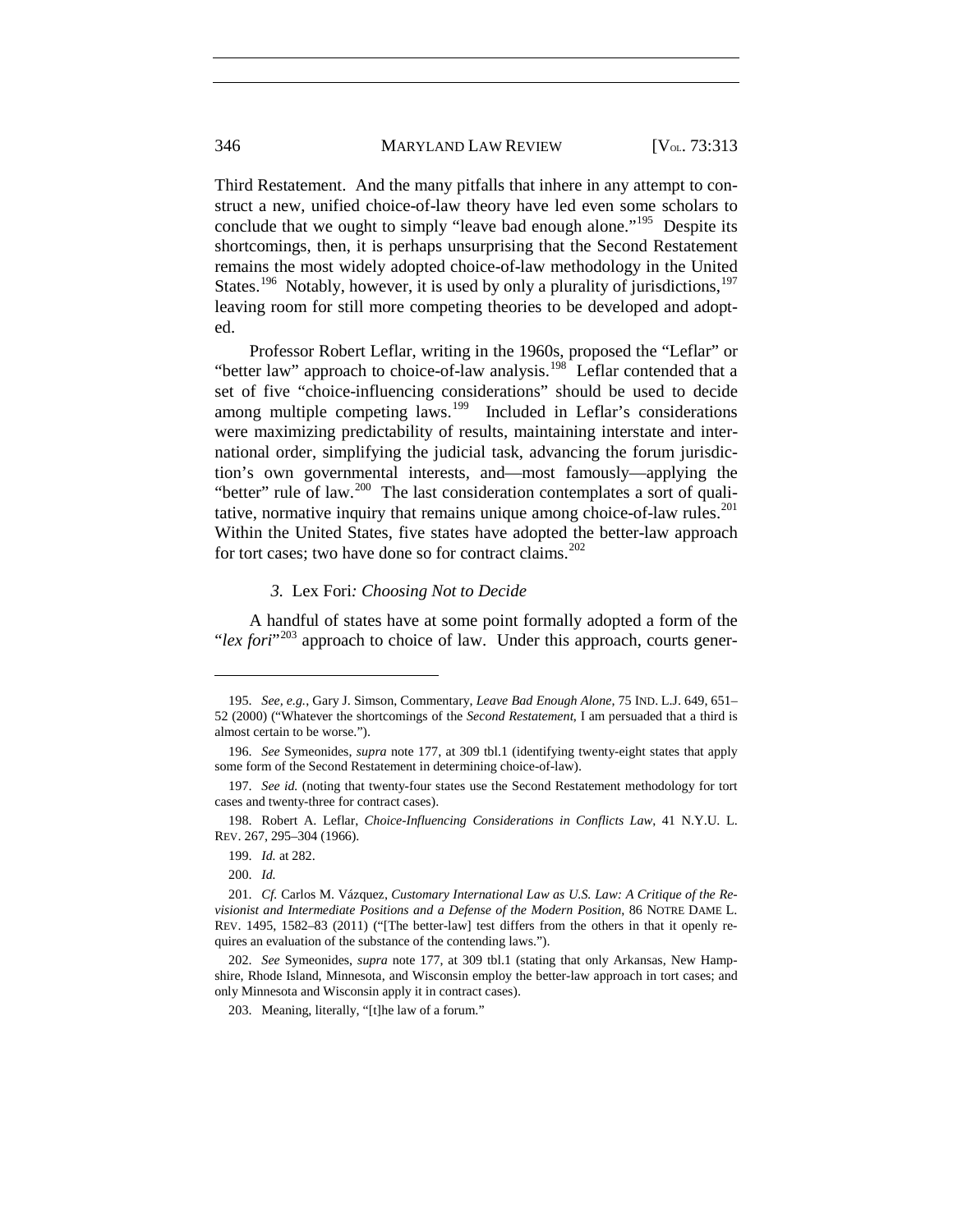ally apply what amounts to a presumption in favor of applying the law of the forum. Thus, for example, the Michigan Supreme Court has stated that "[it] will apply Michigan law unless a 'rational reason' to do so otherwise exists."[204](#page-35-0) Michigan's approach has been described as a "hybrid *lex fori* system,"<sup>[205](#page-35-1)</sup> one that "combines a presumption in favor of forum law with governmental interest analysis."<sup>20 $\delta$ </sup> Kentucky, by way of contrast, once used a strict *lex fori* approach,<sup>[207](#page-35-3)</sup> but the current state of its law is somewhat less clear—it now purports to apply *lex fori* rules (the "any significant contacts" test) in tort and the Second Restatement in contract disputes.<sup>208</sup> Yet, the Supreme Court of Kentucky recently applied Second Restatement principles in a tort action, reasoning that the specific choice-of-law issue at bar was evidentiary in nature and was therefore "neither a tort nor a contract is-sue."<sup>[209](#page-35-5)</sup>

Finally, Nevada courts at one time applied a version of the *lex fori* approach to conflicts of law in tort cases. As the Nevada Supreme Court formulated its (now-defunct) rule, "the law of the forum (the place where the action is brought) governs in a tort case, unless another state has an over-whelming interest."<sup>[210](#page-35-6)</sup> Nevada has since, however, formally adopted the Second Restatement approach.<sup>[211](#page-35-7)</sup> Today, only Kentucky and Michigan are identified as overtly using *lex fori*, [212](#page-35-8) though it appears in various lesser it-erations in other jurisdictions.<sup>[213](#page-35-9)</sup>

#### *4. Moving Forward: Defining Normative Goals*

Cloud-computing markets are presently among the most dynamic markets across all industries. The scope and speed of innovation in the cloud

<sup>204.</sup> Sutherland v. Kennington Truck Serv., Ltd., 562 N.W.2d 466, 471 (Mich. 1997).

<span id="page-35-1"></span><span id="page-35-0"></span><sup>205.</sup> Ralph U. Whitten, *U.S. Conflict-of-Laws Doctrine and Forum Shopping, International and Domestic (Revisited)*, 37 TEX. INT'L L.J. 559, 574 (2002).

<sup>206.</sup> *Id.*

<span id="page-35-3"></span><span id="page-35-2"></span><sup>207.</sup> *See* Foster v. Leggett, 484 S.W.2d 827, 829 (Ky. 1972) ("When the court has jurisdiction of the parties its primary responsibility is to follow its own substantive law. The basic law is the law of the forum, which should not be displaced without valid reasons.").

<sup>208.</sup> Saleba v. Schrand, 300 S.W.3d 177, 181 (Ky. 2009).

<span id="page-35-5"></span><span id="page-35-4"></span><sup>209.</sup> *Id.*; *see also* Symeon C. Symeonides, *Choice of Law in the American Courts in 2009: Twenty-Third Annual Survey*, 58 AM. J. COMP. L. 227, 291 (2010) (discussing *Saleba*).

<span id="page-35-6"></span><sup>210.</sup> Motenko v. MGM Distrib., Inc., 921 P.2d 933, 935 (Nev. 1996), *overruled by* Gen. Motors Corp. v. Eighth Judicial Dist. Ct., 134 P.3d 111 (Nev. 2006).

<span id="page-35-9"></span><span id="page-35-8"></span><span id="page-35-7"></span><sup>211.</sup> *Gen. Motors Corp.*, 134 P.3d at 116 ("We take this opportunity to clarify Nevada's choice-of-law jurisprudence and hold that the Second Restatement's most significant relationship test governs choice-of-law issues in tort actions . . . .").

<sup>212.</sup> *See* Symeonides, *supra* not[e 177,](#page-31-7) at 309 tbl.1.

<sup>213.</sup> *See infra* Part V.A.3.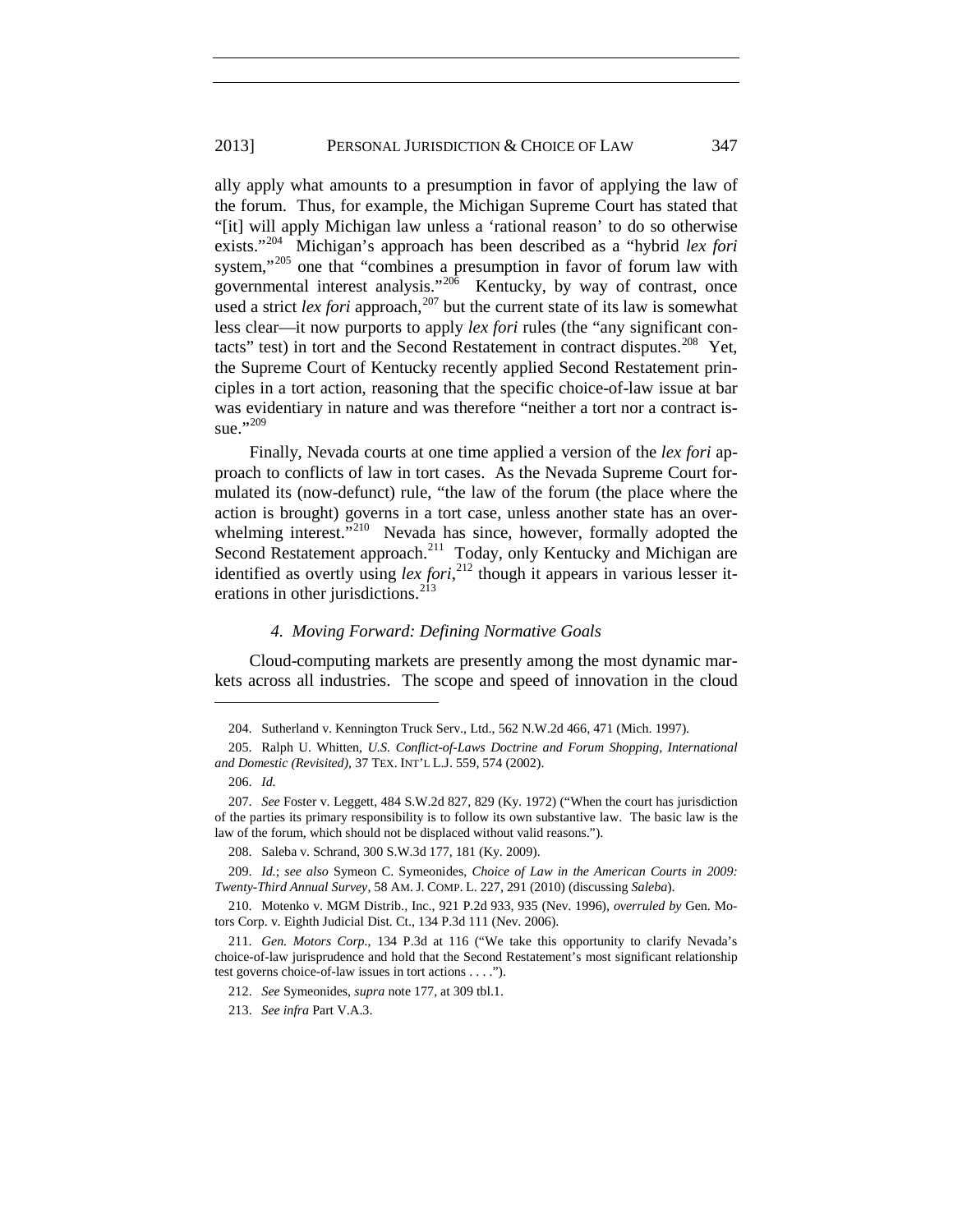has, thus far, been breathtaking.<sup>214</sup> As discussed above, the transition to cloud computing as the dominant computing paradigm—while made possible by the buildup of robust Internet architecture, advances in data-center technology and design, and an array of other developments—represents an evolution into uncharted territory.<sup>[215](#page-36-2)</sup> And as such, the cloud also offers a *tabula rasa*, a clean slate, upon which jurisdiction and choice-of-law rules might be written so as to avoid the missteps courts have made when confronted with the rise of the Internet.

<span id="page-36-0"></span>A robust and growing body of economic theory and empirical research demonstrates that the welfare gains from innovation—both in terms of consumer and total welfare—far outweigh the gains from ensuring efficient static price competition, $2^{16}$  which had for decades been the focus of compe-tition enforcement.<sup>[217](#page-36-4)</sup> Consequently, institutions in the United States and elsewhere have recognized that protecting innovation ought to be a primary goal of the law in legal fields such as competition (antitrust), $^{218}$  $^{218}$  $^{218}$  intellectual property,<sup>[219](#page-36-6)</sup> privacy,<sup>[220](#page-36-7)</sup> telecommunications,<sup>[221](#page-36-8)</sup> and diverse other areas.<sup>[222](#page-36-9)</sup>

<span id="page-36-8"></span>

<span id="page-36-1"></span><sup>214.</sup> *See, e.g.*, Won Kim, *Cloud Computing: Today and Tomorrow*, 8 J. OBJECT TECH. 65, 65–66 (2009) (discussing the advances in computing and information technologies that allow the computing field to envision a transition into the cloud computing era).

<sup>215.</sup> *See supra* Parts II.B & II.C.

<span id="page-36-3"></span><span id="page-36-2"></span><sup>216.</sup> *See, e.g.*, J. Gregory Sidak & David J. Teece, *Dynamic Competition in Antitrust Law*, 5 J. COMP. L. & ECON. 581, 603 (2009) ("Industry after industry can demonstrate gains from dynamic (innovation-driven) competition that overshadow the gains when competition is present but innovation is absent."); *see* Sanghoon Ahn, *Competition, Innovation and Productivity Growth: A Review of Theory and Evidence* 19–20 (OECD Econ. Dep't, Working Paper No. 317, 2002), *available at* http://dx.doi.org/10.2139/ssrn.318059.

<span id="page-36-9"></span><span id="page-36-4"></span><sup>217.</sup> This arguably misguided focus on "allocative" efficiency is generally associated with the Chicago School of Economics. *See, e.g.*, Ashutosh Bhagwat, *Unnatural Competition?: Applying the New Antitrust Learning to Foster Competition in the Local Exchange*, 50 HASTINGS L.J. 1479, 1480 (1998-1999) ("[T]he model of neoclassical price theory as interpreted by the so-called Chicago School[] incorporates a static view of competition and an exaggerated faith in entry and mar $ket forces \dots$ ").

<span id="page-36-5"></span><sup>218.</sup> *See, e.g.*, U.S. DEP'T OF JUSTICE & FED. TRADE COMM'N, HORIZONTAL MERGER GUIDELINES 23–24 (2010), *available at* http://www.ftc.gov/os/2010/08/100819hmg.pdf (devoting an entire subsection to "Innovation and Product Variety").

<span id="page-36-6"></span><sup>219.</sup> *See, e.g.*, CHRISTINA BOHANNAN & HERBERT HOVENKAMP, CREATION WITHOUT RESTRAINT: PROMOTING LIBERTY AND RIVALRY IN INNOVATION (2011) (proposing various reforms to IP laws that would promote innovation).

<span id="page-36-7"></span><sup>220.</sup> *E.g.*, THE WHITE HOUSE, CONSUMER DATA PRIVACY IN A NETWORKED WORLD: A FRAMEWORK FOR PROTECTING PRIVACY AND PROMOTING INNOVATION IN THE GLOBAL DIGITAL ECONOMY (2012), *available at* http://www.whitehouse.gov/sites/ default/files/privacy-final.pdf.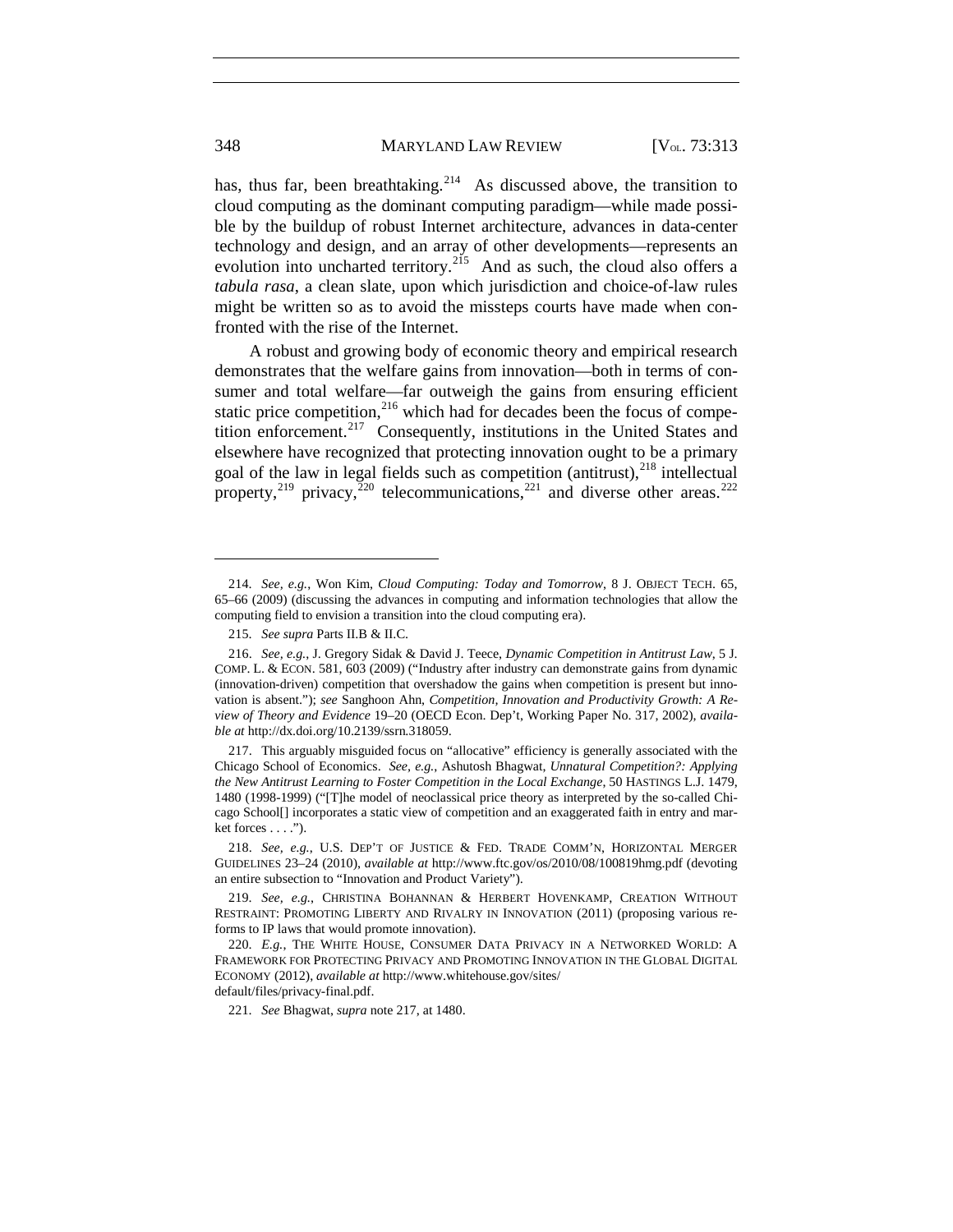2013] PERSONAL JURISDICTION & CHOICE OF LAW 349

Innovation-derived welfare gains have driven the rapid deployment and adoption of the cloud to date. $223$ 

Given that cloud computing represents such an innovative, dynamic field, it lies at the core of these policy concerns. And given that it constitutes a relatively clean slate, it also represents a unique opportunity to im-plement rules and methodologies that further these concerns.<sup>[224](#page-37-1)</sup> As a baseline, any discussion of what normative goals jurisdiction and choice-of-law jurisprudence should seek to further in the context of cloud computing must include the promotion and protection of innovation.

Much like the emergence of the Internet, the rise of cloud computing both informs, and is informed by, the broader trend of globalization political, social, legal, and economic cross-border interaction and integration—that has emerged as a master narrative in the late twentieth and early twenty-first centuries. By allowing true location independence, $225$  cloud computing represents (as did the rise of ubiquitous Internet access) a para-digm shift toward cosmopolitanism.<sup>[226](#page-37-3)</sup> And as a purely technical matter, cloud services would function best in a homogenized, borderless world.<sup>[227](#page-37-4)</sup> Such a world would maximize cloud-sourcing efficiencies by allowing seamless workload migration around the globe.<sup>[228](#page-37-5)</sup>

<span id="page-37-7"></span>Yet, as noted above, the challenge of globalization—in the realm of cloud computing no less than elsewhere—lies not in ignoring cultural differences, but in simultaneously fostering cross-border interaction and respecting nonlocal structures and traditions. The shift to the cloud is a shift toward consumption of computing as a service; it is consequently also a shift toward a contractual paradigm for interactions.<sup>229</sup> Hence, the rate of adoption of cloud processes will depend (at least in part) upon the willing-

<sup>222.</sup> *See, e.g.*, Gregory Klass, *Three Pictures of Contract: Duty, Power, and Compound Rule*, 83 N.Y.U. L. REV. 1726, 1779 (2008) ("In addition to supporting voluntary obligations, [contract law] also . . . permit[s] and encourage[s] normative innovation . . . .").

<span id="page-37-0"></span><sup>223.</sup> *See supra* Part II.C (discussing the relative advantages of cloud computing over traditional, localized computing).

<sup>224.</sup> *See supra* not[e 84](#page-17-0) and accompanying text.

<span id="page-37-2"></span><span id="page-37-1"></span><sup>225.</sup> MELL & GRANCE, *supra* note [59;](#page-13-0) Bradshaw et al., *supra* note [68,](#page-14-0) at 5 ("Location independence means, from the customer's perspective, that the services can be accessed from anywhere with suitable communications links.").

<span id="page-37-3"></span><sup>226.</sup> Paul Schiff Berman, *The Globalization of Jurisdiction*, 151 U. PA. L. REV. 311, 321–22 (2002).

<sup>227.</sup> *See supra* Part II.C.1.

<span id="page-37-6"></span><span id="page-37-5"></span><span id="page-37-4"></span><sup>228.</sup> *See supra* notes [63](#page-13-1)[–64](#page-13-2) and accompanying text (discussing the advantages of workload migration).

<sup>229.</sup> *See supra* Part II.C.2.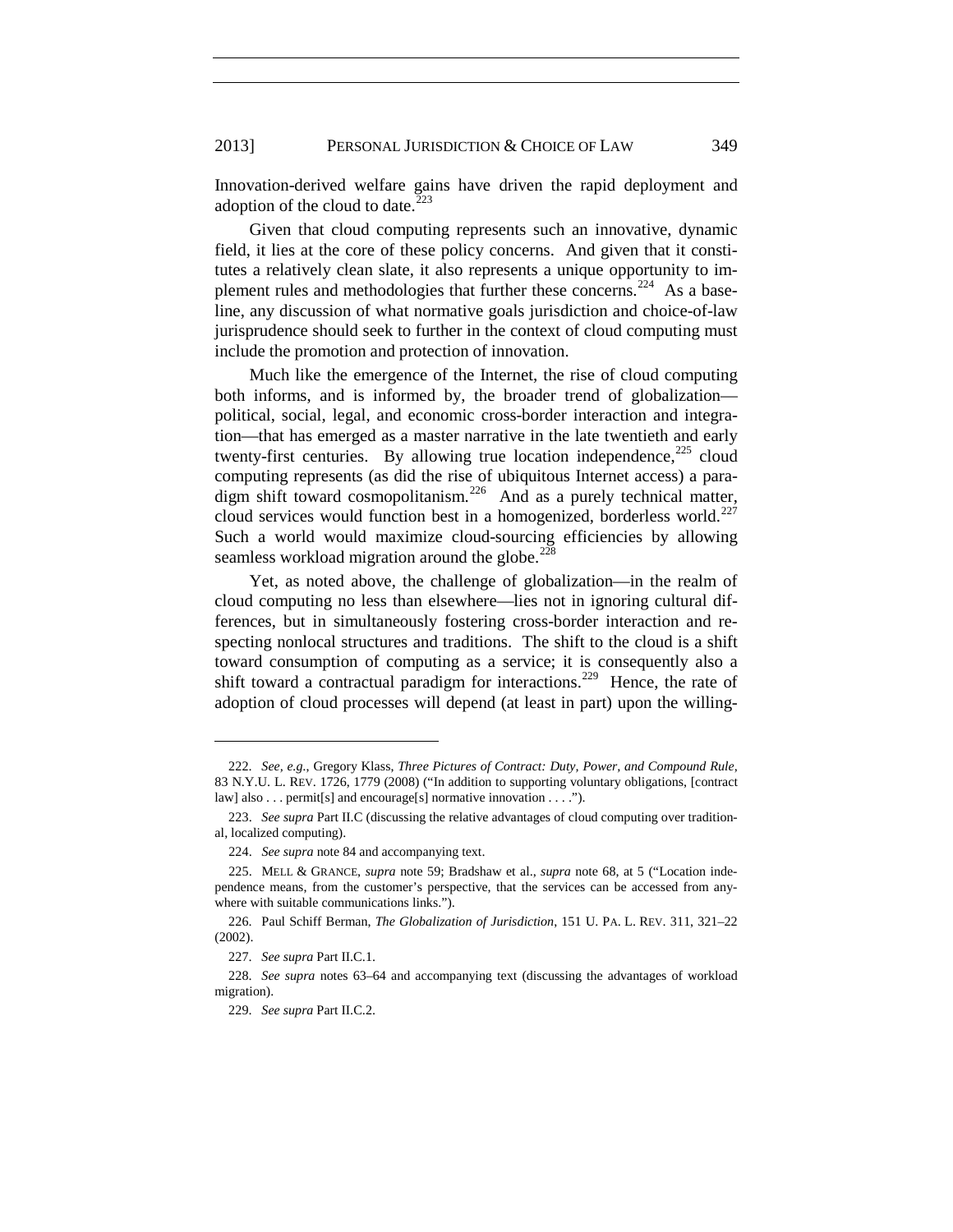ness and ability of parties to contract. And as contract theorists have recognized, maximizing trust and mutual respect and minimizing information asymmetries among parties (and potential parties) increases the number, scope, and efficiency of contract-based interactions.<sup>[230](#page-40-0)</sup>

Thus, personal jurisdiction and choice-of-law rules in the cloud can best serve the aims of fostering cross-border dealings, respecting unique structures and traditions, and promoting the dissemination of innovation by seeking to achieve three values. First, personal jurisdiction and choice-oflaw approaches should function predictably, that is, in such a way that parties can *ex ante* form reasonably educated guesses as to what forum is proper for suit and what set of laws will apply to their interactions and order those interactions accordingly. Second, and relatedly, personal jurisdiction and choice-of-law approaches should function in an open and transparent manner. And third, personal jurisdiction and choice-of-law approaches should function objectively, that is, without unduly favoring either local parties over foreign parties, local law over foreign law, or plaintiffs over defendants. Such features can function to increase the trust and mutual respect that are essential for coordinated social behavior,  $^{231}$  $^{231}$  $^{231}$  while decreasing inefficient information asymmetries.

Drawing on these normative goals, Parts IV and V below set forth frameworks for analyzing personal jurisdiction and choice of law in the cloud. First, these Parts analyze cases and decisions involving Internet disputes and explain why the rules applied—either procedural or substantive are not only incongruous for cloud-computing cases, but also unworkable in practice. These Parts then propose a series of rules and analytical structures better tailored to resolve these difficult, yet critically important, threshold questions in cloud-computing disputes.

<sup>230.</sup> *See, e.g.*, Ian Ayres & Robert Gertner, *Strategic Contractual Inefficiency and the Optimal Choice of Legal Rules*, 101 YALE L.J. 729, 762–63 (1992) ("Strategic bargaining under asymmetric information creates the possibility of contractual inefficiency, . . . the revelation of information can . . . affect efficiency by changing how people bargain.").

<span id="page-38-0"></span><sup>231.</sup> *Cf., e.g.*, Robert Cooter, *Doing What You Say: Contracts and Economic Development*, 59 ALA. L. REV. 1107, 1109 (2008) ("To coordinate their behavior, people must say what they will do and do what they say. Contractual commitment is the fundamental means for economic coordination provided by law. According to the contract principle for coordination, the law should enable people to commit to doing what they say. When this principle is implemented, people can trust each other enough to work together . . . ." (citation omitted)).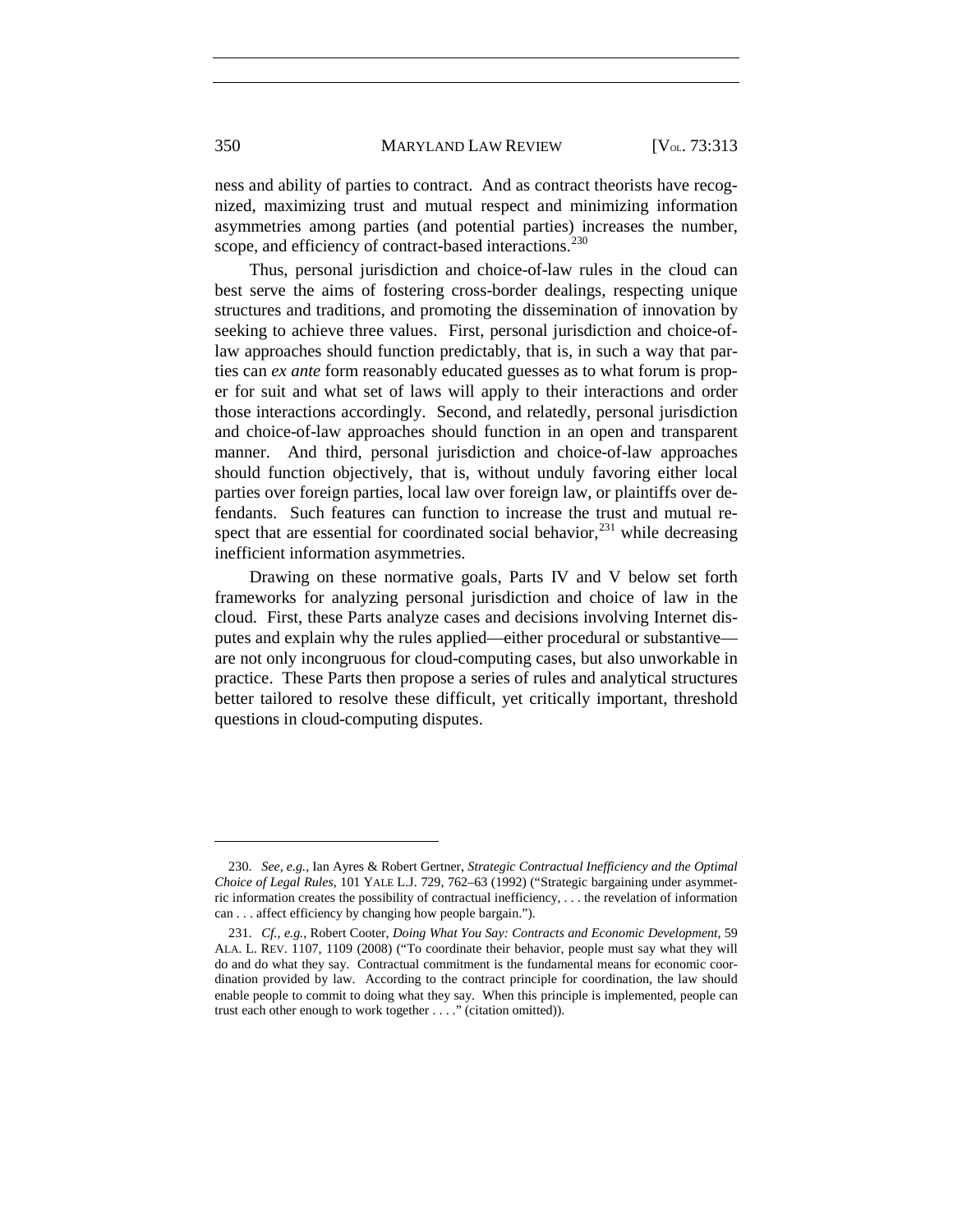### IV. PERSONAL JURISDICTION IN THE CLOUD

The inherent technological nature of cloud computing beckons novel issues of personal jurisdiction.<sup>[232](#page-41-0)</sup> The fact that servers may be situated remotely in one location, accessed and manipulated from a second location, and utilized by third-parties in other, sometimes multiple, locations calls into question where a defendant in a lawsuit arising from such a transaction will be subject to personal jurisdiction. Certainly the defendant would be subject to personal jurisdiction in at least one of these locations, but which one(s)? And if jurisdiction is proper where the servers are physically located, what additional problems arise when the servers are mobile, as is the case with the marine-based server farms described in Google's patent?<sup>[233](#page-39-0)</sup>

Before resolving these questions through a series of innovative proposals, we first pick up where we left off at the end of Part III.A with the evolution of modern commerce via mass-communication means. Part IV.A first examines personal-jurisdiction cases involving Internet transactions. Although likening the Internet to the cloud is not a strict apples-to-apples comparison, $^{234}$  $^{234}$  $^{234}$  the Internet was both a precursor to the cloud and, arguably more importantly, makes large-scale cloud computing possible. Thus, courts' approaches to jurisdiction in Internet cases provide a useful foundation for assessing similar issues that deal with cloud computing. Part IV.B then explains why—despite the Internet's close relationship with cloud computing—the Internet model is not a square-peg–square-hole fit for the cloud and why applying Internet personal-jurisdiction doctrines to cloudcomputing disputes could lead to undesired consequences. Finally, Part IV.C sets forth a set of novel proposals for personal jurisdiction in the cloud and offers predictable and comprehensive solutions for courts and litigants to use in navigating these skies.

### *A. Lessons from Internet Personal-Jurisdiction Jurisprudence*

Prior to the dot-com boom of the 1990s, personal jurisdiction was tied almost exclusively to companies' physical locations.<sup>235</sup> But the advent of

<sup>232.</sup> *See, e.g.*, Dykstra & Riehl, *supra* note [17,](#page-4-0) at 32 ("Determining jurisdiction in cloudcomputing environments is unlike any prior jurisdiction analysis. Even more than websites, cloud computing is neither jurisdictional nor multi-jurisdictional. It is non-jurisdictional in that physical geography frequently does not matter.").

<sup>233.</sup> *See* Swanson*, supra* not[e 13,](#page-4-1) at 713–14.

<sup>234.</sup> *See supra* Parts II.B and C.

<span id="page-39-1"></span><span id="page-39-0"></span><sup>235.</sup> Am. Bar Ass'n, *Achieving Legal and Business Order in Cyberspace: A Report on Global Jurisdiction Issues Created by the Internet*, 55 BUS. LAWYER 1801, 1922 (2000) ("[W]hen questions of jurisdiction arose in the pre-Internet world, a court could look to the location of the seller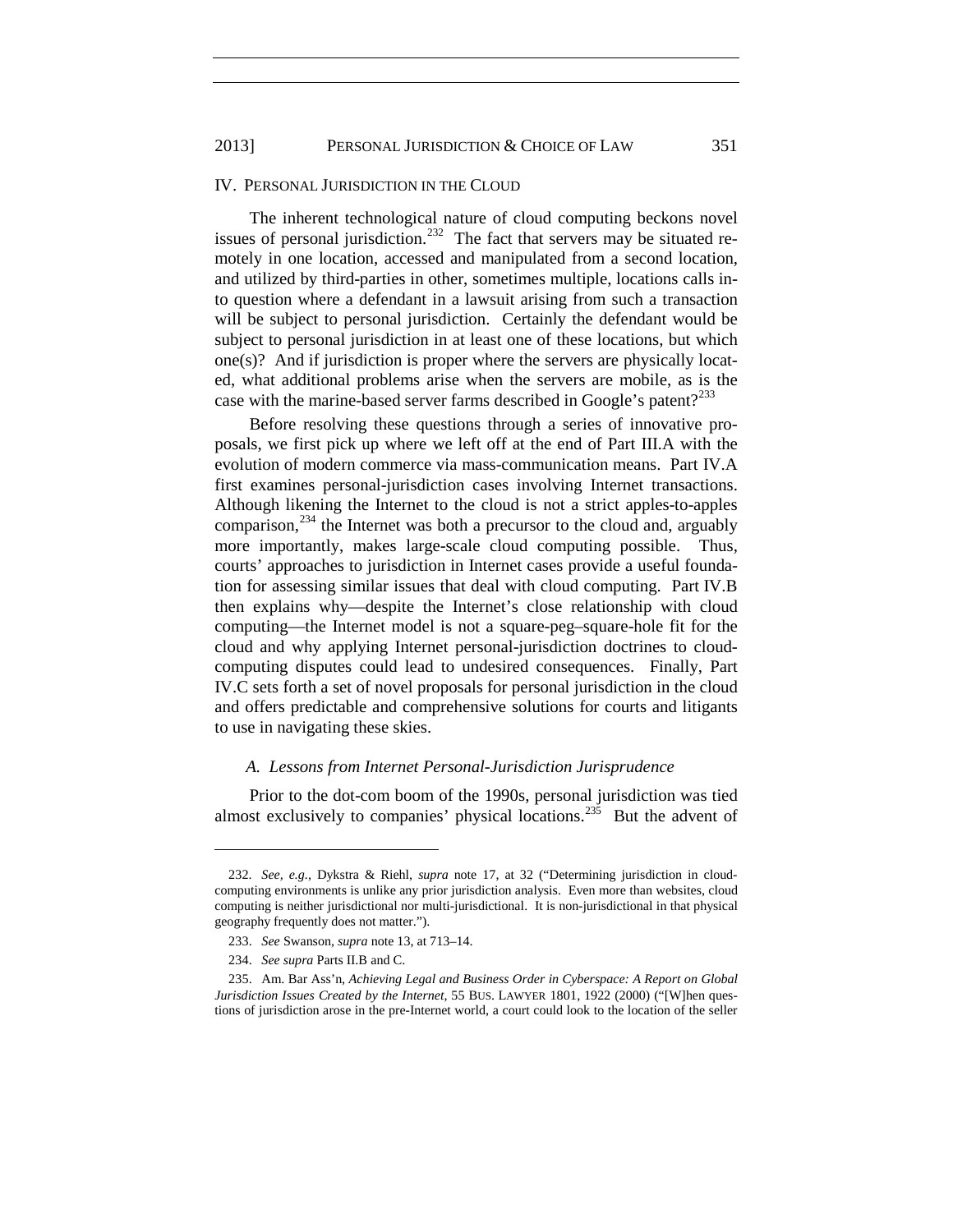the Internet transformed the conventional notion that businesses necessarily operate out of brick-and-mortar facilities.<sup>[236](#page-40-1)</sup> As globalization and the Internet modernized commercial life, communication and transaction methods evolved as well—what we now refer to as "snail mail" yielded to email, and shopping (both for commodities and specialty items alike) in conventional four-wall stores gave way to online purchasing and auction websites such as eBay and Amazon. Recall Justice Brennan's portending statement from *Burger King Corp. v. Rudzewicz* that "it is an inescapable fact of modern commercial life that a substantial amount of business is transacted solely by mail and wire communications across state lines."<sup>237</sup> This doctrinal shift thrust courts into a modern-day "Wild West" for addressing questions of personal jurisdiction.[238](#page-40-3)

Fortunately, some early judicial decisions laid the groundwork for later courts charged with assessing whether personal jurisdiction was proper over an online-only defendant. While the case law on this issue is already robust, we need only examine the primary approaches that gained traction and were broadly adopted before turning our attention to the applicability of these approaches in the cloud.

## <span id="page-40-4"></span>*1. The* Zippo *Website Continuum*

The most prominent test for assessing personal jurisdiction over online-only defendants that emerged from early cases was the passiveversus-active website test, haling from *Zippo Manufacturing Co. v. Zippo Dot Com, Inc.*[239](#page-43-0) In *Zippo*, the plaintiff, a Pennsylvania corporation that produced the well-known "Zippo" brand of lighters, sued the defendant, a California corporation, alleging cyber-squatting<sup>[240](#page-43-1)</sup> on the domain names

and the location of the buyer to determine if the court had, for personal jurisdiction, . . . a nexus with the physical location of either the buyer or the seller.").

<span id="page-40-1"></span><sup>236.</sup> *See* CompuServe, Inc. v. Patterson, 89 F.3d 1257, 1262 (6th Cir. 1996) ("The Internet represents perhaps the latest and greatest manifestation of . . . historical, globe-shrinking trends. It enables anyone with the right equipment and knowledge . . . to operate an international business cheaply, and from a desktop.").

<sup>237.</sup> Burger King Corp. v. Rudzewicz, 471 U.S. 462, 476 (1985).

<span id="page-40-3"></span><span id="page-40-2"></span><span id="page-40-0"></span><sup>238.</sup> *See* Digital Equip. Corp. v. AltaVista Tech., Inc., 960 F. Supp. 456, 463 (D. Mass. 1997) (noting how the parties "attempted to tame the 'Wild West' of the Internet"); Ann Davis, *Tangled Web: How the Net Became Land of Opportunity for Legal Profession*, WALL ST. J. EUROPE, Oct. 14, 1997, at A1 (noting the Internet's "freewheeling, new-frontier style").

<sup>239.</sup> 952 F. Supp. 1119 (W.D. Pa. 1997). For a sense of just how novel the Internet was to courts at this time, consider that the *Zippo* court went out of its way to explain the meaning of domain names, websites, and the World Wide Web. *Id.* at 1121 n.1 & 2.

<sup>240.</sup> For an explanation of cyber-squatting, see Jonathan H. Gatsik, Note, *Cybersquatting: Identity Theft in Disguise*, 35 SUFFOLK U. L. REV. 277, 289–90 (2001) ("Cybersquatting occurs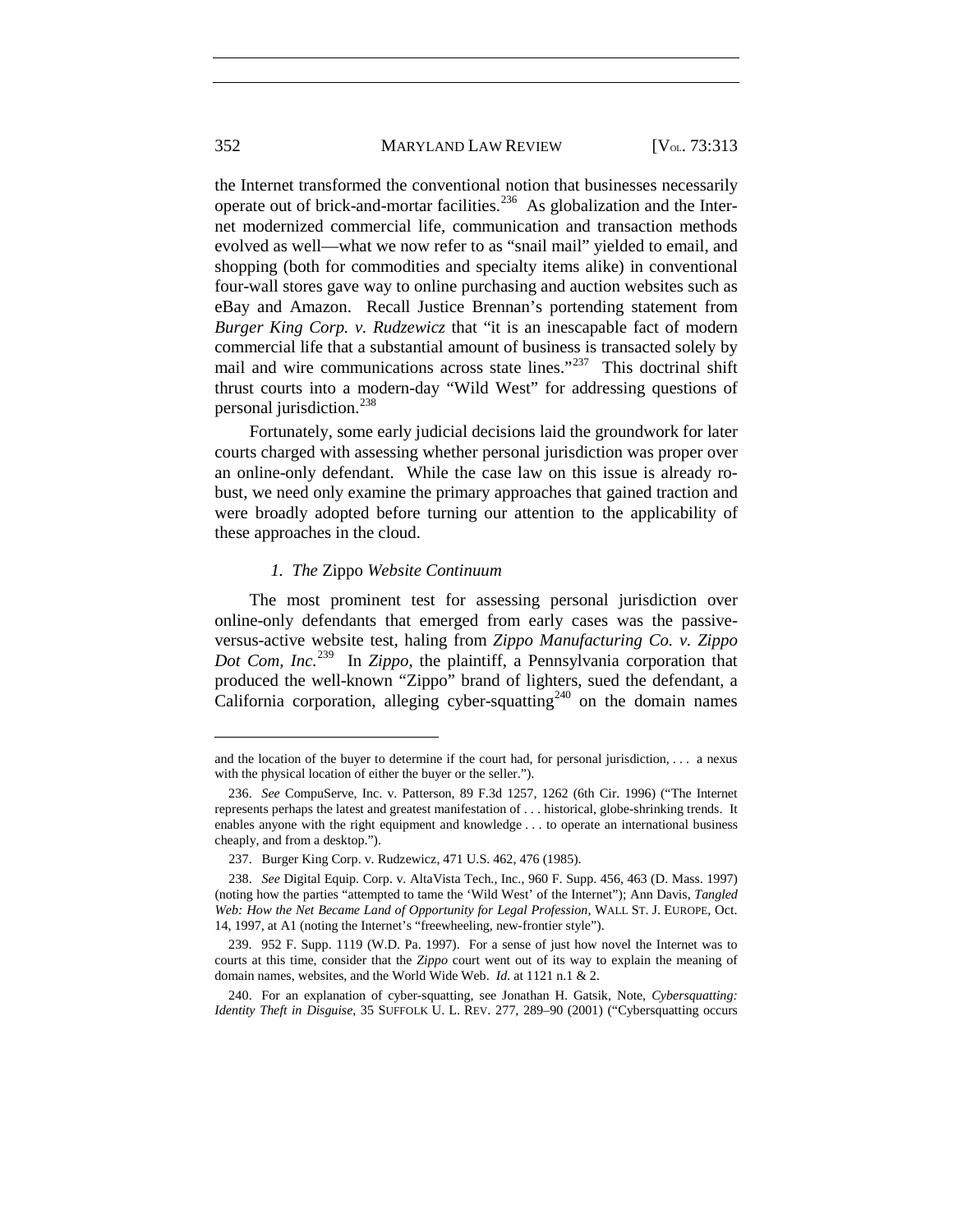### 2013] PERSONAL JURISDICTION & CHOICE OF LAW 353

zippo.com, zippo.net, and zipponews.com. $241$  The defendant moved to dis-miss for lack of personal jurisdiction in Pennsylvania.<sup>[242](#page-41-2)</sup> The court found that the defendant did not have any offices, employees, or computer servers in Pennsylvania and that its contacts with Pennsylvania "occurred almost exclusively over the Internet."<sup>243</sup> Those Internet contacts in Pennsylvania included the defendant's website, which offered a news service to end users who subscribed and paid with a credit card for membership; contracts with seven Internet-access providers in Pennsylvania to permit subscribers to access the defendant's news service; and approximately three thousand Penn-sylvania residents who subscribed to the news service.<sup>[244](#page-41-4)</sup>

The *Zippo* court, in analyzing whether the exercise of personal jurisdiction over the defendant was proper, recognized that "the development of the law concerning the permissible scope of personal jurisdiction based on Internet use  $[was]$  in its infant stages," $245$  and that the case law was "scant."[246](#page-41-6) As a starting point, then, the court relied on traditional notions of personal jurisdiction from *International Shoe* and its progeny.[247](#page-41-7) The court proceeded to distinguish the facts before it from cases involving what it called merely "passive" websites, i.e., websites that simply post information without allowing for user interaction, $248$  as well as "interactive" websites, i.e., websites that allow for user interaction but without conduct-ing any commerce.<sup>[249](#page-44-1)</sup> In doing so, the court developed a continuum of what Internet activity on a website is sufficient to rise to the level of "minimum contacts" with the forum state such that jurisdiction is proper.

The *Zippo* sliding scale is as follows: "At one end of the spectrum are situations where a defendant clearly does business over the Internet," that

<span id="page-41-3"></span><span id="page-41-2"></span><span id="page-41-1"></span>when an individual registers a domain name that is an existing trademark, famous mark, or individual's name.").

<sup>241.</sup> *Zippo*, 952 F. Supp. at 1121.

<sup>242.</sup> *Id.*

<sup>243.</sup> *Id.*

<sup>244.</sup> *Id.*

<sup>245.</sup> *Id.* at 1123.

<sup>246.</sup> *Id.* at 1123–24.

<span id="page-41-7"></span><span id="page-41-6"></span><span id="page-41-5"></span><span id="page-41-4"></span><span id="page-41-0"></span><sup>247.</sup> *See id.* at 1124 ("Traditionally, when an entity intentionally reaches beyond its boundaries to conduct business with foreign residents, the exercise of specific jurisdiction is proper. Different results should not be reached simply because business is conducted over the Internet." (citing Burger King Corp. v. Rudzewicz, 471 U.S. 462, 475 (1985))).

<sup>248.</sup> *Zippo*, 952 F. Supp. at 1125 (discussing and distinguishing Inset Systems, Inc. v. Instruction Set, 937 F. Supp. 161 (D. Conn. 1996), and Bensusan Restaurant Corp. v. King, 937 F. Supp. 295 (S.D.N.Y. 1996)).

<sup>249.</sup> *Id.* at 1124–25 (discussing and distinguishing Maritz, Inc. v. Cybergold, Inc., 947 F. Supp. 1328 (E.D. Mo. 1996)).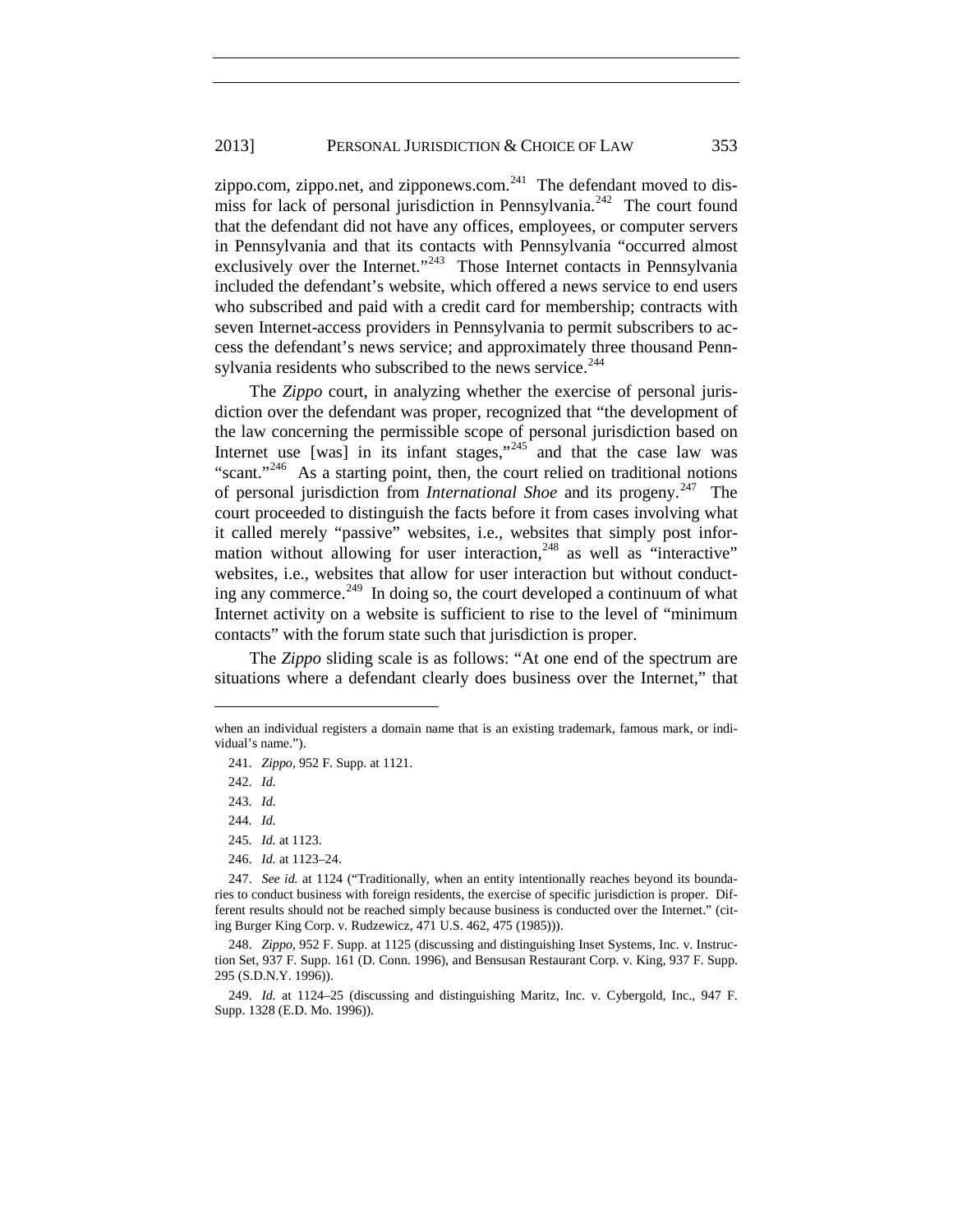### 354 MARYLAND LAW REVIEW [V<sub>OL.</sub> 73:313

is, "enters into contracts with residents of a foreign jurisdiction that involve the knowing and repeated transmission of computer files over the Internet."[250](#page-42-1) In situations like these, personal jurisdiction is proper because the defendant purposely avails itself of doing business in a given foreign juris-diction.<sup>[251](#page-42-2)</sup> "At the opposite end are situations where a defendant has simply posted information on an Internet Web site which is accessible to users in foreign jurisdictions. A passive Web site that does little more than make information available . . . is not grounds for the exercise of personal juris-diction."<sup>[252](#page-42-3)</sup> Finally, "[t]he middle ground is occupied by interactive Web sites where a user can exchange information with the host computer. In these cases, the exercise of jurisdiction is determined by examining the level of interactivity and commercial nature of the exchange of information that occurs on the Web site."<sup>[253](#page-42-4)</sup>

<span id="page-42-7"></span>Ultimately, the *Zippo* court determined that personal jurisdiction was proper over the California defendant.<sup>254</sup> The decision is an important one not for its result, however, but rather for its process. Indeed, numerous circuit courts subsequently adopted *Zippo*'s passive-to-active website continu-um for assessing personal jurisdiction.<sup>[255](#page-42-6)</sup> Yet *Zippo* also had its critics, as some courts criticized its sliding scale for being too narrow and inapposite to cases of general jurisdiction, $256$  and other courts viewed any specialized test for cases involving the Internet as being entirely unnecessary for engaging in a jurisdictional analysis.[257](#page-45-1) Consequently, *Zippo* fell short of domi-

<span id="page-42-2"></span><span id="page-42-1"></span> $\overline{a}$ 

<span id="page-42-6"></span><span id="page-42-5"></span><span id="page-42-4"></span><span id="page-42-3"></span>255. *See, e.g.*, Toys "R" Us, Inc. v. Step Two, S.A., 318 F.3d 446, 452 (3d Cir. 2003) ("The opinion in *Zippo* . . . has become a seminal authority regarding personal jurisdiction based upon the operation of an Internet web site."); *see also* Michael A. Geist, *Toward Greater Certainty for Internet Jurisdiction*, 16 BERKELEY TECH. L.J. 1345, 1367–71 & n.114 (2001) (collecting and discussing cases adopting *Zippo*).

256. *See, e.g.*, Revell v. Lidov, 317 F.3d 467, 471 (5th Cir. 2002) (noting that the sliding scale "is not well adapted to the general jurisdiction inquiry, because even repeated contacts with forum residents by a foreign defendant may not constitute the requisite substantial, continuous and systematic contacts required for a finding of general personal jurisdiction").

<span id="page-42-0"></span>257. *See* Gorman v. Ameritrade Holding Corp., 293 F.3d 506, 510–11 (D.C. Cir. 2002) ("'Cyberspace . . . is not some mystical incantation capable of warding off the jurisdiction of courts built from bricks and mortar. Just as our traditional notions of personal jurisdiction have proven adaptable to other changes in the national economy, so too are they adaptable to the transformations wrought by the Internet."); *see also* TiTi Nguyen, *A Survey of Personal Jurisdiction Based on Internet Activity: A Return to Tradition*, 19 BERKELEY TECH. L.J. 519, 539–42 (2004) (arguing that the Internet does not require any tailored test for assessing personal jurisdiction).

<sup>250.</sup> *Id.* at 1124.

<sup>251.</sup> *Id.*

<sup>252.</sup> *Id.*

<sup>253.</sup> *Id.*

<sup>254.</sup> *Id.* at 1128.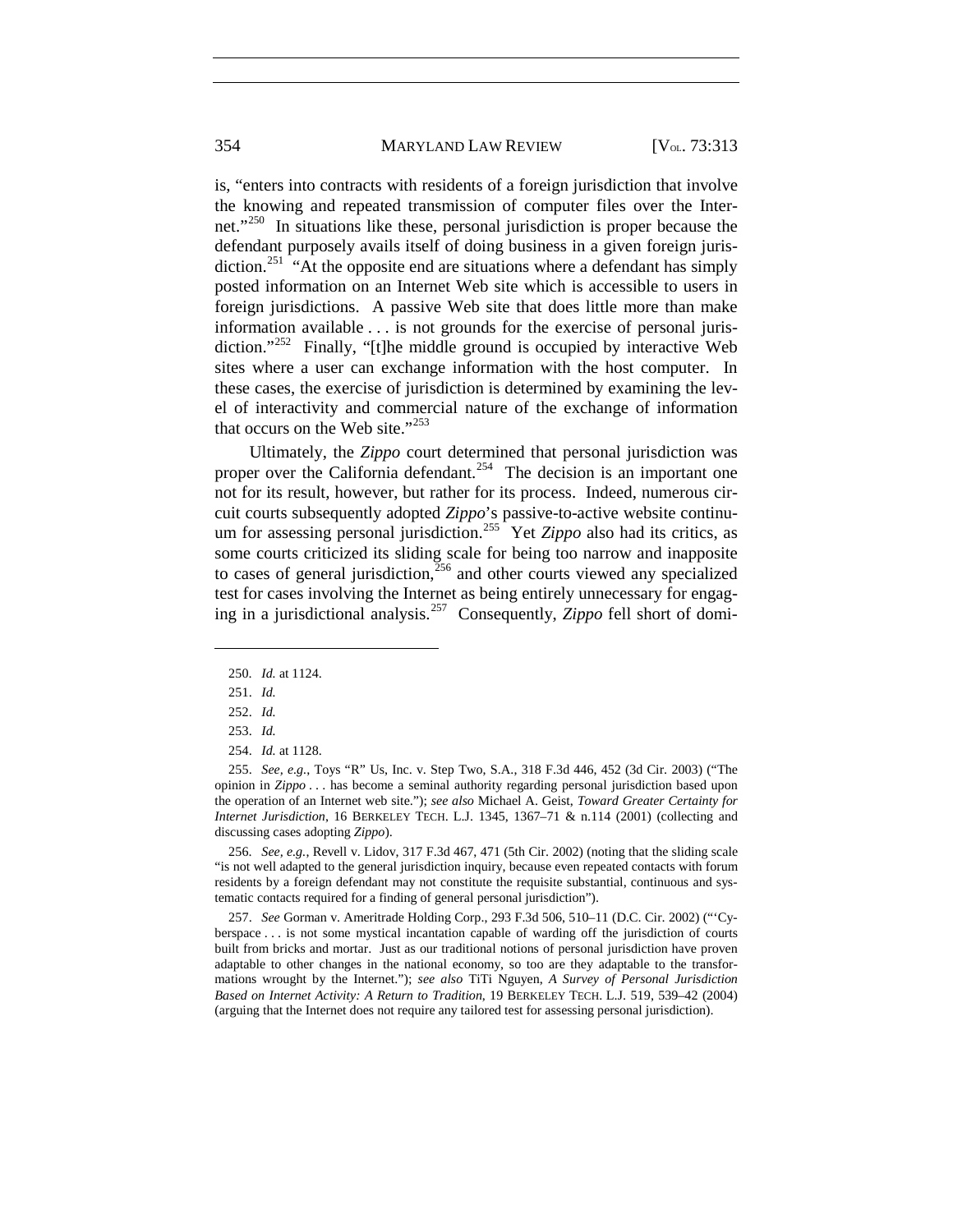nating the field of Internet personal jurisdiction, and competing alternatives quickly arose in its wake.

## *2. The* Calder *"Effects" Test*

A second test employed in personal-jurisdiction cases involving the Internet is the so-called "effects" test. Unlike the *Zippo* continuum, however—which was created as a direct response to the advent of the Internet the effects test was fashioned prior to Internet litigation and was merely adapted to suit the technology of the times. The effects test is rooted in the 1984 U.S. Supreme Court decision *Calder v. Jones*. [258](#page-43-2) In *Calder*, a California woman sued a Florida-based publication and a Florida reporter and Florida editor, in their individual capacities, alleging libel in a published article.<sup>259</sup> The individual defendants argued that jurisdiction was not proper in California because to find otherwise would "in effect appoint the [article as their] agent for service of process."[260](#page-43-4) Despite gravitating toward a similar argument in *Volkswagen*, [261](#page-43-5) the Court rejected this notion in *Calder*. The Court distinguished *Volkswagen* by noting that in *Calder*, the defendants "expressly aimed" their actions at California by "edit[ing] an article that they knew would have a potentially devastating impact" on a California resident.<sup>[262](#page-43-6)</sup> The Court noted that although the journalists did not have any relevant physical contacts with the forum, "California [was] the focal point both of the story and of the harm suffered," and jurisdiction was thus proper "based on the 'effects' of their Florida conduct in California."<sup>[263](#page-46-0)</sup>

The *Calder* effects test was subsequently incorporated into jurisprudence dealing with online disputes. In *Nissan Motor Co. v. Nissan Computer Corp.*, for example, a California court exercised jurisdiction over a North Carolina defendant under the effects theory for registering and operating websites with confusingly similar domain names and allegedly in-fringing the plaintiff's trademarks.<sup>[264](#page-46-1)</sup> The court determined that jurisdiction was proper, finding that "[t]he brunt of the harm was suffered in [Califor-nia]" because the plaintiff was "based" there.<sup>[265](#page-46-2)</sup> Similarly, in *Blakey v. Continental Airlines, Inc.*, the plaintiff sued in New Jersey state court for

<span id="page-43-2"></span><sup>258.</sup> 465 U.S. 783 (1984).

<span id="page-43-3"></span><sup>259.</sup> *Id.* at 784–86.

<span id="page-43-4"></span><sup>260.</sup> *Id.* at 789 (alteration in original) (citation and internal quotation marks omitted).

<span id="page-43-5"></span><span id="page-43-0"></span><sup>261.</sup> *See supra* text accompanying note [142.](#page-25-0)

<sup>262.</sup> *Calder*, 465 U.S. at 789–90.

<span id="page-43-6"></span><sup>263.</sup> *Id.* at 788–89.

<span id="page-43-1"></span><sup>264.</sup> 89 F. Supp. 2d 1154, 1156–57 (C.D. Cal. 2000).

<sup>265.</sup> *Id.* at 1159–60.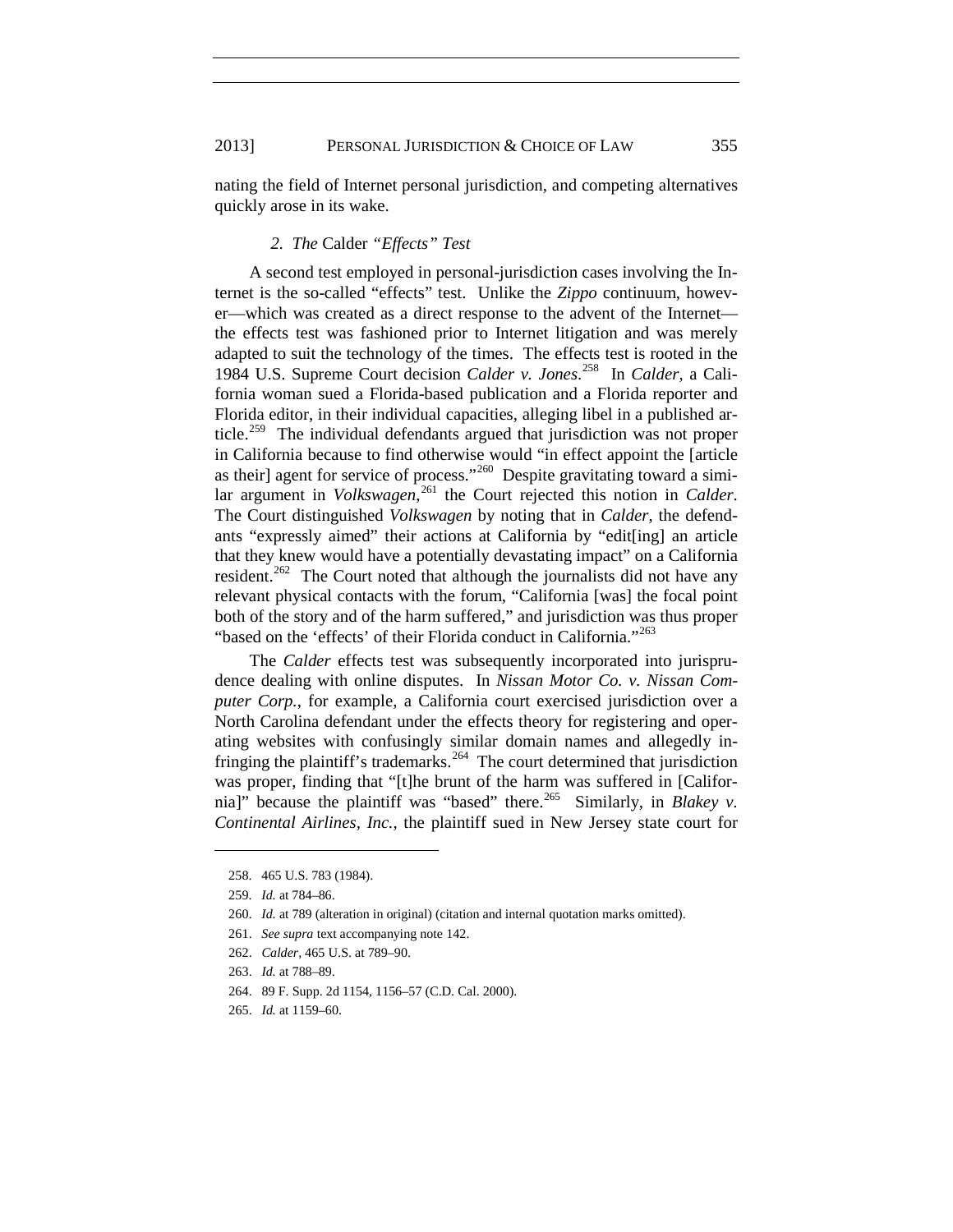defamation based on comments posted to an online discussion forum by defendants, who were nonresidents of New Jersey.[266](#page-44-2) The court in *Blakey* found that jurisdiction was proper, reasoning that "[b]ecause defamation was alleged to be part of the harassing conduct that took place on the [online forum], it would be fair to posit jurisdiction where the *effects* of the harassment were expected or intended to be felt."<sup>[267](#page-44-3)</sup>

<span id="page-44-6"></span>Despite the effects test being technology-neutral on its face,  $^{268}$  $^{268}$  $^{268}$  some courts have viewed it in its purest form as being too plaintiff-friendly when applied to disputes involving Internet activity. The Fourth Circuit has twice hinted at this conclusion,  $^{269}$  $^{269}$  $^{269}$  reasoning that the Internet is available in essentially all jurisdictions and thus a defendant's posting of information on a website—such as an allegedly defamatory article as in *Calder*—could have "effects" on potential plaintiffs everywhere.<sup>270</sup> The effects test thus misses the mark in Internet disputes in that it fails to consider whether a defendant purposefully availed herself to a particular forum.<sup>[271](#page-47-1)</sup> Courts adopting the *Calder* approach for the Internet, then—rather than emphasizing the effects of a defendant's actions—instead relied on the "expressly aimed" language in *Calder* and inquired as to the defendant's intent to cause harm in the fo-

270. *See ALS Scan*, 293 F.3d at 712–13 ("[T]he Internet is omnipresent—when a person places information on the Internet, he can communicate with persons in virtually every jurisdiction . . . . [I]t would be difficult to accept a structural arrangement in which each State has unlimited judicial power over every citizen in each other State who uses the Internet.").

<span id="page-44-1"></span><span id="page-44-0"></span>271. See *Young*, 315 F.3d at 263 ("Something more than posting and accessibility is needed to indicate that the [newspapers] purposefully (albeit electronically) directed [their] activity in a substantial way to the forum state. . . . The newspapers must, through the Internet postings, manifest an intent to target and focus on Virginia readers." (internal citation and quotation marks omitted)); *ALS Scan*, 293 F.3d at 712 ("If we were to conclude as a general principle that a person's act of placing information on the Internet subjects that person to personal jurisdiction in each State in which the information is accessed, then the defense of personal jurisdiction, in the sense that a State has geographically limited judicial power, would no longer exist.").

<sup>266.</sup> 751 A.2d 538, 555–56 (N.J. 2000).

<sup>267.</sup> *Id.* at 556 (emphasis added).

<span id="page-44-4"></span><span id="page-44-3"></span><span id="page-44-2"></span><sup>268.</sup> *Compare Calder*, 465 U.S. at 789–90 (print magazine), *with Nissan*, 89 F. Supp. 2d at 1156–57 (Internet website), *with* Indianapolis Colts, Inc. v. Metro. Balt. Football Club Ltd., 34 F.3d 410, 411–12 (7th Cir. 1994) (applying *Calder* and holding that a defendant "entered" the forum via television broadcast).

<span id="page-44-5"></span><sup>269.</sup> *See* Young v. New Haven Advocate, 315 F.3d 256, 262 (4th Cir. 2002) (stating that "*Calder* does not sweep that broadly"); ALS Scan, Inc. v. Digital Serv. Consultants, Inc., 293 F.3d 707, 714 (4th Cir. 2002) ("This standard for reconciling contacts through electronic media with standard due process principles is not dissimilar to that applied by the Supreme Court in *Calder* . . . .Analogously, under the standard we adopt and apply today, specific jurisdiction in the Internet context may be based only on an out-of-state person's Internet activity directed at Maryland and causing injury that gives rise to a potential claim cognizable in Maryland.").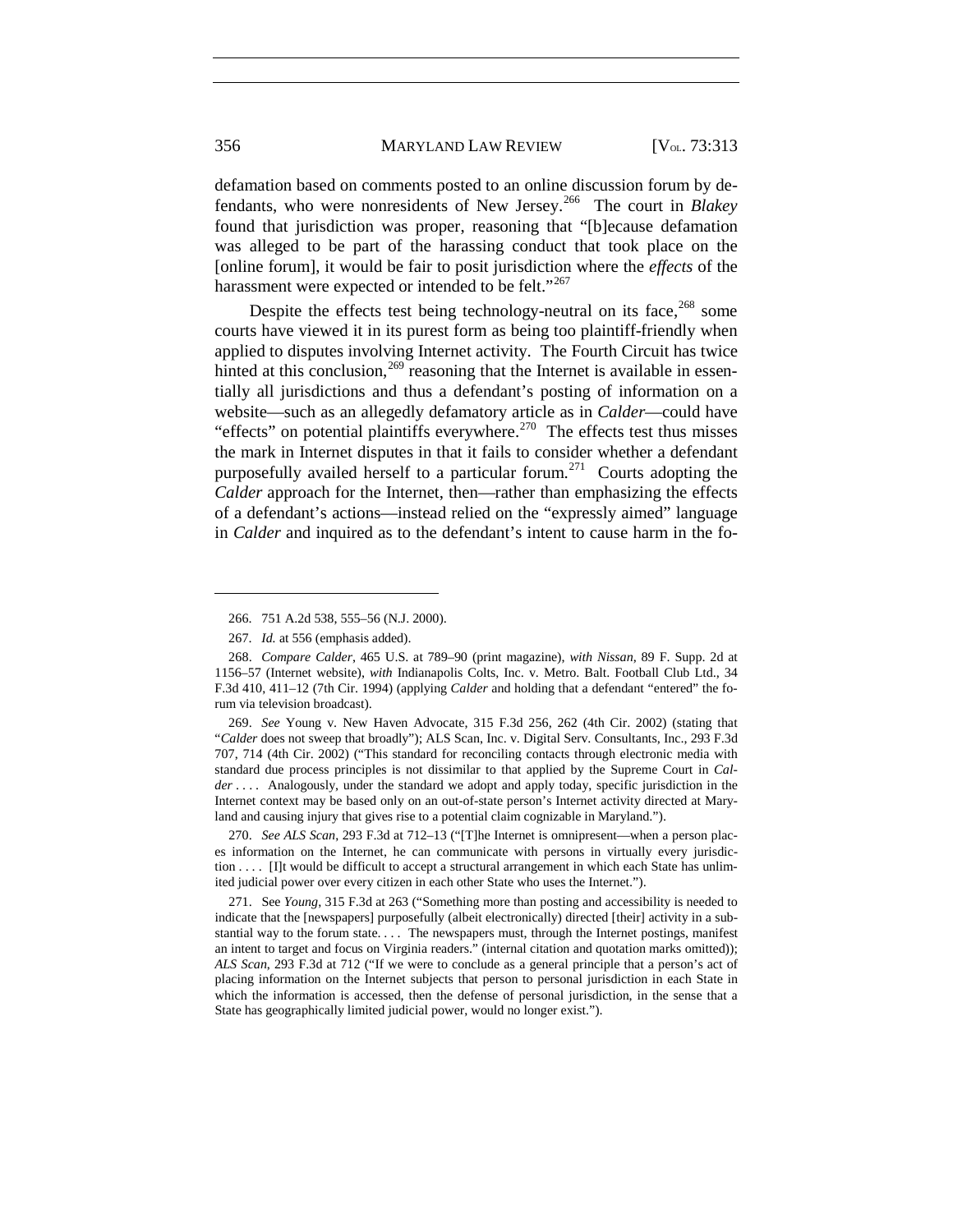rum state.[272](#page-45-2) Or stated otherwise, and to borrow a phrase from the Supreme Court, courts asked whether the defendant "purposely avails" himself of the benefits of interacting with the forum state. $273$ 

## *B. The Internet's Incongruence to the Cloud*

The *Zippo* and *Calder* tests emerged as the two primary methods for analyzing personal jurisdiction over Internet activities.<sup> $274$ </sup> And because the Internet is an important (and debatably the principal<sup>275</sup>) cog driving the cloud-computing engine, it might seem at first glance to logically follow that these tests are transferrable to resolve similar personal-jurisdiction issues that arise in cloud-computing cases. The nature of the cloud, however, poses barriers to such borrowing by courts.

Unlike the Internet—which is arguably a software phenomenon (notwithstanding its infrastructure considerations)—the holistic concept of cloud computing is based on *storing* data, which inherently relies on hard-ware.<sup>[276](#page-48-0)</sup> Thus, while the Internet allows for interactivity over an essentially location-less medium, cloud computing is necessarily (and perhaps counterintuitively) "grounded" by aggregated servers on land or in water (as in the case of Google's patent).<sup>277</sup> Additionally, the Internet has a "face," so to speak. That is, most lawsuits involving information on the Internet concern users' *visual* interaction with, and response to, web content.<sup>[278](#page-48-2)</sup> By contrast,

277. *See supra* Part II.C.

<span id="page-45-2"></span><sup>272.</sup> *See e.g.*, Panavision Int'l, L.P. v. Toeppen, 141 F.3d 1316, 1321–22 (9th Cir. 1998) ("[Toeppen's] conduct, *as he knew it likely would*, had the effect of injuring Panavision in California where Panavision has its principal place of business and where the movie and television industry is centered. Under the 'effects test,' the purposeful availment requirement necessary for specific, personal jurisdiction is satisfied." (emphasis added)).

<span id="page-45-3"></span><sup>273.</sup> *See* Hanson v. Denckla, 357 U.S. 235, 253 (1958) ("[I]t is essential in each case that there be some act by which the defendant purposefully avails itself of the privilege of conducting activities within the forum State, thus invoking the benefits and protections of its laws.").

<span id="page-45-4"></span><sup>274.</sup> *See* A. Benjamin Spencer, *Jurisdiction and the Internet: Returning to Traditional Principles to Analyze Network-Mediated Contacts*, 2006 U. ILL. L. REV. 71, 72 ("In th[e] [Internet] world, new considerations such as a Web site's 'interactivity' [referring to *Zippo*] and 'target audience' [referring to adaptations to *Calder*] are the essential concepts courts use to determine whether to treat virtual contacts as minimum contacts.").

<span id="page-45-5"></span><span id="page-45-1"></span><span id="page-45-0"></span><sup>275.</sup> *See* Erica Naone, *Computer in the Cloud: Online Desktop Systems Could Bridge the Digital Divide*, MIT TECH. REV., Sept. 18, 2007, http://www.technologyreview.com/news/408689/ computer-in-the-cloud/ (describing cloud computing as "relying" on the Internet).

<sup>276.</sup> *See supra* Part II.C.1.

<sup>278.</sup> *See, e.g.*, Nissan Motor Co. v. Nissan Computer Corp., 89 F. Supp. 2d 1154, 1157 (C.D. Cal. 2000) (trademark claim based on defendant's website that "displayed a 'Nissan Computer' logo that [was] allegedly confusingly similar to the plaintiffs' 'Nissan' logo"); Blakey v. Cont'l Airlines, Inc., 751 A.2d 538, 544 (N.J. 2000) (defendants "publish[ing] a series of what plaintiff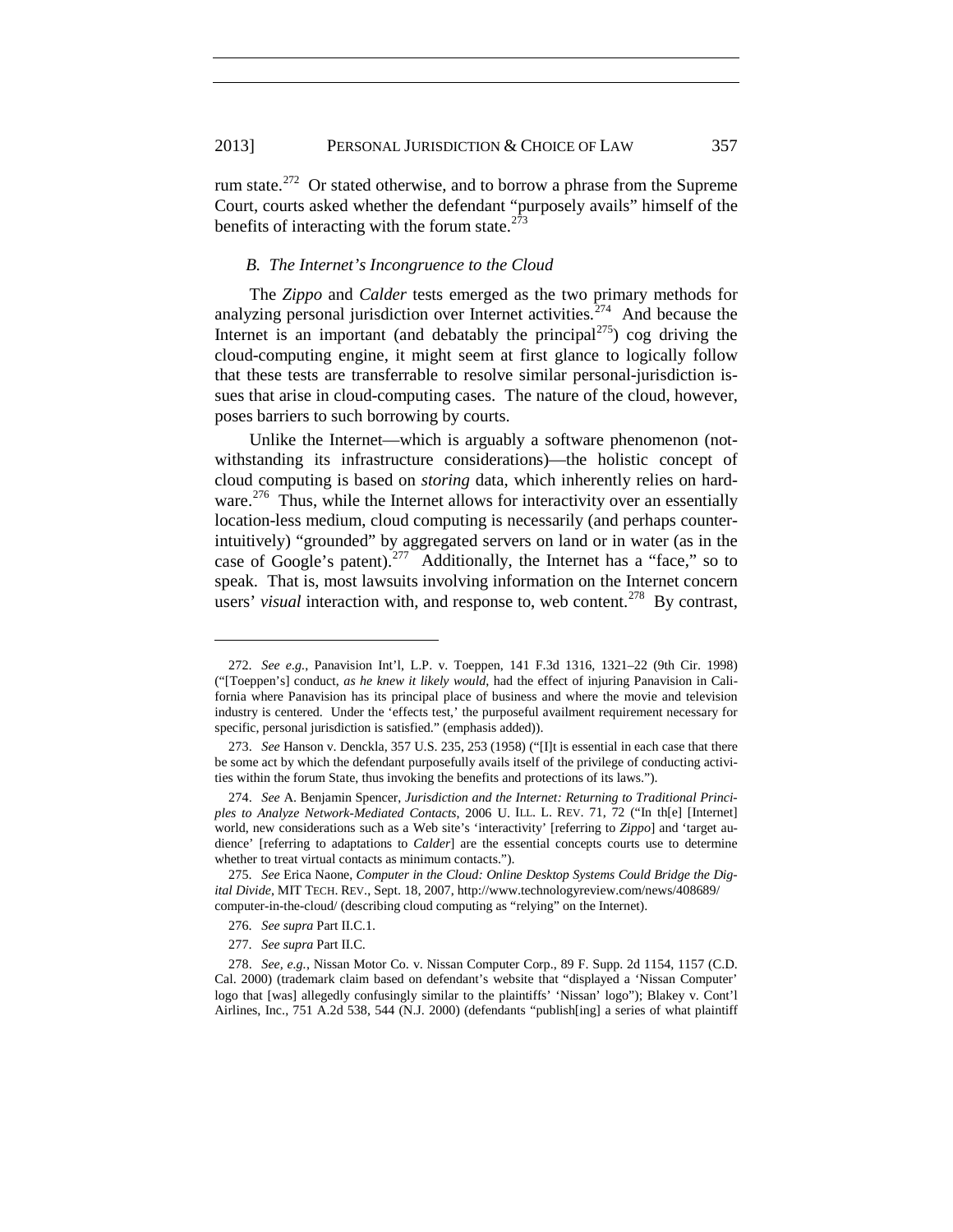cloud-computing disputes often involve the "faceless" access to, and manipulation of, information by parties.

To understand these critical distinctions, consider the following hypothetical scenario. A data thief in Illinois hacks into a remote, marine-based server located in the Caribbean Sea. The server stores credit-card information for numerous credit-lending companies. The thief steals the creditcard information of *X*, a resident of New York. (We say "*X*," as opposed to "victim" or "plaintiff," to emphasize the idea that the data thief is unaware of the identity of this person—to the thief, *X* could be anyone, located anywhere, and exists merely as an alphanumeric string of characters in a database file.) *X*'s credit card draws on funds from a checking account with Bank of America, which is a Delaware corporation with its principal place of business in North Carolina. The thief then uses that credit card information to make purchases from an online vendor in Europe. Mapping how the two prominent Internet jurisdiction tests would apply to the circumstances set forth here demonstrates their unworkability in the cloud context.

First, *Zippo* provides us with minimal, if any, guidance. As we mentioned previously, the *Zippo* framework is tailored specifically to web-sites.<sup>[279](#page-49-0)</sup> Thus, while it provides a useful tool when evaluating a defendant's outward-facing activity online, it does very little when assessing jurisdiction over a defendant (such as the data thief described above) whose presence was neither seen nor known by the plaintiff (*X*) until the harm was already inflicted. In other words, in *Zippo* itself, and in all subsequent cases that adopted its framework and found personal jurisdiction to be proper, there was an online interaction between the plaintiff and defendant that varied in some degree of commerciality.[280](#page-49-1) The crux of *Zippo* was simply a

view[ed] as harassing gender-based messages, some of which [plaintiff] alleges are false and defamatory").

<sup>279.</sup> *See supra* Part IV.A.1.

<span id="page-46-2"></span><span id="page-46-1"></span><span id="page-46-0"></span><sup>280.</sup> *Zippo Mfg. Co. v. Zippo dot com, Inc.*, 952 F. Supp. 1119, 1125–26 (W.D. Pa. 1997) (finding that personal jurisdiction was appropriate because the defendant "contracted with approximately 3,000 individuals and seven Internet access providers in [the forum state]"); *see also, e.g.*, Gator.com Corp. v. L.L. Bean, Inc., 341 F.3d 1072, 1074, 1080 (9th Cir. 2003) (finding that personal jurisdiction was appropriate because the defendant "sold millions of dollars worth of products in California (about six percent of its total sales) through its catalog, its toll-free telephone number, and its Internet website" and "maintained substantial numbers of 'on-line' accounts for California consumers" (internal quotation marks omitted)); Neogen Corp. v. Neo Gen Screening, Inc., 282 F.3d 883, 890–91 (6th Cir. 2002) (finding personal jurisdiction because "[t]he granting of passwords to Michigan residents as part of a contract for [defendant's] services is an interactive usage showing that [defendant] has intentionally reached out to Michigan customers"); *see also e.g.*, Cadle Co. v. Schlichtmann, 123 Fed. Appx. 675, 678–79 (6th Cir. 2005) (declining to find jurisdiction because plaintiff "ha[d] not alleged that any interaction or exchange of information occurred between [defendant] and Ohio residents via the website"); BroadVoice, Inc. v. TP Inno-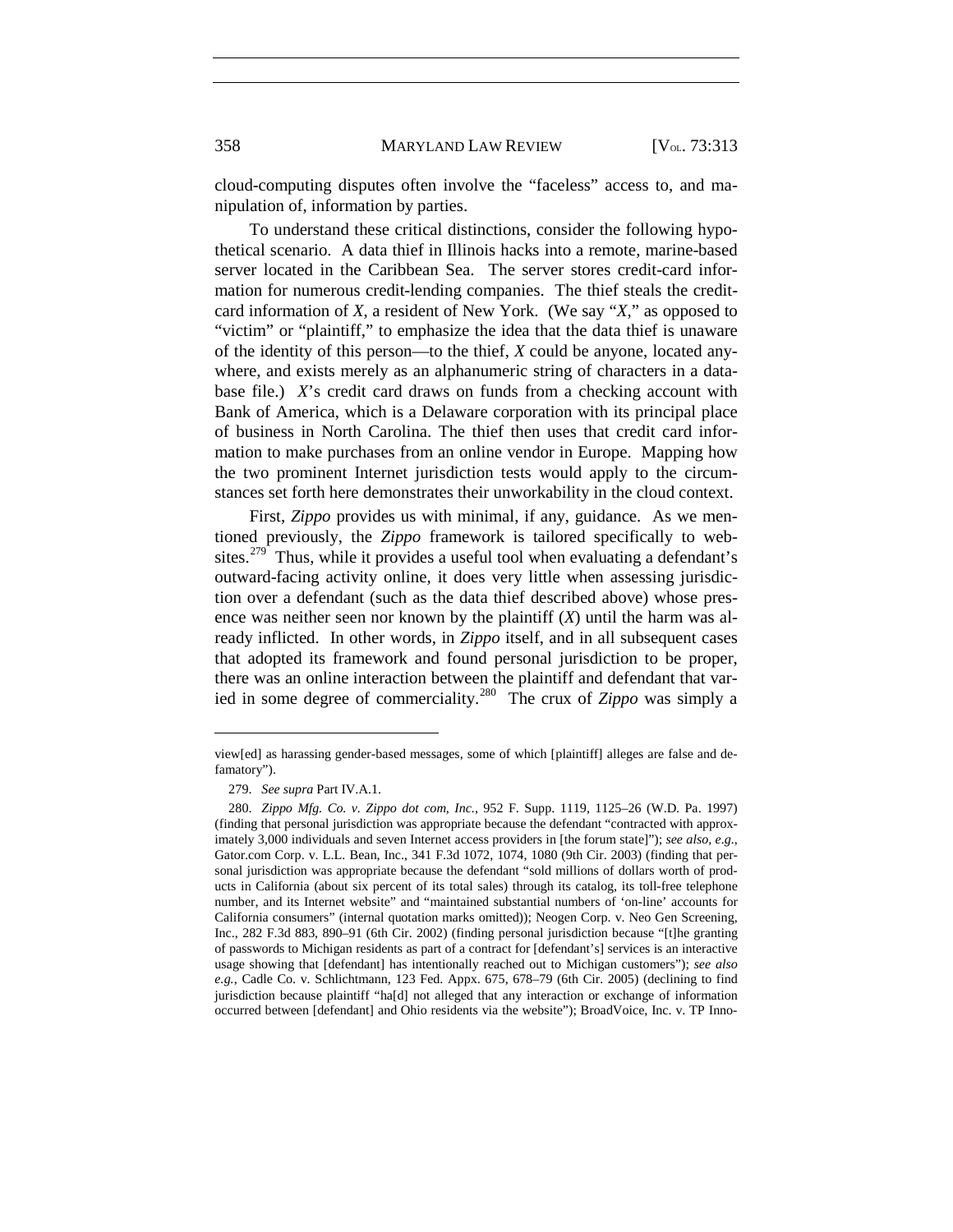matter of the extent to which that interaction was commercial or the defend-ant targeted end users in the forum state.<sup>[281](#page-47-2)</sup>

In the cloud, however, torts do not have to occur through any sort of website-host-consumer interaction. Oftentimes, as with our scenario above, the torts that give rise to a cause of action for the data owner are acts *on* the data or server itself. Further, the data's owner is not necessarily aware of the tortious act until, for example, she checks her credit-card statement.<sup>[282](#page-47-3)</sup> In this way, cloud torts can be categorized as unilateral, that is, they require no affirmative act by the plaintiff and can be carried out unknowingly. The very nature of the *Zippo* test, however, requires the plaintiff to commit some affirmative act (for example, registering to receive a newsletter) for there to be jurisdiction—defendant–operators of strictly passive websites do not satisfy the minimum criteria for a finding of personal jurisdiction.<sup>[283](#page-50-0)</sup> Accordingly, the *Zippo* continuum is nontransferable to the cloud due to its technological narrowness, as well as because of the apples-to-oranges contrast of website torts versus cloud torts.

Perhaps, then, the *Calder* effects test—which is broader than the *Zippo* test in that it is not technology-limited<sup>[284](#page-50-1)</sup>—provides a solution. Recall the contacts that we set forth above.<sup>[285](#page-50-2)</sup> Under *Calder* and courts' modification of *Calder* for Internet cases, we must look to either the place where the effects of the tort are felt, or alternatively, where the defendant (the data thief) "expressly aimed" his actions.<sup>[286](#page-50-3)</sup> For jurisdictional purposes, we can immediately eliminate Europe because that location is merely fortuitous in that the thief could have made a purchase anywhere once the information was stolen. Delaware and North Carolina can also be eliminated—were *X* bringing an action for recovery of lost funds (which she could also do, but is not in this scenario), there might be an argument that because the bank is

- 284. *See supra* not[e 268](#page-44-6) and accompanying text.
- 285. *See supra* Part IV.A.2.

 $\overline{a}$ 

286. *See* Calder v. Jones, 465 U.S. 783, 789–90 (1984).

vations, LLC, 733 F. Supp. 2d 219, 225 (D. Mass. 2010) (declining to find jurisdiction because defendant's "website was neither of a commercial nature nor directed specifically to a Massachusetts audience").

<sup>281.</sup> *See Zippo Mfg. Co.*, 952 F. Supp. at 1125–26.

<span id="page-47-3"></span><span id="page-47-2"></span><span id="page-47-0"></span><sup>282.</sup> *See, e.g.*, *In re* iPhone Application Litig., 844 F. Supp. 2d 1040, 1048–49 (N.D. Cal. 2012) ("Plaintiffs claim that Defendants violated their privacy rights by unlawfully allowing third party applications ('apps') that run on the iDevices to collect and make use of, for commercial purposes, personal information *without user consent or knowledge*." (emphasis added)).

<span id="page-47-1"></span><sup>283.</sup> *See, e.g.*, Mink v. AAAA Dev. LLP, 190 F.3d 333, 337–38 (5th Cir. 1999) (applying *Zippo* and noting that because customers could not take orders through defendant's website, the website did "not classify . . . as anything more than [a] passive advertisement which is not grounds for the exercise of personal jurisdiction").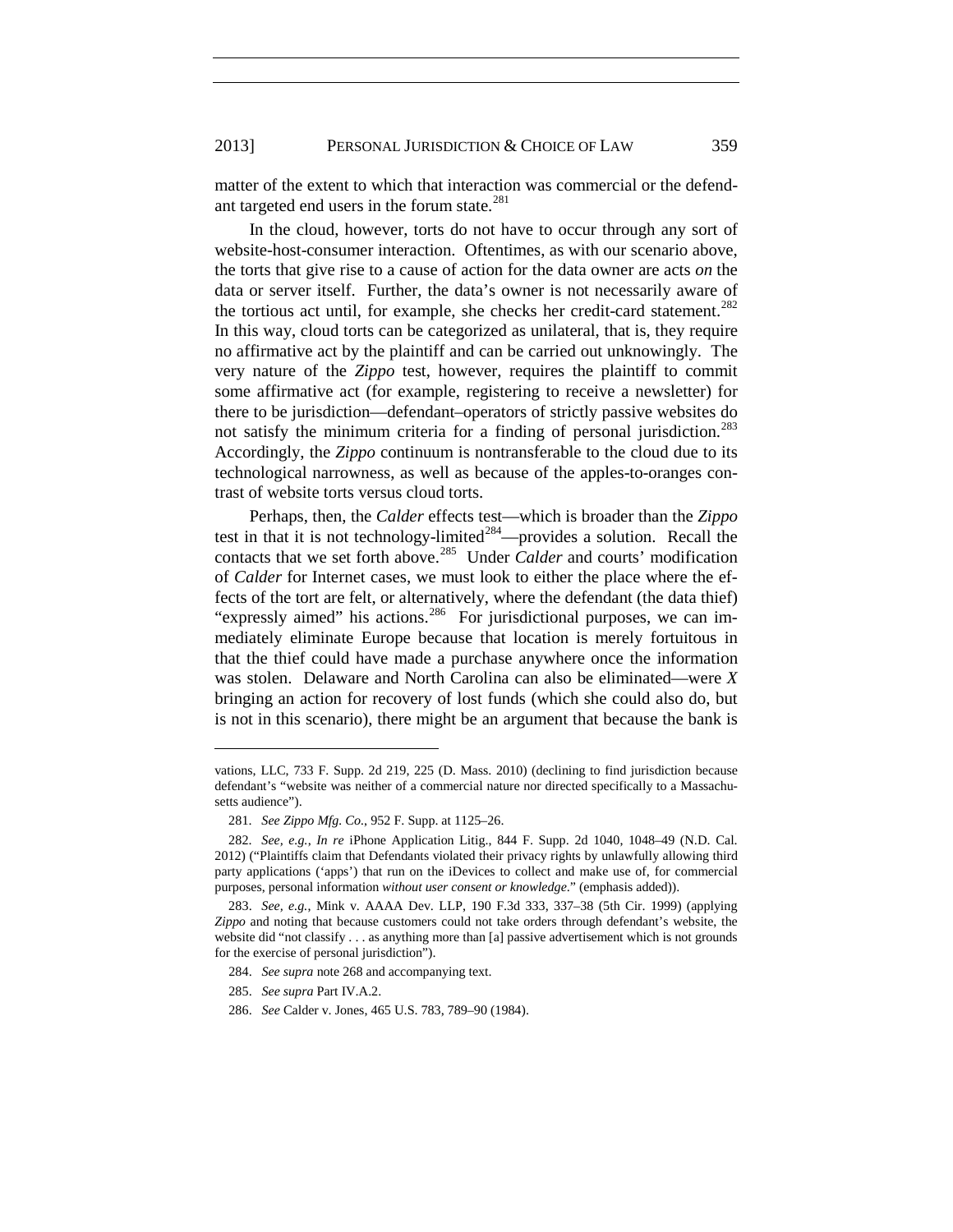### 360 MARYLAND LAW REVIEW [V<sub>OL.</sub> 73:313

said to "hold" *X*'s funds, the monies could be said to have been "located" in either Delaware or North Carolina at the time that the theft occurred, and thus the tort occurred in one of those two locations. The bank, however, is not responsible for guarding *X*'s credit-card information, which is contracted through a third party (for example, Visa or American Express).

We are left, then, with New York, the Caribbean Sea, and Illinois. Under the traditional *Calder* test, personal jurisdiction would arguably be proper in New York, as that is the state where *X* likely discovered that her credit card had been used without authorization and the "effects" of the tort were felt. But, query whether jurisdiction in New York would comport with *International Shoe*'s mandate of "traditional notions of fair play and substantial justice"? $287$  Our data thief did nothing to reach out to New York, did not know *X* was a citizen of New York, and did not intend to harm *X* (at least individually, i.e., personally, as compared to other "faceless" victims). For all we know, our data thief relied on a complex computer algorithm or random-number generator to pull *X*'s credit-card information from among millions of others' information in a database. It is safe to say, then, that our hacker could not reasonably foresee being haled into court in New York based on actions performed from his computer in Illinois.[288](#page-51-0)

Surely, then, jurisdiction is proper in Illinois. To be sure, that is where our data thief is located and where he committed affirmative acts to further the tortious conduct. But until now, we have assumed some importance to our data thief residing in Illinois. In reality, though, Illinois is no more significant, and no less fortuitous, than Europe—the location where the creditcard information was subsequently used to make purchases. To find jurisdiction proper in Illinois only, then, would seemingly permit *wrongdoers* to engage in a sort of quasi forum shopping by running their illicit activities from within jurisdictions that are defendant-friendly. This result certainly was not intended.

We are left with the international waters of the Caribbean Sea—the location of the credit-card company's servers. Arguably, this is where the final act of the tort (the hacking of the server) was committed.<sup>289</sup> It might al-

<sup>287.</sup> Int'l Shoe Co. v. Washington, 326 U.S. 310, 316 (1945).

<span id="page-48-3"></span><span id="page-48-1"></span><span id="page-48-0"></span><sup>288.</sup> That is, that *X* is a resident of New York provides our data thief with a mere "random" and "fortuitous" contact to that State, but perhaps not a sufficient contact that gives rise to jurisdiction there. *See* Burger King Corp. v. Rudzewicz, 471 U.S. 462, 475 (1985) ("Th[e] 'purposeful availment' requirement ensures that a defendant will not be haled into a jurisdiction solely as a result of 'random,' 'fortuitous,' or 'attenuated' contacts . . . ." (citation omitted)).

<span id="page-48-2"></span><sup>289.</sup> *Cf. supra* Part III.B.1 and notes [161–](#page-29-0)[164](#page-29-1) and accompanying text (discussing the "vested rights" approach and the idea of a final act that gives rise to a cause of action for a tort).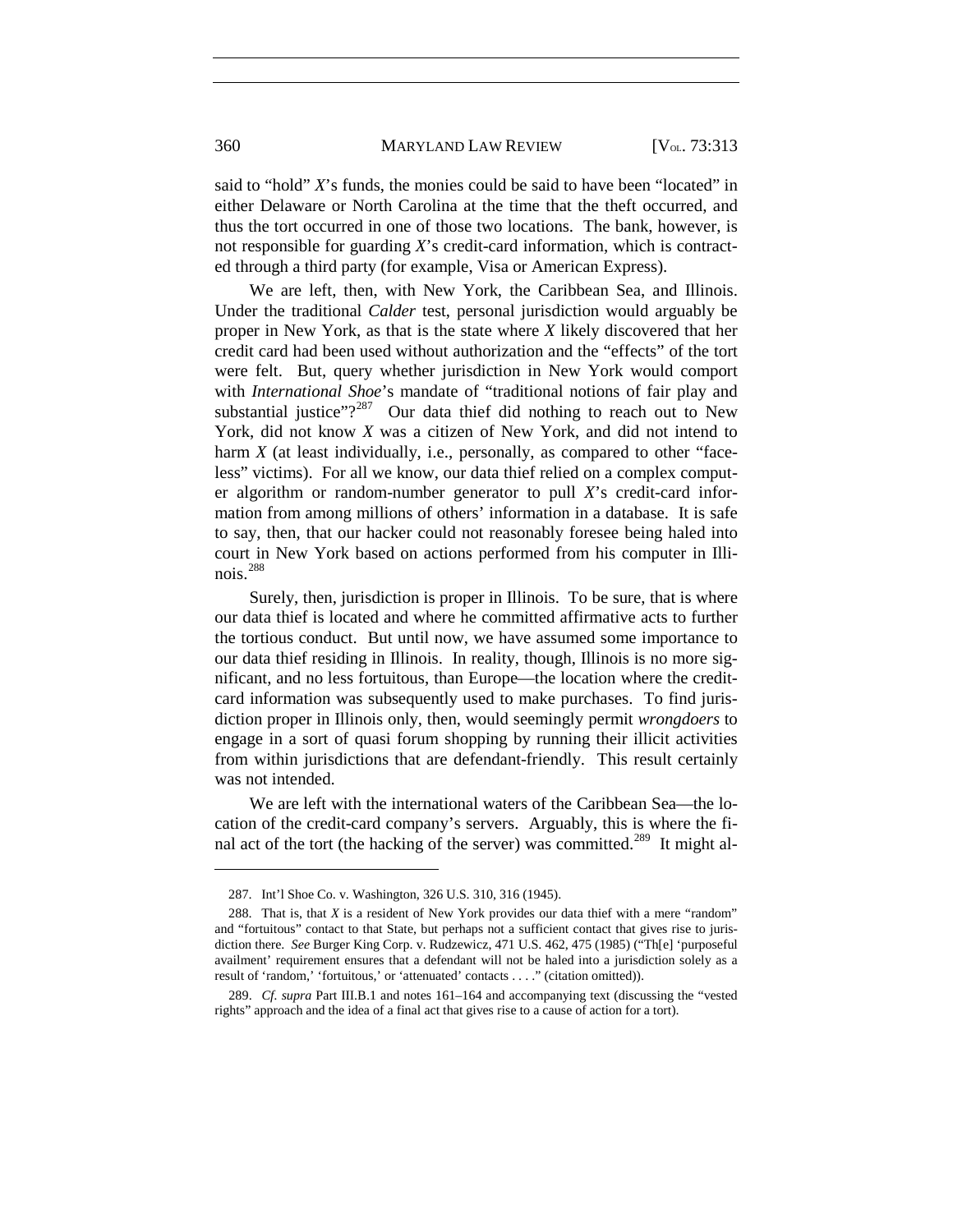### 2013] PERSONAL JURISDICTION & CHOICE OF LAW 361

so be true that several jurisdictions could claim to have an interest in adjudicating the lawsuit (including Puerto Rico and the Virgin Islands, which of course have their own U.S. district courts, but also other countries). But *X* would be disadvantaged by being forced to bring suit in any of these jurisdictions. And for the same reasons that a data thief could not reasonably foresee being haled into court in New York, *X* would also likely have trouble overcoming the jurisdictional threshold to adjudicate the lawsuit in a foreign country.

Discussing one by one the locations with some nexus to our factual scenario above reveals that personal jurisdiction in cloud-computing disputes presents complex issues. Perhaps *X* would be able to defeat a motion to dismiss in any of these jurisdictions and, ideally, maintain suit in New York. In fact, it is likely that jurisdiction is proper in more than one of the U.S. terra firma jurisdictions, i.e., not in the Caribbean. But the result is indeterminate based on the current rules and frameworks available, and thus more certainty is desirable.<sup>[290](#page-52-0)</sup> That is true for plaintiffs (who wish to know where to sue), as well as for defendants (who wish to know where they might be sued). In the section below, we attempt to provide that desired predictability by offering a series of proposals for addressing personal jurisdiction in cloud-computing disputes.

### *C. Solutions for Personal Jurisdiction in the Cloud*

Before outlining what we propose to be workable solutions to the cloud-computing conundrum in personal jurisdiction, it is important to reiterate that our intent and goal is not to make something out of nothing. In other words, we do not claim to take a situation where no U.S. jurisdiction is proper—that is, a foreign defendant acting on a foreign server steals a foreign plaintiff's account information that draws funds from a foreign bank—and provide a panacea to magically land the defendant in a U.S. court. Rather, we assume that jurisdiction is proper based on some U.S. contacts and that some forums are more favorable for a plaintiff than others. That is to say that we are concerned less with the result than with the *process*.

<span id="page-49-1"></span><span id="page-49-0"></span>Applying this principle to the hypothetical discussed above, it is not our contention that the plaintiff, *X*, will not be able to overcome a motion to dismiss filed by the data thief. Indeed, a court in New York (*X*'s state of residence and likely her first-choice forum) may very well find that it can maintain an action for invasion of privacy without violating the Illinois data

<sup>290.</sup> *See supra* Part III.C (advocating for predictability as a normative goal).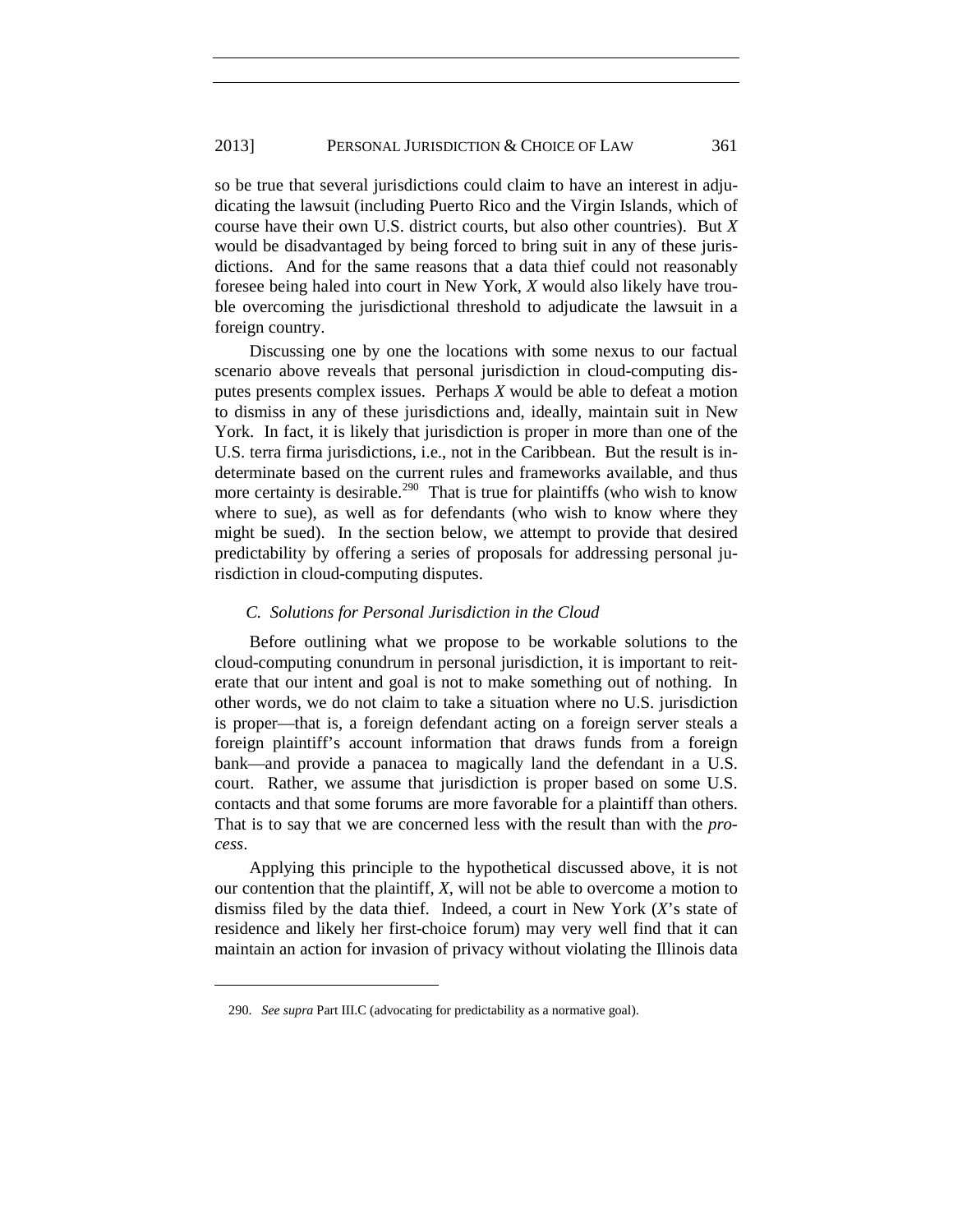### 362 MARYLAND LAW REVIEW [V<sub>OL.</sub> 73:313

thief's due-process rights. But as discussed, the *Zippo* continuum is nontransferable to the cloud-computing analysis because of its technology-specific nature,<sup>[291](#page-50-4)</sup> and the *Calder* doctrine is likewise troublesome due to its focus on a connection between the plaintiff and defendant *ex ante* to the commission of the tort.<sup>[292](#page-50-5)</sup> While this will provide the data thief with little refuge on the merits of a privacy-invasion claim, it does have some teeth at the dismissal phase of a lawsuit.

Taking these considerations into account, below are three frameworks for bringing certainty and predictability to personal-jurisdiction issues in cloud-computing disputes.

### *1.* Caveat Maleficus *Approach*

One solution to the cloud-computing conundrum in personal jurisdiction is a *caveat maleficus*, or "wrongdoer beware," approach. This proposal perhaps best analogizes to the age-old "thin-skull" doctrine in tort law that is based on the principle that "you take your plaintiff *as* you find him."[293](#page-53-0) In the cloud, however, the saying might be aptly altered to be, "You take your plaintiff *where* you find him."

Because tortfeasors in the cloud often inflict harm on "faceless" plain-tiffs,<sup>[294](#page-53-1)</sup> courts may run into trouble when dealing with jurisdictional issues. This is because it would be a stretch to say that a defendant "purposely availed" herself to a state's jurisdiction or "expressly aimed" her actions at a particular plaintiff in a given state when the tortfeasor was *ex ante* blind to the victim of her tort.<sup>[295](#page-53-2)</sup> Even state long-arm statutes that provide for jurisdiction over foreign defendants may not be tailored to account for cloud torts performed *on* data that is located at a remote server.<sup>[296](#page-53-3)</sup>

<span id="page-50-6"></span> $\overline{a}$ 

<span id="page-50-0"></span>294. As in the hypothetical above, where a data thief could have used a random-number generator or computer algorithm to obtain *X*'s credit-card information and had no knowledge of who *X* was, *X* is considered to be a faceless plaintiff.

<span id="page-50-3"></span><span id="page-50-2"></span><span id="page-50-1"></span>295. *See* Jenny L. Grantz, *A Culture Without Consequences? Redefining Purposeful Availment for Wrongful Online Conduct*, 63 HASTINGS L.J. 1135, 1146 (2012) (noting that "most courts will not exercise jurisdiction unless the defendant was aware of the plaintiff's geographical location").

296. For example, New York's long-arm statute provides for:

<span id="page-50-7"></span><sup>291.</sup> *See supra* Part IV.A.1.

<sup>292.</sup> *See supra* Part IV.A.2.

<span id="page-50-5"></span><span id="page-50-4"></span><sup>293.</sup> *See* Vosburg v. Putney, 50 N.W. 403, 404 (Wis. 1891) ("[T]he wrongdoer is liable for all injuries resulting directly from the wrongful act, whether they could or could not have been foreseen by him."); RESTATEMENT (SECOND) OF TORTS § 461 ("The negligent actor is subject to liability for harm to another although a physical condition of the other which is neither known nor should be known to the actor makes the injury greater than that which the actor as a reasonable man should have foreseen as a probable result of his conduct.").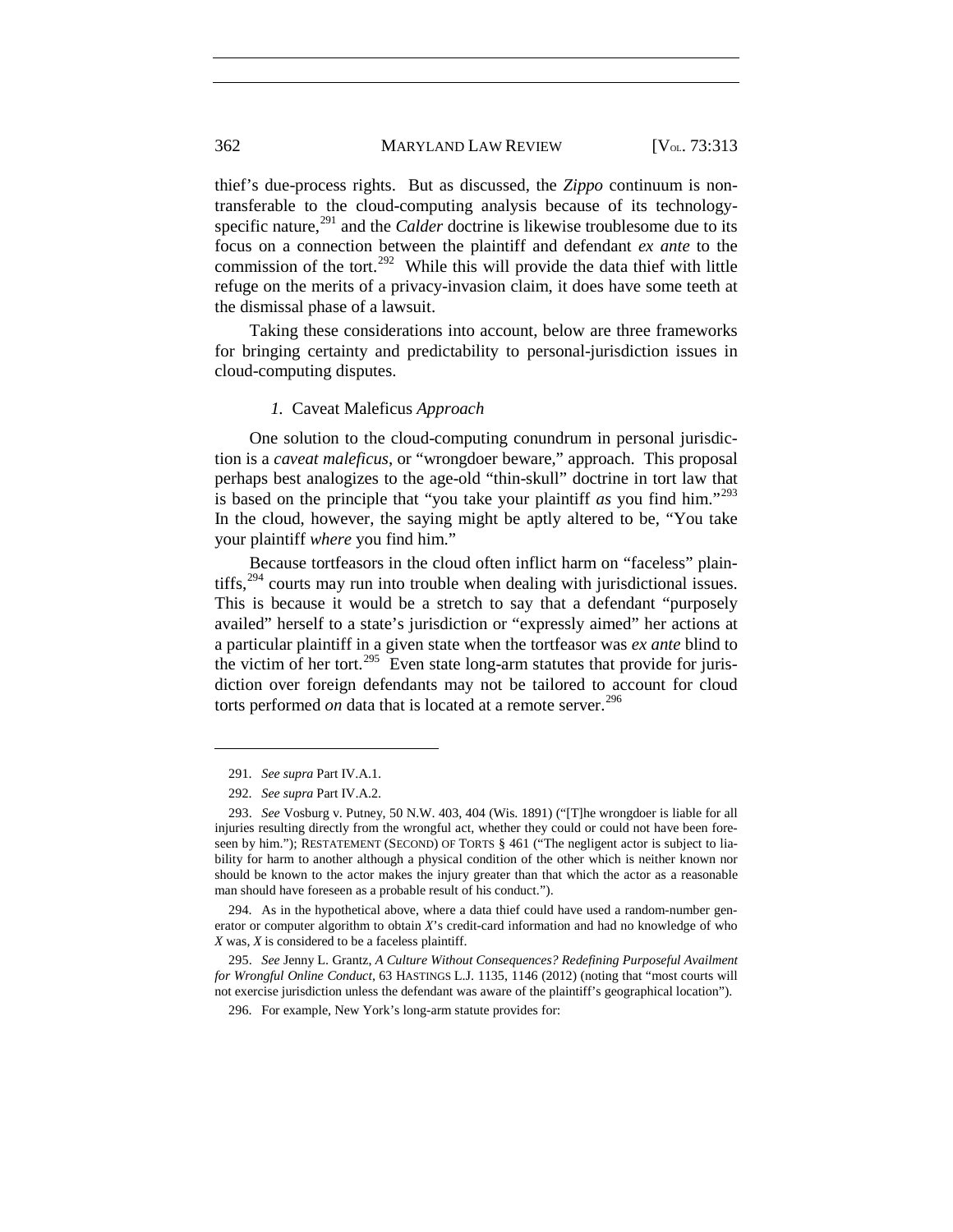### 2013] PERSONAL JURISDICTION & CHOICE OF LAW 363

A solution to the conflict between logical locations for bringing suit and the constitutional barriers to doing so is for courts to adopt a *caveat maleficus* approach. Under this theory, jurisdiction would automatically—and only as a balancing mechanism—be proper in the plaintiff's place of residence. While this proposal might appear rigid and overly plaintiff-friendly, the very nature of torts in the cloud warrants its perceived harshness to defendants. Cloud torts that involve the hacking of remote servers to obtain information are complex and sophisticated.<sup>297</sup> In other words, there are high intellectual barriers to entry for the illicit activities that occur in the cloud, and tortfeasors know and understand, technologically, what it is that they are doing when they access a server. Suffice to say, this sort of cloud tort is a very intentional tort (at least in suits not against a provider, for example in a lawsuit for negligent server security).

Accordingly, when a cloud tortfeasor implements a computer algorithm or runs a random number generator to obtain the credit-card information or social security number of a random person in a database, it

 $\overline{a}$ 

<span id="page-51-1"></span><span id="page-51-0"></span>297. Neal K. Katyal, *Criminal Law in Cyberspace*, 149 U. PA. L. REV. 1003, 1075 (2001) (noting that "[c]ybercrime is . . . somewhat different from regular crime in that it initially requires sophistication and expertise").

personal jurisdiction over any non-domiciliary . . . who in person or through an agent: 1. transacts any business within the state or contracts anywhere to supply goods or services in the state; or 2. commits a tortious act within the state, except as to a cause of action for defamation of character arising from the act; or 3. commits a tortious act without the state causing injury to person or property within the state, except as to a cause of action for defamation of character arising from the act, if he (i) regularly does or solicits business, or engages in any other persistent course of conduct, or derives substantial revenue from goods used or consumed or services rendered, in the state, or (ii) expects or should reasonably expect the act to have consequences in the state and derives substantial revenue from interstate or international commerce; or 4. owns, uses or possesses any real property situated within the state.

N.Y. C.P.L.R. § 302 (2003). We can immediately eliminate the "transacts any business" and "owns, uses, or possesses any real property" options. We can also comfortably eliminate the "commits a tortious act *within* the state" option. The tort (in the hypothetical) occurs at the remote server where person *X*'s information is actually stolen. *Cf.* Michael E. O'Neill, *Old Crimes in New Bottles*, 9 GEO. MASON L. REV. 237, 245 (2000) ("The computer as the *subject* of a crime means that the computer is 'the physical site of the crime, or the source of, or reason for, unique forms of asset loss.'" (quoting Laura J. Nicholson et al., Comment, *Computer Crimes*, 37 AM. CRIM. L. REV. 207, 211 (2000))). Query how privacy could be invaded in a jurisdiction where the tortfeasor never enters—physically or otherwise—that jurisdiction. Arguably, however, the data thief virtually "enters" the remote cloud server at its location in the Caribbean Sea. That leaves us then with "commits a tortious act without the state causing injury to person or property within the state." The stolen property (the money from *X*'s bank account) is not "in" New York, however it is in either North Carolina or Delaware, where the bank is located. The question before us, then, becomes whether the injury to *X* is commensurate with her residence, or with her person. In other words, if *X* were on vacation in Virginia when the data thief hacked into the server and obtained her credit card information, would the tort then effectively occur in Virginia, as opposed to New York? Certainly, *X* did not travel to Virginia and leave her privacy right behind in New York.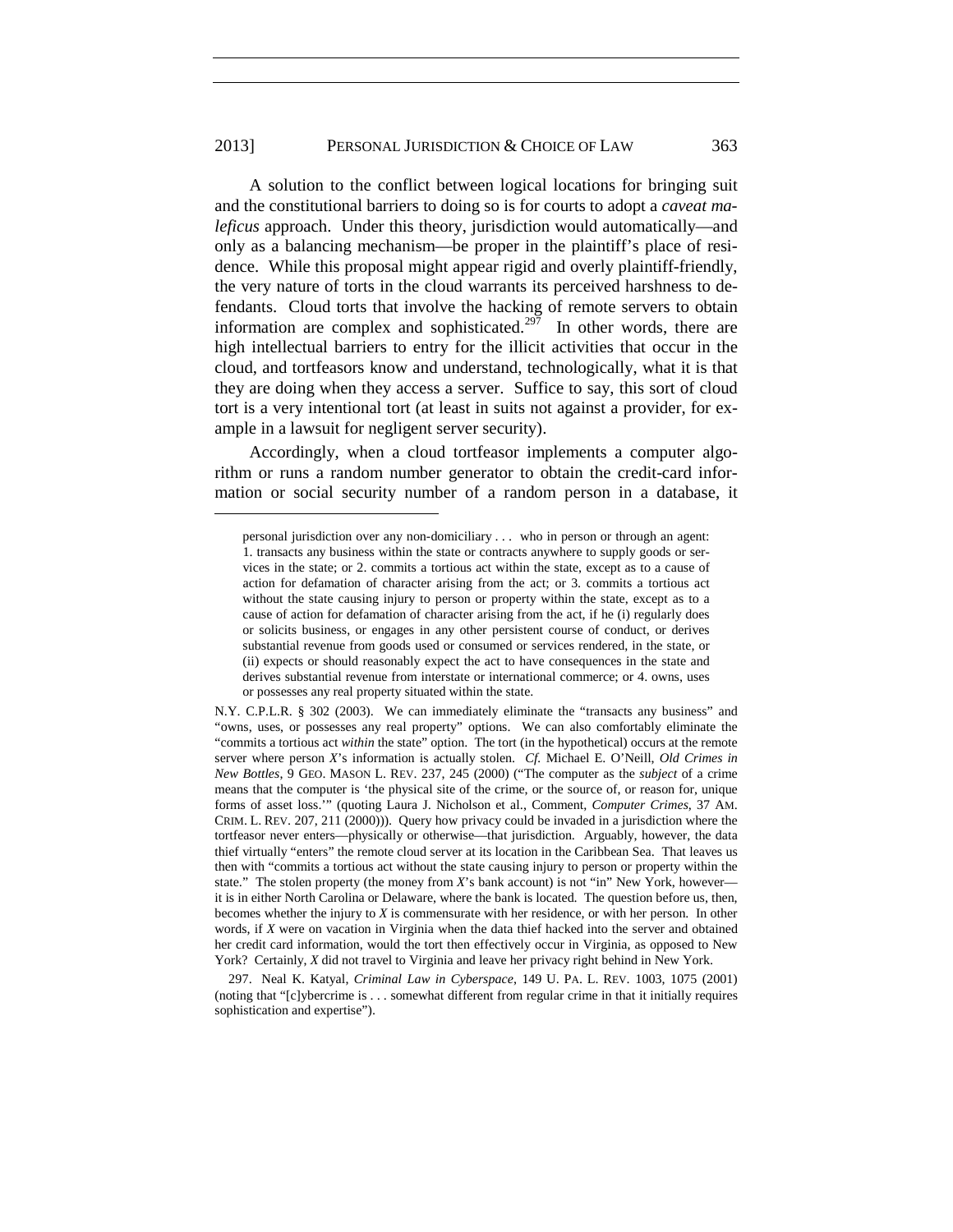### 364 MARYLAND LAW REVIEW [V<sub>OL.</sub> 73:313

should come as no surprise to the tortfeasor that her victim is located in what would appear to be a random jurisdiction, that is, not the tortfeasor's own state of residence. To be sure, the very nature of the tort and level of sophistication required to commit it compels a quasi quid pro quo—where a tortfeasor indiscriminately targets a victim, justice requires the tortfeasor to defend a lawsuit in the victim's equally "indiscriminate" home state.

The *caveat maleficus* approach thus serves a three-fold purpose. First, it may deter defendants from committing a cloud tort if they know that they will have to "take their plaintiff *where* they find him."<sup>[298](#page-55-0)</sup> Second, and as a corollary, it effectively eliminates a defendant's constitutional argument that she did not aim her actions at a given jurisdiction. In other words, the "faceless" plaintiff is a double-edged sword for defendants—a defendant's lack of knowledge about her plaintiff, it could be argued, imparts upon the defendant the awareness that she could be haled into court *anywhere*, and in essence aims her actions *everywhere*. [299](#page-55-1) Finally, the *caveat maleficus* approach serves the benefit of giving end users a greater proclivity to interact with software and programs in the cloud knowing that they have recourse for violations of their cloud privacy through their own local consumerprotection laws, as opposed to those laws of a foreign jurisdiction (whether national or international).<sup>[300](#page-55-2)</sup>

### *2. The Cloud as Its Own Jurisdiction*

A second possible solution for resolving the cloud-computing conundrum in personal jurisdiction is to simply rise above the world below and create a new jurisdiction for torts and crimes that occur in the cloud. That is, we could consider the cloud as a separate and distinct jurisdiction of its own, free of physical geographic boundaries. This structure might take a

<sup>298.</sup> *See* Daniel W. Shuman, 42 U. KAN. L. REV. 115, 118–32 (1993) (advocating for deterrence as a goal of tort law); *see also generally* Gary T. Schwartz, *Mixed Theories of Tort Law: Affirming Both Deterrence and Corrective Justice*, 75 TEX. L. REV. 1801 (1997) (same).

<sup>299.</sup> *See* Verizon Online Servs., Inc. v. Ralsky, 203 F. Supp. 2d 601, 620 (E.D. Va. 2002) ("Defendants allegedly purposefully transmitted millions of UBE to Verizon's e-mail servers. They cannot seek to escape answering for these actions by simply pleading ignorance as to where these se[r]vers were physically located."); MaryCLE, LLC v. First Choice Internet, Inc., 890 A.2d 818, 834 (Md. Ct. Spec. App. 2006) ("[Defendant] cannot plead lack of purposeful availment because the 'nature' of the Internet does not allow it to know the geographic location of its email recipients."); *see also* Grantz, *supra* note [295,](#page-50-6) at 1152–56 (discussing cases where the defendant was unaware of the plaintiff's location but was nevertheless subject to jurisdiction).

<span id="page-52-0"></span><sup>300.</sup> *Cf.* Geist, *supra* not[e 255,](#page-42-7) at 1347 ("Consumers anxious to purchase online must also balance the promise of unlimited choice, greater access to information, and a more competitive global marketplace with the fact that they may not benefit from the security normally afforded by local consumer protection laws.").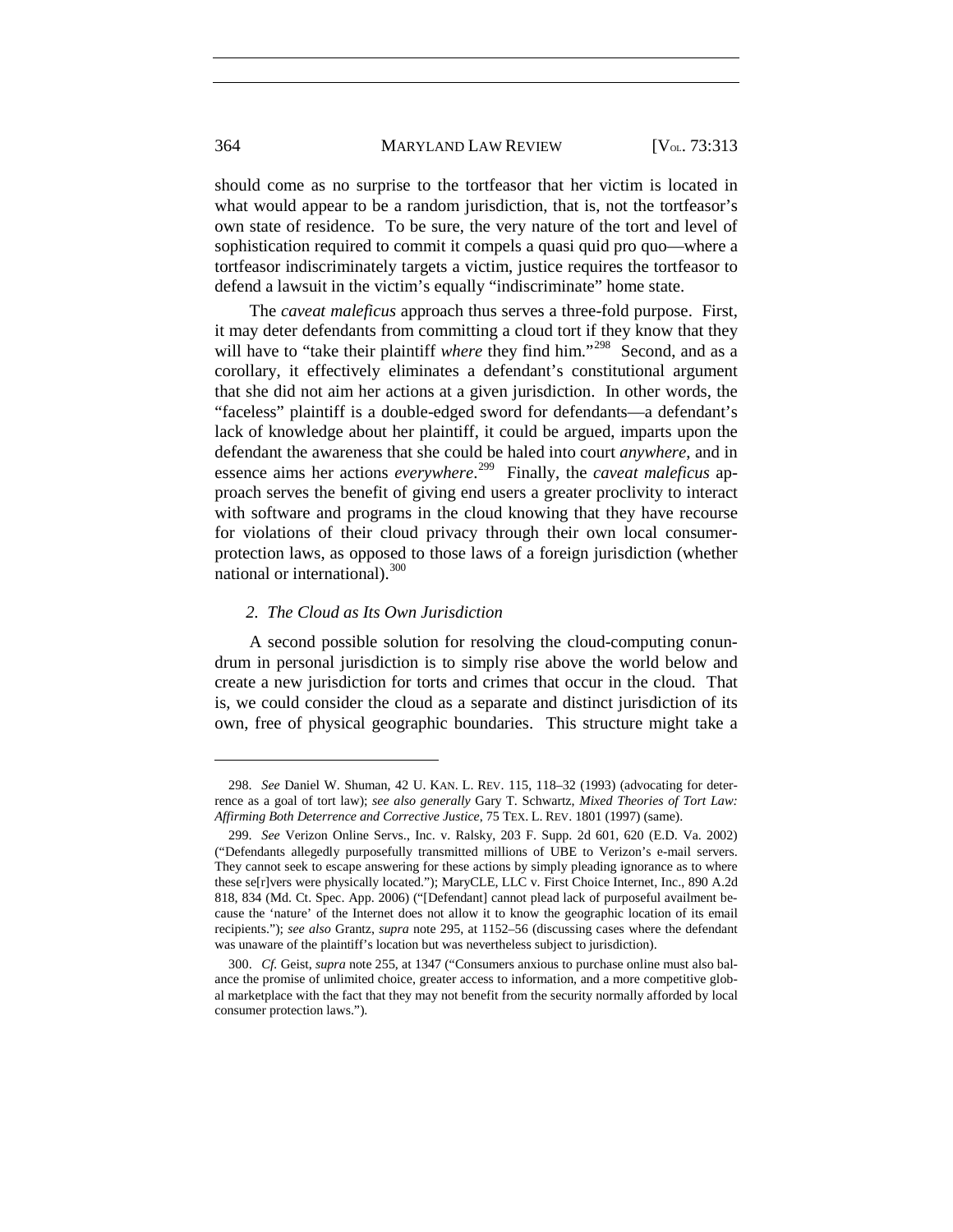form analogous to that of the Court of Federal Claims, which is the exclusive court for, *inter alia*, patent-infringement lawsuits against the government, and similarly, the Court of Appeals for the Federal Circuit, which is the exclusive jurisdiction for all patent-related appeals.<sup>[301](#page-53-5)</sup> Indeed, a similar scheme for handling disputes regarding the Internet was previously advocated by David Johnson, Co-Director of the Cyberspace Law Institute, and Professor David Post.<sup>[302](#page-56-0)</sup>

<span id="page-53-4"></span>In their 1996 article discussing law in cyberspace, Johnson and Post argue that "[t]reating Cyberspace as a separate 'space' to which distinct laws apply should come naturally,  $\ldots$  [because] the line that separates online transactions from our dealings in the real world is just as distinct as the physical boundaries between our territorial governments."<sup>303</sup> Additionally, because the Internet is accessible globally, Johnson and Post urge that "[c]onceiving of the Net as a separate place for purposes of legal analysis will have great simplifying effects."<sup>304</sup> Moreover, a special jurisdiction for the Internet would put an end to local jurisdictions engaging in what the authors refer to as an "illegitimate extra-territorial power grab."[305](#page-56-3)

There is, perhaps, an even stronger argument that this proposal should gain traction for cloud computing more so than it has for the Internet.<sup>[306](#page-56-4)</sup> That is because unlike Internet torts, cloud torts do not necessarily have a nexus to any physical location (even if cloud servers do). Whether a court is addressing a defamation or trademark infringement claim, for example, Internet causes of action stem from effects that are felt in one or multiple geographic jurisdictions. The Internet is thus merely a medium *through* which a tort is committed. $307$  The cloud, on the other hand, is a "location" itself *where* a tort is committed.<sup>308</sup> For example, copyrighted information

<span id="page-53-5"></span><sup>301.</sup> As to the Court of Federal Claims, see 28 U.S.C. § 1498(a) (2006); as to the Court of Appeals for the Federal Circuit, see 28 U.S.C. § 1295(a) (2006).

<span id="page-53-0"></span><sup>302.</sup> *See generally* David R. Johnson & David Post, *Law and Borders—The Rise of Law in Cyberspace*, 48 STAN. L. REV. 1367 (1996).

<sup>303.</sup> *Id.* at 1379.

<sup>304.</sup> *Id.* at 1380.

<sup>305.</sup> *Id.* at 1380.

<sup>306.</sup> *See* Rollo, *supra* not[e 155,](#page-27-0) at 693 (noting that "[t]o date, no court has adopted the Cyberspace approach to the Internet.").

<span id="page-53-1"></span><sup>307.</sup> *See* Johnson & Post, *supra* not[e 302,](#page-53-4) at 1378 ("Traditional legal doctrine treats the Net as a mere transmission medium that facilitates the exchange of messages sent from one legally significant geographical location to another, each of which has its own applicable laws.").

<span id="page-53-3"></span><span id="page-53-2"></span><sup>308.</sup> *See* Couillard, *supra* note [84,](#page-17-0) at 2237–38 ("[T]he [cloud] service provider has a copy of the keys to a user's cloud 'storage unit,' much like a landlord or storage locker owner has keys to a tenant's space, a bank has the keys to a safe deposit box, and a postal carrier has the keys to a mailbox.").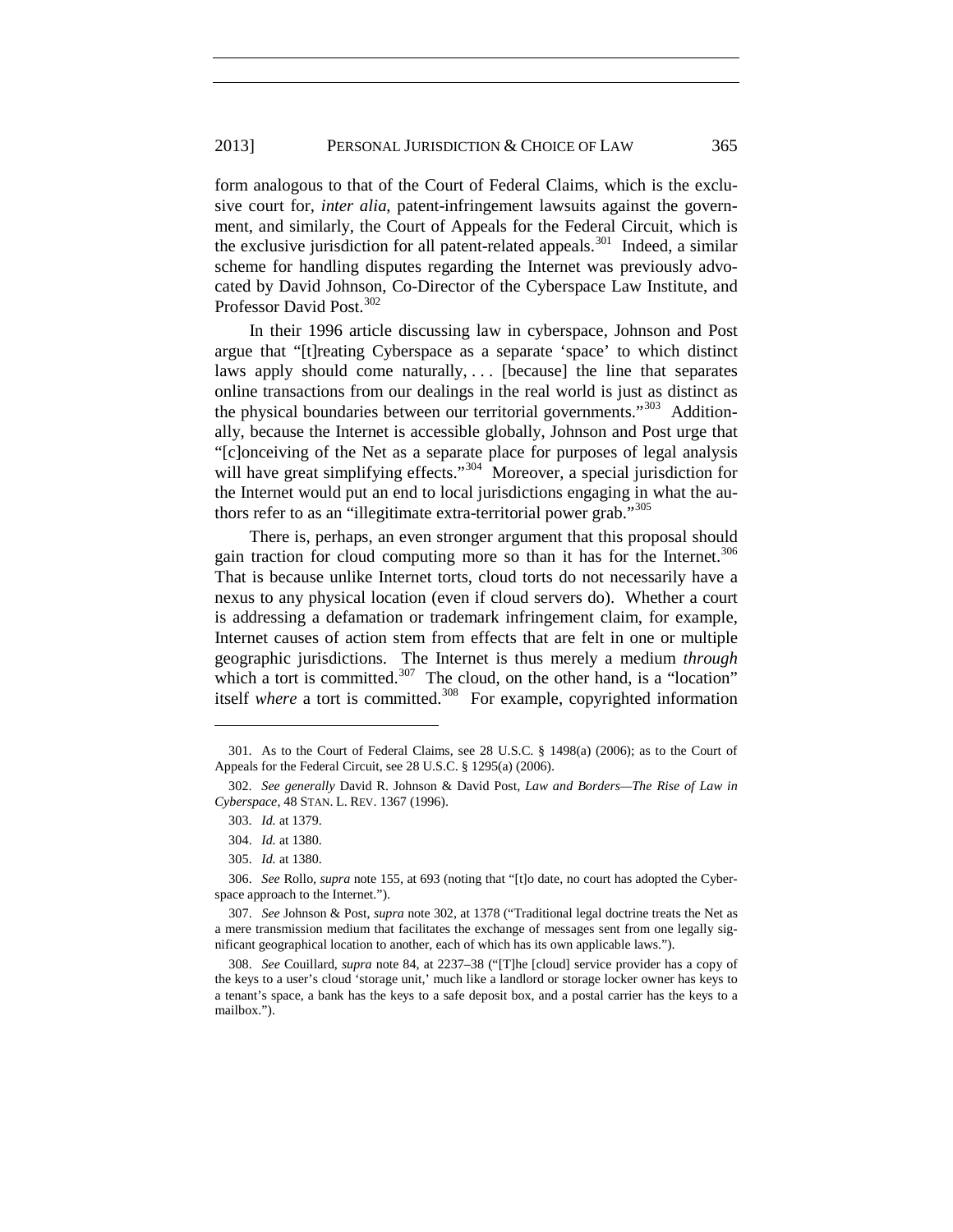can be accessed and replicated in the cloud, and the infringement occurs regardless of whether the copyright owner in a specific geographic jurisdiction recognizes the infringement.

Accordingly, in much the same way that the complexities of patents gave birth to a specialized appeals court,  $309$  a similar scheme may be the answer to the complex jurisdictional fact patterns presented in cloud disputes. This scheme might also provide the benefits of eliminating forum shopping by plaintiffs as well as eliminating altogether defendants' motions to dismiss for lack of personal jurisdiction.

### *3. Legislative Action and a Regulatory Scheme*

Finally, updating current, or drafting entirely new, federal legislation may provide at least a partial answer to the jurisdictional conundrum. The Stored Communication Act  $("SCA")$ ,<sup>[310](#page-57-1)</sup> for example, is the principal piece of legislation dealing with online privacy protections.<sup>311</sup> As commentators have noted, however, "[w]hen Congress enacted this legislation in 1986, it likely never contemplated anything akin to modern cloud computing,"<sup>[312](#page-57-3)</sup> and Congress "has not amended [the SCA] to address cloud computing."[313](#page-57-4) It is, therefore, time for comprehensive federal legislation that may solve the issue of where jurisdiction is proper in the cloud.

The legislation that we propose would not itself designate the forum for bringing a lawsuit. Rather, these new laws should better define the types of crimes and torts being committed in the cloud so as to nudge a plaintiff toward a particular forum. Because questions regarding the actual location of a wrongful act tend to arise when dealing with complex cloud

<sup>309.</sup> *See* Damon C. Andrews, *Promoting the Progress: Three Decades of Patent Jurisprudence in the Court of Appeals for the Federal Circuit*, 76 MO. L. REV. 839, 840–41 (2011) (noting the problems among regional circuit courts and at the U.S. Patent and Trademark Office that spurred Congress to create the Federal Circuit).

<sup>310.</sup> Pub. L. No. 99-508, 100 Stat. 1860 (1986) (codified as amended at 18 U.S.C. §§ 2701–11 (2006)).

<sup>311.</sup> Robison, *supra* note [5,](#page-2-0) at 1196; *see also* Nathaniel Gleicher, *Neither a Customer Nor a Subscriber Be: Regulating the Release of User Information on the World Wide Web*, 118 YALE L.J. 1945, 1945 (2009) ("Without the SCA to balance the interests of users, law enforcement, and private industry, communications will be subjected to a tug-of-war between the private companies that transmit them and the government agencies that seek to access them. Internet users will find themselves with little protection.")

<sup>312.</sup> Dystra & Riehl, *supra* not[e 17,](#page-4-0) at 11.

<span id="page-54-0"></span><sup>313.</sup> Ilana R. Kattan, Note, *Cloudy Privacy Protections: Why the Stored Communications Act Fails to Protect the Privacy of Communications Stored in the Cloud*, 13 VAND. J. ENT. & TECH. L. 617, 645 (2011).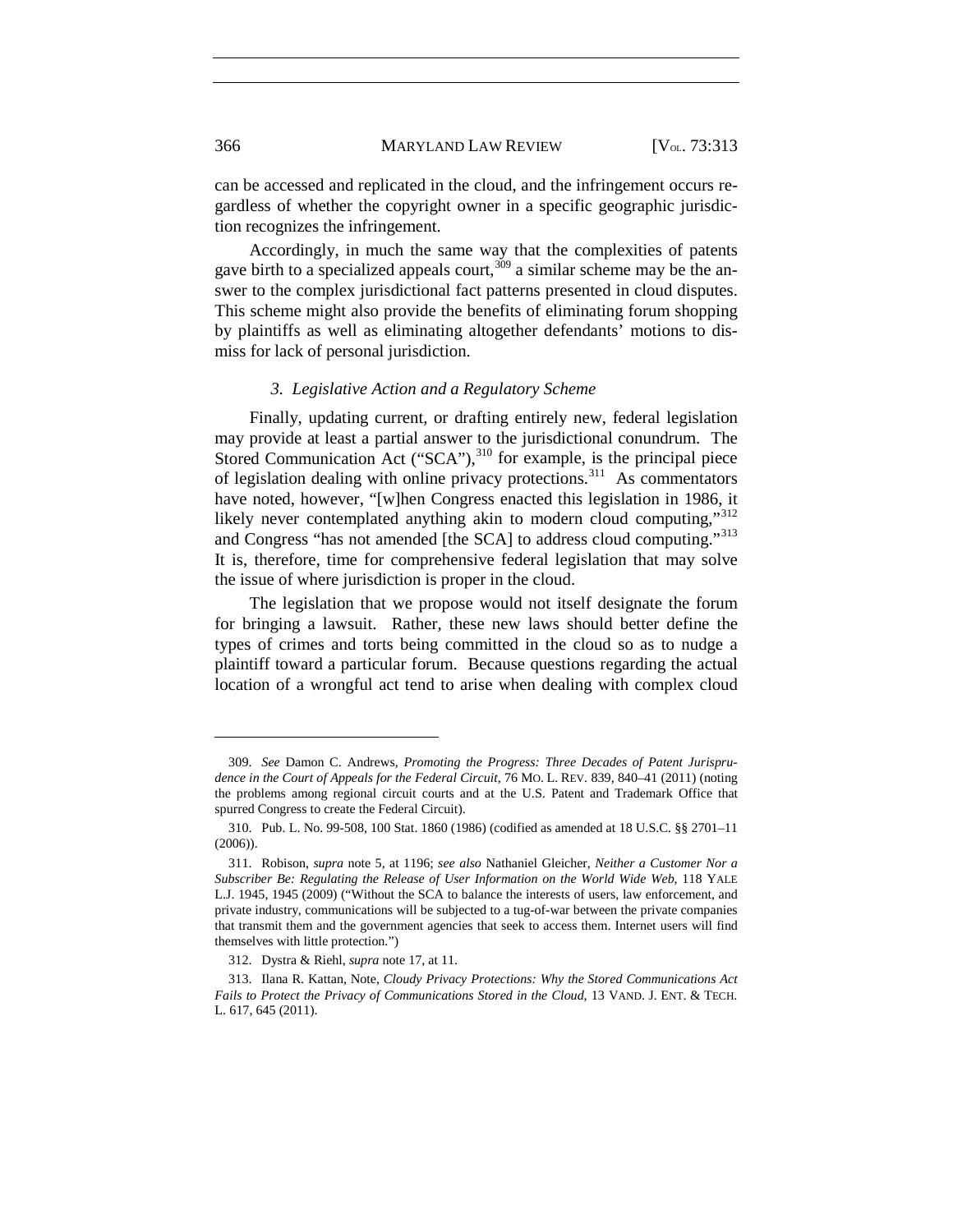torts,<sup>[314](#page-55-3)</sup> a regulatory scheme tailored specifically to cloud computing would provide courts with clarity and guidance on what tort is being committed or in the case of a lawsuit by a consumer against a service provider, a contract breach—and thus, *where* the tort (or breach) is being committed. Accordingly, rather than relying on generic claims such as "invasion of privacy" or "infringement," courts would be provided with a framework for dedetermining where the wrongful acts occurred based on the plain text of statutes.

Similar legislative overhauls can be seen in the Digital Millennium Copyright Act ("DMCA") $^{315}$  $^{315}$  $^{315}$  and the Communications Decency Act ("CDA"), $^{316}$  $^{316}$  $^{316}$  which were enacted in response to changes in technology. $^{317}$  $^{317}$  $^{317}$ Both contain provisions that recognize the need for a balanced approach that provides certainty to stakeholders. For example, "safe harbor" provisions that protect service providers appear in both the  $DMCA^{318}$  $DMCA^{318}$  $DMCA^{318}$  and CDA.[319](#page-58-4) Congress could similarly revise the SCA, or draft entirely new comprehensive legislation, to provide increased uniformity for establishing personal jurisdiction in the cloud. This latter option would, however—like any attempt to create a legislative magic bullet in the context of fast-moving and far-ranging innovation—likely be fraught with difficulties. By way of analogy, the DMCA as a whole has been roundly criticized by copyright scholars, yet its safe-harbor provision has been largely heralded as a suc-cess.<sup>[320](#page-58-5)</sup> Thus, it would appear, at least at this early stage, that a more selective, targeted approach is warranted.

<span id="page-55-3"></span><sup>314.</sup> *See supra* note [296](#page-50-7) (discussing New York's long-arm statute and the questionable jurisdiction in New York).

<sup>315.</sup> Pub. L. No. 105–304, 112 Stat. 2860 (1998) (codified as amended at 17 U.S.C. §§ 512, 1201–05, 1301–32; 28 U.S.C. § 4001 (2006)).

<span id="page-55-0"></span><sup>316.</sup> Pub. L. No. 104–104, 110 Stat. 133 (1996) (codified as amended at 47 U.S.C. §§ 230, 560–61 (2006)).

<span id="page-55-1"></span><sup>317.</sup> *See* 47 U.S.C. § 230(a)(1) (2006) ("The rapidly developing array of Internet and other interactive computer services available to individual Americans represent an extraordinary advance in the availability of educational and informational resources to our citizens."); *id.* §(b)(1) ("It is the policy of the United States to promote the continued development of the Internet  $\dots$ "); David Nimmer, *A Riff on Fair Use in the Digital Millennium Copyright Act*, 148 U. PA. L. REV. 673, 680–81 (2000) ("The millennial hope underlying the Digital Millennium Copyright Act [was] to bring U.S. copyright law 'squarely into the digital age.'" (internal footnotes omitted)).

<sup>318.</sup> 17 U.S.C. § 512 (2006).

<sup>319.</sup> 47 U.S.C. § 230(c) (2006).

<span id="page-55-2"></span><sup>320.</sup> *See, e.g.*, Nicholas W. Bramble, *Safe Harbors and the National Information Infrastructure*, 64 HASTINGS L.J. 325, 333 (2013) ("'[S]afe harbors' [] have shielded intermediaries from secondary liability and thereby removed potential governmental and private constraints on the development of new Internet services.").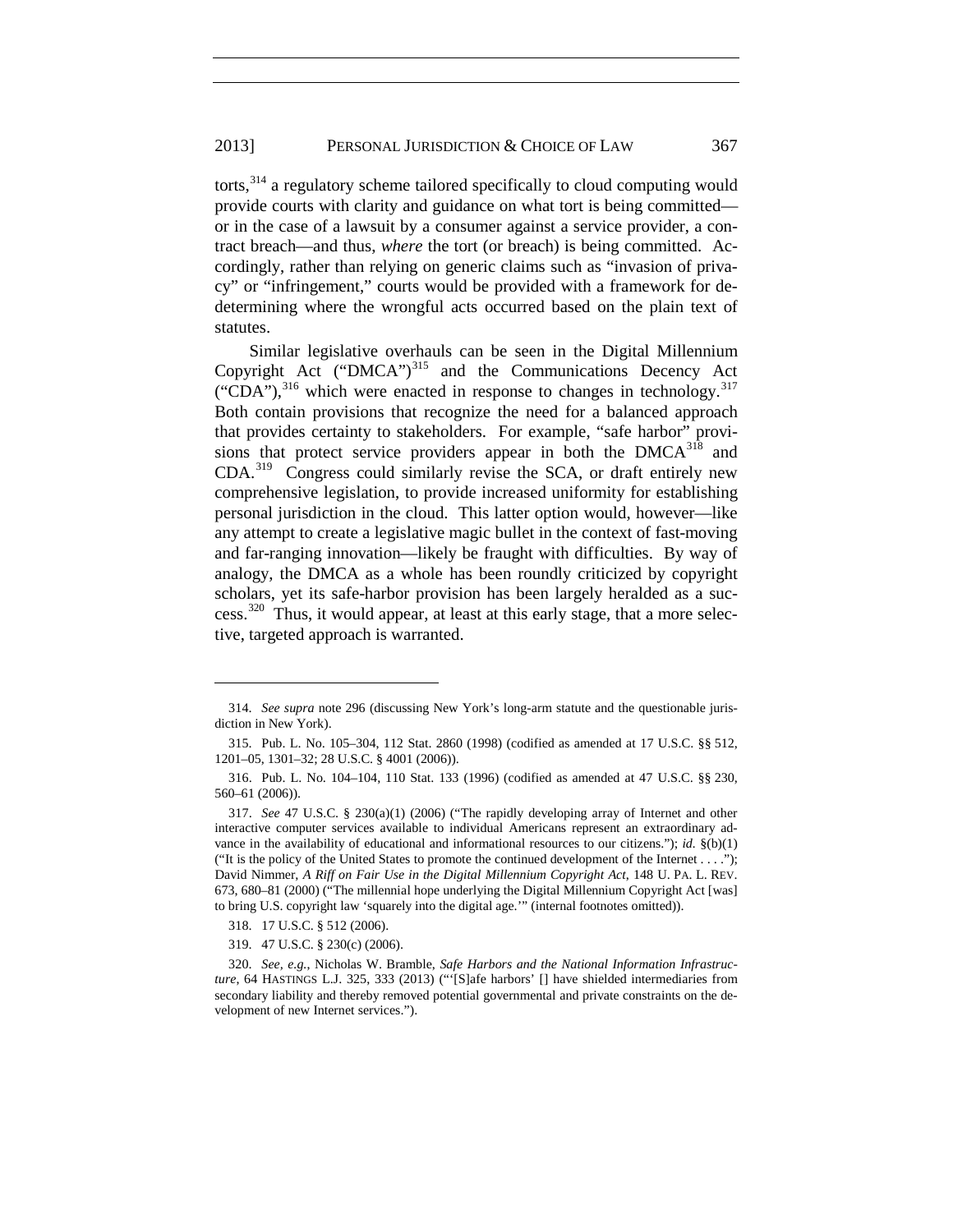### V. CHOICE OF LAW IN THE CLOUD

Litigation arising out of the cloud will frequently present multijurisdic-tional fact patterns. Workload migration<sup>[321](#page-59-0)</sup> and redundancy,  $322$  as well as location independence, tend to increase the geographic scope of cloud-based interactions.<sup>[323](#page-59-2)</sup> Consequently, such litigation will often raise complex choice-of-law questions.[324](#page-59-3)

En route to identifying a set of analytical guidelines for choice of law in the cloud, we turn first to an examination of Internet choice-of-law jurisprudence. Though the Internet and cloud computing are imperfect analogs, the two do present some similarities. As with cloud-computing interactions, Internet-based interactions can involve some sense of "location inde-pendence" and a broad-ranging geographic sphere of influence.<sup>[325](#page-59-4)</sup> "Indeed, the Internet 'negates geometry . . . it is fundamentally and profoundly antispatial. $1^{1.326}$  $1^{1.326}$  $1^{1.326}$  Like cloud computing, the development and adoption of the Internet (1) introduced an element of intangibility into human interactions and (2) represents a technological paradigm shift that both informs, and is informed by, globalization and the accompanying increase in cosmopolitanism. The similarities between the two allow lessons for the cloud to be gleaned from an analysis of how choice-of-law principles have evolved (or failed to evolve) to account for the advent of the Internet.

## *A. Lessons from Internet Choice-of-Law Jurisprudence*

A debate currently persists among legal scholars as to whether the choice-of-law approaches outlined above  $327$  are sufficiently robust to allow

<sup>321.</sup> *See supra* text accompanying notes [63–](#page-13-1)[64.](#page-13-2)

<span id="page-56-2"></span><span id="page-56-1"></span><span id="page-56-0"></span><sup>322.</sup> *See* Timothy J. Calloway, Note, *Cloud Computing, Clickwrap Agreements, and Limitation on Liability Causes: A Perfect Storm?*, 11 DUKE L. & TECH. REV. 163, 170 n.41 (2012) ("Most Cloud services maintain data in up to three separate locations. This is an excellent redundancy, should there be an [I]nternet outage or data center disaster. The data is readily available from the other Cloud locations without an interruption in service.") (citation and internal quotation marks omitted).

<sup>323.</sup> *See supra* note[s 65](#page-13-3)[–68](#page-14-0) and accompanying text.

<span id="page-56-5"></span><span id="page-56-4"></span><span id="page-56-3"></span><sup>324.</sup> *See, e.g.*, Alberto G. Araiza, Note, *Electronic Discovery in the Cloud*, 2011 DUKE L. & TECH. REV. 8, at \*12 ("For example, the data in data centers may be subject to foreign laws or no laws at all.").

<sup>325.</sup> MELL & GRANCE, *supra* note [59.](#page-13-0)

<span id="page-56-6"></span><sup>326.</sup> ACLU v. Reno, 217 F.3d 162, 169 (3d Cir. 2000) (alteration in original) (citation omitted).

<sup>327.</sup> *See supra* Parts III.B.1–3.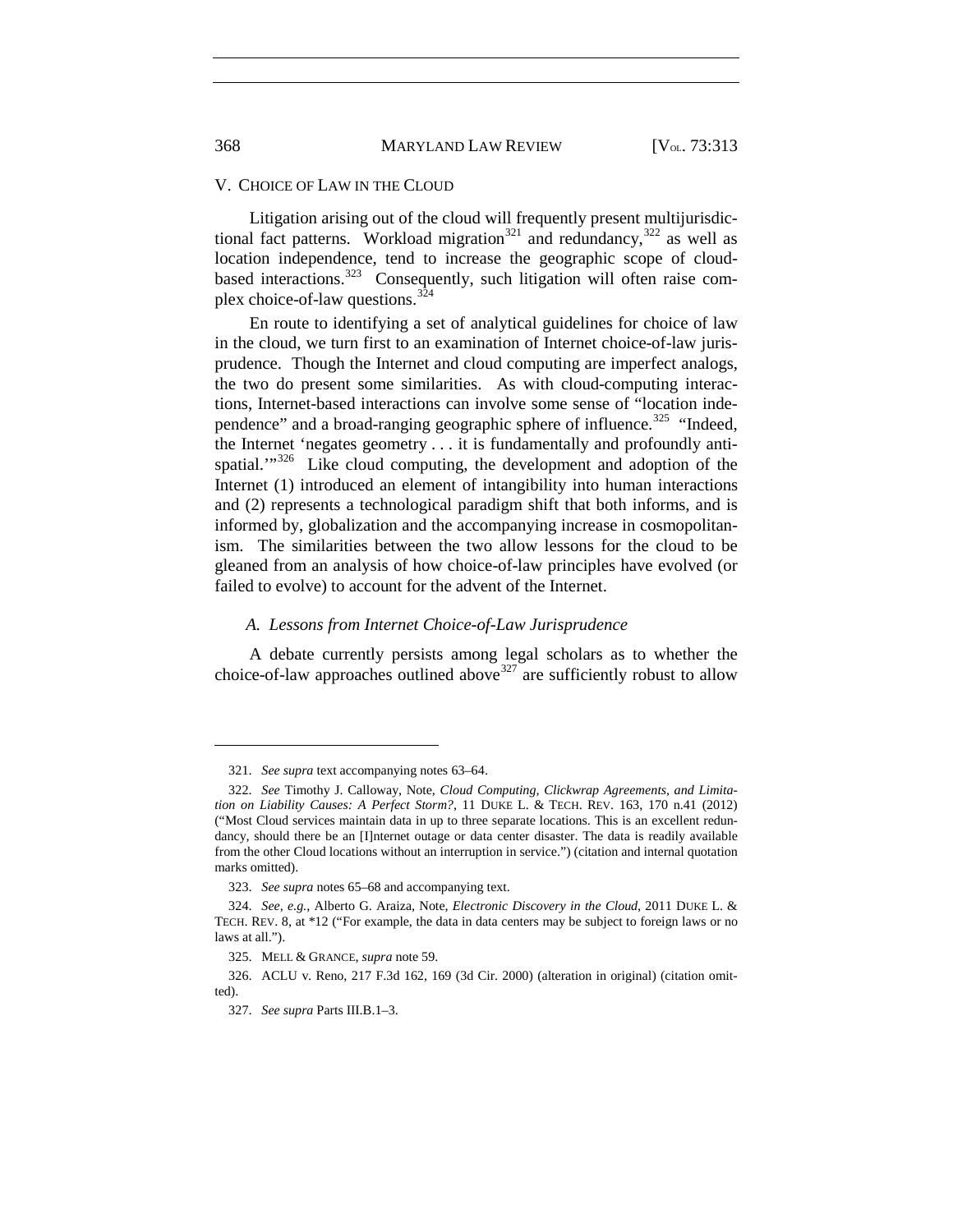<span id="page-57-5"></span>adjudication of cases involving Internet-based interactions.<sup>328</sup> On the one hand, the Internet clearly represents a dramatic shift in the way humans interact with one another, $329$  and the contacts relevant to the choice-of-law analyses that predated the Internet can be much more geographically complex than those presented by real-world interactions.[330](#page-60-2) What is more, some scholars have pointed out that the territorial-based conception of states and nation–states may be quickly becoming archaic in an increasingly connected world, $331$  calling into question the validity of choice-of-law methodologies that were developed in the Pre-Network Era.[332](#page-60-4) Some have gone so far as to posit that "[n]o physical jurisdiction has a more compelling claim than any other to subject [Internet-based] events exclusively to its laws."<sup>[333](#page-60-5)</sup>

<span id="page-57-6"></span>Even in the face of these difficulties, however, "U.S. courts have ... applied standard choice-of-law methodology—the Restatement (Second) of Conflict of Laws, Governmental Interest Analysis, and the like—in [I]nternet disputes involving multiple states of the United States and foreign countries." $334$  Remaining is the question of how they have done so—that is, the extent to and manner in which courts have applied those standard methodologies in the context of the Internet. The following Subparts explore three archetypal choice-of-law decisions involving Internet contacts.

# *1. GlobalSantaFe Corp. v. GlobalSantaFe.com* [335](#page-61-0)

The *GlobalSantaFe Corp.* litigation involved a relatively "straightfor-ward" set of facts (at least for an international conflict-of-laws case).<sup>[336](#page-61-1)</sup>

 $\overline{a}$ 

335. 250 F. Supp. 2d 610 (E.D. Va. 2003).

<span id="page-57-0"></span><sup>328.</sup> *See, e.g.*, Laura E. Little, *Internet Choice-of-Law Governance*, Temple University Legal Studies Research Paper Series No. 2012-20, at 4 (June 7, 2012), *available at* http://papers.ssrn.com/sol3/papers.cfm?abstract\_id=2045070 ("The decision not to lead choiceof-law students through a separate study of internet issues reflects the decision that existing legal paradigms are sufficient to handle internet conflicts issues. This is not, however, the exclusive position among U.S. choice-of-law scholars.").

<sup>329.</sup> *See supra* Part II.B.

<sup>330.</sup> *See supra* not[e 164](#page-29-1) and accompanying text.

<span id="page-57-2"></span><span id="page-57-1"></span><sup>331.</sup> *See, e.g.*, Berman, *supra* note [226,](#page-37-7) at 320 ("Indeed, even a cursory examination reveals that our current territorially based rules for jurisdiction (and conflict of laws) were developed in an era when physical geography was more meaningful than it is today and during a brief historical moment when the ideas of nation and state were being joined by a hyphen to create an historically contingent Westphalian order.").

<span id="page-57-4"></span><span id="page-57-3"></span><sup>332.</sup> *See, e.g.*, Paul Schiff Berman, *Towards a Cosmopolitan Vision of Conflict of Laws: Redefining Governmental Interests in a Global Era*, 153 U. PA. L. REV. 1819, 1821 (2005) (applying a "cosmopolitan pluralist" approach to Internet-based choice-of-law issues).

<sup>333.</sup> Johnson & Post, *supra* note [302,](#page-53-4) at 1376.

<sup>334.</sup> Little, *supra* not[e 328,](#page-57-5) at 4.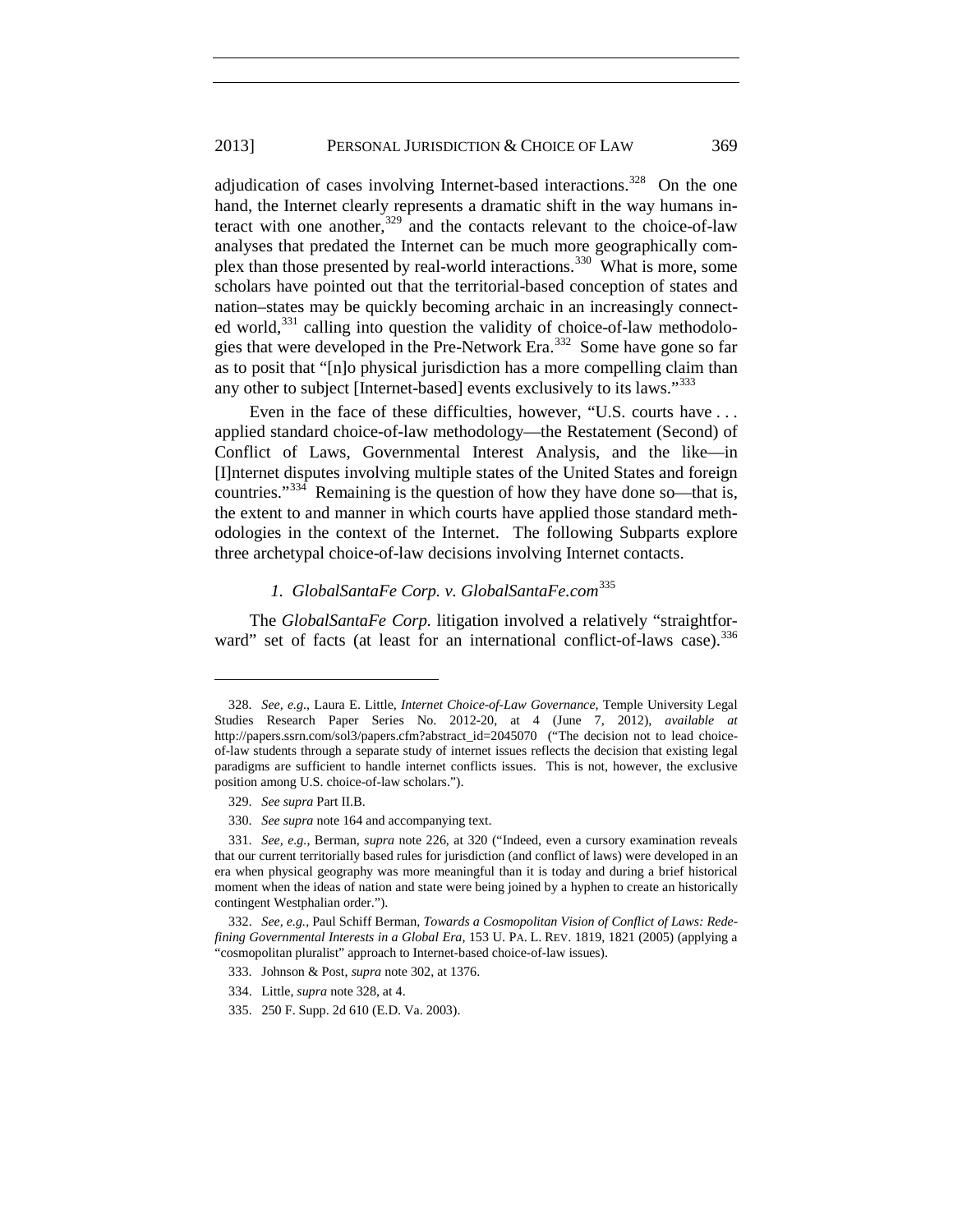### 370 MARYLAND LAW REVIEW [V<sub>OL.</sub> 73:313]

Two offshore drilling firms, Global Marine and Santa Fe, announced in September 2001 that they intended to merge into the GlobalSantaFe Corporation.[337](#page-58-6) Within twenty-four hours, Jongsun Ha Park, a Korean citizen, used a Korean registrar to register the Internet domain name "global-santafe.com."<sup>[338](#page-58-7)</sup> Park did not immediately post any substantive content to the globalsantafe.com website, a fact that—when coupled with the suspicious timing of the domain name registration—seemed to indicate that he intended to engage in "cybersquatting,"<sup>[339](#page-58-8)</sup> a potential violation of U.S. law.<sup>340</sup> Despite a final judgment from a U.S. district court ordering the Korean registrar to transfer the domain name to GlobalSantaFe, Park next obtained a provisional injunction in a Korean court prohibiting the registrar from doing so on the theory that the U.S. district court lacked jurisdiction over the Korean registrar.<sup>[341](#page-58-2)</sup> As a result, GlobalSantaFe requested and obtained a second judgment from the U.S. district court that again directed the transfer of the domain name. $342$ 

The *Globalsantafe Corp.* opinions addressed questions of jurisdiction and recognition of judgments rather than pure choice of law. Viewed through those lenses, the U.S. court's decisions were fairly straightforward applications of existing law—that is, of the law of the United States. Having decided that jurisdiction lay in the Eastern District of Virginia, and that the U.S. Anticybersquatting Consumer Protection Act ("ACPA")<sup>[343](#page-58-11)</sup> forbade the Korean parties' actions, all that remained in the court's view was to ensure that comity concerns did not require deference to the Korean court's order.<sup>344</sup> Put simply, the U.S. court skipped from the question of whether it

 $\overline{a}$ 

<span id="page-58-10"></span><span id="page-58-9"></span><span id="page-58-2"></span>342. GlobalSantaFe also successfully directed VeriSign (the top-level domain name registry) to cancel the domain name until the Korean registrar transferred it to GlobalSantaFe. *See id.* at 614, 626–27.

<span id="page-58-11"></span>343. Pub. L. No. 106–113, Div. B, § 1000(a)(9), 113 Stat. 1536, 1501A–545 (1999) (codified as amended at 15 U.S.C. § 8131).

<span id="page-58-5"></span><span id="page-58-4"></span><span id="page-58-3"></span>344. *See GlobalSantaFe Corp.*, 250 F. Supp. 2d at 614 ("In addition to meeting these jurisdictional requirements, GlobalSantaFe must also show . . . that it is entitled to relief under the ACPA, . . . and . . . that concerns of international comity do not preclude such a remedy in the face of the Korean court's injunction."). The U.S. court, applying U.S. law, held that the "first-intime" rule, along with the fact that the "Korean proceeding was obviously begun with the intent of blocking the Judgment Order," did not require deference to comity concerns. *Id.* at 624–25 (citing Princess Lida of Thurn & Taxis v. Thompson, 305 U.S. 456, 465–66 (1939)).

<sup>336.</sup> *Id.* at 612.

<sup>337.</sup> *Id.* at 612–13.

<span id="page-58-8"></span><span id="page-58-7"></span><span id="page-58-6"></span><span id="page-58-1"></span><span id="page-58-0"></span><sup>338.</sup> *Id.* Park then transferred ownership of the domain name to the Fanmore Corporation, a Korean firm. *Id.* at 613.

<sup>339.</sup> *See* Gatsik, *supra* not[e 240.](#page-40-4)

<sup>340.</sup> *See* 15 U.S.C. § 1125(d)(1)(A)(i)–(ii) (2006).

<sup>341.</sup> *GlobalSantaFe Corp.*, 250 F. Supp. 2d at 614.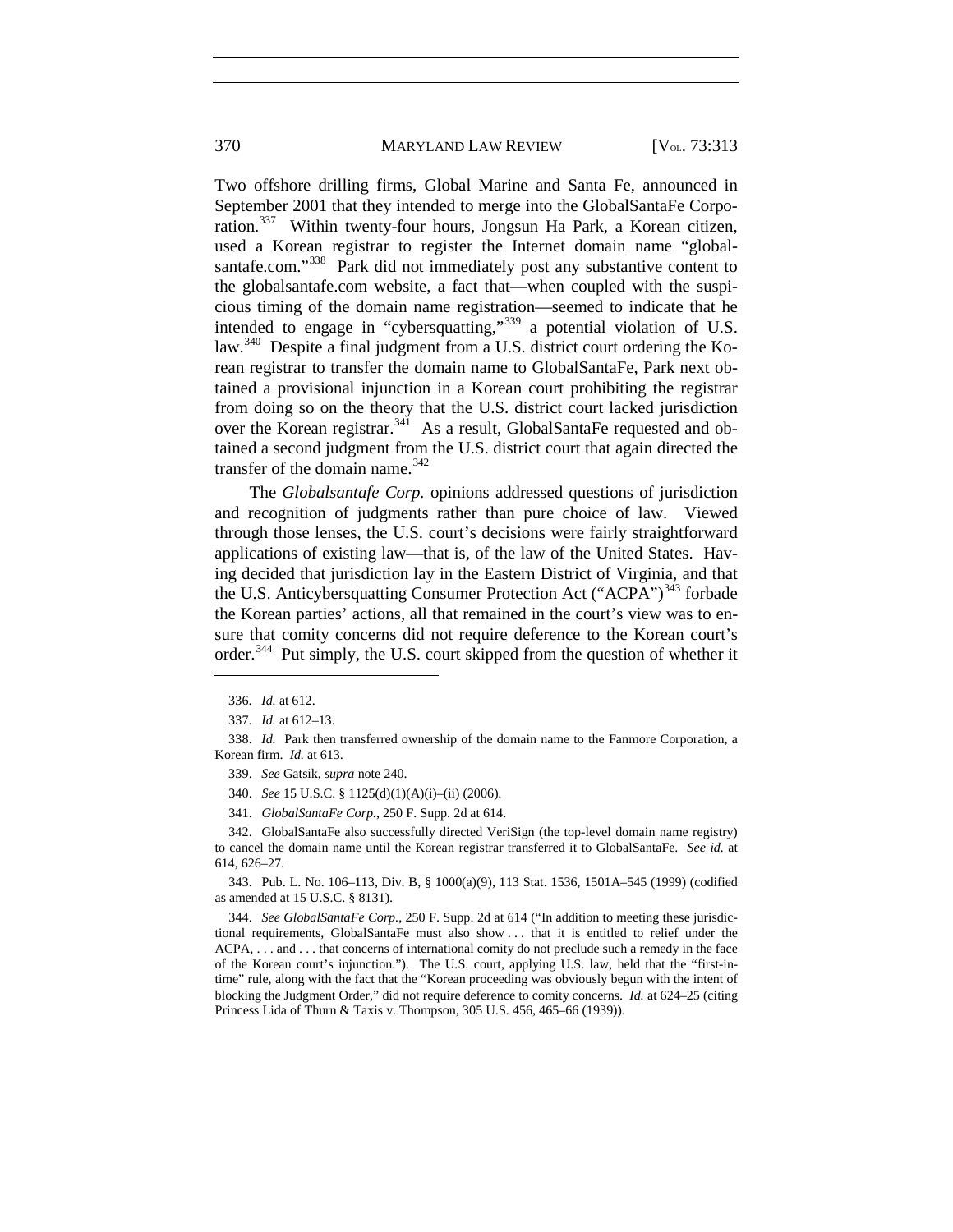could hear the case to the question of whether the ACPA had been violated. The choice-of-law question, that is, the question of whether the ACPA ought to be the law that governed the parties' actions, was simply ignored.

# *2. Mzamane v. Winfrey*[345](#page-59-7)

By her own estimation, in 2007, Oprah Winfrey was the third most powerful media figure in the world (behind only Barack and Michelle Obama).<sup>[346](#page-59-8)</sup> Yet such power can be a double-edged sword. The sphere of Oprah Winfrey's influence, coupled with the globalized nature of Internet communications, led to a defamation suit being filed against her in connection with alleged sexual abuses at a South African school that she founded.[347](#page-59-9) When scandal erupted at the Oprah Winfrey Leadership Academy for Girls ("Winfrey Academy") in September 2007, Winfrey swiftly placed the headmistress of the school, Lerato Nomvuyo Mzamane, on administrative leave.<sup>348</sup> Several of Winfrey's subsequent statements to the press regarding the situation—which were ultimately disseminated globally via the Inter-net<sup>[349](#page-59-2)</sup>—spurred Ms. Mzamane to sue Winfrey in Pennsylvania state court.[350](#page-59-11)

*Mzamane v. Winfrey* yielded a broad swath of geographic contacts. The plaintiff, Mzamane, was born in Lesotho, matriculated in Nigeria, Vermont, and New York, and had been employed in Pennsylvania for the six years that preceded her one-year stint at the Winfrey Academy in South Africa.<sup>351</sup> The defendant, Winfrey, was at all times domiciled in Illinois, and her allegedly defamatory statements were made in that state.<sup>[352](#page-63-1)</sup> Finally, as they had been published online, Winfrey's public declarations reached nearly everywhere, including South Africa (the locus of the scandal that prompted the statements).<sup>[353](#page-63-2)</sup>

<sup>345.</sup> 693 F. Supp. 2d 442 (E.D. Pa. 2010).

<span id="page-59-8"></span><span id="page-59-7"></span><span id="page-59-1"></span><span id="page-59-0"></span><sup>346.</sup> Eamon McNiff, *Judge Rules Oprah Winfrey Can Be Sued for Defamation*, ABC NEWS, Mar. 18, 2010, http://abcnews.go.com/TheLaw/oprah-sued-defamation/ story?id=10127882.

<sup>347.</sup> *See Mzamane*, 693 F. Supp. 2d at 464–65.

<sup>348.</sup> *Id.* at 464.

<span id="page-59-10"></span><span id="page-59-9"></span><span id="page-59-3"></span><span id="page-59-2"></span><sup>349.</sup> *See id.* at 471 ("Defendants concede, however, that the statements from the November Press Conference were available on the internet, and therefore, were published throughout the United States, including Pennsylvania.").

<span id="page-59-11"></span><span id="page-59-6"></span><span id="page-59-5"></span><span id="page-59-4"></span><sup>350.</sup> *See id.* at 466. Winfrey subsequently removed the action to federal court based on diversity of citizenship of the parties. *Id.*

<sup>351.</sup> *Id.* at 461–62.

<sup>352.</sup> *Id.* at 462.

<sup>353.</sup> *Id.* at 462, 471.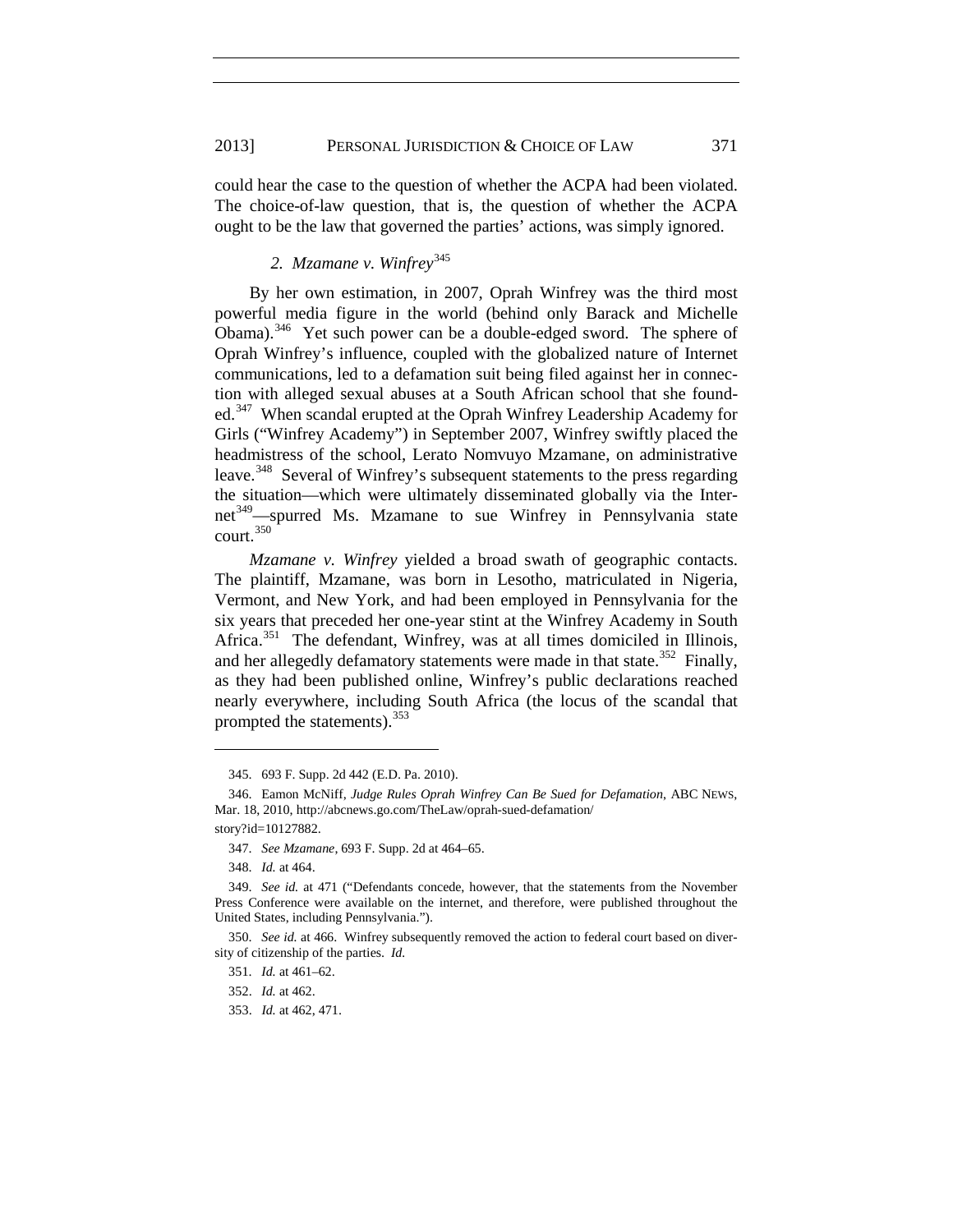### 372 MARYLAND LAW REVIEW [V<sub>OL.</sub> 73:313

On these facts, the case presented a fairly knotty choice-of-law issue. After Winfrey removed the case to federal court based on diversity jurisdiction, the court was bound to apply the choice-of-law methodology of Pennsylvania (the state in which the court was located), which had adopted the Second Restatement approach.<sup>354</sup> The three most connected jurisdictions were Illinois, Pennsylvania, and South Africa. And while it is perhaps unsurprising that South African law may have yielded a different outcome than U.S. law,<sup>[355](#page-60-8)</sup> even the choice between Illinois and Pennsylvania laws could have been outcome-determinative.<sup>356</sup> Oddly, however, given its plaintiff-friendly nature, "neither party raised the applicability of South African law to Plaintiff's claims. Rather, both parties argued vigorously against the application of South African law to the instant dispute."<sup>[357](#page-60-10)</sup>

An easy alternative had thus presented itself to the U.S. district court: ignore the possibility that South African law ought to apply, given that neither party had argued in favor of its application. What is more, the court was under no duty to inquire, *sua sponte*, as to such a possibility.<sup>358</sup> After concluding that Pennsylvania (the state of Mzamane's domicile) had a stronger interest than Illinois in having its law apply to the case, however, the court went on to examine in some detail the question of whether South Africa's interest in protecting Mzamane's reputation militated in favor of South African law applying.<sup> $359$ </sup> And though the court ultimately concluded that Pennsylvania's law ought to apply, its decision was clear, its rationale transparent, and its result relatively predictable.

<sup>354.</sup> *Id.* at 469–71.

<span id="page-60-8"></span><span id="page-60-7"></span><span id="page-60-1"></span><span id="page-60-0"></span><sup>355.</sup> *Id.* at 473 (finding that a true conflict existed where South African law required defendants to prove truth as a defense to a defamation claim, while Pennsylvania law required plaintiffs in such cases to prove falsity as part of their affirmative case).

<span id="page-60-9"></span><span id="page-60-3"></span><span id="page-60-2"></span><sup>356.</sup> *See* Neil M. Rosenbaum, *Pick a Court, Any Court: Forum Shopping Defamation Claims in the Internet Age*, 14 J. INTERNET L. 18, 21 (2011) ("Illinois recognizes the 'innocent construction rule' as a complete defense to claims for defamation *per se* whereas Pennsylvania does not.").

<sup>357.</sup> *Mzamane*, 693 F. Supp. 2d at 469.

<span id="page-60-11"></span><span id="page-60-10"></span><span id="page-60-4"></span><sup>358.</sup> *See* FED. R. CIV. P. 44.1 ("A party who intends to raise an issue about a foreign country's law must give notice by a pleading or other writing."); *Mzamane*, 693 F. Supp. 2d at 468–69 ("While this rule empowers a district court with the authority to determine applicable foreign law, it imposes no obligation on the court to inquire into foreign law *sua sponte*." (citing Bel-Ray Co. v. Chemrite Ltd., 181 F.3d 435, 440 (3d Cir. 1999))).

<span id="page-60-6"></span><span id="page-60-5"></span><sup>359.</sup> *Mzamane*, 693 F. Supp. 2d at 473–75 (examining the content of South African defamation law and the interests, as elucidated by the Constitutional Court of South Africa, that it sought to further).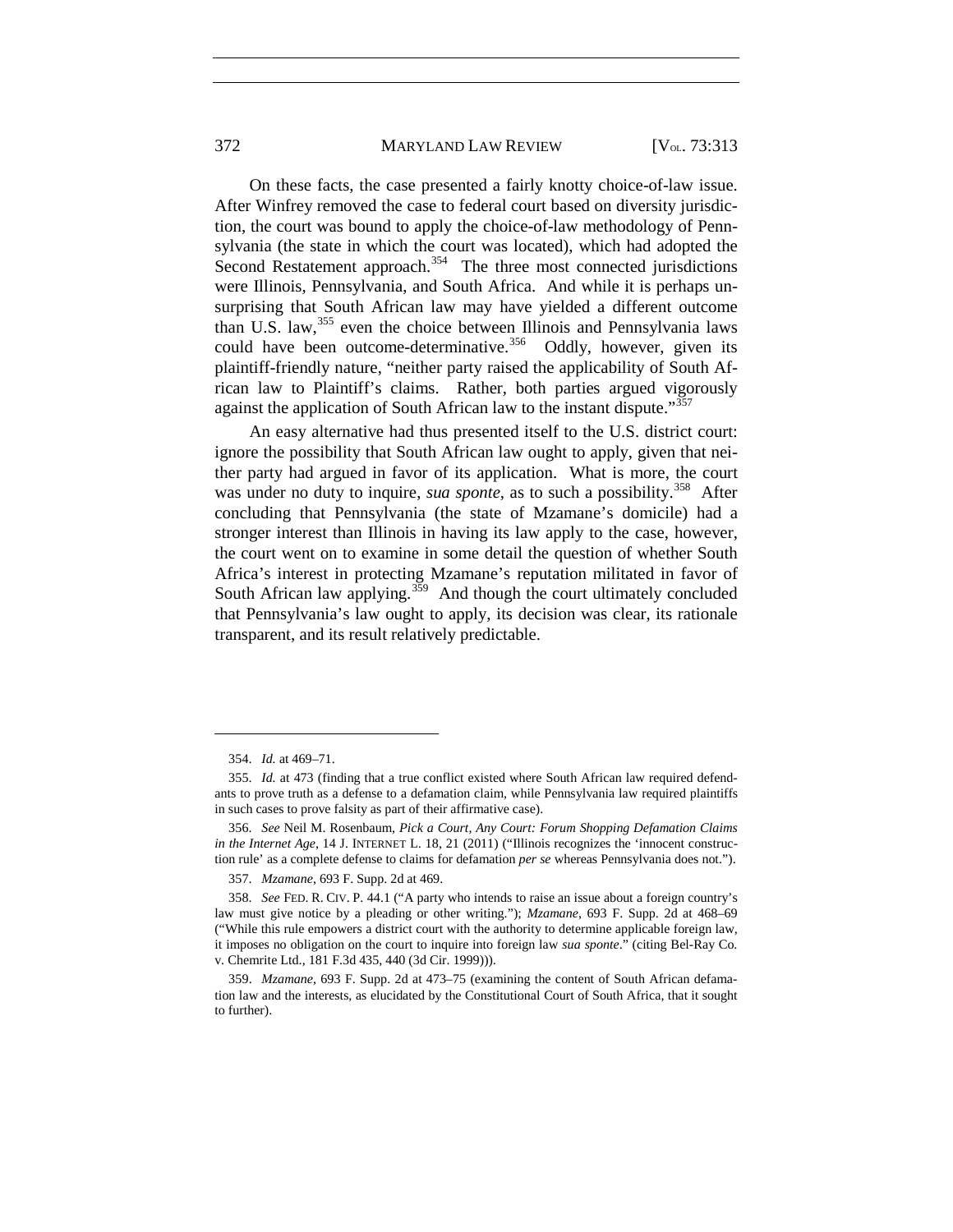## 2013] PERSONAL JURISDICTION & CHOICE OF LAW 373

# *3. CRS Recovery, Inc. v. Laxton*[360](#page-61-2)

The Internet domain name "rl.com," registered in 1995 by Dale Mayberry, proved valuable enough to incite multiple lawsuits, including one brought by global clothing giant Ralph Lauren. Mayberry, a Virginia resident, registered the name under a contract with a Delaware registrar whose principal place of business was also in Virginia.<sup>361</sup> Mayberry periodically renewed the domain-name registration, though there was some dispute as to whether he subsequently "abandoned" the registration by letting it expire.<sup>[362](#page-61-4)</sup>

In December 2003, a Beijing resident named Li Qiang gained control of rl.com and transferred it to Barnali Kalita, a citizen of India.<sup>363</sup> Subse-quently, Kalita sold the name to John Laxton, a citizen of California.<sup>[364](#page-61-6)</sup> Upon discovering that Laxton controlled rl.com, Mayberry filed a lawsuit in a federal district court in California, alleging conversion, interference with contracts, and unfair competition.<sup>[365](#page-61-7)</sup>

The district court, having decided that the primary issue was one of choice of law and that California law ought to apply, granted summary judgment in favor of Mayberry on his conversion claims and ordered Laxton to turn over rl.com to Mayberry.<sup>366</sup> Laxton appealed to the Ninth Cir-cuit.<sup>[367](#page-61-9)</sup> On appeal, the primary issue was again choice of law—Laxton (the California defendant) contended that Virginia law ought to apply, while Mayberry (the Virginia plaintiff) argued in favor of California law.<sup>[368](#page-65-0)</sup>

<span id="page-61-1"></span>As the Ninth Circuit observed, "[t]his case requires application of traditional choice-of-law . . . principles to an increasingly common factual setting, a dispute over the ownership of an Internet domain name."<sup>369</sup> California had "specifically rejected" the First Restatement approach in favor of "'governmental-interest' analysis," with the "comparative impairment"

<span id="page-61-2"></span><sup>360.</sup> 600 F.3d 1138 (9th Cir. 2010).

<sup>361</sup>*. Id.* at 1140.

<sup>362.</sup> *Id.*

<sup>363.</sup> *Id.* at 1140–41.

<sup>364.</sup> *Id.* at 1141.

<span id="page-61-9"></span><span id="page-61-8"></span><span id="page-61-7"></span><span id="page-61-6"></span><span id="page-61-5"></span><span id="page-61-4"></span><span id="page-61-3"></span><sup>365.</sup> *See* CRS Recovery, Inc. v. Laxton, No. C 06-7093 CW, 2008 WL 4427944, at \*1–2 (N.D. Cal. Sept. 26, 2008) *aff'd in part, rev'd in part and remanded*, 600 F.3d 1138 (9th Cir. 2010).

<sup>366.</sup> *Id.* at \*8.

<sup>367.</sup> *CRS Recovery, Inc.*, 600 F.3d at 1139–40.

<span id="page-61-0"></span><sup>368.</sup> *Id.* at 1141.

<sup>369.</sup> *Id.* at 1139.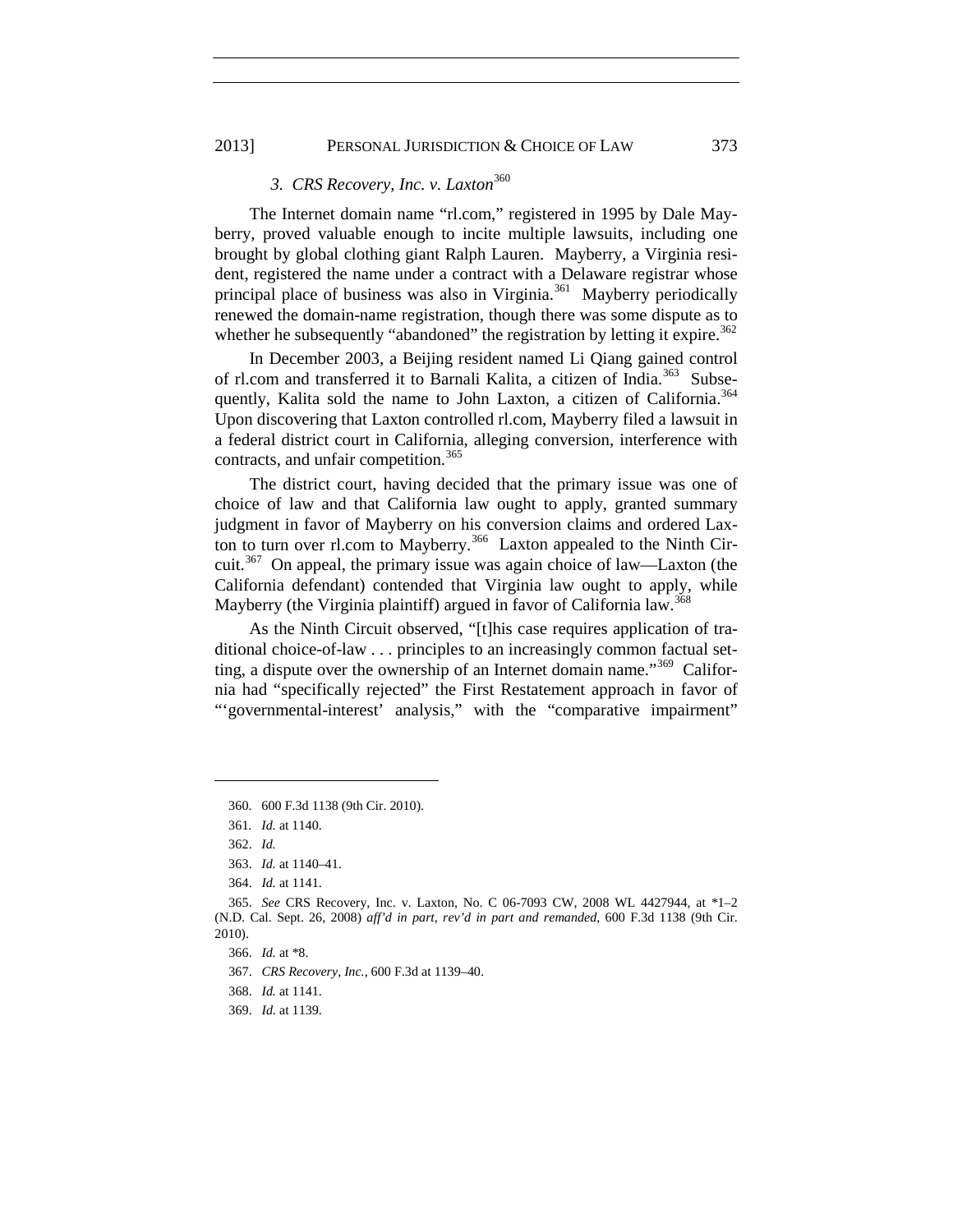method used to adjudicate true conflicts.<sup>[370](#page-62-1)</sup> Yet California also incorporated a strain of the *lex fori* methodology—the court emphasized that "[a]s a default, the law of the forum state will be invoked, and the burden is with the proponent of foreign law to show that the foreign rule of decision will further the interests of that state."<sup>[371](#page-62-2)</sup>

The first question to be resolved in governmental-interest analysis whether the potentially applicable laws actually differ  $372$ —posed some difficulty. "Like the majority of states to have addressed the issue, California law recognize<sup>[d]</sup> a property interest in domain names,<sup>"[373](#page-62-4)</sup> which meant that domain names could be subject to conversion under California law. The Virginia Supreme Court, on the other hand, had held—albeit in the context of a garnishment case—that domain names comprise contract (not property) rights.[374](#page-62-5) Despite this, the Ninth Circuit found that no conflict existed, resting its reasoning on two grounds. First, given the "majority of states' justifiable coalescence" around the property-rights rule, the court found it reasonable to adopt a "narrow" reading of the Virginia Supreme Court decision.<sup>[375](#page-62-6)</sup> And second, the fact that California treated domain names differently than other intangible property for purposes of judgment debtor examinations allowed the "reasonable" inference that Virginia "might" do the same.<sup>[376](#page-66-0)</sup> California's "default-to-forum" rule thus dictated that California law ought to apply.<sup>[377](#page-66-1)</sup>

Despite this holding, however, the court went on to address the second step of interest analysis: whether (assuming a conflict exists), the conflict is "true" or "false," a conflict being false where only one jurisdiction has any real interest in having its laws apply to the facts at hand.<sup>[378](#page-66-2)</sup> Here, the court characterized the Virginia interest as follows: "Virginia is concerned with

<span id="page-62-1"></span><sup>370.</sup> *Id.* at 1141–42. The comparative-impairment solution to Currie's "true conflicts" problem was developed by Professor William Baxter in the 1960s. *See* Baxter, *supra* note [182,](#page-32-0) at 8–9.

<span id="page-62-3"></span><span id="page-62-2"></span><sup>371.</sup> *CRS Recovery, Inc.*, 600 F.3d at 1142 (quoting Hurtado v. Superior Ct., 522 P.2d 666, 670 (Cal. 1974) (internal quotation marks omitted)).

<sup>372.</sup> *Id.* (citing Abogados v. AT & T, Inc., 223 F.3d 932, 934 (9th Cir. 2000)).

<sup>373.</sup> *Id.* at 1142.

<span id="page-62-6"></span><span id="page-62-5"></span><span id="page-62-4"></span><sup>374.</sup> *See* Network Solutions, Inc. v. Umbro Int'l, Inc., 529 S.E.2d 80, 88 (Va. 2000) (finding that, in the context of a garnishment case, domain names are governed by contract law).

<sup>375.</sup> *CRS Recovery, Inc.*, 600 F.3d at 1143.

<sup>376.</sup> *Id.*

<span id="page-62-0"></span><sup>377.</sup> *See id.* ("Under California choice-of-law rules, the party seeking application of foreign law bears the burden to show that the law of a foreign state should apply. At the point Laxton fails to make this showing, we default to forum (California) law." (internal citation omitted)).

<sup>378.</sup> *See supra* Part III.B.2; *see also* Brainerd Currie, *Married Women's Contracts: A Study in Conflict-of-Laws Method*, 25 U. CHI. L. REV. 227, 253–55 (1958) (referring to "false problems").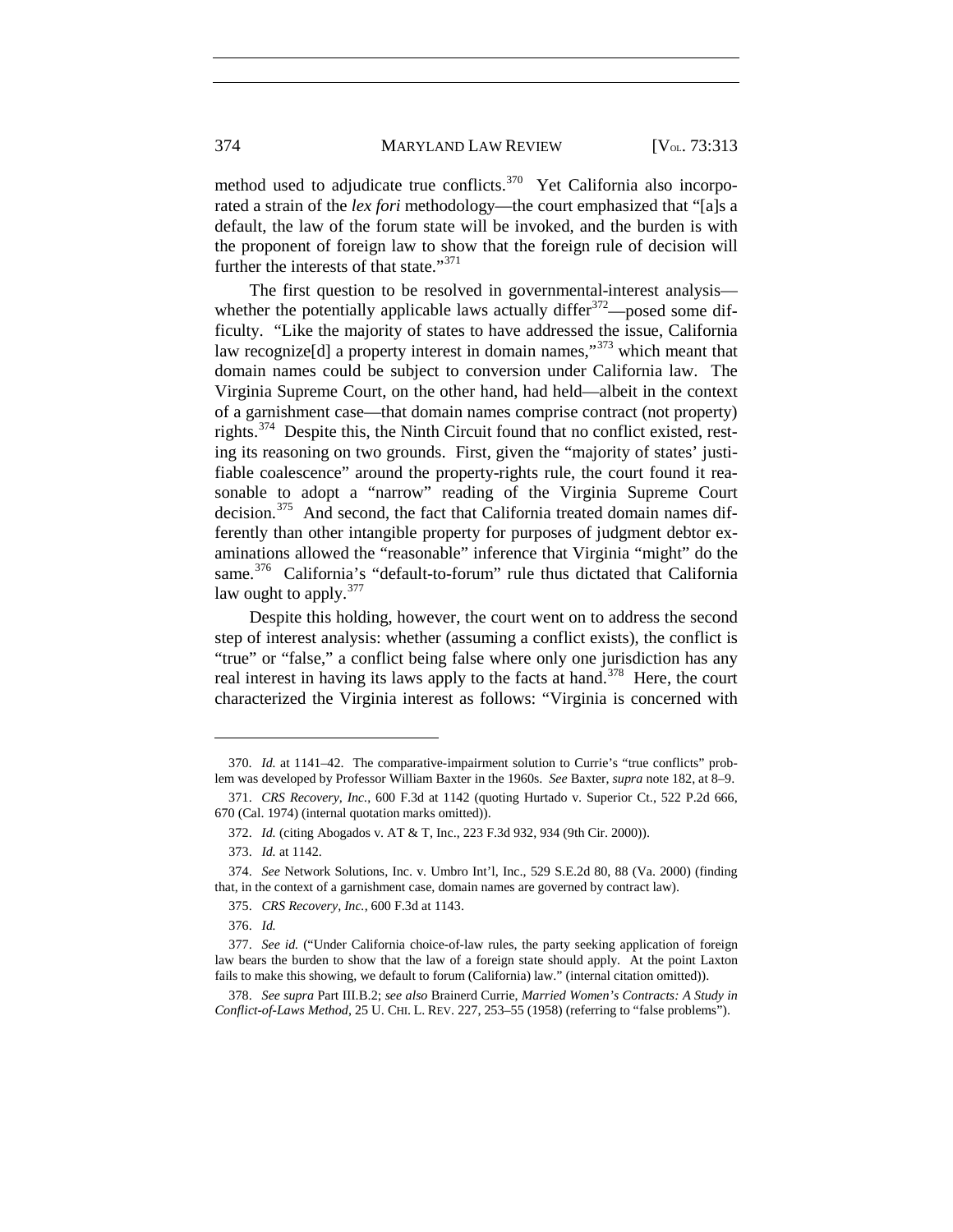protecting Virginia residents who purchase domain names *from* property claims, not *from asserting* property claims."[379](#page-63-3) California's interests, on the other hand, were painted with broad strokes—"to protect the intangible property rights of the owners of domain names,"<sup>[380](#page-63-4)</sup> to reduce uncertainty and encourage investment, and to "promot[e] the overall growth of the Internet."<sup>381</sup> In sum, the Ninth Circuit found that "California's policy . . . is thus accurately characterized as protecting the rightful holders of domain names, [and] encouraging investment in and development of that proper-ty."<sup>[382](#page-63-6)</sup> What is more, the court reasoned, "when the defendant is a resident of California and the tortious conduct . . . occurs [in California], California's deterrent policy of full compensation is clearly advanced by applica-tion of its own law."<sup>[383](#page-63-7)</sup>

Finally, the court concluded its choice-of-law analysis on an emphatic note:

Holding otherwise would encourage a race to the bottom, allowing purchasers of potentially disputed domain names, as well as cybersquatters, to reside or operate in states where intangible property is provided little or no protection from potentially tortious conversion. Such a situation could vitiate the intangible property rights of the true holders of such property notwithstanding states' well-intentioned efforts to protect these intel-lectual property interests.<sup>[384](#page-67-0)</sup>

By delving into the qualitative "value" of the two jurisdictions' laws, this parade-of-horribles argument employed a methodology akin to the "better law" approach urged by Professor Leflar.<sup>[385](#page-67-1)</sup>

On four counts, the *CRS Recovery, Inc.* opinion demonstrates a localminded train of choice-of-law methodology and analysis referred to as "parochialism."[386](#page-67-2) First, as a structural matter, the *lex fori* strain contained

<sup>379.</sup> *CRS Recovery, Inc.*, 600 F.3d at 1143.

<sup>380.</sup> *Id.* at 1144.

<sup>381.</sup> *Id.*

<sup>382.</sup> *Id.*

<span id="page-63-7"></span><span id="page-63-6"></span><span id="page-63-5"></span><span id="page-63-4"></span><span id="page-63-3"></span><sup>383.</sup> *Id.* (quoting Hurtado v. Superior Ct., 522 P.2d 666, 672 (Cal. 1974) (internal quotation marks omitted)).

<sup>384.</sup> *Id*.

<sup>385.</sup> *See supra* note[s 198](#page-34-0)[–202](#page-34-1) and accompanying text.

<span id="page-63-2"></span><span id="page-63-1"></span><span id="page-63-0"></span><sup>386.</sup> Mathias Reimann, *Parochialism in American Conflicts Law*, 49 AM. J. COMP. L. 369, 370 (2001). Emphasizing the problem of parochialism, Professor Reimann noted that parochialism was "amply confirmed by the Second Restatement[,] which all but ignores comparative and international elements." *Id.* at 380.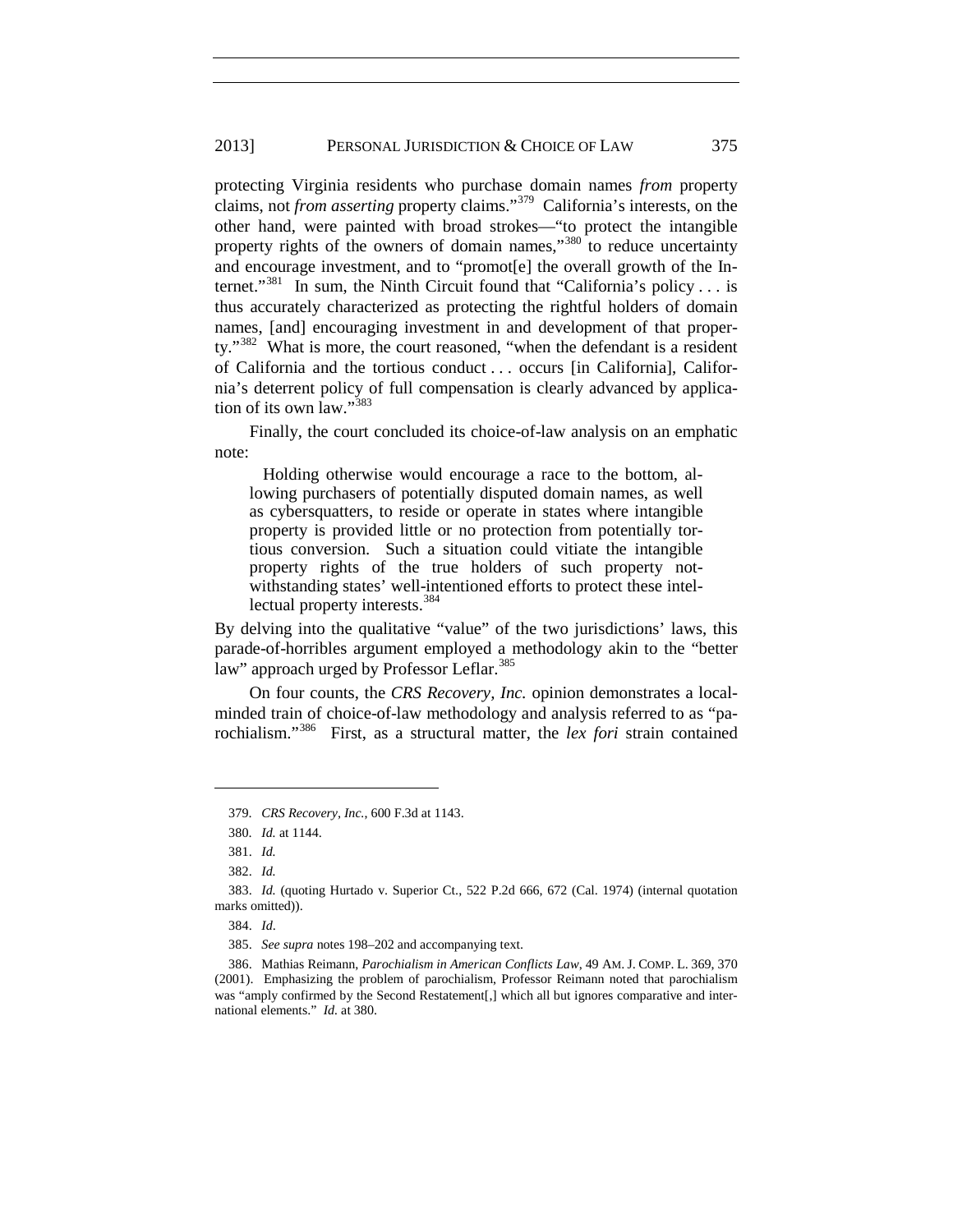### 376 MARYLAND LAW REVIEW [V<sub>OL.</sub> 73:313]

within California's choice-of-law rules<sup>[387](#page-64-1)</sup> displays an obvious geographic self-favoritism. Of course, bound as it was to apply California's chosen approach, the court can hardly be blamed for operating within such a structure. Yet the structure itself appears increasingly outmoded in an era of globalization and digital connectivity, and (as we argue *infra*) its shortcom-ings will be exacerbated should it creep into the cloud.<sup>[388](#page-64-2)</sup>

Second, the decision evidenced the opposite of the cultural relativism more appropriate to an increasingly cosmopolitan world and the multistate and multinational fact patterns that have already begun to emerge in cloudbased litigation. By presuming to determine the content of foreign laws by reasoning that the foreign jurisdiction would likely treat legal issues as the forum jurisdiction had done, the *CRS Recovery, Inc.* court committed the error of judging another culture from within the confines of one's own local tradition. Granted, the probability of "Type II" error<sup>[389](#page-64-3)</sup> from doing so was likely relatively low where the two jurisdictions were both U.S. states. But where the foreign jurisdiction is a foreign nation, and particularly a non-Western nation, the likelihood of such error would likely increase.

Third, in characterizing the relevant state interests as it did, the court engaged in a parochialist sleight-of-hand. By defining the foreign jurisdiction's interests at a low level of abstraction—and assuming the sole purpose of Virginia's treating domain name rights as contract rights was to guard its own citizens against property claims—the court essentially minimized the scope of relevant foreign interests. And that, in turn, had the effect of favoring the application of local (forum) law. Tellingly, the court also observed that California's full-compensation rule would be furthered where the defendant was a California resident.<sup>[390](#page-68-0)</sup> Thus, it reasoned that the forum jurisdiction had an interest in compensating *non*local plaintiffs—yet the court had already characterized Virginia's interest as protecting only Virginia (i.e., *local*) residents.<sup>[391](#page-68-1)</sup> Ascribing a nonlocalized interest to the forum state, but a merely local interest to the foreign state, had the perverse consequence of further favoring local law.

<sup>387.</sup> *See supra* Part III.B.3.

<sup>388.</sup> *See infra* Part V.A.2.

<span id="page-64-3"></span><span id="page-64-2"></span><span id="page-64-1"></span><span id="page-64-0"></span><sup>389.</sup> A "Type II error" consists of failing to reject a false null hypothesis. In this context, the court's null hypothesis was that foreign law was structured similarly to local law; thus, a Type II error would arise if the foreign law was in fact structured differently from local law, but the court proceeded as if the two were the same.

<sup>390.</sup> CRS Recovery, Inc. v. Laxton, 600 F.3d 1138, 1144 (9th Cir. 2010).

<sup>391.</sup> *Id.* at 1143–44.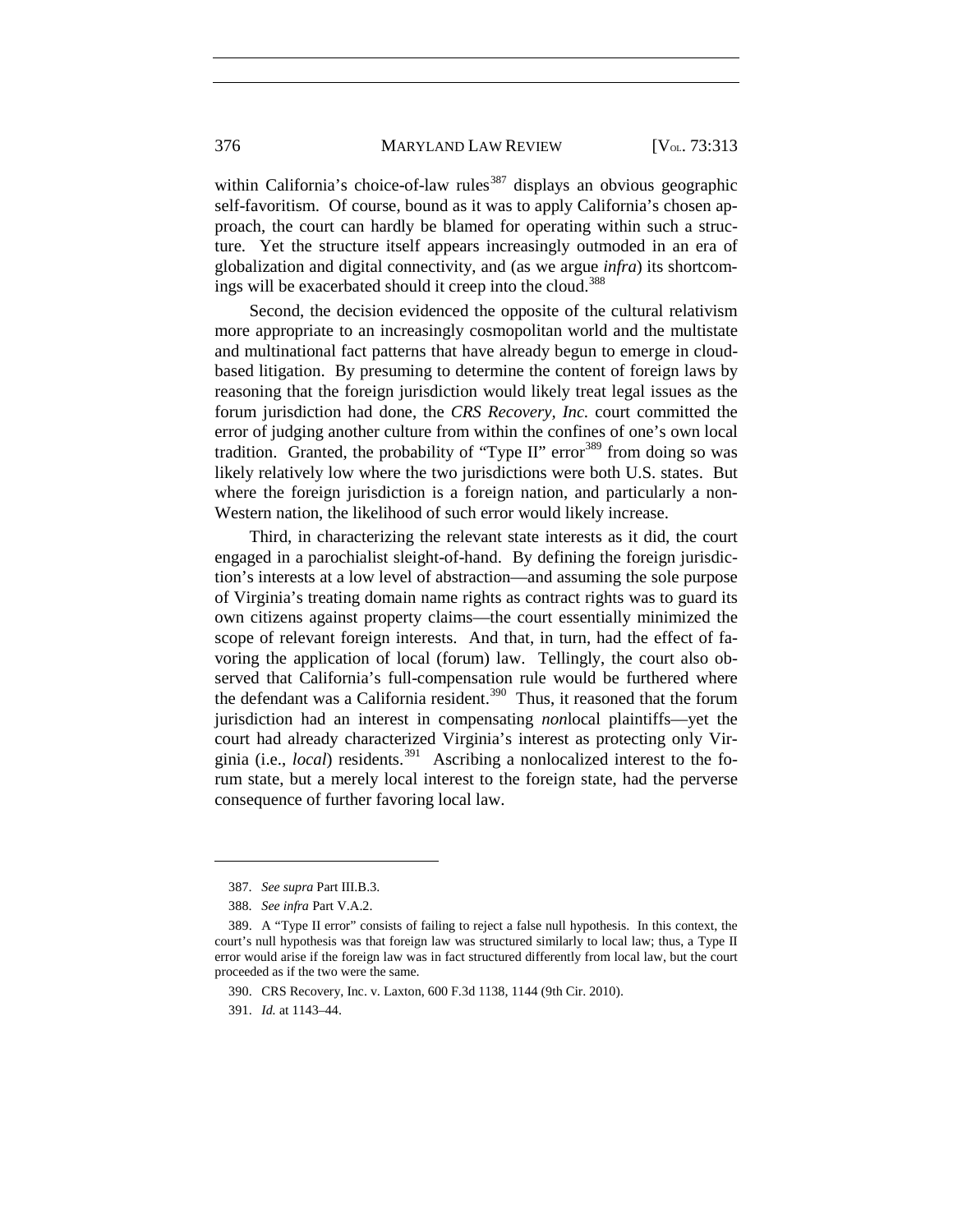## 2013] PERSONAL JURISDICTION & CHOICE OF LAW 377

Finally, the Ninth Circuit's parade-of-horribles argument, though based on a putatively qualitative analysis of the conflicting laws, exhibited a logical and parochialist fallacy. The argument centered on the potentiality of cybersquatters locating themselves "in states where intangible property is provided little or no protection from potentially tortious conversion."[392](#page-65-2) Assuming that domain names constitute "intangible property," however, begged the question by assuming away the unsettled inquiry at the very heart of the choice-of-law dispute—namely, whether domain names comprise property rights or contract rights. The argument is circular. And the circularity arose when the court implicitly (and parochially) assumed that California (local) law governed in the first instance. Again, the effect of addressing the choice-of-law issue from within a framework that took for granted the applicability (and superiority) of local law was unsurprisingly—to favor local law and interests over those of the foreign jurisdiction.

## *4. Conclusions*

The preceding sections suggest that Internet choice-of-law jurisprudence has developed in scattershot fashion. Methodologies, application, and the scope and breadth of analyses have varied widely. The three cases discussed above construct a spectrum—from *GlobalSantaFe*, with its glaring lack of analysis; to *Mzamane*, a relatively well-reasoned and balanced opinion; to *CRS Recovery*, *Inc.*, with its various shades of parochialism and xenophobia.

Unfortunately, to the extent scholars have identified any broader trends within this sphere, the tendency appears to be toward either simply ignoring choice-of-law questions or engaging in (at best) superficial inquiries.<sup>[393](#page-69-0)</sup> The portrait drawn is one of a "curious tendency in [I]nternet cases: even though the disputes invariably possess significant multi-jurisdictional elements, courts often do not bother with traditional choice-of-law analysis."[394](#page-69-1) Put simply, courts have tended to ask only whether local law *may*

<sup>392.</sup> *Id.* at 1144.

<span id="page-65-2"></span><sup>393.</sup> *See e.g.*, Berman, *supra* note [332,](#page-57-6) at 1823 ("[S]imply because U.S. law may apply, the judges seem to assume that U.S. law should apply, even without any sustained discussion of other possible outcomes. At most, there is some consideration of comity."); Andrea Slane, *Tales, Techs, and Territories: Private International Law, Globalization, and the Legal Construction of Borderlessness on the Internet,* 71 LAW & CONTEMP. PROB. 129, 130 (2008) ("[C]ourts in Internet cases almost always confine conflicts issues to the exercise of . . . personal jurisdiction . . . [and] virtually never engage in a full conflicts analysis").

<span id="page-65-1"></span><span id="page-65-0"></span><sup>394.</sup> Little, *supra* not[e 328,](#page-57-5) at 7.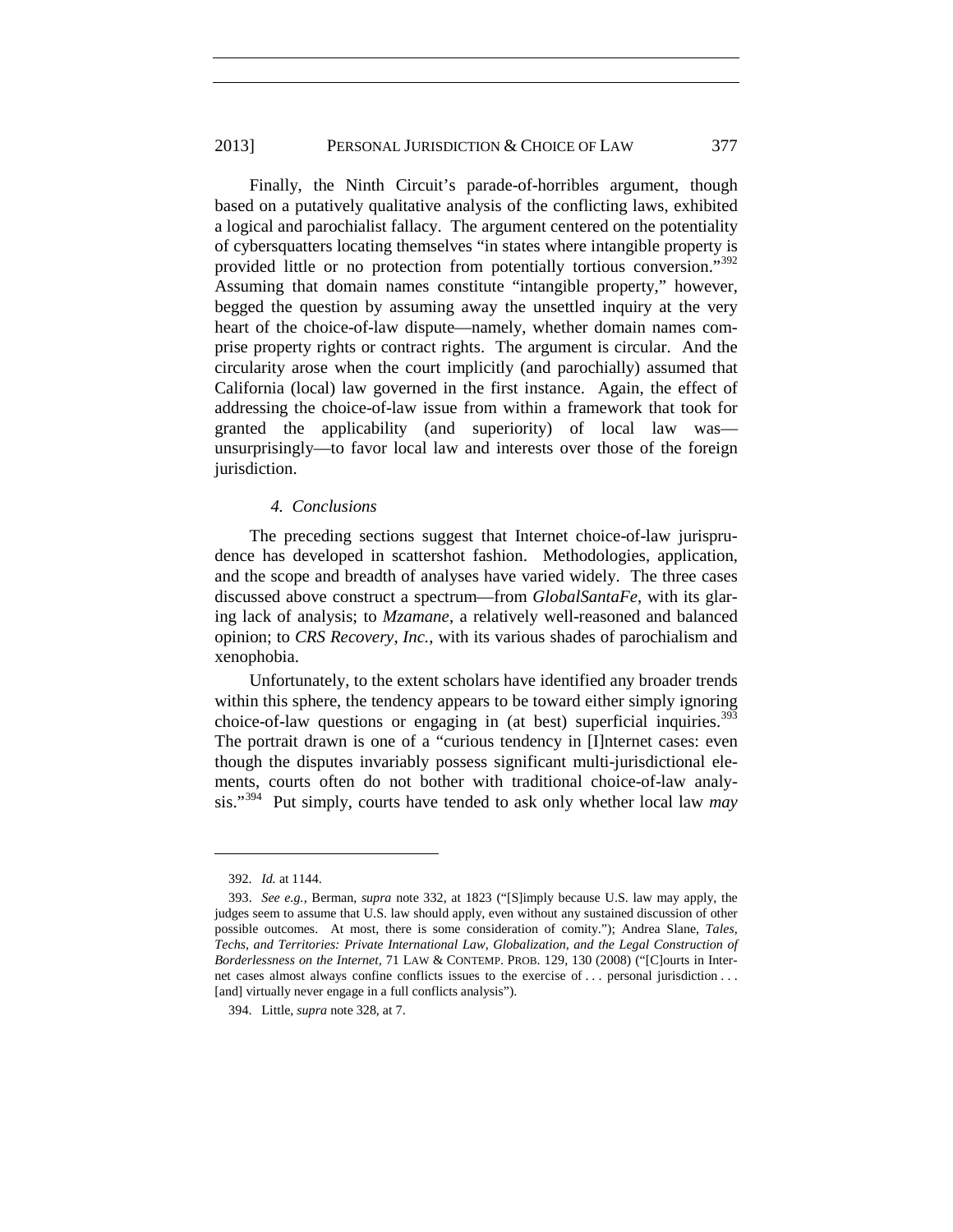apply, not whether it *should* apply.<sup>395</sup> This is the approach exemplified by *GlobalSantaFe*, on the far end of—or, arguably, even off—the choice-of-law spectrum.<sup>[396](#page-66-4)</sup>

Even when courts have engaged in more extended discussions of choice-of-law questions in the online context, they often display surprisingly "regressive" attitudes.[397](#page-66-5) As the *CRS Recovery, Inc.* opinion amply demonstrates, opportunities to favor local interests over foreign ones abound within modern choice-of-law methodologies. And this is true even within analytical structures that do not overtly tilt in favor of local interests; the *lex fori* approach (and its lesser strains that surface in, for example, Cal-ifornia's nominally interest-analysis based system<sup>[398](#page-66-6)</sup>) is more obviously parochial.

All of this is still more surprising—and disturbing—given the context in which this jurisprudence is occurring. The Internet has itself been a disruptive technology, allowing instantaneous bridging between geographic areas once considered so remote as to be almost entirely unconnected.<sup>[399](#page-66-0)</sup> What is more, both exogenously and endogenously to the rise of the Internet, the world has become an increasingly globalized, cosmopolitan place.[400](#page-70-0) These developments require contemporary institutions and individuals to confront a thorny, and somewhat paradoxical, question: How can political, social, legal, and economic cross-border integration be accomplished while also respecting myriad unique cultural structures and identities? $401$ 

There may well be no single, overarching answer to this question, and it is certainly not our aim to attempt to provide one here—not even one that could be compressed to fit the relatively narrow contours of choice of law in the cloud. At a bare minimum, it should provoke little or no disagreement to declare that the parochial approaches and artifices described above represent an inappropriately narrow-minded solution. Beyond that, the

<sup>395.</sup> *Id.*

<sup>396.</sup> *See supra* Part V.A.1.

<span id="page-66-5"></span><span id="page-66-4"></span><span id="page-66-3"></span><sup>397.</sup> *See* Little, *supra* note [328,](#page-57-5) at 7 (observing that "unilateral analysis continues to have a remarkably strong presence in choice-of-law cases").

<span id="page-66-6"></span><sup>398.</sup> CRS Recovery, Inc. v. Laxton, 600 F.3d 1138 (9th Cir. 2010); *see also supra* Part III.B.3 (discussing *lex fori*).

<sup>399.</sup> *See supra* Part II.B.

<span id="page-66-1"></span><span id="page-66-0"></span><sup>400.</sup> For one of the most prominent discussions of contemporary globalization, see THOMAS L. FRIEDMAN, THE LEXUS AND THE OLIVE TREE (1999).

<span id="page-66-2"></span><sup>401.</sup> Identifying this struggle could be said to be the central thesis of Friedman's work. *See, e.g.*, *id.* at 327–64 (describing the "backlash" against and the "groundswell" in favor of globalization).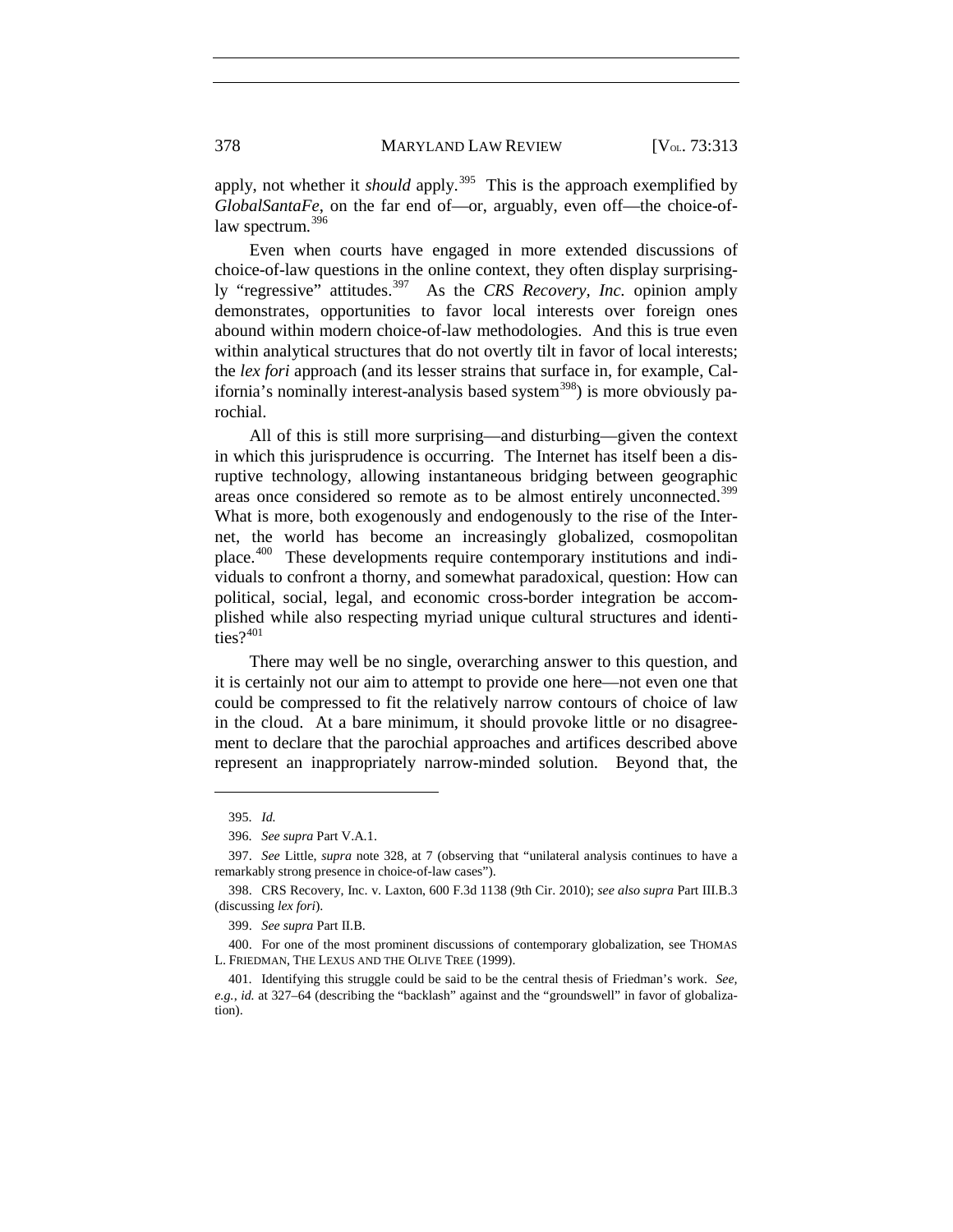normative goals identified in Part III.C can serve as touchstones. Thus, with reference to furthering those aims (and avoiding the repetition of past mistakes), we ultimately seek to identify not a single "magic bullet," but rather parameters to help steer future choice-of-law analyses.

## *B. Analytical Guidelines for Choice of Law in the Cloud*

By applying the lessons to be learned from over a decade of Internetbased choice-of-law jurisprudence to the analogous cloud computing context, this Subpart provides a set of guideposts to inform future jurisprudence and scholarship. Again, these comprise no panacea. Presently unforeseeable problems will undoubtedly arise as the digital world shifts increasingly into the cloud. The principles encompassed in the following discussion, however, may ease the transition and allow the course of the law to avoid repeating the mistakes of the past.

## *1. Confronting Conflicts: The Pitfalls of the "Jurisdiction-Only" Solution*

None of the normative goals identified in Part III.C can be served by simply ignoring choice-of-law questions. Yet, as seen in the Internet context, courts confronted with complex, novel issues appear frequently to do just that.<sup> $402$ </sup> If the choice-of-law inquiry holds any value at all—and nearly two centuries of jurisprudence, civil law, and scholarship suggest that it does—then courts considering choice of law in litigation arising out of the cloud ought not follow this route, tempting though it may be. Simply asking whether local law *can* apply is not enough, particularly given the increasingly national and international nature of cloud computing. Courts must "confront, instead of gloss[ing] over, the apparent conflict in values and acknowledge that a choice must be made and justified."<sup>[403](#page-71-1)</sup>

What we refer to as the "jurisdiction-only" approach may be "predictable" in the sense that, once a complaint has been filed, parties are able to predict which law will apply *ex post* to their interactions (at least in cases where jurisdiction lies in the plaintiff's chosen forum). But it is not predictable in the *ex ante* sense, i.e., private parties cannot *ex ante* predict what set of laws will likely apply to their actions—and it is this latter sense of predictability that produces the efficiencies sought by modern choice-of-law rules. Furthermore, this jurisdiction-only style of choice-of-law methodol-

<span id="page-67-2"></span><span id="page-67-1"></span><span id="page-67-0"></span><sup>402.</sup> *Cf. generally* GlobalSantaFe Corp. v. GlobalSantaFe.Com, 250 F. Supp. 2d 610 (E.D. Va. 2003); *see also supra* Part V.A.1.

<sup>403.</sup> Martha Minow & Joseph William Singer, *In Favor of Foxes: Pluralism as Fact and Aid to the Pursuit of Justice*, 90 B.U. L. REV. 903, 913 (2010).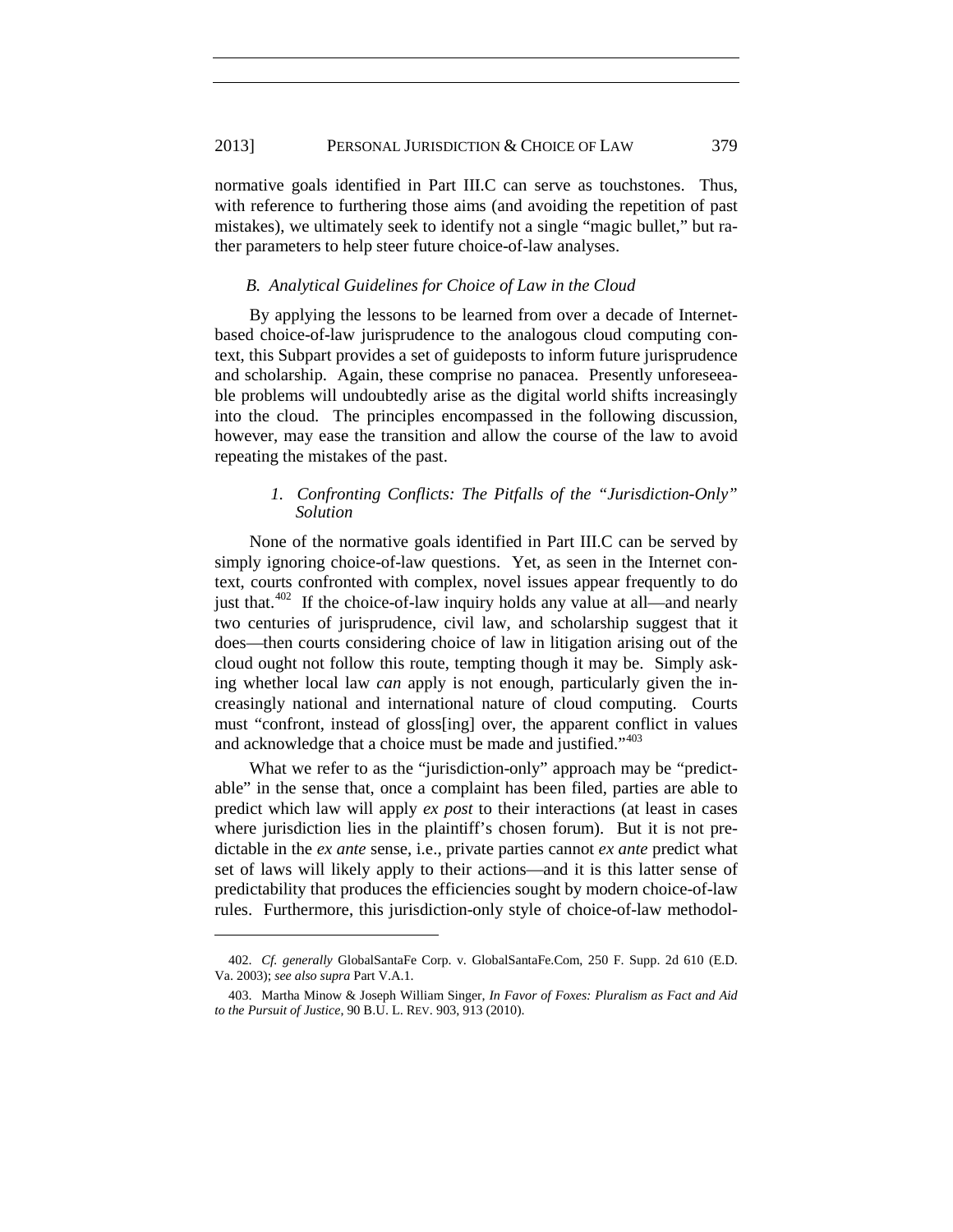ogy—or, perhaps more accurately, lack of methodology—is clearly neither an open nor transparent mode of analysis. And finally, it lacks objectivity, for it unduly favors plaintiffs by essentially allowing them to choose which (presumably plaintiff-friendly) law ought to apply by engaging in forum shopping. To the extent that plaintiffs tend to file lawsuits in their local jurisdiction, this approach also functions in an unnecessarily parochial manner.

By reducing trust, signaling a xenophobic mindset, and increasing uncertainty, each of these facets of the jurisdiction-only approach fail to further—and actually undermine—the prosocial adoption of innovative cloudcomputing processes. Again, courts in this context should not ask only whether forum law may apply, but should go on to ask whether local law *ought* to apply, keeping the traditional aims of choice-of-law rules—as well as the unique goals noted above—firmly in mind.

# *2. Leaving* Lex Fori *Behind*

Like the jurisdiction-only approach, the *lex fori* methodology is particularly unsuited to resolving cloud-based choice-of-law questions while also serving normative ends. It is, to be sure, simple to apply—a feature that may explain its continued, albeit limited, use. $404$  Functionally, however, it is indistinguishable from a jurisdiction-only system: courts first analyze the question of jurisdiction, then simply apply local law. It could be argued that *lex fori* does possess one advantage over the jurisdiction-only approach in that it is quite transparent, that is, *lex fori* courts openly favor local law over foreign law. The expressive function of law, however—the reality that law affects social interactions not only by what it does, but by what it "says"[405—](#page-72-1)causes this "advantage" to cut both ways. By openly declaring parochial values, *lex fori* communicates a narrow-minded worldview even more effectively than jurisdiction-only decisions. As a result, it may have the ironic effect of disadvantaging local institutions and individuals by discouraging cross-border transactions and interactions that would benefit both, or all, parties involved, including local ones. And aside from the transparency question, *lex fori* is deficient in the cloud context for the same reasons as the jurisdiction-only methodology.

<sup>404.</sup> *See supra* Part II.B.3 (describing the *lex fori* approach).

<span id="page-68-1"></span><span id="page-68-0"></span><sup>405.</sup> *See* Elizabeth S. Anderson & Richard H. Pildes, *Expressive Theories of Law: A General Restatement*, 148 U. PA. L. REV. 1503, 1504 (2000) ("At the most general level, expressive theories tell actors—whether individuals, associations, or the State—to act in ways that express appropriate attitudes toward various substantive values."); *see also* Richard H. McAdams, *An Attitudinal Theory of Expressive Law*, 79 OR. L. REV. 339, 339 (2000).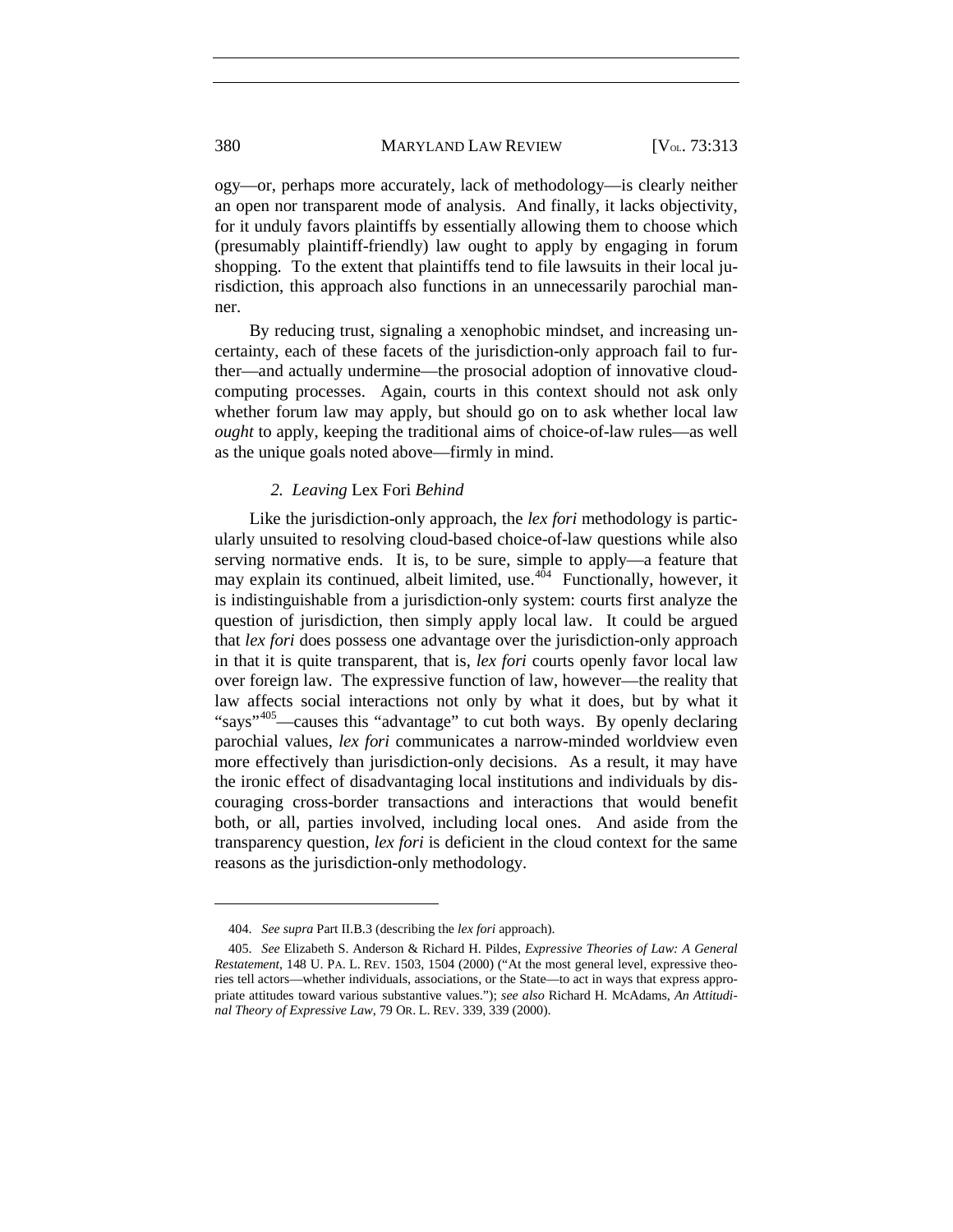## 2013] PERSONAL JURISDICTION & CHOICE OF LAW 381

#### <span id="page-69-2"></span>*3. Cultural Relativism and the Content of Foreign Law*

Courts using one of the more process-based choice-of-law approaches—governmental interest analysis and its offshoots, better law, or (to an arguably lesser extent) the Second Restatement—necessarily engage in substantive and comparative analyses of forum law and the laws of one or more foreign jurisdictions. When doing so in the context of cloud-based litiga-tion, a paradigm of cultural relativism should inform their decisions.<sup>[406](#page-69-3)</sup>

"Cultural relativism," a concept that arose first in the field of anthropology, describes the concept "that civilization is not something absolute, but that it is relative, and that our ideas and conceptions are true only so far as our civilization goes."[407](#page-69-4) Facilitating trust and reducing uncertainty in cross-border interactions requires a cultural-relativist framework, given that "moral rules and social institutions evidence an astonishing cultural and historical variability."[408](#page-72-2) In light of this, courts should not be confident that they can accurately assess the contours of foreign law by referring to the content of local law. And as a result, should the parochial approach to deciphering foreign law described above become one used in multijurisdictional, cloud-based litigation, foreign parties will necessarily face more *ex ante* uncertainty when ordering their interactions with local parties. Furthermore, by communicating that local law provides the touchstone for analyzing the content of foreign law, this attitude (like *lex fori*) expresses a parochial message that may ultimately hinder the spread of innovation. Instead, courts ought to refer to foreign codes, common law, and regulations—not local law—when attempting to discern the content of foreign law.

## *4.* Ceteris Paribus *Levels of Abstraction for Governmental Interests*

Choice-of-law rules that require characterization of governmental interests, as seen above, present an opportunity for more subtle parochialism. Thus, careful *ceteris paribus* abstraction should become the norm in interest-centric choice-of-law analyses. "*Ceteris paribus*," a Latin phrase attributed to British economist Alfred Marshall and frequently translated as "all other things being equal," is often used in economics literature to describe a relationship between two variables while holding all other possibly

<span id="page-69-4"></span><span id="page-69-3"></span><span id="page-69-0"></span><sup>406.</sup> The type of cultural relativism we are referring to should be distinguished from the "radical cultural relativism" school of thought, which holds that "culture is the sole source of the validity of a moral right or rule." Jack Donnelly, *Cultural Relativism and Universal Human Rights*, 6 HUMAN RIGHTS Q. 400, 400 (1984).

<sup>407.</sup> Franz Boas, *Museums of Ethnology and Their Classification*, 9 SCIENCE 587, 589 (1887).

<span id="page-69-1"></span><sup>408.</sup> Donnelly, *supra* not[e 406.](#page-69-2)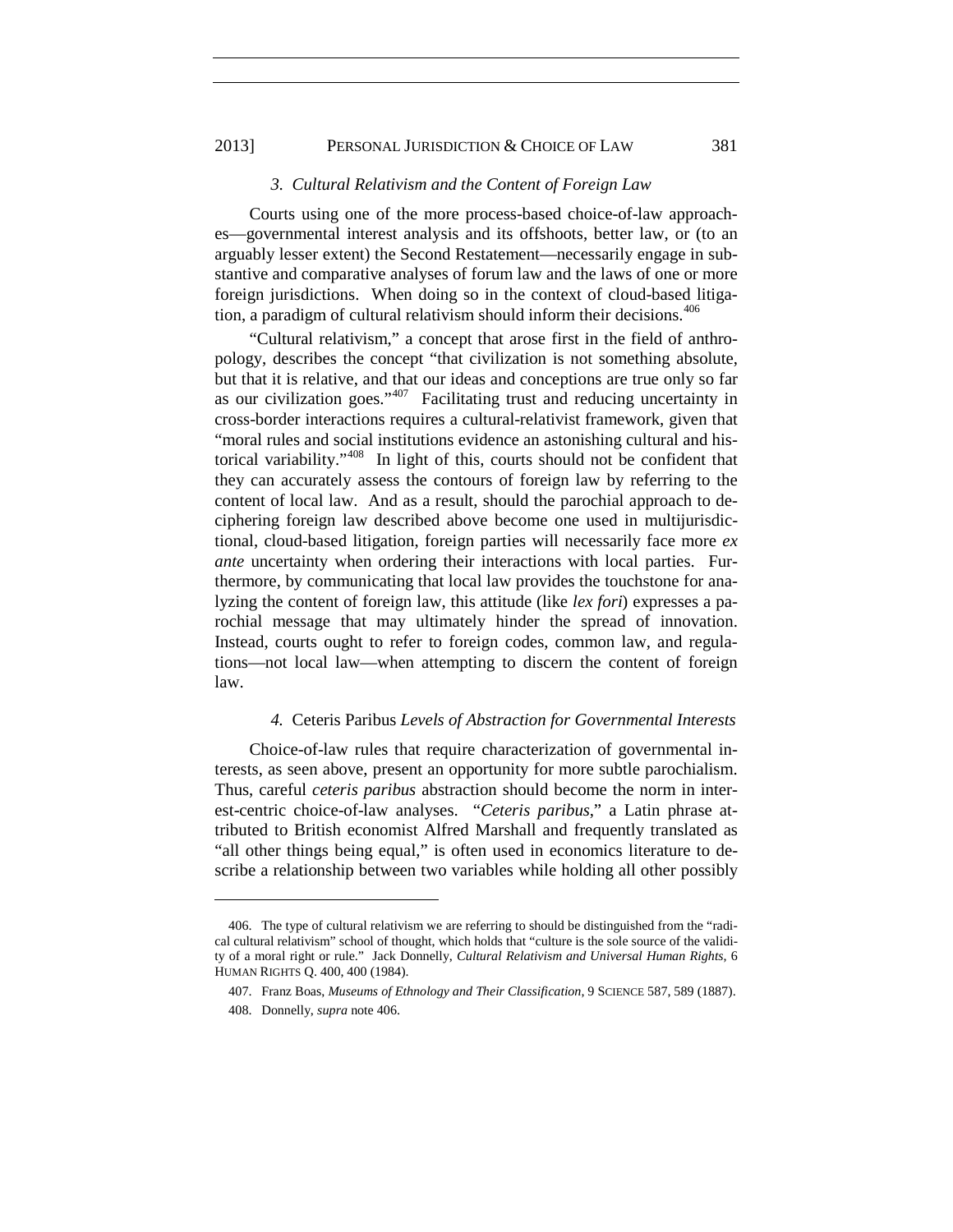confounding variables constant.<sup>409</sup> We use it here to describe the manner in which courts ought to compare governmental interests in deciding choiceof-law issues—the two interests ought to be compared "holding all else constant," particularly the levels of abstraction used to define the relevant interests. Doing so will foster transparency, predictability, objectivity, and innovation.

The problem of defining one set of interests at a low level of abstraction while defining a more favored set of interests at a high level of abstraction is certainly not unique to the choice-of-law context. Courts have repeatedly engaged in this practice. $410$  In a pair of factually similar freedomof-religion cases, for example, the U.S. Supreme Court defined the relevant governmental interests at very different levels of abstraction—yielding an outcome of unconstitutionality in one case and of constitutionality in the other.[411](#page-72-3) More recently, *CRS Recovery, Inc.* demonstrates the presence of this type of outcome-determinative abstracting in Internet-based choice-oflaw disputes, as well as the possibility that it could bleed into cloud-based litigation.

Defining foreign jurisdictions' interests at a lower level of abstraction than forum interests, $4^{12}$  or defining forum but not foreign law as encompassing nonlocal goals,  $413$  is neither open nor transparent. Instead, by purporting to engage in a side-by-side, fair balancing of competing laws and interests, yet disproportionately favoring local law, outcome-determinative abstraction functions in a misleading, opaque manner. Furthermore, this methodology yields outcomes that are frequently at odds with the outcome that would be expected, given the stated choice-of-law rules. It thus hinders predictability. Finally, placing a finger on the scale in favor of local law

<span id="page-70-2"></span><sup>409.</sup> *E.g.*, Gregory J. Werden, *Demand Elasticities in Antitrust Analysis*, 66 ANTITRUST L.J. 363, 364–67 (1998).

<span id="page-70-3"></span><sup>410.</sup> *See* T. Alexander Aleinikoff, *Constitutional Law in the Age of Balancing*, 96 YALE L.J. 943, 973 (1987) ("The problem for constitutional balancing is the derivation of the scale needed to translate the value of interests into a common currency for comparison."); Thomas C. Berg, *What Hath Congress Wrought? An Interpretive Guide to the Religious Freedom Restoration Act*, 39 VILL. L. REV. 1, 40 (1994) ("Many social goals appear 'compelling' when they are inflated to the highest level of generality: that is, if the question is whether the law will be undermined in its application to society as a whole.").

<sup>411.</sup> *See* Eugene Gressman & Angela C. Carmella, *The RFRA Revision of the Free Exercise Clause*, 57 OHIO ST. L.J. 65, 82–83 (1996) (comparing Wisconsin v. Yoder, 406 U.S. 205 (1972), to United States v. Lee, 455 U.S. 252 (1982)).

<span id="page-70-1"></span><span id="page-70-0"></span><sup>412.</sup> *See, e.g.*, CRS Recovery, Inc. v. Laxton, 600 F.3d 1138, 1443–44 (9th Cir. 2010) (discussing the foreign jurisdiction's interest as a narrow interest, while discussing the forum interests broadly).

<sup>413</sup>*. E.g.*, *id.*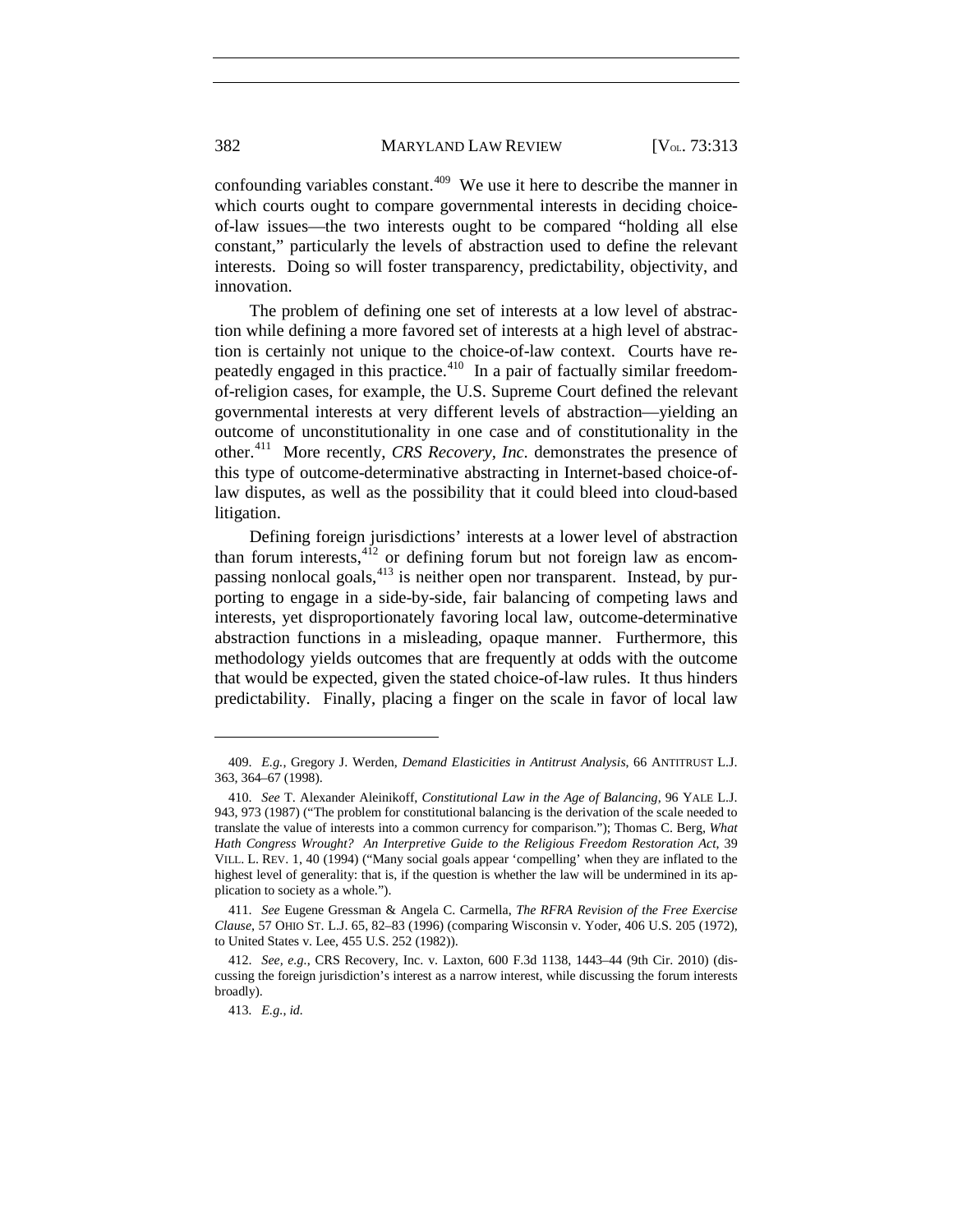both precludes objectivity and communicates parochial values. The cumulative result of these effects would be to chill the dissemination and adoption of innovative cloud processes.

### <span id="page-71-2"></span>*5. Cosmopolitanism and Circularity in Qualitative Comparisons*

In jurisdictions that overtly apply the "better law" approach (as well as in jurisdictions wherein courts nominally apply other rules while using a similar normative judgment as a "tiebreaker" or to buttress their conclusions), special care will be required in addressing cloud-based choice-oflaw questions. Choice of law necessarily recognizes that "[t]here is no 'view from nowhere' that can be used to capture the legal essence of the institution or conflict in question."<sup>414</sup> Instead, courts must analyze the relevant legal structures as laterally and discretely situated, yet concurrently intertwined with the facts at hand. To avoid blatant parochialism, courts engaging in a better-law judgment must avoid begging the question by consciously or unconsciously analyzing the qualitative merits of foreign law from the perspective of a world in which local law already governs.<sup>[415](#page-71-3)</sup>

Here, cultural relativist—and, to some extent, feminist—critiques again offer valuable insight: courts ought to be wary of reflexive attitudes regarding the "other" or "immediate instincts about the cultural and legal facts."[416](#page-71-4) The risk of failing to do so is especially acute where a foreign legal structure is based in part on a U.S. model, which may lull courts into a false sense of confidence as to their understanding of the foreign law. $417$ This form of question-begging yields outcomes that lack objectivity, express unseemly favoritism of local law as a result, and are unpredictable from foreign parties' perspective. In sum, courts adjudicating choice-oflaw issues in the cloud context would do well to adopt a more cosmopolitan approach that recognizes the lateral nature of local and foreign laws. $4\overline{18}$ 

<sup>414.</sup> Karen Knop et al., *From Multiculturalism to Technique: Feminism, Culture, and the Conflict of Laws Style*, 64 STAN. L. REV. 589, 634 (2012).

<span id="page-71-3"></span><sup>415.</sup> This, of course, is the misstep the Ninth Circuit made in *CRS Recovery, Inc. See supra* Part V.A.3.

<sup>416.</sup> Knop et al., *supra* not[e 414,](#page-71-2) at 634.

<span id="page-71-4"></span><span id="page-71-0"></span><sup>417.</sup> Maureen B. Callahan, *Cultural Relativism and the Interpretation of Constitutional Texts*, 30 WILLAMETTE L. REV. 609, 609 (1994).

<span id="page-71-1"></span><sup>418.</sup> *Cf.* Berman, *supra* note [332,](#page-57-6) at 1821–23 (arguing for increased cosmopolitanism in the Internet context).